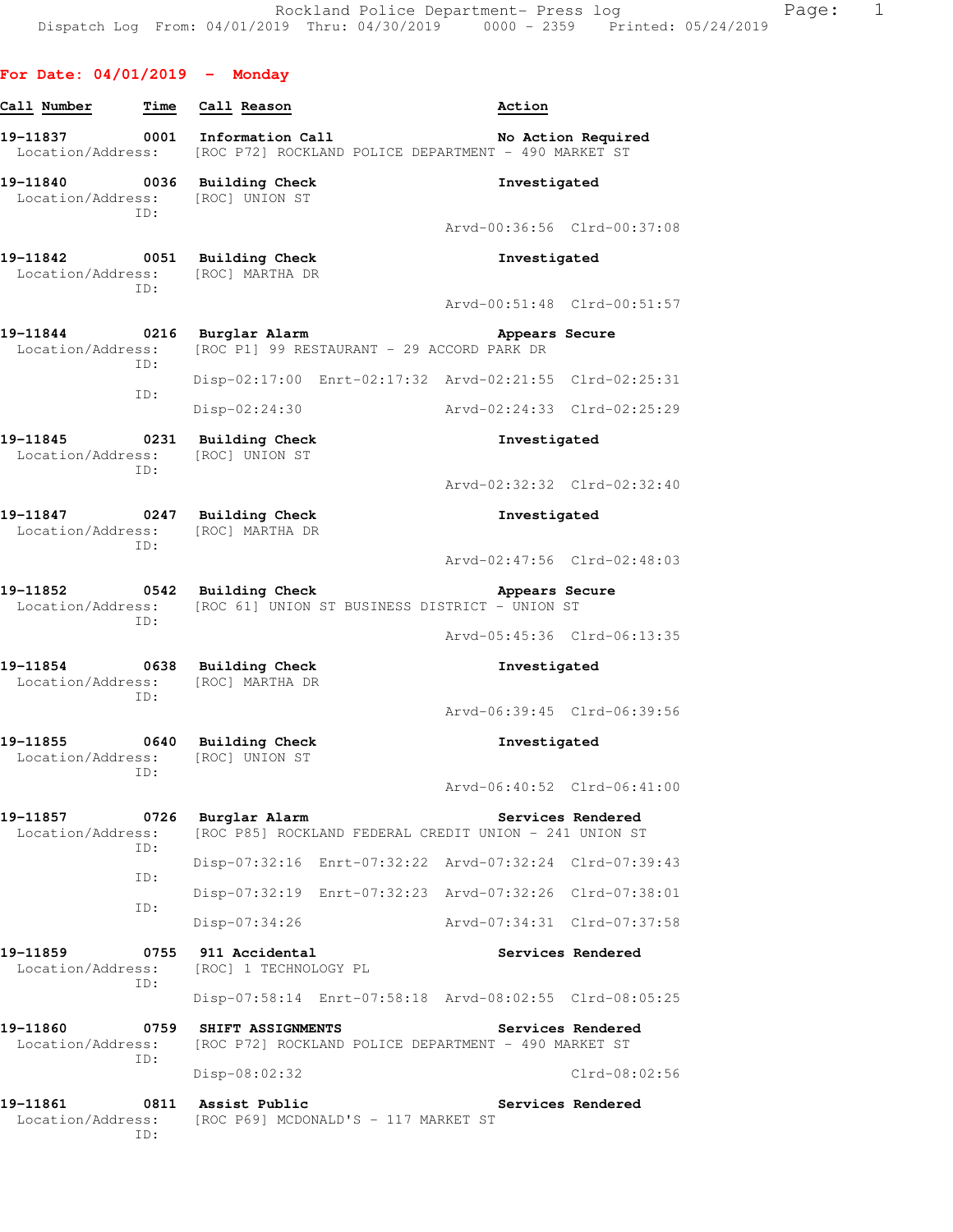Disp-08:13:13 Enrt-08:14:20 Arvd-08:18:18 Clrd-08:29:20

| 19-11872 0909 Emergency Medical<br>Location/Address:<br>Fire Unit: | [ROC] 22 DAMON RD<br>ROCKEN1-Pumper-Rockland Engine 1                                                   | Transported to Hospital                                                                                                         |  |
|--------------------------------------------------------------------|---------------------------------------------------------------------------------------------------------|---------------------------------------------------------------------------------------------------------------------------------|--|
| EMS Unit:                                                          | InQrtsUnavl-09:42:04 InSrvce-09:42:07<br>ROCKAM2-Rockland A2                                            | Disp-09:09:49 Enrt-09:11:42 Arvd-09:15:13 Clrd-09:33:14                                                                         |  |
|                                                                    | Disp-09:09:55<br>InQrtsUnavl-09:10:58 InSrvce-09:10:58                                                  | $Clrd-09:10:54$                                                                                                                 |  |
| ID:<br>EMS Unit:                                                   | HVRAMB-Hanover Ambulance                                                                                | Disp-09:10:32 Enrt-09:10:35 Arvd-09:12:36 Clrd-09:33:23                                                                         |  |
| ID:                                                                |                                                                                                         | Disp-09:13:04 Enrt-09:13:43 Arvd-09:16:07 Clrd-09:33:32<br>Hosp-09:46:02 ClrHosp-10:28:37 InQrtsUnavl-10:28:37 InSrvce-10:28:37 |  |
|                                                                    |                                                                                                         | Disp-09:13:36 Enrt-09:13:41 Arvd-09:13:47 Clrd-09:33:20                                                                         |  |
| 19–11873<br>Location/Address:<br>TD:                               | 0912 Assist Public<br>[ROC] 215 VERNON ST                                                               | Services Rendered                                                                                                               |  |
|                                                                    |                                                                                                         | Disp-09:33:31 Enrt-09:33:34 Arvd-09:36:03 Clrd-09:46:23                                                                         |  |
| 19-11878 0937 911 Accidental<br>Location/Address:<br>ID:           |                                                                                                         | Services Rendered<br>[ROC P108] SOUTH SHORE BMW SERVICE DEPT - 1040 HINGHAM ST                                                  |  |
|                                                                    |                                                                                                         | Disp-09:43:48 Enrt-09:43:53 Arvd-09:50:08 Clrd-09:54:28                                                                         |  |
| Location/Address:<br>ID:                                           | 19-11884 1019 Follow-Up Investigation Services Rendered<br>[ROC P80] GOLD MINE COIN SHOP - 188 UNION ST |                                                                                                                                 |  |
|                                                                    |                                                                                                         | Arvd-10:19:00 Clrd-10:48:37                                                                                                     |  |
| 19-11885 1020 911 Accidental<br>Location/Address:<br>ID:           | [ROC] 4 MEREDITH WAY                                                                                    | Services Rendered                                                                                                               |  |
|                                                                    |                                                                                                         | Disp-10:21:23 Enrt-10:26:54 Arvd-10:26:57 Clrd-10:40:03                                                                         |  |
| ID:                                                                | Location/Address: [ROC] VOLVO DEALER - 1030 HINGHAM ST                                                  | 19-11890 1044 Motor Vehicle Stop Notion (Varning Issued                                                                         |  |
|                                                                    |                                                                                                         | Arvd-10:44:00 Clrd-10:54:50                                                                                                     |  |
|                                                                    | 19-12037 1100 Animal Complaint<br>Location/Address: [ROC] 54 SUNNYBANK AVE                              | Services Rendered                                                                                                               |  |
| 19-11892<br>ID:                                                    | 1103 Assist Public<br>Location/Address: [ROC] 22 DAMON RD                                               | Transported to Hospital                                                                                                         |  |
| ID:                                                                |                                                                                                         | Disp-11:04:30 Enrt-11:04:53 Arvd-11:07:02 Clrd-11:26:30                                                                         |  |
| ID:                                                                |                                                                                                         | Disp-11:04:36 Enrt-11:04:50 Arvd-11:05:17 Clrd-11:22:24                                                                         |  |
|                                                                    |                                                                                                         | Disp-11:04:42 Enrt-11:04:48 Arvd-11:05:20 Clrd-11:26:33                                                                         |  |
| 19-11907<br>1206<br>Location/Address:<br>ID:                       | Assist Public<br>[ROC] 115 MARKET ST Apt. #15                                                           | Services Rendered                                                                                                               |  |
|                                                                    |                                                                                                         | Disp-12:09:40 Enrt-12:09:43 Arvd-12:12:07 Clrd-12:29:13                                                                         |  |
| 19-11911<br>1229<br>Location/Address:<br>ID:                       | 911 Accidental<br>[ROC] 139 REED ST                                                                     | Unfounded                                                                                                                       |  |
|                                                                    |                                                                                                         | Disp-12:29:55 Enrt-12:29:58 Arvd-12:30:50 Clrd-12:35:28                                                                         |  |
| 19-11914<br>1237<br>Location/Address:<br>ID:                       | Health & Welfare Check<br>[ROC] 95 MANZELLA CT                                                          | Investigated                                                                                                                    |  |
| ID:                                                                |                                                                                                         | Disp-12:43:26 Enrt-12:43:30 Arvd-12:43:34 Clrd-12:50:34                                                                         |  |
|                                                                    | $Disp-12:44:53$                                                                                         | Arvd-12:44:57 Clrd-12:50:30                                                                                                     |  |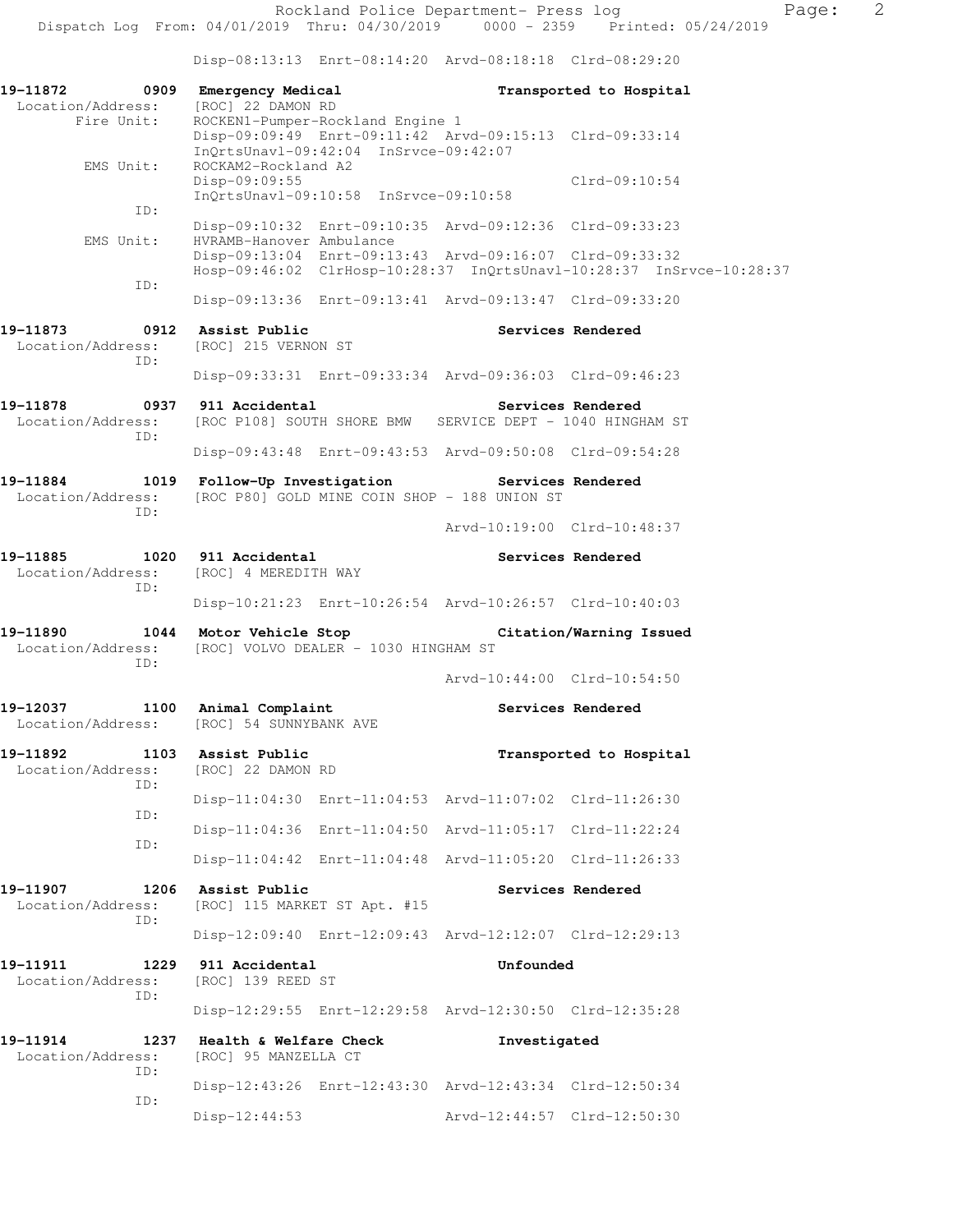|                                                     | Dispatch Log From: 04/01/2019 Thru: 04/30/2019 0000 - 2359 Printed: 05/24/2019                                                                         |                             | $\mathcal{S}$<br>Rockland Police Department- Press log<br>Page: |  |
|-----------------------------------------------------|--------------------------------------------------------------------------------------------------------------------------------------------------------|-----------------------------|-----------------------------------------------------------------|--|
|                                                     | 19-11916 1259 911 Accidental 1991 Services Rendered<br>Location/Address: [ROC] EMD SERONO - 1 TECHNOLOGY PL                                            |                             |                                                                 |  |
| ID:                                                 | Disp-13:00:54 Enrt-13:00:57 Arvd-13:05:48 Clrd-13:09:06                                                                                                |                             |                                                                 |  |
| Location/Address:<br>ID:                            | 19-11920 1329 Motor Vehicle Stop Citation/Warning Issued<br>[ROC] 213 SPRING ST @ 6 MAGNOLIA DR                                                        |                             |                                                                 |  |
|                                                     |                                                                                                                                                        | Arvd-13:29:00 Clrd-13:35:07 |                                                                 |  |
| ID:                                                 | 19-11924 1342 Motor Vehicle Stop Citation/Warning Issued<br>Location/Address: [ROC] LEISUREWOODS DR @ GREENWOOD ST                                     |                             |                                                                 |  |
|                                                     |                                                                                                                                                        | Arvd-13:42:00 Clrd-13:48:11 |                                                                 |  |
|                                                     | 19-11925 1349 Motor Vehicle Stop Citation/Warning Issued<br>Location/Address: [ROC] 651 UNION ST @ 14 SUMMIT ST                                        |                             |                                                                 |  |
| ID:                                                 |                                                                                                                                                        | Arvd-13:49:00 Clrd-13:55:58 |                                                                 |  |
| Location/Address:<br>ID:                            | 19-11929 1438 Emergency Medical<br>[ROC] 16 WEBSTER ST                                                                                                 |                             | Transported to Hospital                                         |  |
| ID:                                                 | Disp-14:40:02 Enrt-14:40:15 Arvd-14:40:21 Clrd-14:45:15                                                                                                |                             |                                                                 |  |
| Fire Unit:                                          | Disp-14:40:08 Enrt-14:40:12 Arvd-14:40:18 Clrd-14:45:34<br>ROCKEN1-Pumper-Rockland Engine 1                                                            |                             |                                                                 |  |
|                                                     | Disp-14:40:12 Enrt-14:40:26 Arvd-14:40:36 Clrd-14:46:21<br>InQrtsUnavl-15:02:49 InSrvce-15:02:52                                                       |                             |                                                                 |  |
| EMS Unit:                                           | ROCKAM1-Rockland A1<br>Disp-14:40:18 Enrt-14:40:26 Arvd-14:40:36 Clrd-14:46:29<br>Hosp-14:58:50 ClrHosp-15:13:58 InQrtsUnavl-15:24:39 InSrvce-15:24:39 |                             |                                                                 |  |
| 19-11931 1456 Assist Public<br>Location/Address:    | [ROC P72] ROCKLAND POLICE DEPARTMENT - 490 MARKET ST                                                                                                   |                             | Services Rendered                                               |  |
| ID:                                                 | Disp-14:57:38 Enrt-14:57:43 Arvd-14:57:46 Clrd-15:19:49                                                                                                |                             |                                                                 |  |
| 19-12040 1530 Animal Complaint<br>Location/Address: | [ROC] WALL ST                                                                                                                                          | <b>Services Rendered</b>    |                                                                 |  |
| ID:                                                 | 19-11947 1614 General Info<br>Location/Address: [ROC P72] ROCKLAND POLICE DEPARTMENT - 490 MARKET ST                                                   |                             | Services Rendered                                               |  |
|                                                     |                                                                                                                                                        | Arvd-16:14:00 Clrd-16:17:58 |                                                                 |  |
| 19-11949<br>Location/Address:<br>ID:                | 1625 911 Accidental<br>[ROC] 168 CONCORD ST                                                                                                            | Investigated                |                                                                 |  |
|                                                     | Disp-16:28:06 Enrt-16:30:15 Arvd-16:34:02 Clrd-16:35:56                                                                                                |                             |                                                                 |  |
| 19-11968                                            | 1636 Assist Other Agency                                                                                                                               |                             | Taken/Referred to Other Agency                                  |  |
| Location/Address:<br>ID:                            | [ROC] 39 PACIFIC ST Apt. #2                                                                                                                            |                             |                                                                 |  |
|                                                     | Disp-16:36:22 Enrt-16:37:01 Arvd-16:38:06 Clrd-16:46:11                                                                                                |                             |                                                                 |  |
| 19–11955<br>1705<br>Location/Address:<br>ID:        | 911 Hang Up<br>[ROC] 139 MARKET ST                                                                                                                     | Could Not Locate            |                                                                 |  |
|                                                     | Disp-17:07:06 Enrt-17:07:20                                                                                                                            |                             | Clrd-17:13:12                                                   |  |
| 19-11956<br>1705<br>Location/Address:<br>ID:        | Emergency Medical<br>[ROC P112] FAMILY DOLLAR - 366 MARKET ST                                                                                          | No EMS                      |                                                                 |  |
| ID:                                                 | $Disp-17:06:43$                                                                                                                                        |                             | $Clrd-17:06:54$                                                 |  |
| EMS Unit:                                           | Disp-17:06:50 Enrt-17:06:57 Arvd-17:08:56 Clrd-17:15:02<br>ROCKAM1-Rockland A1<br>Disp-17:07:08 Enrt-17:08:13 Arvd-17:10:19 Clrd-17:22:43              |                             |                                                                 |  |
| Fire Unit:                                          | InQrtsUnavl-17:51:55 InSrvce-17:51:55<br>ROCKEN2-Pumper-Rockland Engine 2                                                                              |                             |                                                                 |  |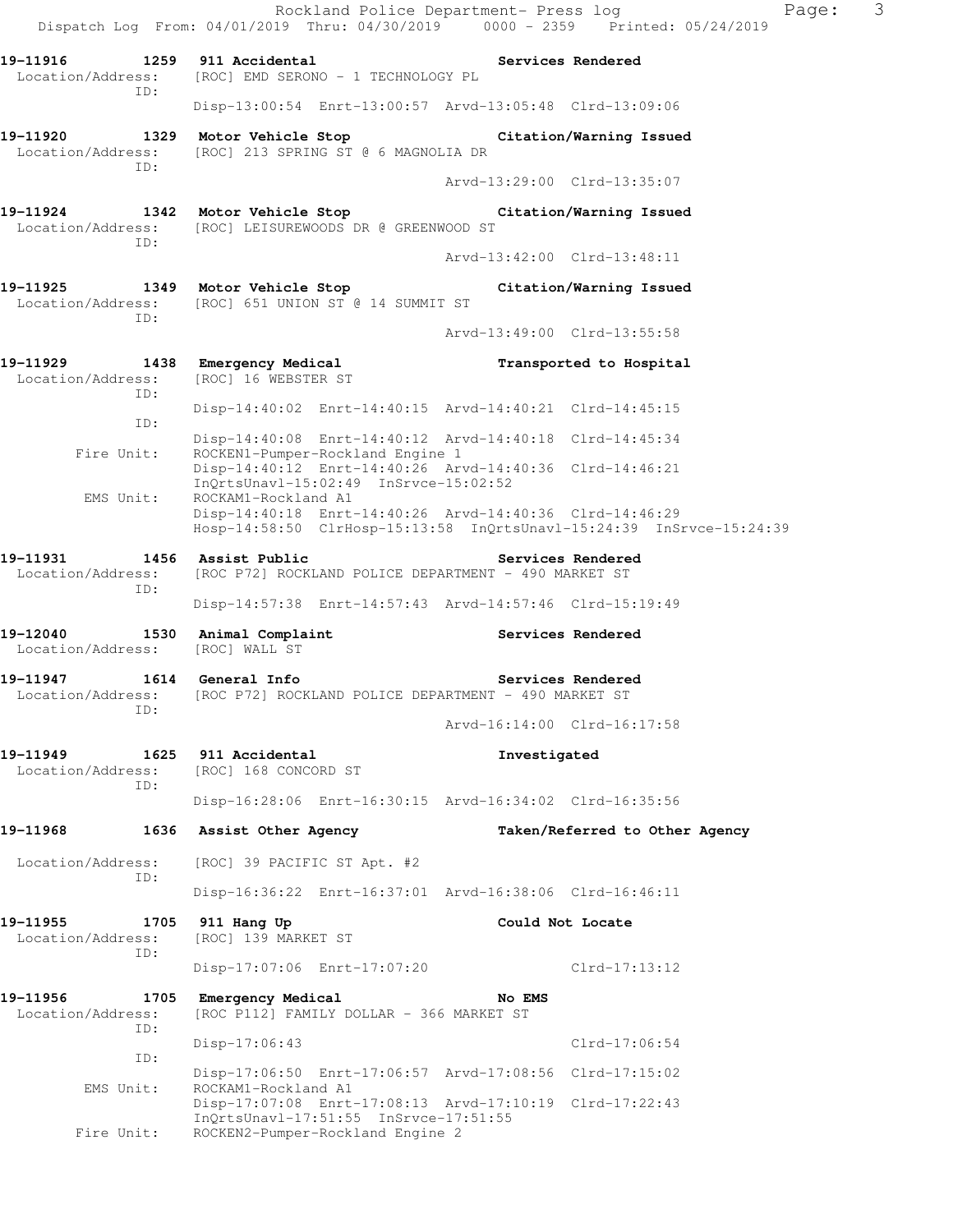| ID:                                                                            |                                                                                        |                                                                           | Arvd-05:56:00 Clrd-06:02:04                             |                         |       |                |
|--------------------------------------------------------------------------------|----------------------------------------------------------------------------------------|---------------------------------------------------------------------------|---------------------------------------------------------|-------------------------|-------|----------------|
| 19-12006<br>Location/Address:                                                  | 0556 Motor Vehicle Stop<br>[ROC] 733 SUMMER ST                                         |                                                                           |                                                         | Citation/Warning Issued |       |                |
| ID:                                                                            |                                                                                        |                                                                           | Disp-00:12:53 Enrt-00:12:56 Arvd-00:17:32 Clrd-00:22:11 |                         |       |                |
| 19–11993<br>Location/Address:                                                  | 0012 911 Accidental<br>[ROC] 808 BROOKLINE WAY                                         |                                                                           |                                                         | Services Rendered       |       |                |
| ID:                                                                            | $Disp-00:11:38$                                                                        |                                                                           |                                                         | $Clrd-00:11:48$         |       |                |
| 19-11992<br>Location/Address:                                                  | 0009 General Incident                                                                  |                                                                           | [ROC P72] ROCKLAND POLICE DEPARTMENT - 490 MARKET ST    | Services Rendered       |       |                |
| For Date: $04/02/2019$ - Tuesday                                               |                                                                                        |                                                                           |                                                         |                         |       |                |
|                                                                                |                                                                                        | Disp-23:50:17 Enrt-23:50:22                                               |                                                         | Clrd-23:59:12           |       |                |
| ID:                                                                            |                                                                                        |                                                                           | Disp-23:50:02 Enrt-23:50:08 Arvd-23:55:29 Clrd-23:59:12 |                         |       |                |
| 19-11991<br>Location/Address:<br>ID:                                           | 2349 Suspicious Activity<br>[ROC] 39 PACIFIC ST                                        |                                                                           |                                                         | Services Rendered       |       |                |
|                                                                                |                                                                                        |                                                                           | Disp-22:44:52 Enrt-22:44:55 Arvd-22:52:35 Clrd-22:58:16 |                         |       |                |
| 19-11986<br>2243<br>Location/Address:<br>TD:                                   | Burglar Alarm<br>[ROC] 4 BAYWOOD ST                                                    |                                                                           | Investigated                                            |                         |       |                |
|                                                                                |                                                                                        |                                                                           | Disp-22:36:54 Enrt-22:36:58 Arvd-22:44:11 Clrd-22:49:53 |                         |       |                |
| ID:                                                                            |                                                                                        |                                                                           | Arvd-22:32:00 Clrd-22:49:53                             |                         |       |                |
| 19-11985<br>Location/Address:<br>ID:                                           | 2232 Suspicious Activity                                                               |                                                                           | [ROC 64] ROCKLAND SANITARY LANDFILL - 1000 BEECH ST     | Services Rendered       |       |                |
|                                                                                |                                                                                        |                                                                           | Disp-20:59:26 Enrt-20:59:27 Arvd-20:59:32 Clrd-21:47:22 |                         |       |                |
| ID:<br>ID:                                                                     |                                                                                        |                                                                           | Disp-20:55:41 Enrt-20:58:58 Arvd-20:59:00 Clrd-21:47:22 |                         |       |                |
| ID:                                                                            |                                                                                        |                                                                           | Disp-20:55:28 Enrt-20:58:59 Arvd-20:59:31 Clrd-21:47:22 |                         |       |                |
| 19-11980<br>Location/Address:                                                  | 2053 Disturbance<br>[ROC] 39 PACIFIC ST Apt. #2                                        |                                                                           | Sent On Way                                             |                         |       |                |
| ID:                                                                            |                                                                                        |                                                                           | Arvd-20:22:00 Clrd-20:38:48                             |                         |       |                |
| 19-11977<br>Location/Address:                                                  | 2022 Motor Vehicle Collision W/PI Services Rendered<br>[ROC] 430 POND ST @ 1 NELSON RD |                                                                           |                                                         |                         |       |                |
|                                                                                |                                                                                        |                                                                           | Disp-18:48:50 Enrt-18:48:56 Arvd-18:51:38 Clrd-18:58:19 |                         |       |                |
| 19-11969<br>Location/Address:<br>ID:                                           | 1845 Suspicious Activity Cone on arrival                                               |                                                                           | [ROC 65] ROGERS MIDDLE SCHOOL - 100 TAUNTON AVE         |                         |       |                |
|                                                                                | $Disp-17:19:01$                                                                        |                                                                           | Arvd-17:19:16 Clrd-17:21:07                             |                         |       |                |
| 19-11958<br>Location/Address:<br>ID:                                           | 1718 Assist Other Agency<br>[ROC] 143 PACIFIC ST                                       |                                                                           | Assist Police                                           |                         |       |                |
| ID:                                                                            | $Disp-17:11:40$                                                                        |                                                                           |                                                         | $Clrd-17:11:54$         |       |                |
| 19–11957<br>Location/Address:                                                  | 1706 General Incident<br>[ROC] TAUNTON AVE                                             |                                                                           | Investigated                                            |                         |       |                |
| Fire Unit:                                                                     |                                                                                        | ROCKEN1-Pumper-Rockland Engine 1<br>InQrtsUnavl-17:22:33 InSrvce-17:22:46 | Disp-17:08:06 Enrt-17:08:10 Arvd-17:10:16 Clrd-17:18:42 |                         |       |                |
|                                                                                | Disp-17:07:22                                                                          | InQrtsUnavl-17:08:18 InSrvce-17:08:18                                     |                                                         | $Clrd-17:08:18$         |       |                |
| Dispatch Log From: 04/01/2019 Thru: 04/30/2019 0000 - 2359 Printed: 05/24/2019 |                                                                                        |                                                                           | Rockland Police Department- Press log                   |                         | Page: | $\overline{4}$ |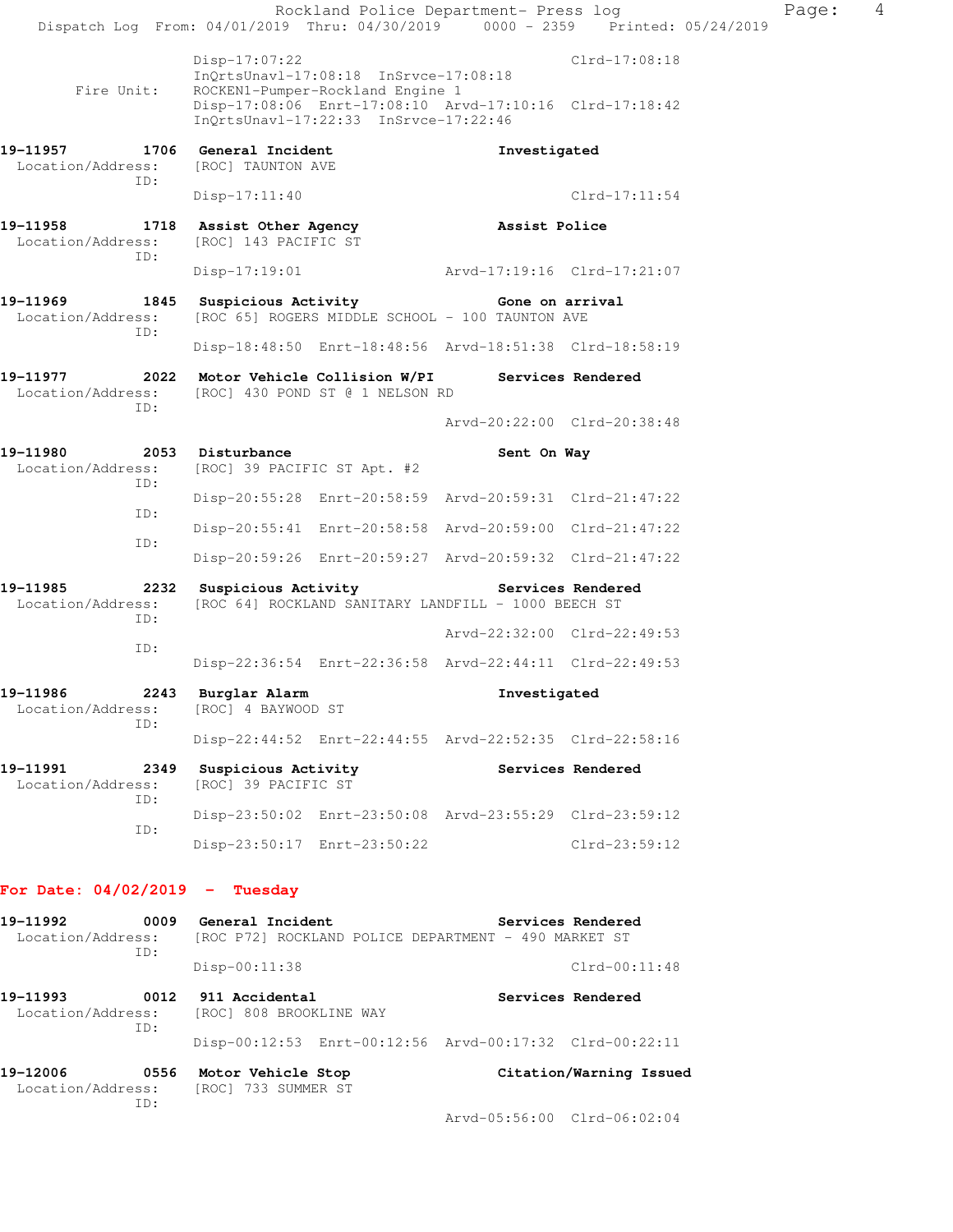Rockland Police Department- Press log Paqe: 5 Dispatch Log From: 04/01/2019 Thru: 04/30/2019 0000 - 2359 Printed: 05/24/2019 **19-12007 0604 Motor Vehicle Stop Citation/Warning Issued**  Location/Address: [ROC] 471 WEBSTER ST @ 7 MARKS ST ID: Arvd-06:04:00 Clrd-06:09:49 **19-12009 0641 Motor Vehicle Stop Citation/Warning Issued**  Location/Address: [ROC] 13 CONCORD ST @ 215 MARKET ST ID: Arvd-06:41:00 Clrd-06:45:35 **19-12011 0647 Motor Vehicle Stop Verbal Warning**  Location/Address: [ROC] 578 SALEM ST @ 22 WARDSON CIR ID: Arvd-06:47:00 Clrd-06:49:43 **19-12015 0730 Police Information Services Rendered**  Location/Address: [ROC P72] ROCKLAND POLICE DEPARTMENT - 490 MARKET ST **19-12017 0800 General Info Services Rendered**  Location/Address: [ROC P72] ROCKLAND POLICE DEPARTMENT - 490 MARKET ST **19-12019 0814 MVA Property Damage Only Paper Exchange**  Location/Address: [NOR] SUNOCO - 117 POND ST ID: Disp-08:17:24 Enrt-08:17:33 Arvd-08:25:15 Clrd-08:32:52 **19-12020 0818 Assist Public Services Rendered**  Location/Address: [ROC] 16 SAW MILL LN **19-12036 0900 Animal Complaint Services Rendered**  Location/Address: [ROC] 164 MARTHA DR Apt. #A 19-12024 0931 911 Accidental **Services Rendered**  Location/Address: [ROC] ROCKLAND TRUST - 288 UNION ST ID: Disp-09:33:31 Arvd-09:33:36 Clrd-09:36:25 **19-12029 0942 Police Information Investigated**  Location/Address: [ROC P108] SOUTH SHORE BMW - 1040 HINGHAM ST ID: Disp-09:44:35 Arvd-09:44:42 Clrd-09:54:47 **19-12030 0956 Assault Offenses Arrest(s) Made**  Location/Address: [ROC] 214 MARTHA DR ID: Disp-09:58:05 Enrt-09:58:10 Arvd-10:15:40 Clrd-10:20:47 ID: Disp-09:58:05 Enrt-09:58:11 Arvd-09:59:26 Clrd-10:20:51 ID: Disp-10:03:08 Arvd-10:12:04 Clrd-10:20:44 **19-12032 1023 Assist Other Agency No Service**  Location/Address: [ROC] 51 MAPLE ST ID: Disp-10:26:50 Clrd-10:35:14 ID: Disp-10:35:09 Clrd-10:36:08 ID: Disp-10:35:40 Enrt-10:36:12 Arvd-10:47:01 Clrd-10:52:50 **19-12033 1038 Burglar Alarm Building Checked/Secured**  Location/Address: [ROC] ABINGTON ROCKLAND JOINT WATER WORKS - 835 HINGHAM ST ID: Disp-10:42:12 Enrt-10:42:19 Arvd-10:52:32 Clrd-10:55:05 **19-12041 1110 Larceny / Forgery/ Fraud Investigated**  Location/Address: [ROC] 16 SAW MILL LN ID: Disp-11:12:39 Enrt-11:12:46 Clrd-11:19:15 ID: Disp-11:22:45 Arvd-11:22:53 Clrd-11:47:20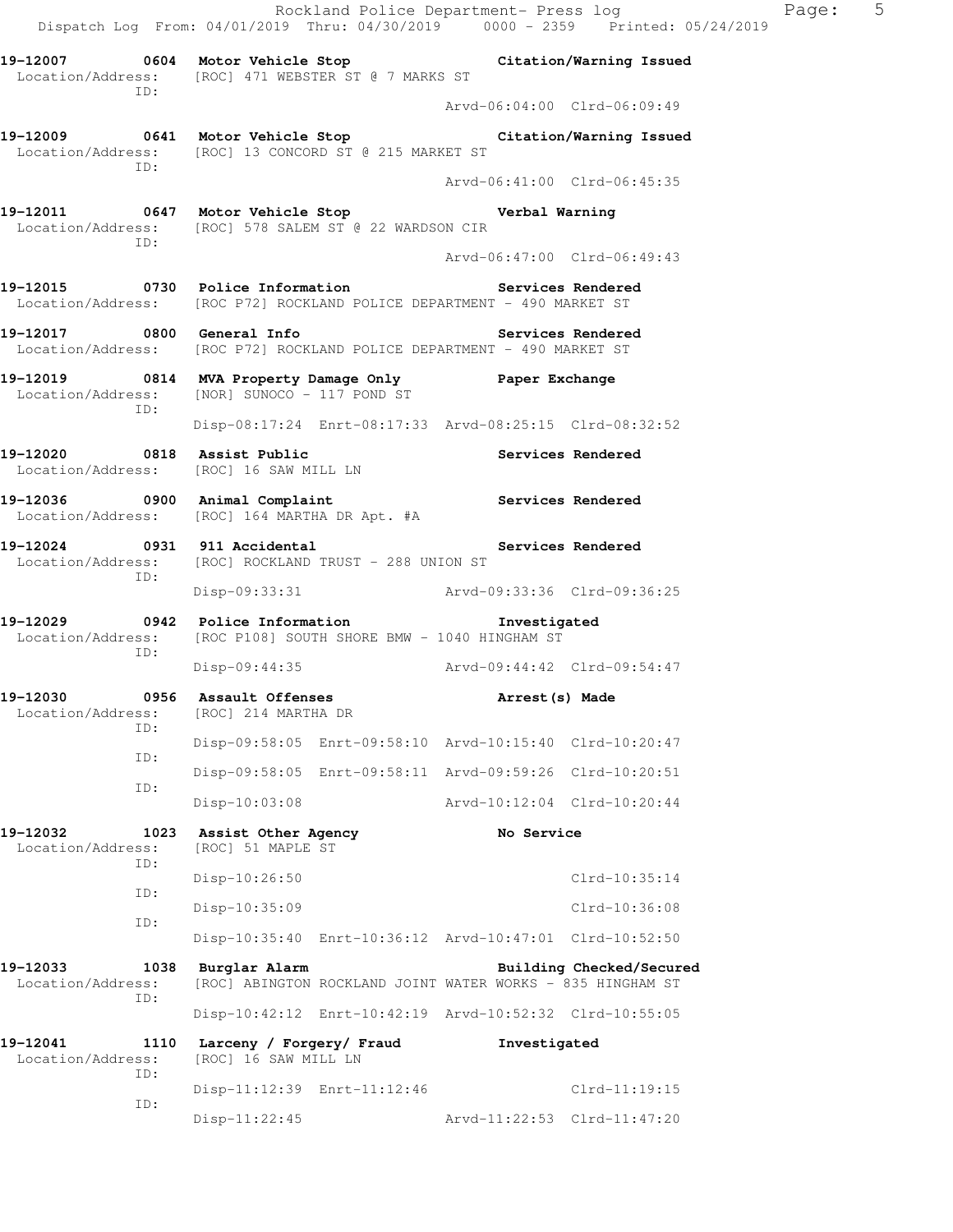**19-12049 1223 Emergency Medical Transported to Hospital**  Location/Address: [ROC P1] 99 RESTAURANT - 29 ACCORD PARK DR Fire Unit: ROCKEN1-Pumper-Rockland Engine 1 Disp-12:24:35 Enrt-12:24:52 Arvd-12:30:09 Clrd-12:43:53 InQrtsUnavl-12:52:35 InSrvce-12:52:38<br>EMS Unit: ROCKAM1-Rockland A1 ROCKAM1-Rockland A1 Disp-12:24:41 Enrt-12:24:46 Arvd-12:30:06 Clrd-12:43:51 Hosp-12:52:28 ClrHosp-14:07:51 InQrtsUnavl-14:17:43 InSrvce-14:17:45 ID: Disp-12:26:32 Enrt-12:26:39 Arvd-12:28:59 Clrd-12:40:41 19-12050 1237 911 Accidental **19-12050** Services Rendered Location/Address: [ROC] 56 LIBERTY ST ID: Disp-12:39:33 Enrt-12:39:37 Arvd-12:40:14 Clrd-12:46:52 **19-12051 1244 Breaking & Entering Investigated**  Location/Address: [ROC] 39 PACIFIC ST ID: Disp-12:47:23 Enrt-12:47:29 Arvd-12:55:48 Clrd-12:57:26 **19-16388 1400 Animal Complaint Services Rendered**  Location/Address: [ROC] 74 CHURCH ST **19-12060 1402 Harassment Investigated**  Location/Address: [ROC P81] OCEAN STATE JOB LOT - 360 MARKET ST ID: Disp-14:04:10 Enrt-14:04:17 Arvd-14:10:18 Clrd-14:15:38 19-12063 1418 Assist Public **No Service**  Location/Address: [ROC] 56 LIBERTY ST ID: Arvd-14:18:00 Clrd-14:54:11 **19-12067 1444 General Info Services Rendered**  Location/Address: [ROC] 6 WILKES CIR **19-12072 1546 General Incident Investigated**  Location/Address: [ROC] 152 WILSON ST ID: Disp-15:51:03 Enrt-15:51:14 Arvd-15:51:23 Clrd-15:51:28 **19-12073 1547 Larceny / Forgery/ Fraud Services Rendered**  Location/Address: [ROC] 526 FOREST ST ID: Disp-15:52:25 Arvd-15:59:14 Clrd-15:59:21 **19-12075 1611 General Info Services Rendered**  Location/Address: [ROC P72] ROCKLAND POLICE DEPARTMENT - 490 MARKET ST ID: Arvd-16:11:00 Clrd-16:15:23 **19-12076 1649 Larceny / Forgery/ Fraud Services Rendered**  Location/Address: [ROC] 79 CENTRE AVE ID: Arvd-16:49:00 Clrd-17:17:52 **19-12078 1658 General Incident Services Rendered**  Location/Address: [ROC] BY THE HIGH SCHOOL TRACK - REED ST ID: Disp-16:59:43 Enrt-16:59:48 Arvd-17:00:43 Clrd-17:22:44 ID: Disp-16:59:43 Enrt-16:59:49 Arvd-17:00:44 Clrd-17:27:28

19-12083 1748 Burglar Alarm **19-12083** Building Checked/Secured Location/Address: [ROC] 11 PACIFIC ST Apt. #2 ID:

Disp-17:49:31 Enrt-17:49:53 Arvd-17:51:51 Clrd-17:54:06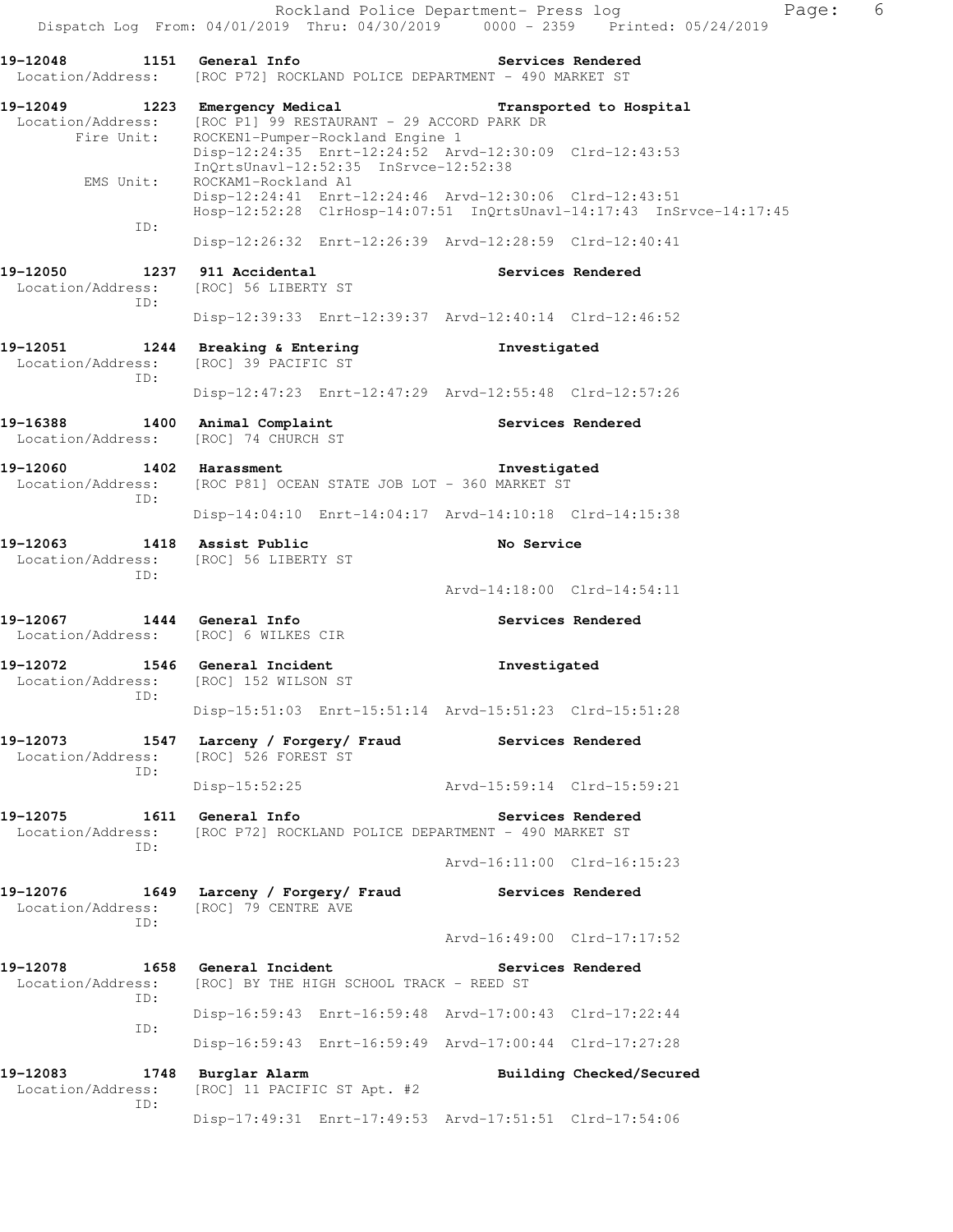|                                      | Rockland Police Department- Press log<br>Dispatch Log From: 04/01/2019 Thru: 04/30/2019 0000 - 2359 Printed: 05/24/2019 |                             |                          | Page: | 7 |
|--------------------------------------|-------------------------------------------------------------------------------------------------------------------------|-----------------------------|--------------------------|-------|---|
| 19-12089<br>TD:                      | 1906 Disturbance<br>Location/Address: [ROC P106] ROCKLAND HIGH SCHOOL - 52 MACKINLAY WAY                                | Sent On Way                 |                          |       |   |
|                                      | Disp-19:07:07 Enrt-19:08:11 Arvd-19:16:32 Clrd-19:18:00                                                                 |                             |                          |       |   |
| ID:                                  | Disp-19:09:12 Enrt-19:09:14 Arvd-19:11:53 Clrd-19:17:59                                                                 |                             |                          |       |   |
| 19-12093<br>Location/Address:<br>TD: | 2005 Burglar Alarm<br>[ROC P47] BEST WESTERN - 909 HINGHAM ST                                                           |                             | Services Rendered        |       |   |
|                                      | Disp-20:06:28 Enrt-20:06:31 Arvd-20:09:04 Clrd-20:11:49                                                                 |                             |                          |       |   |
| 19-12096<br>Location/Address:<br>TD: | 2016 Building Check<br>[ROC] BILL DELAHUNT PKWY                                                                         |                             | Building Checked/Secured |       |   |
|                                      |                                                                                                                         | Arvd-20:16:56 Clrd-20:17:42 |                          |       |   |
| 19-12104 2137 911 Accidental<br>ID:  | Location/Address: [ROC] 45 LORETTA AVE                                                                                  |                             | Services Rendered        |       |   |
|                                      | Disp-21:38:53 Enrt-21:38:59 Arvd-21:48:40 Clrd-21:48:42                                                                 |                             |                          |       |   |
| 19-12105<br>Location/Address:<br>ID: | 2152 Suspicious Activity The Building Checked/Secured<br>[ROC] 57 MARKS ST                                              |                             |                          |       |   |
| ID:                                  | Disp-21:54:14 Enrt-21:54:19 Arvd-22:03:58 Clrd-22:09:28                                                                 |                             |                          |       |   |
|                                      | Disp-21:54:18 Enrt-21:54:21 Arvd-22:03:57 Clrd-22:10:06                                                                 |                             |                          |       |   |
| 19-12106<br>Location/Address:<br>ID: | 2207 911 Hang Up<br>[ROC] 37 SALEM ST                                                                                   |                             | Services Rendered        |       |   |
| ID:                                  | Disp-22:09:31 Enrt-22:09:40 Arvd-22:13:29 Clrd-22:26:03                                                                 |                             |                          |       |   |
|                                      | Disp-22:10:10 Enrt-22:10:15 Arvd-22:13:25 Clrd-22:26:02                                                                 |                             |                          |       |   |
| 19-12112<br>Location/Address:<br>ID: | 2340 911 Hang Up<br>[ROC] 511 WEBSTER ST                                                                                |                             | Services Rendered        |       |   |
|                                      | Disp-23:41:24 Enrt-23:41:26 Arvd-23:45:02 Clrd-23:47:01                                                                 |                             |                          |       |   |

### **For Date: 04/03/2019 - Wednesday**

| 19-12113<br>Location/Address: [ROC] 490 MARKET ST<br>TD: |     | 0000 SHIFT ASSIGNMENTS                                           | No Service                                              |                          |  |
|----------------------------------------------------------|-----|------------------------------------------------------------------|---------------------------------------------------------|--------------------------|--|
|                                                          |     |                                                                  | Arvd-00:00:00 Clrd-00:10:17                             |                          |  |
| 19-12116<br>Location/Address:                            | TD: | 0111 Motor Vehicle Stop<br>[ROC] EAST WATER ST @ BEAL ST         |                                                         | Citation/Warning Issued  |  |
|                                                          | TD: | $Disp-01:12:13$                                                  | Arvd-01:12:20 Clrd-01:18:36                             |                          |  |
|                                                          |     | $Disp-01:15:29$                                                  | Aryd-01:15:31 Clrd-01:16:50                             |                          |  |
| 19-12126                                                 | TD: | 0527 Building Check<br>Location/Address: [ROC] UNION ST          |                                                         | Building Checked/Secured |  |
|                                                          |     |                                                                  | Arvd-05:28:16 Clrd-05:52:04                             |                          |  |
| 19-12127<br>Location/Address:                            | TD: | 0527 911 Hang Up<br>[ROC] 485 EAST WATER ST                      |                                                         | Services Rendered        |  |
|                                                          |     |                                                                  | Disp-05:32:43 Enrt-05:33:35 Arvd-05:35:25 Clrd-05:45:36 |                          |  |
|                                                          | ID: |                                                                  | Disp-05:35:28 Enrt-05:35:32 Arvd-05:36:52 Clrd-05:45:11 |                          |  |
| 19-12134<br>Location/Address:                            | TD: | 0634 Burglar Alarm<br>[ROC P1] 99 RESTAURANT - 29 ACCORD PARK DR |                                                         | Building Checked/Secured |  |
|                                                          |     |                                                                  | Disp-06:35:16 Enrt-06:35:22 Arvd-06:46:28 Clrd-06:48:29 |                          |  |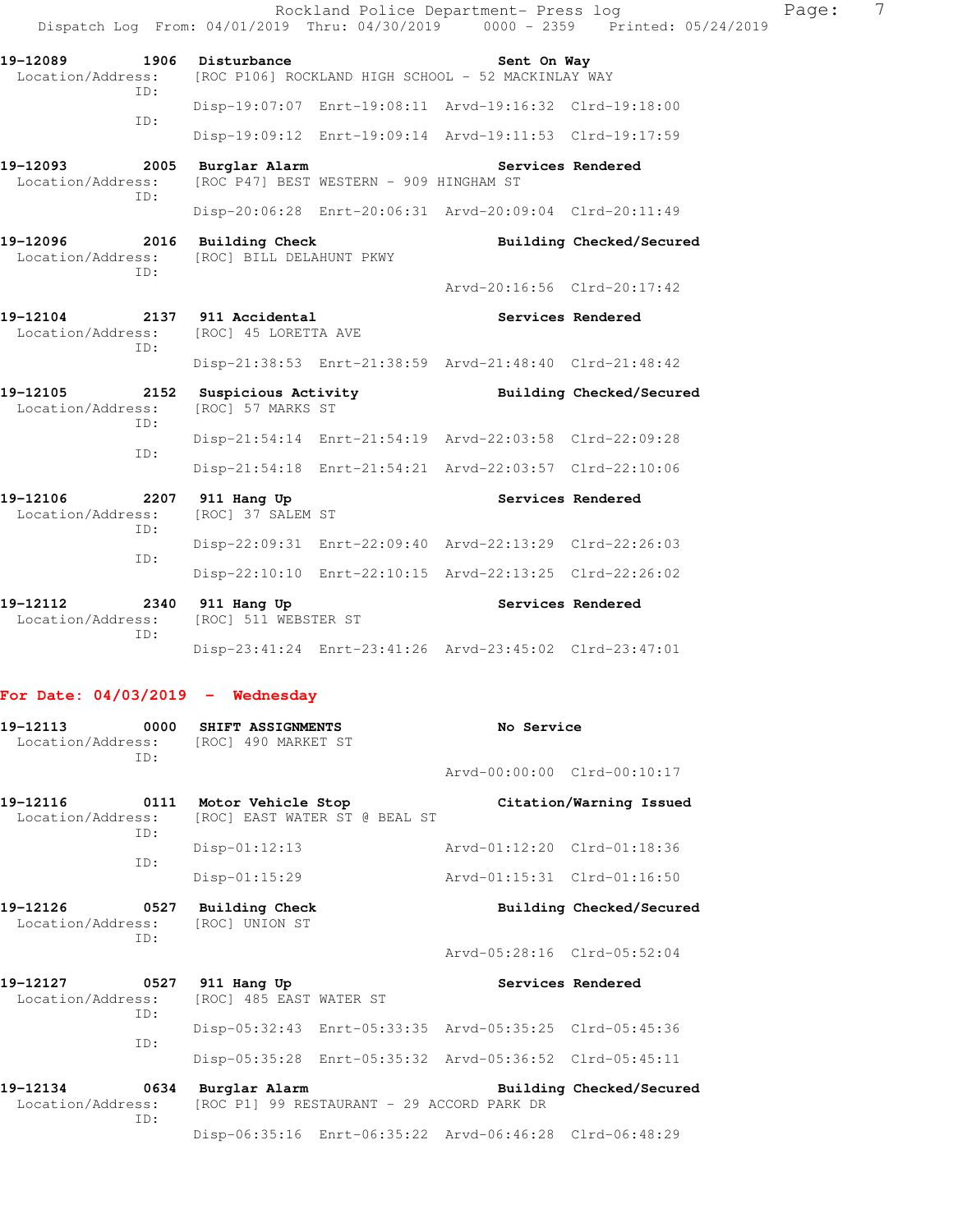Rockland Police Department- Press log Page: 8 Dispatch Log From: 04/01/2019 Thru: 04/30/2019 0000 - 2359 Printed: 05/24/2019 ID: Disp-06:35:20 Enrt-06:35:23 Arvd-06:46:03 Clrd-06:48:33 **19-12141 0816 General Info Services Rendered**  Location/Address: [ROC P72] ROCKLAND POLICE DEPARTMENT - 490 MARKET ST ID: Disp-08:23:54 Arvd-08:24:03 Clrd-08:24:08 **19-12143 0919 Building Check Appears Secure**  Location/Address: [ROC] HANNAH WAY ID: Arvd-09:21:19 Clrd-09:23:59 **19-12144 0931 Motor Vehicle Stop Citation/Warning Issued**  Vicinity of: [ROC 54] CONCORD ST ID: Arvd-09:31:00 Clrd-09:36:12 **19-12145 0932 Building Check Appears Secure**  Location/Address: [ROC] GROVE ST ID: Arvd-09:32:38 Clrd-09:34:09 **19-12147 0957 Motor Vehicle Stop Citation/Warning Issued**  Vicinity of: [ROC] 9 SALEM ST @ 754 UNION ST ID: Arvd-09:57:00 Clrd-10:03:25 **19-12154 1039 911 Accidental Services Rendered**  Location/Address: [ROC 69] SOUTH SHORE REHAB & NURSING - 115 NORTH AVE Apt. #8 ID: Disp-10:41:28 Enrt-10:41:31 Arvd-10:45:05 Clrd-10:54:57 **19-12155 1042 Building Check Building Checked/Secured**  Location/Address: [ROC P75] BILL DELAHUNT PKWY ID: Arvd-10:43:17 Clrd-10:51:00 **19-12159 1122 Motor Vehicle Stop Citation/Warning Issued**  Vicinity of: [ROC] 720 BEECH ST @ 63 MORNINGSIDE DR ID: Arvd-11:22:00 Clrd-11:29:51 **19-12164** 1148 Soliciting **1148** Soliciting Services Rendered Location/Address: [ROC P72] ROCKLAND POLICE DEPARTMENT - 490 MARKET ST ID: Disp-11:48:48 Arvd-11:48:58 Clrd-12:10:54 **19-12165 1159 Motor Vehicle Stop Citation/Warning Issued**  Vicinity of: [ROC] 543 SUMMER ST @ 43 WINTER CIR ID: Arvd-11:59:00 Clrd-12:08:20 **19-12168 1207 Assist Public Services Rendered**  Location/Address: [ROC] 496 HINGHAM ST ID: Disp-12:10:54 Arvd-12:11:02 Clrd-12:47:48 **19-12167 1208 Motor Vehicle Stop Citation/Warning Issued**  Vicinity of: [ROC] 310 SPRING ST ID: Arvd-12:08:00 Clrd-12:15:01 **19-12170 1221 Motor Vehicle Stop Citation/Warning Issued**  Vicinity of: [ROC] 291 MARKET ST @ 15 ALBION ST ID: Arvd-12:21:00 Clrd-12:27:47 **19-12173 1242 Motor Vehicle Stop Verbal Warning**  Location/Address: [ROC] 333 SALEM ST @ 11 SPRUCE ST ID: Disp-12:43:09 Enrt-12:43:15 Arvd-12:43:21 Clrd-12:43:51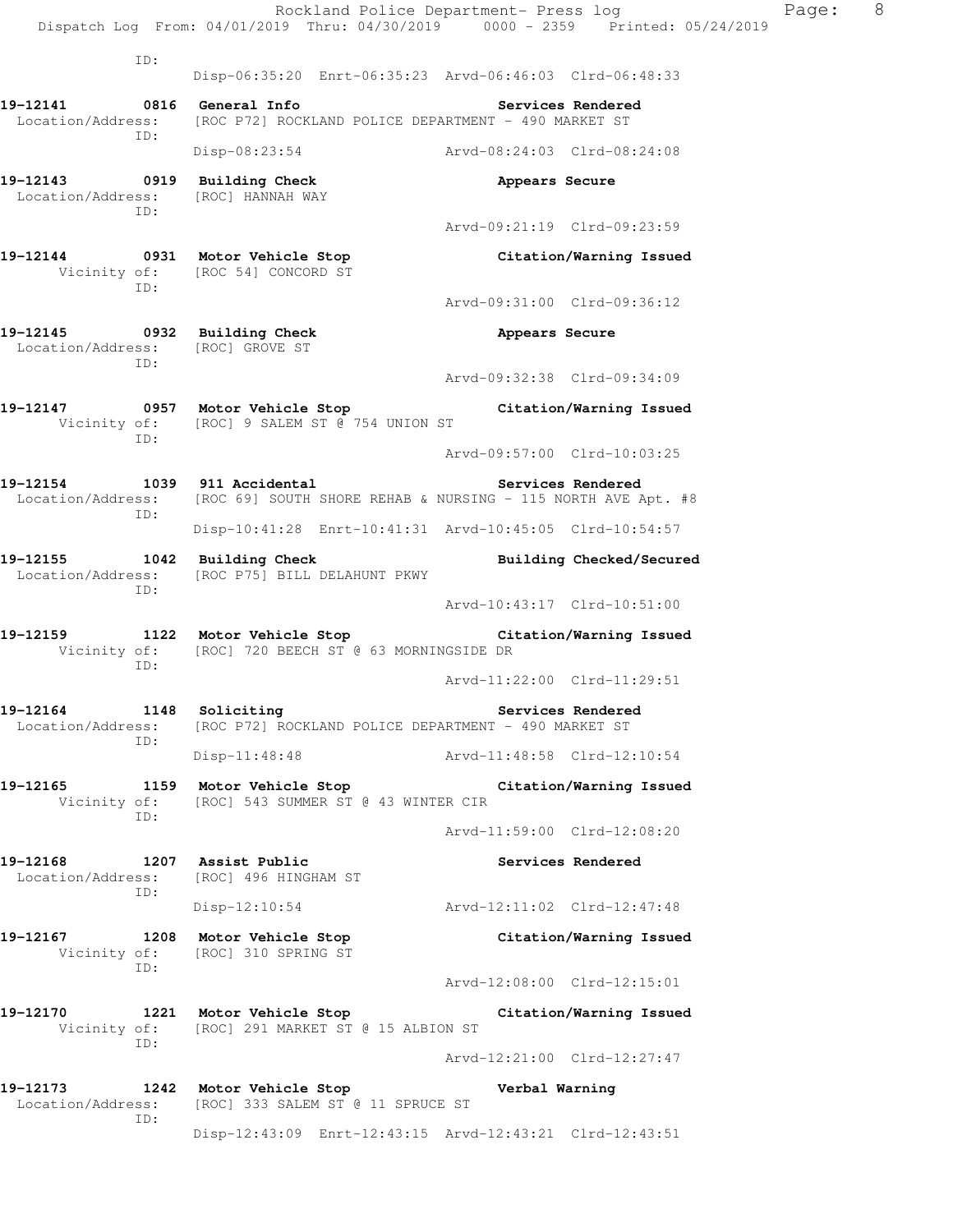**19-12175 1244 Motor Vehicle Stop Citation/Warning Issued**  Location/Address: [ROC] 333 SALEM ST @ 11 SPRUCE ST ID: Arvd-12:44:00 Clrd-12:49:20 **19-12176 1244 Building Check Building Checked/Secured**  Location/Address: [ROC 5] COMMUNITY CENTER - 394 UNION ST ID: Arvd-12:44:47 Clrd-12:47:46 **19-12178 1251 Motor Vehicle Stop Verbal Warning**  Location/Address: [ROC] SALEM ST @ TIFFANY LN ID: Arvd-12:51:00 Clrd-12:54:57 **19-12180 1313 Motor Vehicle Stop Arrest(s) Made**  Location/Address: [ROC] 710 SUMMER ST @ 364 LEVIN RD ID: Arvd-13:13:00 Clrd-13:31:31 ID: Disp-13:16:17 Enrt-13:16:57 Arvd-13:16:59 Clrd-13:31:24 **19-12185 1342 Lost/Found Property Services Rendered**  Location/Address: [ROC 80] AAA ROCKLAND BRANCH - 900 HINGHAM ST ID: Disp-13:44:22 Arvd-13:44:33 Clrd-13:54:14 **19-12191 1438 Motor Vehicle Stop Verbal Warning**  Vicinity of: [ROC] TOWN HALL - UNION ST ID: Arvd-14:38:00 Clrd-14:40:17 19-12195 **1446** General Info **19the Services Rendered**  Location/Address: [ROC P72] ROCKLAND POLICE DEPARTMENT - 490 MARKET ST ID: Disp-14:58:50 Clrd-14:59:03 **19-12194 1448 Motor Vehicle Stop Citation/Warning Issued**  Vicinity of: [ROC 61] UNION ST LIQUOR - UNION ST ID: Arvd-14:48:00 Clrd-15:01:32 **19-12196 1501 Motor Vehicle Stop Citation/Warning Issued**  Vicinity of: [ROC] 416 PLAIN ST @ 1 LEAH DR ID: Arvd-15:01:00 Clrd-15:08:58 **19-12198 1509 Motor Vehicle Stop Verbal Warning**  Vicinity of: [ROC] 333 PLAIN ST @ 290 REED ST ID: Arvd-15:09:00 Clrd-15:11:08 **19-12199 1520 Motor Vehicle Stop Citation/Warning Issued**  Vicinity of: [ROC] 136 PLAIN ST @ 152 W WATER ST ID: Arvd-15:20:00 Clrd-15:30:35 **19-12203 1608 SHIFT ASSIGNMENTS No Action Required**  Location/Address: [ROC P72] ROCKLAND POLICE DEPARTMENT - 490 MARKET ST **19-12206 1625 Building Check Investigated**  Location/Address: [ROC] TAUNTON AVE ID: Arvd-16:26:47 Clrd-16:28:14 **19-12207 1628 Building Check Investigated**  Location/Address: [ROC] UNION ST ID: Arvd-16:28:59 Clrd-16:29:08 **19-12212 1711 911 Accidental Appears Secure**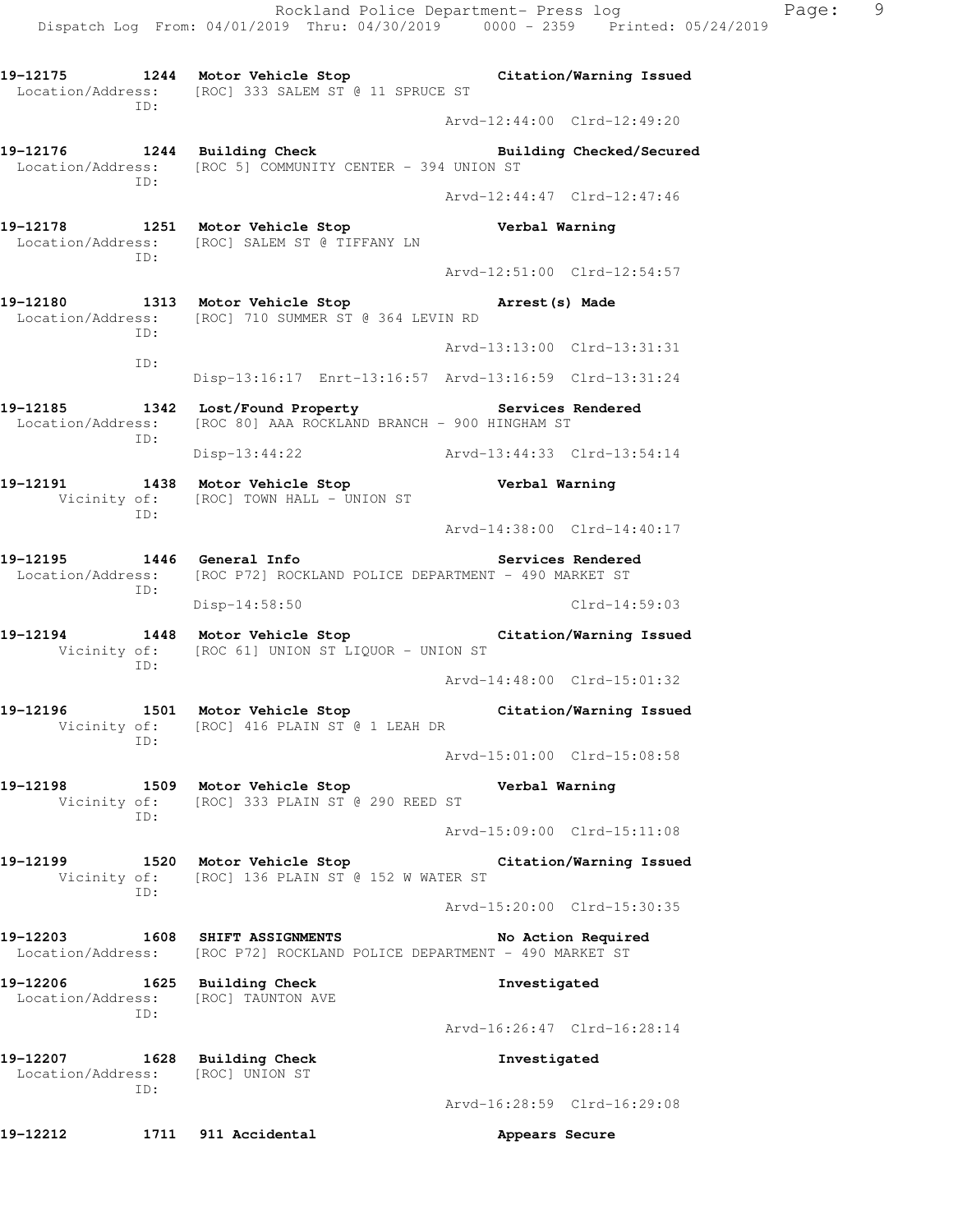|                                              |                                                                          | Rockland Police Department- Press log<br>Dispatch Log From: 04/01/2019 Thru: 04/30/2019 0000 - 2359 Printed: 05/24/2019 | Page: | 10 |  |  |  |  |
|----------------------------------------------|--------------------------------------------------------------------------|-------------------------------------------------------------------------------------------------------------------------|-------|----|--|--|--|--|
| Location/Address:<br>TD:                     | [ROC] OREGON AVE                                                         |                                                                                                                         |       |    |  |  |  |  |
|                                              |                                                                          | Disp-17:11:36 Enrt-17:11:52 Arvd-17:17:23 Clrd-17:19:46                                                                 |       |    |  |  |  |  |
| 19-12213<br>Location/Address:<br>ID:         | [ROC] WEST WATER ST @ ARLINGTON ST                                       | 1721 Motor Vehicle Stop Citation/Warning Issued                                                                         |       |    |  |  |  |  |
|                                              |                                                                          | Arvd-17:21:00 Clrd-17:36:28                                                                                             |       |    |  |  |  |  |
| 19-12214<br>Location/Address:<br>TD:         | 1731 Suspicious Activity<br>[ROC] 18 REED ST @ 314 UNION ST              | Appears Secure                                                                                                          |       |    |  |  |  |  |
|                                              |                                                                          | Disp-17:32:09 Enrt-17:32:15 Arvd-17:35:12 Clrd-17:35:26                                                                 |       |    |  |  |  |  |
| 19-12241<br>2153<br>Vicinity of:<br>ID:      | Suspicious Activity <b>Suspicial</b> Gone on arrival<br>[ROC] 28 BEAL ST |                                                                                                                         |       |    |  |  |  |  |
|                                              |                                                                          | Disp-21:55:10 Enrt-21:55:27 Arvd-21:57:57 Clrd-21:58:02                                                                 |       |    |  |  |  |  |
| 19-12242<br>2203<br>Location/Address:<br>TD: | Suspicious Activity Services Rendered<br>[ROC] 363 LEVIN RD              |                                                                                                                         |       |    |  |  |  |  |
| ID:                                          |                                                                          | Disp-22:04:11 Enrt-22:04:19 Arvd-22:06:20 Clrd-22:08:48                                                                 |       |    |  |  |  |  |
| ID:                                          | Disp-22:04:36 Enrt-22:04:40                                              | Clrd-22:08:45                                                                                                           |       |    |  |  |  |  |
|                                              |                                                                          | Disp-22:06:48 Enrt-22:06:52 Arvd-22:06:59 Clrd-22:08:41                                                                 |       |    |  |  |  |  |
| 19-12245<br>Location/Address:<br>ID:         | 2225 Burglar Alarm<br>[ROC] BEACON SALES - 14 LONGWATER DR               | Appears Secure                                                                                                          |       |    |  |  |  |  |
| ID:                                          |                                                                          | Disp-22:28:23 Enrt-22:28:33 Arvd-22:34:05 Clrd-22:36:29                                                                 |       |    |  |  |  |  |
|                                              |                                                                          | Disp-22:50:54 Arvd-22:50:59 Clrd-22:54:24                                                                               |       |    |  |  |  |  |
| 19-12246<br>2228<br>Location/Address:<br>TD: | Motor Vehicle Complaint Gone on arrival<br>[ROC] BILL DELAHUNT PKWY      |                                                                                                                         |       |    |  |  |  |  |
| TD:                                          |                                                                          | Disp-22:31:36 Enrt-22:31:46 Arvd-22:37:55 Clrd-22:44:24                                                                 |       |    |  |  |  |  |
|                                              | $Disp-22:36:46$                                                          | Arvd-22:38:42 Clrd-22:47:32                                                                                             |       |    |  |  |  |  |
|                                              |                                                                          |                                                                                                                         |       |    |  |  |  |  |

# **For Date: 04/04/2019 - Thursday**

| 19-12251                                  |     | 0000 General Incident<br>Location/Address: [ROC P72] ROCKLAND POLICE DEPARTMENT - 490 MARKET ST | Investigated                                            |
|-------------------------------------------|-----|-------------------------------------------------------------------------------------------------|---------------------------------------------------------|
| 19-12250 0001<br>Location/Address:        | TD: | Burglar Alarm<br>[ROC P36] STEVE'S AUTO - 246 EAST WATER ST                                     | Building Checked/Secured                                |
|                                           | ID: | $Disp-00:03:46$                                                                                 | $Clrd-00:04:38$                                         |
|                                           |     |                                                                                                 | Disp-00:05:25 Enrt-00:05:32 Arvd-00:06:52 Clrd-00:08:39 |
| 19-12257 0054<br>Location/Address:<br>ID: |     | Suspicious Activity<br>[ROC] 14 HOWARD ST @ 334 MARKET ST                                       | Services Rendered                                       |
|                                           | TD: | $Disp-00:54:46$                                                                                 | Arvd-00:54:55 Clrd-01:15:36                             |
|                                           |     | Disp-00:54:51                                                                                   | Arvd-00:54:58 Clrd-01:15:06                             |
| Location/Address:                         | TD: | 19-12259 0119 Burglar Alarm<br>[ROC P1] 99 RESTAURANT - 29 ACCORD PARK DR                       | Building Checked/Secured                                |
|                                           |     |                                                                                                 | Disp-01:20:29 Enrt-01:20:33 Arvd-01:25:02 Clrd-01:28:46 |
| 19-12266<br>Location/Address:             | TD: | 0550 Building Check<br>[ROC] UNION ST                                                           | Services Rendered                                       |
|                                           |     |                                                                                                 | Arvd-05:50:59 Clrd-06:18:18                             |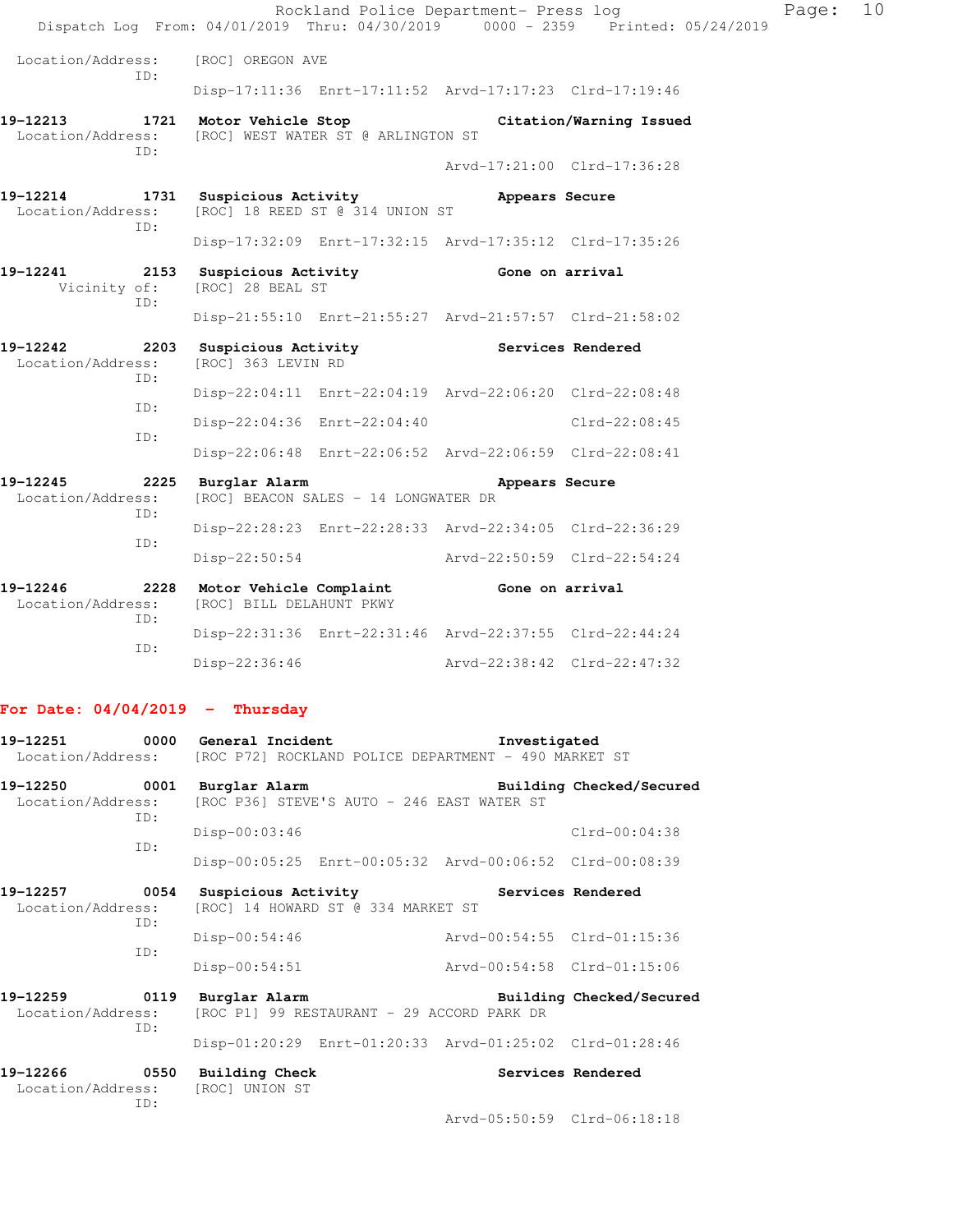Rockland Police Department- Press log Page: 11 Dispatch Log From: 04/01/2019 Thru: 04/30/2019 0000 - 2359 Printed: 05/24/2019 **19-12272 0753 911 Accidental Investigated**  Location/Address: [ROC P106] ROCKLAND HIGH SCHOOL - 52 MACKINLAY WAY **19-12280 0926 Building Check Building Checked/Secured**  Location/Address: [ROC] SCHOOL ST ID: Arvd-09:26:49 Clrd-09:27:09 **19-12281 0935 Motor Vehicle Stop Citation/Warning Issued**  Location/Address: [ROC] 9 SALEM ST @ 754 UNION ST ID: Arvd-09:35:00 Clrd-09:41:54 ID: Disp-09:36:58 Arvd-09:37:15 Clrd-09:40:58 **19-12282 0935 Building Check Building Checked/Secured**  Location/Address: [ROC] BILL DELAHUNT PKWY ID: Arvd-09:36:25 Clrd-09:36:46 **19-12284 0944 Motor Vehicle Stop Verbal Warning**  Location/Address: [ROC] 635 SALEM ST @ 433 NORTH AVE ID: Arvd-09:44:00 Clrd-09:44:40 **19-12285 1001 Motor Vehicle Stop Verbal Warning**  Location/Address: [ROC] 388 SUMMER ST @ 10 ELEANOR LN ID: Arvd-10:01:00 Clrd-10:02:26 **19-12292 1111 Motor Vehicle Complaint Unfounded**  Location/Address: [ROC] MARKET ST ID: Disp-11:12:32 Enrt-11:12:41 Arvd-11:12:44 Clrd-11:16:17 ID: Disp-11:12:32 Enrt-11:12:42 Arvd-11:12:43 Clrd-11:16:17 **19-12295 1122 Building Check Building Checked/Secured**  Location/Address: [ROC] SCHOOL ST ID: Arvd-11:22:53 Clrd-11:23:11 **19-12306 1257 Summons Gone on arrival**  Location/Address: [ROC] 105 MARKET ST Apt. #13 ID: Disp-12:59:28 Clrd-13:11:52 ID: Disp-13:01:23 Arvd-13:10:35 Clrd-13:11:47 **19-12309 1309 Summons Gone on arrival**  Location/Address: [ROC] 725 MARKET ST Apt. #S1 ID: Disp-13:14:12 Arvd-13:14:27 Clrd-13:14:34 **19-12311 1319 Assist Other Agency Transported to Hospital**  Location/Address: [ROC] 51 MAPLE ST Apt. #324 ID: Disp-13:21:23 Arvd-13:21:42 Clrd-13:46:37 ID: Disp-13:21:27 Arvd-13:21:45 Clrd-13:46:37 ID: Disp-13:39:38 Enrt-13:39:41 Arvd-13:39:45 Clrd-13:46:37 **19-12312 1331 Follow-Up Investigation Services Rendered**  Location/Address: [ROC] 479 MARKET ST ID: Disp-13:33:00 Enrt-13:34:24 Arvd-13:34:27 Clrd-13:47:39 **19-12320 1415 Assist Other Agency Services Rendered**  Location/Address: [ROC] 2 DANIEL TEAGUE DR ID:

Disp-14:17:57 Enrt-14:18:05 Arvd-14:22:58 Clrd-14:31:59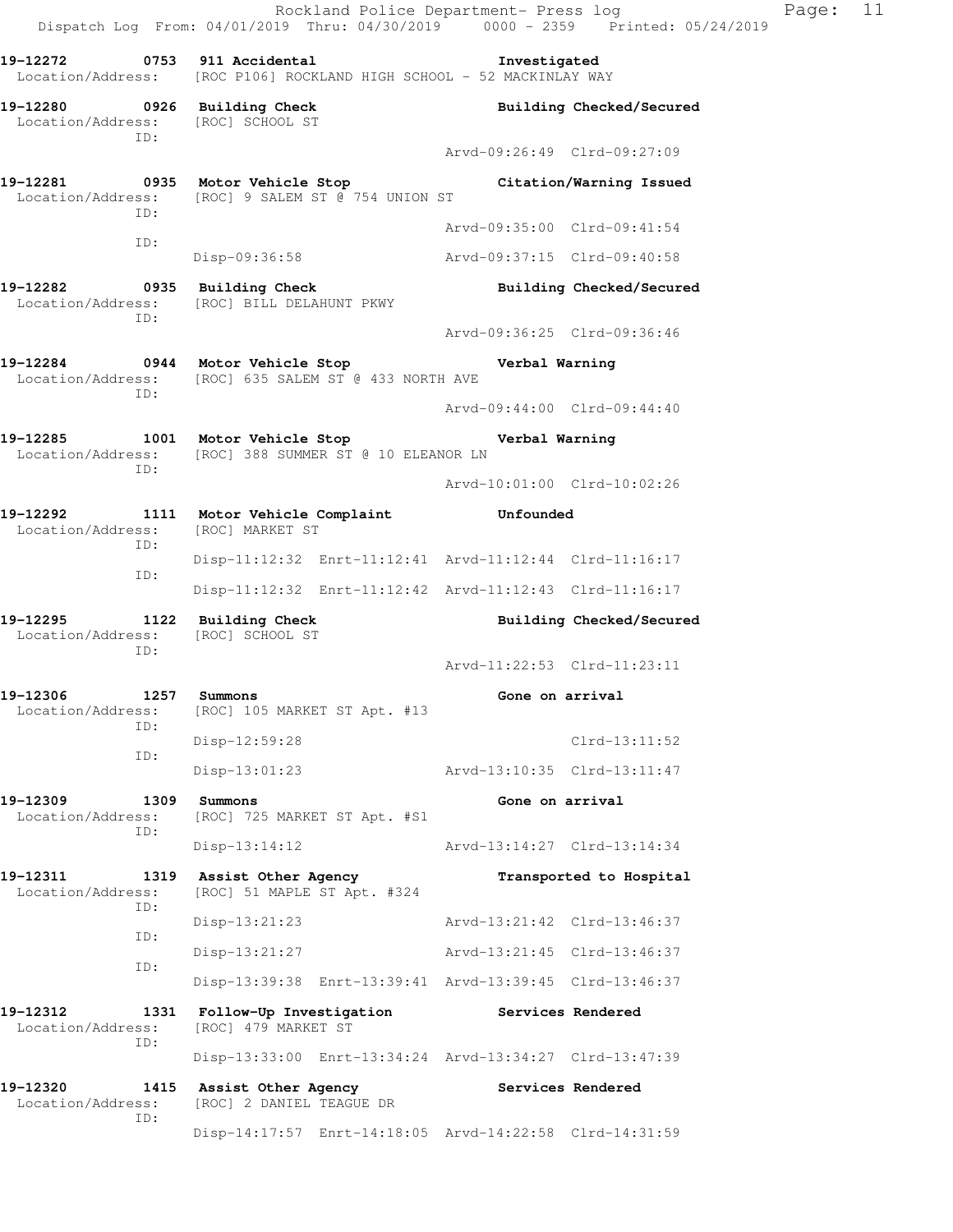|                                                          | Rockland Police Department- Press log<br>Dispatch Log From: 04/01/2019 Thru: 04/30/2019 0000 - 2359 Printed: 05/24/2019                                |                             | Page:                    | 12 |  |  |
|----------------------------------------------------------|--------------------------------------------------------------------------------------------------------------------------------------------------------|-----------------------------|--------------------------|----|--|--|
| ID:                                                      |                                                                                                                                                        |                             |                          |    |  |  |
|                                                          | Disp-14:17:57 Enrt-14:18:08 Arvd-14:22:55 Clrd-14:31:59                                                                                                |                             |                          |    |  |  |
| 19-12322<br>ID:                                          | 1430 Motor Vehicle Stop Citation/Warning Issued<br>Location/Address: [ROC] 372 SPRING ST @ 318 SUMMER ST                                               |                             |                          |    |  |  |
| ID:                                                      |                                                                                                                                                        | Arvd-14:30:00 Clrd-14:45:17 |                          |    |  |  |
| ID:                                                      | Disp-14:35:53                                                                                                                                          |                             | $Clrd-14:36:00$          |    |  |  |
|                                                          | Disp-14:36:03                                                                                                                                          | Arvd-14:36:06 Clrd-14:38:40 |                          |    |  |  |
| 19-12326 1449 Building Check<br>Location/Address:<br>ID: | [ROC] SCHOOL ST                                                                                                                                        |                             | Building Checked/Secured |    |  |  |
|                                                          |                                                                                                                                                        | Arvd-14:50:11 Clrd-14:50:31 |                          |    |  |  |
| Location/Address:<br>ID:                                 | 19-12329 1506 Suspicious Activity<br>[ROC] 1 TECHNOLOGY PL                                                                                             | Services Rendered           |                          |    |  |  |
|                                                          | Disp-15:14:39 Enrt-15:16:29 Arvd-15:21:09 Clrd-15:28:23                                                                                                |                             |                          |    |  |  |
| Location/Address:<br>ID:                                 | [ROC P72] ROCKLAND POLICE DEPARTMENT - 490 MARKET ST                                                                                                   |                             | <b>Services Rendered</b> |    |  |  |
|                                                          |                                                                                                                                                        | Arvd-16:28:00 Clrd-16:37:59 |                          |    |  |  |
| Location/Address: [ROC] 50 CONCORD ST<br>Fire Unit:      | 19-12340 1701 MVA Property Damage Only Transported to Hospital<br>ROCKEN3-Pumper-Rockland Engine 3                                                     |                             |                          |    |  |  |
|                                                          | Disp-17:04:45 Enrt-17:05:09 Arvd-17:05:30 Clrd-17:10:21<br>$InQrtsUnav1-17:15:24$ $InSrvce-17:15:24$                                                   |                             |                          |    |  |  |
| EMS Unit:                                                | ROCKAM1-Rockland A1<br>Disp-17:05:04 Enrt-17:05:21 Arvd-17:05:25 Clrd-17:13:18<br>Hosp-17:28:40 ClrHosp-18:16:34 InQrtsUnavl-18:16:41 InSrvce-18:16:41 |                             |                          |    |  |  |
| ID:                                                      | $Disp-17:06:11$                                                                                                                                        | Arvd-17:06:15 Clrd-17:36:29 |                          |    |  |  |
| 19-12358 1905 Burglar Alarm<br>Location/Address:         | [ROC] 36 WINTER CIR                                                                                                                                    | Cancelled Enroute           |                          |    |  |  |
| ID:                                                      | Disp-19:06:07 Enrt-19:06:11 Clrd-19:14:14                                                                                                              |                             |                          |    |  |  |
| 19-12364<br>Location/Address:                            | 1920 911 Accidental<br>[ROC] 1 COL BRIAN DUFFY WAY                                                                                                     | Gone on arrival             |                          |    |  |  |
| ID:                                                      | Disp-19:22:22 Enrt-19:23:34 Arvd-19:25:42 Clrd-19:35:21                                                                                                |                             |                          |    |  |  |
| 19–12365<br>Location/Address:                            | 1920 Summons<br>[ROC] 105 MARKET ST                                                                                                                    |                             | Summons To Court         |    |  |  |
| ID:                                                      |                                                                                                                                                        | Arvd-19:22:33 Clrd-19:31:02 |                          |    |  |  |
| 19–12366<br>Location/Address:<br>ID:                     | 1954 Summons<br>[ROC] 137 REED ST                                                                                                                      |                             | Summons To Court         |    |  |  |
|                                                          |                                                                                                                                                        | Arvd-19:55:40 Clrd-20:00:21 |                          |    |  |  |
| 19-12367<br>Location/Address:<br>ID:                     | 2000 Building Check<br>[ROC] VETERANS MEMORIAL PARK - MACKINLAY WAY                                                                                    |                             | Services Rendered        |    |  |  |
|                                                          |                                                                                                                                                        | Arvd-20:06:23 Clrd-20:06:53 |                          |    |  |  |
| 19-12368<br>Location/Address:                            | 2011 Building Check<br>[ROC P75] UNION POINT - BILL DELAHUNT PKWY                                                                                      |                             | Services Rendered        |    |  |  |
| ID:                                                      |                                                                                                                                                        | Arvd-20:12:32 Clrd-20:19:40 |                          |    |  |  |
| 19-12370<br>Location/Address:                            | 2020 Motor Vehicle Stop<br>[ROC] HIGHLAND ST                                                                                                           | Arrest (s) Made             |                          |    |  |  |
| ID:                                                      |                                                                                                                                                        | Arvd-20:20:00 Clrd-20:44:18 |                          |    |  |  |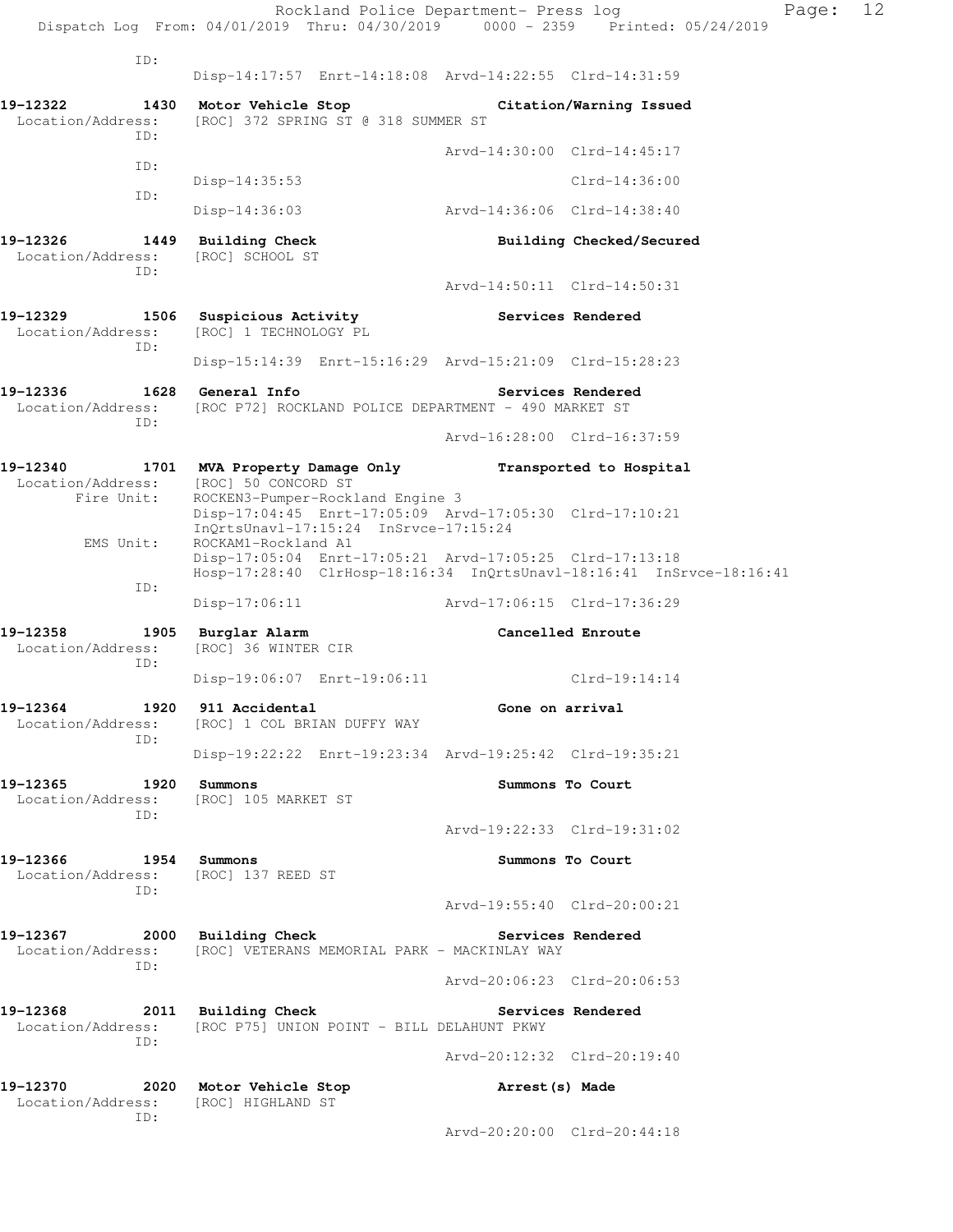| 19-12371 2029 Building Check<br>ID: | Location/Address: [ROC 5] COMMUNITY CENTER - 394 UNION ST                                                                                                                                                                                                                                                                                                                                                                                                                         | Services Rendered           |                         |
|-------------------------------------|-----------------------------------------------------------------------------------------------------------------------------------------------------------------------------------------------------------------------------------------------------------------------------------------------------------------------------------------------------------------------------------------------------------------------------------------------------------------------------------|-----------------------------|-------------------------|
|                                     |                                                                                                                                                                                                                                                                                                                                                                                                                                                                                   | Arvd-20:30:08 Clrd-20:35:57 |                         |
| 19-12378<br>Location/Address:       | 2149 Emergency Medical<br>[ROC] 930 UNION ST                                                                                                                                                                                                                                                                                                                                                                                                                                      |                             | Transported to Hospital |
| Fire Unit:                          | ROCKEN3-Pumper-Rockland Engine 3<br>Disp-21:50:35 Enrt-21:51:35 Arvd-21:54:03 Clrd-22:04:50<br>InOrtsUnavl-22:12:14 InSrvce-22:12:14                                                                                                                                                                                                                                                                                                                                              |                             |                         |
| EMS Unit:                           | ROCKAM1-Rockland A1<br>Disp-21:50:35 Enrt-21:51:39 Arvd-21:53:23 Clrd-22:04:11<br>Hosp-22:12:35 ClrHosp-23:18:35 InOrtsUnavl-23:23:40 InSrvce-23:23:41                                                                                                                                                                                                                                                                                                                            |                             |                         |
| ID:<br>ID:                          | Disp-22:01:42 Enrt-22:01:57 Arvd-22:07:29 Clrd-22:22:31                                                                                                                                                                                                                                                                                                                                                                                                                           |                             |                         |
| 101300                              | Disp-22:02:02 Enrt-22:02:03 Arvd-22:07:32 Clrd-22:08:05<br>$\mathbf{A} \mathbf{A} \mathbf{A} \mathbf{A} \mathbf{A} \mathbf{A} \mathbf{A} \mathbf{A} \mathbf{A} \mathbf{A} \mathbf{A} \mathbf{A} \mathbf{A} \mathbf{A} \mathbf{A} \mathbf{A} \mathbf{A} \mathbf{A} \mathbf{A} \mathbf{A} \mathbf{A} \mathbf{A} \mathbf{A} \mathbf{A} \mathbf{A} \mathbf{A} \mathbf{A} \mathbf{A} \mathbf{A} \mathbf{A} \mathbf{A} \mathbf{A} \mathbf{A} \mathbf{A} \mathbf{A} \mathbf{A} \mathbf{$ | Arrest and President J      |                         |

| 19-12380 | 2226<br>Location: | Assist Other Agency<br>[ROC] 125 DWELLEY AVE-HANOVER |                             | Services Rendered |  |
|----------|-------------------|------------------------------------------------------|-----------------------------|-------------------|--|
|          | TD:               |                                                      | Arvd-22:26:00 Clrd-23:27:38 |                   |  |
| 19-12384 | 2323              | MVA Property Damage Only                             |                             | Services Rendered |  |

| IIJ - 14JU 7 | ـ د عرب | MVA FLODELLY Damage Only                  |  | SETATCES VENGETEG                                                    |  |
|--------------|---------|-------------------------------------------|--|----------------------------------------------------------------------|--|
|              |         | Location/Address: [ROC] 19 MORNINGSIDE DR |  |                                                                      |  |
|              | TD:     |                                           |  |                                                                      |  |
|              |         |                                           |  | Disp-23:24:18 Enrt-23:24:21 Arvd-23:29:36 Clrd-04/05/2019 @ 00:00:16 |  |
|              | TD:     |                                           |  |                                                                      |  |
|              |         |                                           |  | Disp-23:28:13 Enrt-23:29:32 Arvd-23:31:28 Clrd-04/05/2019 @ 00:00:12 |  |
|              | TD:     |                                           |  |                                                                      |  |
|              |         | $Disp-23:35:25$                           |  | Arvd-23:35:29 Clrd-04/05/2019 @ 00:00:04                             |  |

## **For Date: 04/05/2019 - Friday**

| 19-12385<br>Location/Address:                | 0004<br>ID: | <b>SHIFT ASSIGNMENTS</b>                                |  | Services Rendered<br>[ROC P72] ROCKLAND POLICE DEPARTMENT - 490 MARKET ST |                   |  |
|----------------------------------------------|-------------|---------------------------------------------------------|--|---------------------------------------------------------------------------|-------------------|--|
|                                              |             | Disp-00:07:01                                           |  |                                                                           | $Clrd-00:07:27$   |  |
| 19-12391<br>Location/Address:                | 0113<br>ID: | Suspicious Activity<br>[ROC] HINGHAM ST                 |  | Investigated                                                              |                   |  |
|                                              | TD:         | Disp-01:16:14 Enrt-01:17:22 Arvd-01:21:28 Clrd-01:24:30 |  |                                                                           |                   |  |
|                                              |             | Disp-01:16:20 Enrt-01:17:19 Arvd-01:18:44 Clrd-01:27:13 |  |                                                                           |                   |  |
| 19-12395<br>0305<br>Location/Address:<br>TD: |             | <b>Building Check</b><br>[ROC] TAUNTON AVE              |  | Investigated                                                              |                   |  |
|                                              |             |                                                         |  | Aryd-03:06:15 Clrd-03:06:26                                               |                   |  |
| 19-12396<br>Location/Address:                | 0306<br>TD: | Building Check<br>[ROC] UNION ST                        |  | Investigated                                                              |                   |  |
|                                              |             |                                                         |  | Arvd-03:07:20 Clrd-03:07:31                                               |                   |  |
| 19-12399<br>Location/Address:                | TD:         | 0507 911 Accidental<br>[ROC] 23 CORN MILL WAY           |  | Appears Secure                                                            |                   |  |
|                                              |             | Disp-05:10:27 Enrt-05:13:13 Arvd-05:17:11 Clrd-05:17:31 |  |                                                                           |                   |  |
| 19-12400<br>Location/Address:                | 0519<br>ID: | <b>Building Check</b><br>[ROC] UNION ST                 |  |                                                                           | Services Rendered |  |
|                                              | TD:         |                                                         |  | Arvd-05:20:52 Clrd-05:21:07                                               |                   |  |
|                                              | ID:         | Disp-05:21:15                                           |  | Arvd-05:21:21 Clrd-05:26:13                                               |                   |  |
|                                              |             | Disp-05:27:03                                           |  | Arvd-05:27:07 Clrd-05:49:42                                               |                   |  |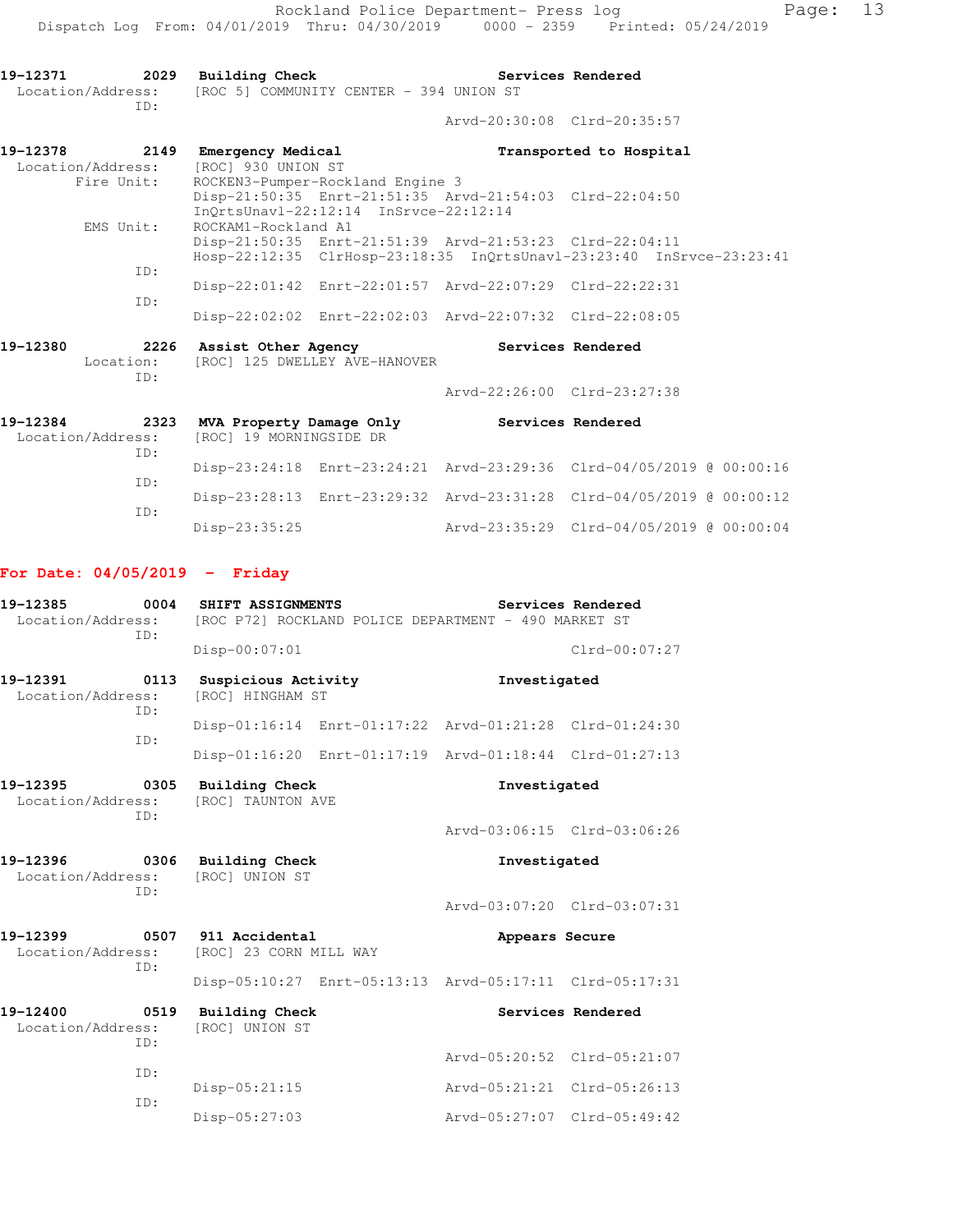**19-12410 0656 Motor Vehicle Stop Verbal Warning**  Vicinity of: [ROC] CONCORD ST ID: Arvd-06:56:00 Clrd-07:01:32 **19-12411 0659 Motor Vehicle Stop Verbal Warning**  Location/Address: [ROC] 15 WEBSTER ST @ 333 UNION ST ID: Arvd-06:59:00 Clrd-07:02:33 **19-12412 0702 Motor Vehicle Stop Citation/Warning Issued**  Vicinity of: [ROC] EAST WATER ST @ FRANKLIN AVE ID: Arvd-07:02:00 Clrd-07:06:57 **19-12416 0800 General Info Services Rendered**  Location/Address: [ROC P72] ROCKLAND POLICE DEPARTMENT - 490 MARKET ST **19-12417 0845 Assist Other Agency Services Rendered**  Location/Address: [ROC 77] 110 UNION ST Apt. #4 ID: Arvd-08:45:00 Clrd-09:03:32 **19-12419 0858 Building Check Building Checked/Secured**  Location/Address: [ROC] SCHOOL ST ID: Arvd-08:59:40 Clrd-09:00:04 **19-12421 0906 Missing / Stolen Plate Services Rendered**  Location/Address: [ROC] 62 MARTHA DR Apt. #F ID: Disp-09:22:59 Enrt-09:23:05 Arvd-09:23:07 Clrd-09:23:10 19-12424 **0923** Health & Welfare Check **Services Rendered**  Location/Address: [ROC] 111 MARKET ST Apt. #24 ID: Disp-09:26:38 Enrt-09:26:42 Arvd-09:26:45 Clrd-09:49:00 ID: Disp-09:26:58 Arvd-09:27:04 Clrd-09:49:04 ID: Disp-09:39:32 Arvd-09:39:40 Clrd-09:48:10 19-12427 0941 Building Check **Building Checked/Secured**  Location/Address: [ROC P75] UNION POINT - BILL DELAHUNT PKWY ID: Arvd-09:41:00 Clrd-09:42:02 **19-12429 1000 Building Check Building Checked/Secured**  Location/Address: [ROC] UNION ST ID: Arvd-10:02:12 Clrd-10:02:50 **19-12430 1006 Building Check Building Checked/Secured**  Location/Address: [ROC 5] COMMUNITY CENTER - 394 UNION ST ID: Arvd-10:06:00 Clrd-10:11:45 **19-12431 1015 Motor Vehicle Stop Citation/Warning Issued**  Location/Address: [ROC] 372 SPRING ST @ 318 SUMMER ST ID: Arvd-10:15:00 Clrd-10:22:07 **19-12438 1056 Motor Vehicle Stop Verbal Warning**  Location/Address: [ROC] HANOVER LINE - SUMMER ST ID: Arvd-10:56:00 Clrd-10:58:34 **19-12445 1147 Building Check Building Checked/Secured**  Location: [ROC] CREDIT UNION ID: Arvd-11:47:00 Clrd-11:47:55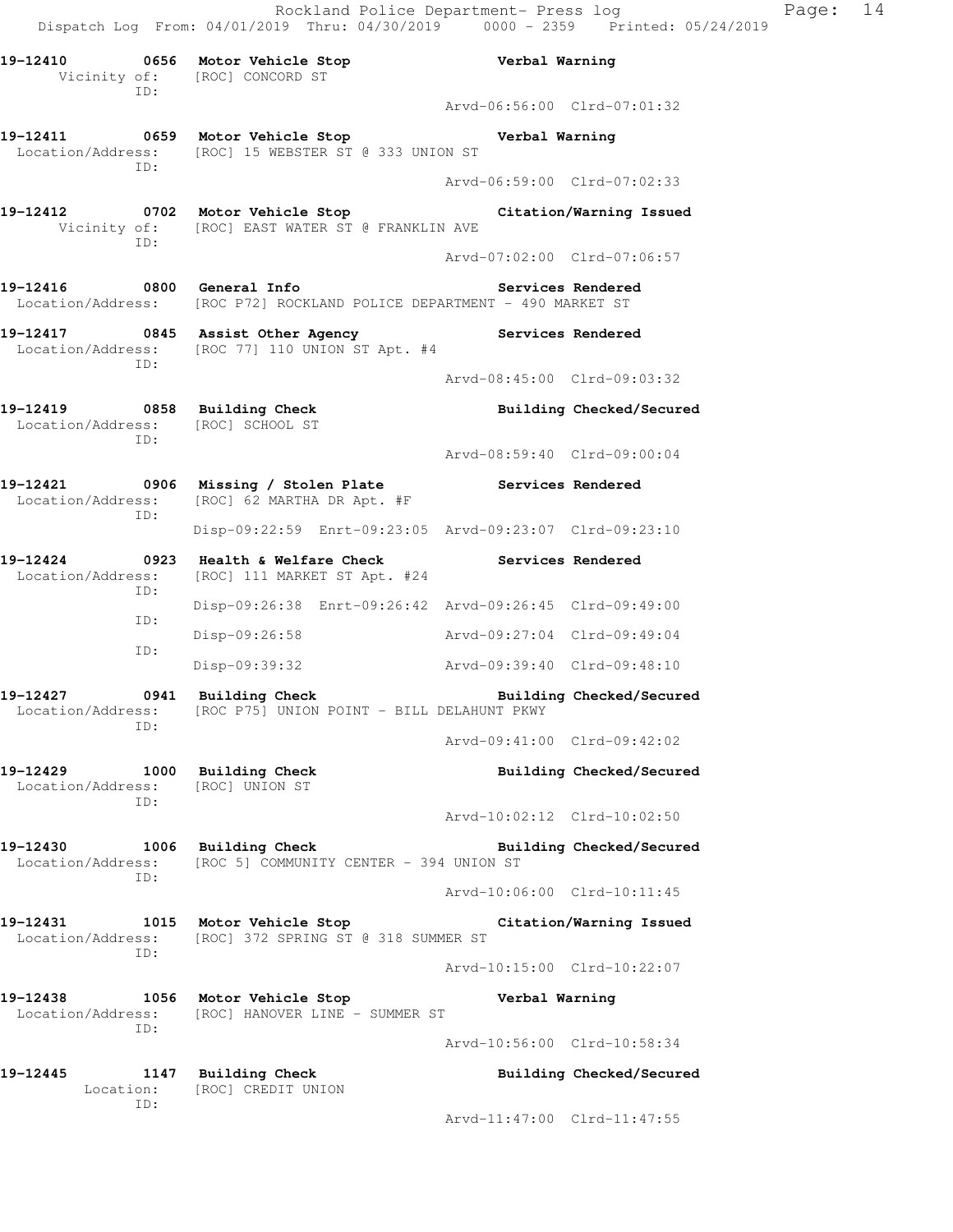| 19-12446<br>1150<br>Location/Address: [ROC] 8 BRAMBLE CIR                                 | General Info                                         |                                           |                                                         | Services Rendered        |
|-------------------------------------------------------------------------------------------|------------------------------------------------------|-------------------------------------------|---------------------------------------------------------|--------------------------|
| 19-12447<br>1259<br>Location/Address:                                                     | <b>Building Check</b><br>[ROC] 324 HOWARD ST         |                                           |                                                         | Services Rendered        |
| ID:                                                                                       |                                                      |                                           | Disp-13:01:48 Enrt-13:01:56 Arvd-13:21:50 Clrd-13:23:03 |                          |
| 19-12452<br>1345<br>Location/Address: [ROC] 105 MARKET ST Apt. #13<br>ID:                 | Summons                                              |                                           | No Service                                              |                          |
|                                                                                           |                                                      |                                           | Arvd-13:45:00 Clrd-13:50:16                             |                          |
| 19-12453<br>1356<br>Location/Address:<br>ID:                                              | Missing / Stolen Plate<br>[ROC] 62 MARTHA DR Apt. #F |                                           | Investigated                                            |                          |
| ID:                                                                                       |                                                      |                                           | Disp-13:57:12 Enrt-13:57:16 Arvd-13:57:20 Clrd-14:10:11 |                          |
| Original Call #:                                                                          | Disp-14:01:45<br>19-12421                            |                                           | Enrt-14:01:49 Arvd-14:01:52 Clrd-14:10:17               |                          |
| 19-12455<br>1410<br>Location/Address:<br>ID:                                              | Lost/Found Property<br>[ROC] MARTHA DR               |                                           |                                                         | Services Rendered        |
|                                                                                           |                                                      |                                           | Arvd-14:10:00 Clrd-14:13:36                             |                          |
| 19-12456<br>Location/Address:<br>ID:                                                      | 1415 Building Check<br>[ROC] UNION ST                |                                           |                                                         | Building Checked/Secured |
|                                                                                           |                                                      |                                           | Arvd-14:16:50 Clrd-14:17:25                             |                          |
| 19-12458<br>Location/Address:                                                             | 1425 Motor Vehicle Stop<br>[ROC] 139 HINGHAM ST      |                                           |                                                         | Citation/Warning Issued  |
| ID:<br>ID:                                                                                |                                                      |                                           | Arvd-14:25:00 Clrd-14:45:37                             |                          |
|                                                                                           |                                                      |                                           | Disp-14:26:56 Enrt-14:26:59 Arvd-14:28:09 Clrd-14:45:46 |                          |
| 19-12461<br>1528<br>Location:<br>ID:                                                      | <b>Building Check</b><br>[ROC] CREDIT UNION          |                                           |                                                         | Building Checked/Secured |
|                                                                                           |                                                      |                                           | Arvd-15:28:00 Clrd-15:29:13                             |                          |
| 19-12464<br>Location/Address: [ROC P72] ROCKLAND POLICE DEPARTMENT - 490 MARKET ST<br>TD: | <b>1603 SHIFT ASSIGNMENTS</b>                        |                                           | No Service                                              |                          |
|                                                                                           | Disp-16:09:31                                        |                                           |                                                         | Clrd-16:09:38            |
| 19-12471<br>1715<br>Location/Address:<br>ID:                                              | Motor Vehicle Complaint                              | [ROC P99] TEDESCHI'S - 268 UNION ST       | Services Rendered                                       |                          |
| ID:                                                                                       |                                                      |                                           | Disp-17:16:55 Enrt-17:17:00 Arvd-17:18:50 Clrd-17:24:11 |                          |
|                                                                                           |                                                      |                                           | Disp-17:18:54 Enrt-17:18:55 Arvd-17:18:57 Clrd-17:24:14 |                          |
| 19-12476<br>1745<br>Location/Address:<br>ID:                                              | Disturbance                                          | [ROC] SOUTH SHORE LAUNDRY - 153 MARKET ST | Gone on arrival                                         |                          |
|                                                                                           |                                                      |                                           | Disp-17:49:16 Enrt-17:49:21 Arvd-17:57:43 Clrd-17:57:47 |                          |
| 19-12477<br>1749<br>Location/Address:<br>ID:                                              | 911 Hang Up<br>[ROC] 55 ACCORD PARK DR               |                                           |                                                         | Services Rendered        |
| ID:                                                                                       |                                                      |                                           | Disp-17:51:05 Enrt-17:51:12 Arvd-17:55:39 Clrd-17:59:21 |                          |
|                                                                                           |                                                      |                                           | Disp-17:52:49 Enrt-17:52:53 Arvd-17:55:31 Clrd-17:59:24 |                          |
| 19-12483<br>1912<br>Location/Address:<br>ID:                                              | MVA Property Damage Only                             | [ROC] 136 PLAIN ST @ 152 W WATER ST       | Report Follows                                          |                          |
| ID:                                                                                       |                                                      |                                           | Disp-19:14:20 Enrt-19:14:25 Arvd-19:14:40 Clrd-19:38:58 |                          |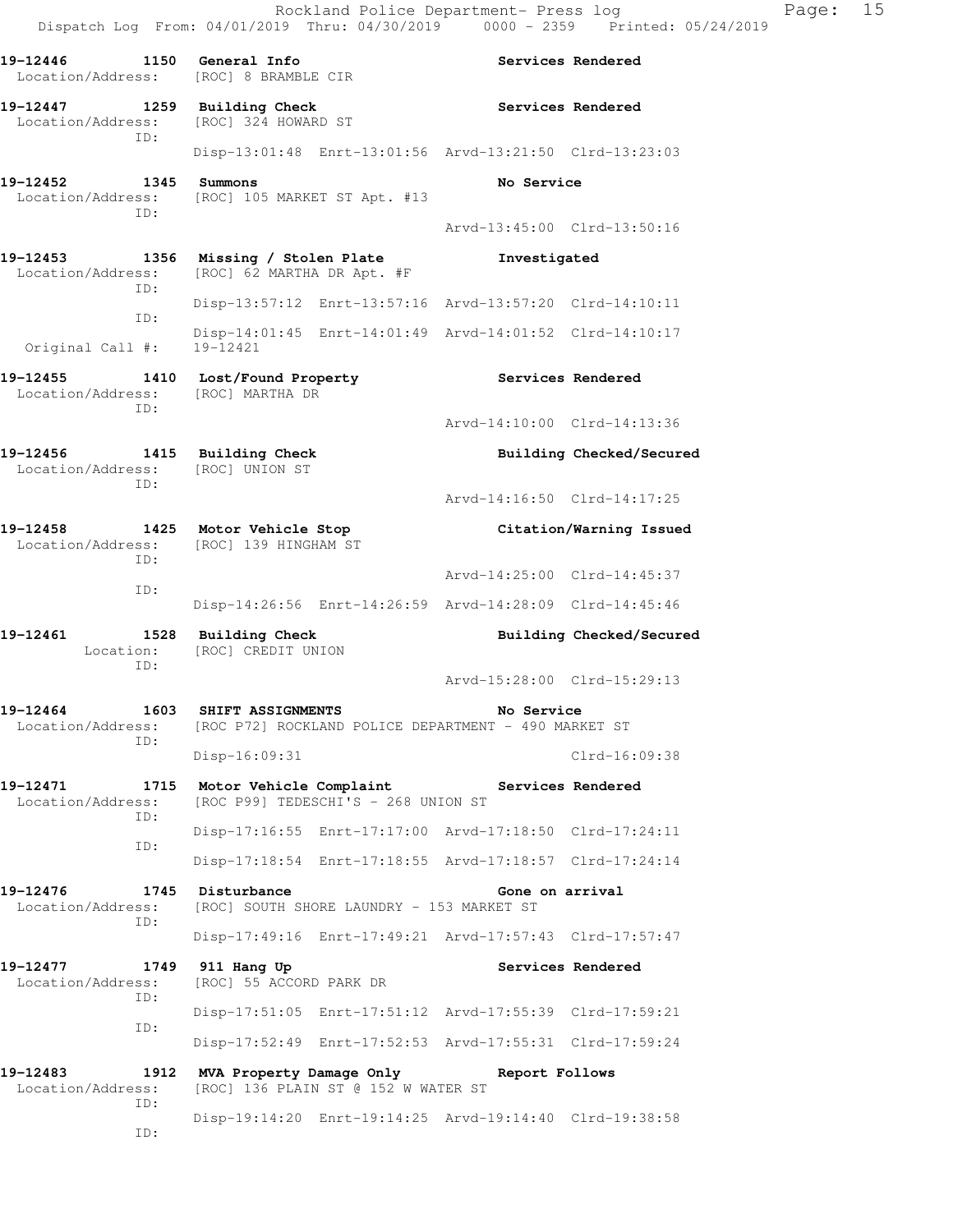|                                      |                                                                                                             | Rockland Police Department- Press log<br>Dispatch Log From: 04/01/2019 Thru: 04/30/2019 0000 - 2359 Printed: 05/24/2019 |                             |                          | Page: 16 |  |
|--------------------------------------|-------------------------------------------------------------------------------------------------------------|-------------------------------------------------------------------------------------------------------------------------|-----------------------------|--------------------------|----------|--|
|                                      |                                                                                                             | Disp-19:14:30 Enrt-19:14:36 Arvd-19:14:49 Clrd-19:39:42                                                                 |                             |                          |          |  |
|                                      | ID:                                                                                                         | $Disp-19:30:05$                                                                                                         | Arvd-19:30:07 Clrd-19:40:43 |                          |          |  |
| 19-12489<br>Location/Address:        | ID:                                                                                                         | 2009 Burglar Alarm<br>[ROC] WARMINGTON FURNITURE INC - 459 PLAIN ST                                                     | Appears Secure              |                          |          |  |
|                                      |                                                                                                             | Disp-20:13:16 Enrt-20:13:23 Arvd-20:19:35 Clrd-20:22:28                                                                 |                             |                          |          |  |
| 19-12491                             |                                                                                                             | 2032 911 Wireless call (Transfered) 911 Wireless call (Transfered)                                                      |                             |                          |          |  |
| Location: [ROC]                      |                                                                                                             |                                                                                                                         |                             |                          |          |  |
| 19-12493<br>Location/Address:<br>TD: |                                                                                                             | 2037 Assist Fire Department Trovided Assistance<br>[ROC] 7 BOXBERRY LN                                                  |                             |                          |          |  |
|                                      |                                                                                                             | Disp-20:38:22 Enrt-20:38:48 Arvd-20:43:05 Clrd-20:50:00                                                                 |                             |                          |          |  |
| 19-12494<br>Location/Address:<br>ID: | 2045 Suspicious Activity <b>Example 2018</b> Appears Secure<br>[ROC P108] SOUTH SHORE BMW - 1040 HINGHAM ST |                                                                                                                         |                             |                          |          |  |
|                                      | ID:                                                                                                         | Disp-20:46:23 Enrt-20:46:28 Arvd-20:53:29 Clrd-20:56:15                                                                 |                             |                          |          |  |
|                                      | Disp-20:50:32 Arvd-20:50:36 Clrd-20:56:20                                                                   |                                                                                                                         |                             |                          |          |  |
| 19-12496<br>ID:                      |                                                                                                             | 2108 Disabled Motor Vehicle Threstigated<br>Location/Address: [ROC P75] UNION POINT - BILL DELAHUNT PKWY                |                             |                          |          |  |
|                                      |                                                                                                             |                                                                                                                         | Arvd-21:08:00 Clrd-21:59:41 |                          |          |  |
| For Date: $04/06/2019$ - Saturday    |                                                                                                             |                                                                                                                         |                             |                          |          |  |
| 19-12507<br>Location/Address:        | ID:                                                                                                         | 0005 SHIFT ASSIGNMENTS<br>[ROC P72] ROCKLAND POLICE DEPARTMENT - 490 MARKET ST                                          | No Service                  |                          |          |  |
|                                      |                                                                                                             | $Disp-00:07:45$                                                                                                         |                             | Clrd-00:08:20            |          |  |
| 19-12517<br>Vicinity of:             | ID:                                                                                                         | 0242 MVA Property Damage Only No Service<br>[ROC] 158 MARKET ST @ 5 UNION ST                                            |                             |                          |          |  |
|                                      |                                                                                                             |                                                                                                                         | Arvd-02:42:00 Clrd-02:45:47 |                          |          |  |
| 19-12526                             | ID:                                                                                                         | 0652 Motor Vehicle Stop<br>Vicinity of: [ROC] ABINGTON TOWN LINE - NORTH AVE                                            |                             | Citation/Warning Issued  |          |  |
|                                      |                                                                                                             |                                                                                                                         | Arvd-06:52:00 Clrd-06:56:41 |                          |          |  |
| 19-12530<br>Location/Address:        | ID:                                                                                                         | 0800 SHIFT ASSIGNMENTS<br>[ROC P72] ROCKLAND POLICE DEPARTMENT - 490 MARKET ST                                          |                             | Services Rendered        |          |  |
|                                      |                                                                                                             | $Disp-08:12:39$                                                                                                         | Arvd-08:12:47 Clrd-08:12:49 |                          |          |  |
| 19-12532<br>Location/Address:        | ID:                                                                                                         | 0916 Building Check<br>[ROC P85] ROCKLAND FEDERAL CREDIT UNION - 241 UNION ST                                           |                             | Building Checked/Secured |          |  |
|                                      |                                                                                                             |                                                                                                                         | Arvd-09:17:22 Clrd-09:18:10 |                          |          |  |
| 19-12540                             |                                                                                                             | 1023 CRUISER MAINTENANCE NOTE                                                                                           | Services Rendered           |                          |          |  |

Location/Address: [ROC P72] ROCKLAND POLICE DEPARTMENT - 490 MARKET ST ID: Disp-10:24:02 Arvd-10:24:08 Clrd-10:24:10

**19-12544 1103 Motor Vehicle Stop Citation/Warning Issued**  Location/Address: [ROC] 143 BEECH ST ID:

Arvd-11:03:00 Clrd-11:09:08

| 19-12545          | 1116       | Motor Vehicle Collision W/PI |  |                                  |                                           | Investigated  |  |
|-------------------|------------|------------------------------|--|----------------------------------|-------------------------------------------|---------------|--|
| Location/Address: |            |                              |  |                                  | [ROC] ROUTE 3 NORTH OFF RAMP - HINGHAM ST |               |  |
|                   | Fire Unit: |                              |  | ROCKEN1-Pumper-Rockland Engine 1 |                                           |               |  |
|                   |            | Disp-11:18:17 Enrt-11:21:24  |  |                                  |                                           | Clrd-11:43:53 |  |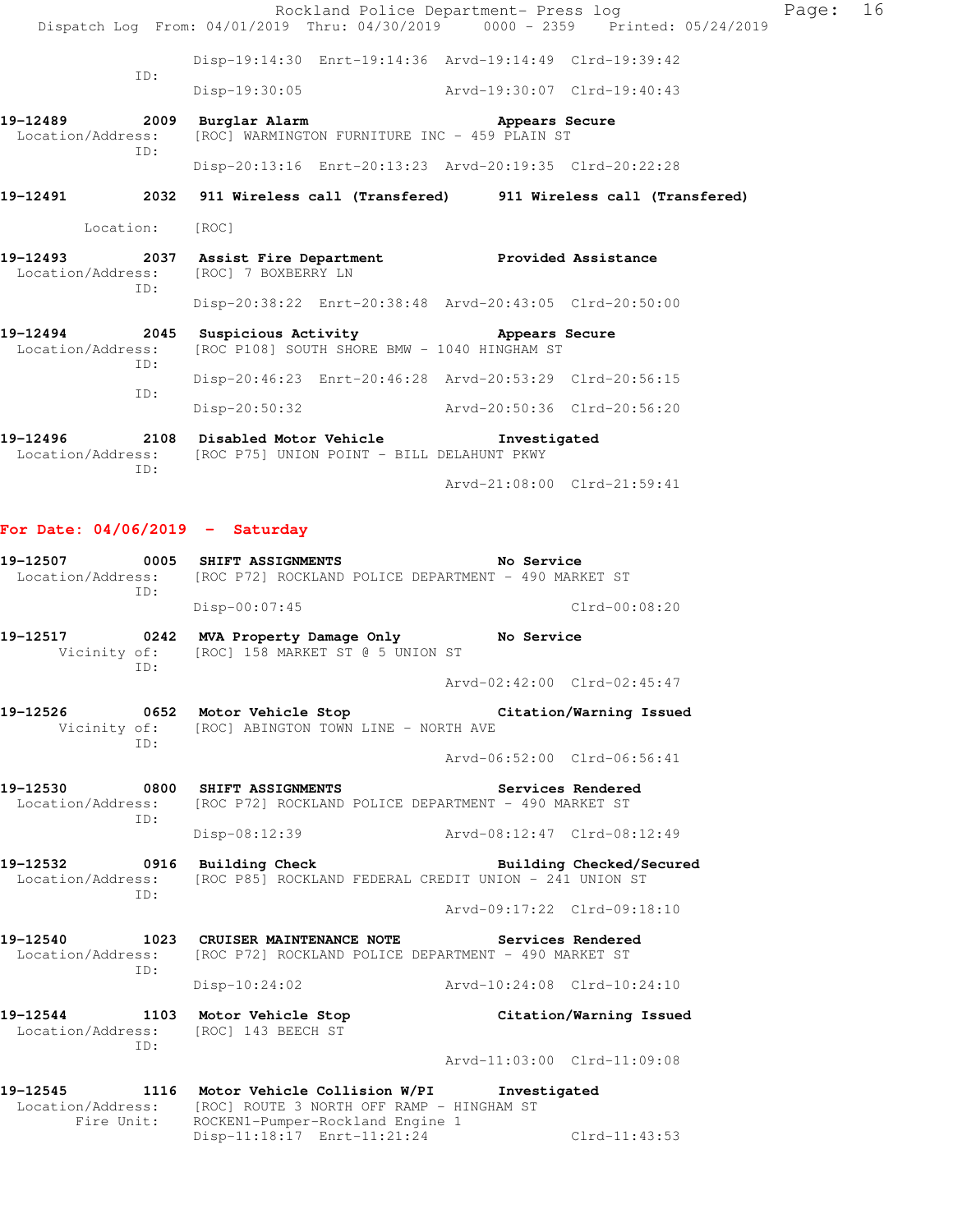|                                      |                                                            | Rockland Police Department- Press log                                                                                                |                             | Dispatch Log From: 04/01/2019 Thru: 04/30/2019 0000 - 2359 Printed: 05/24/2019 | Page: | 17 |
|--------------------------------------|------------------------------------------------------------|--------------------------------------------------------------------------------------------------------------------------------------|-----------------------------|--------------------------------------------------------------------------------|-------|----|
| EMS Unit:                            | ROCKAM1-Rockland A1                                        | InQrtsUnavl-12:04:26 InSrvce-12:04:26<br>Disp-11:18:17 Enrt-11:21:22<br>InQrtsUnavl-12:04:26 InSrvce-12:04:26                        |                             | $Clrd-11:43:57$                                                                |       |    |
| ID:                                  |                                                            | Disp-11:18:30 Enrt-11:18:39 Arvd-11:18:51 Clrd-11:44:59                                                                              |                             |                                                                                |       |    |
| ID:                                  |                                                            | Disp-11:18:34 Enrt-11:18:40 Arvd-11:29:16 Clrd-11:44:56                                                                              |                             |                                                                                |       |    |
| ID:                                  |                                                            | Disp-11:18:44 Enrt-11:18:46 Arvd-11:18:48 Clrd-11:45:02                                                                              |                             |                                                                                |       |    |
| 19–12549<br>Location/Address:        | 1131 SUMMONS SERVICE                                       | [ROC P72] ROCKLAND POLICE DEPARTMENT - 490 MARKET ST                                                                                 |                             | Services Rendered                                                              |       |    |
| ID:                                  | Disp-11:44:01                                              |                                                                                                                                      | Arvd-11:44:08 Clrd-11:44:12 |                                                                                |       |    |
| 19-12551<br>Location/Address:<br>ID: | 1156 2019 DISTRACTED DRIVING GRANT Citation/Warning Issued | [ROC P72] ROCKLAND POLICE DEPARTMENT - 490 MARKET ST                                                                                 |                             |                                                                                |       |    |
| ID:                                  | Disp-11:59:36                                              |                                                                                                                                      |                             | Arvd-11:59:46 Clrd-14:40:47                                                    |       |    |
|                                      |                                                            | Disp-15:11:07 Arvd-15:11:11 Clrd-16:01:45                                                                                            |                             |                                                                                |       |    |
| 19-12556<br>Location/Address:        | 1255 Emergency Medical<br>[ROC] 45 HANNAH WAY Apt. #E      |                                                                                                                                      |                             | Services Rendered                                                              |       |    |
| Fire Unit:<br>EMS Unit:              | ROCKAM1-Rockland A1                                        | ROCKEN1-Pumper-Rockland Engine 1<br>Disp-12:56:53 Enrt-12:58:51 Arvd-13:01:20 Clrd-13:02:58<br>InQrtsUnavl-13:07:04 InSrvce-13:07:04 |                             |                                                                                |       |    |
|                                      |                                                            | Disp-12:56:57 Enrt-12:58:50 Arvd-13:01:24 Clrd-13:03:02<br>InQrtsUnavl-13:16:46 InSrvce-13:16:46                                     |                             |                                                                                |       |    |
| ID:                                  |                                                            | Disp-12:58:09 Enrt-12:58:20 Arvd-12:59:04 Clrd-13:22:01                                                                              |                             |                                                                                |       |    |
| ID:                                  |                                                            | Disp-12:58:12 Enrt-12:58:21 Arvd-12:59:03 Clrd-13:06:17                                                                              |                             |                                                                                |       |    |
| ID:                                  |                                                            | Disp-12:58:16 Enrt-12:58:22 Arvd-12:59:05 Clrd-13:07:49                                                                              |                             |                                                                                |       |    |
| 19-12557<br>Location/Address:        | 1256 Emergency Medical                                     | [ROC] 45 HANNAH WAY Apt. #E                                                                                                          |                             | Gone on arrival                                                                |       |    |
| 19-12571<br>Location/Address:        | 1418                                                       | MVA Property Damage Only<br>[ROC P55] HOME DEPOT - 1149 HINGHAM ST                                                                   |                             | Services Rendered                                                              |       |    |
| ID:                                  |                                                            | Disp-14:20:01 Enrt-14:20:07                                                                                                          |                             | $Clrd-14:32:18$                                                                |       |    |
| ID:                                  |                                                            | Disp-14:20:32 Enrt-14:20:33                                                                                                          |                             | Clrd-14:20:52                                                                  |       |    |
| 19-12574<br>Location/Address:        | 1429 Disturbance<br>[ROC] HANNAH WAY                       |                                                                                                                                      | Arrest(s) Made              |                                                                                |       |    |
| ID:                                  |                                                            | Disp-14:30:38 Enrt-14:31:03 Arvd-14:32:38 Clrd-15:00:58                                                                              |                             |                                                                                |       |    |
| ID:                                  |                                                            | Disp-14:30:46 Enrt-14:31:01 Arvd-14:32:36 Clrd-15:00:14                                                                              |                             |                                                                                |       |    |
| ID:                                  |                                                            | Disp-14:32:32 Enrt-14:32:34 Arvd-14:32:37 Clrd-15:00:16                                                                              |                             |                                                                                |       |    |
| 19-12598<br>Location/Address:        | 1429 Disturbance<br>[ROC] HANNAH WAY                       |                                                                                                                                      | Arrest (s) Made             |                                                                                |       |    |
| ID:<br>Original Call #:              | $Disp-17:17:07$<br>19-12574                                |                                                                                                                                      |                             | Arvd-17:17:16 Clrd-17:19:50                                                    |       |    |
| 19-12576<br>Location/Address:        | 1430 Emergency Medical<br>[ROC] 45 HANNAH WAY              |                                                                                                                                      |                             | Transported to Hospital                                                        |       |    |
| 19-12578<br>Location/Address:<br>ID: | 1441 Suspicious Activity                                   | [ROC P100] LUKE'S LIQUORS - 167 MARKET ST                                                                                            |                             | Protective Custody                                                             |       |    |
|                                      |                                                            |                                                                                                                                      |                             | Arvd-14:41:00 Clrd-15:08:48                                                    |       |    |
| 19-12582                             | 1513 MVA Property Damage Only Report Follows               |                                                                                                                                      |                             |                                                                                |       |    |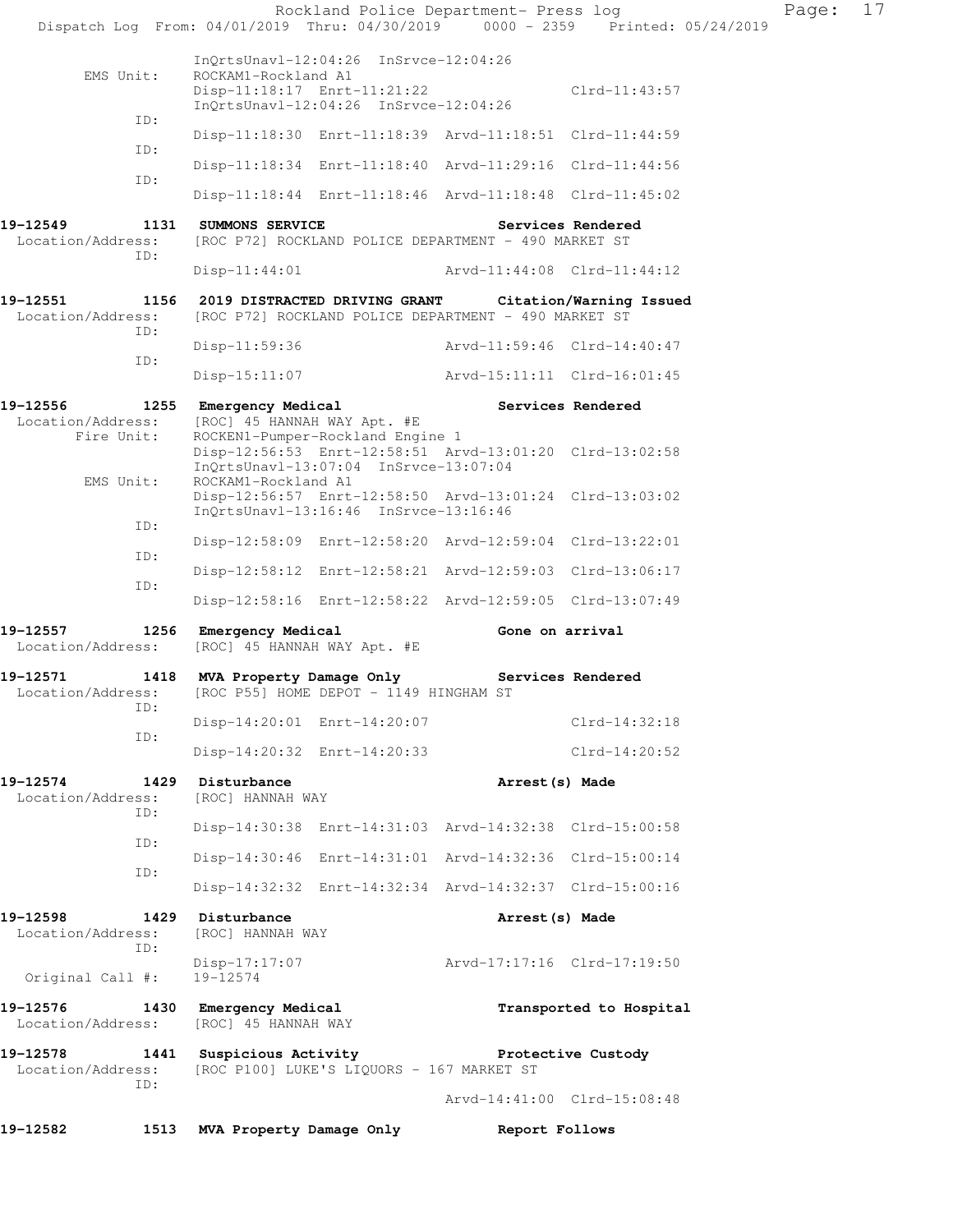|                                              |                                                                                                 | Page:<br>Rockland Police Department- Press log<br>Dispatch Log From: 04/01/2019 Thru: 04/30/2019 0000 - 2359 Printed: 05/24/2019 | 18 |
|----------------------------------------------|-------------------------------------------------------------------------------------------------|----------------------------------------------------------------------------------------------------------------------------------|----|
| Location/Address:<br>ID:                     | [ROC] 327 CENTRE AVE                                                                            |                                                                                                                                  |    |
|                                              |                                                                                                 | Disp-15:14:29 Enrt-15:14:43 Arvd-15:18:30 Clrd-15:34:36                                                                          |    |
| 19-12590<br>Vicinity of:<br>ID:              | 1608 Motor Vehicle Complaint 6one on arrival<br>[ROC] BILL DELAHUNT PKWY                        |                                                                                                                                  |    |
|                                              |                                                                                                 | Disp-16:09:50 Enrt-16:09:59 Arvd-16:19:22 Clrd-16:19:26                                                                          |    |
| 19-12591<br>Location/Address:                | [ROC P72] ROCKLAND POLICE DEPARTMENT - 490 MARKET ST                                            | 1608 Emergency Medical Transported to Hospital                                                                                   |    |
| 19-12592                                     | 1613 SHIFT ASSIGNMENT<br>Location/Address: [ROC P72] ROCKLAND POLICE DEPARTMENT - 490 MARKET ST | No Action Required                                                                                                               |    |
| Location/Address:<br>ID:                     | 19-12593 1616 911 Accidental<br>[ROC 63] MIKES PIZZA - 315 UNION ST                             | Services Rendered                                                                                                                |    |
|                                              |                                                                                                 | Disp-16:19:43 Enrt-16:20:30 Arvd-16:30:40 Clrd-16:38:49                                                                          |    |
| 19-12597<br>Location/Address:<br>ID:         | 1703 Burglar Alarm<br>[ROC] 10 LEISUREWOODS DR                                                  | Services Rendered                                                                                                                |    |
|                                              |                                                                                                 | Disp-17:05:45 Enrt-17:05:50 Arvd-17:05:58 Clrd-17:36:23                                                                          |    |
| 19-12603<br>Location/Address:<br>ID:         | 1800 Suspicious Activity<br>[ROC] HARTSUFF ST                                                   | Gone on arrival                                                                                                                  |    |
|                                              |                                                                                                 | Disp-18:08:14 Enrt-18:09:04 Arvd-18:15:16 Clrd-18:15:22                                                                          |    |
| 19-12609<br>Location/Address:<br>ID:         | 1829 911 Accidental<br>[ROC] 135 GROVE ST Apt. #137                                             | Services Rendered                                                                                                                |    |
|                                              |                                                                                                 | Disp-18:30:12 Enrt-18:30:44 Arvd-18:36:42 Clrd-18:41:42                                                                          |    |
|                                              |                                                                                                 |                                                                                                                                  |    |
| 19-12612<br>Location/Address:                | 1848 Emergency Medical<br>[ROC] SENIOR CENTER - 317 PLAIN ST                                    | Transported to Hospital                                                                                                          |    |
| Fire Unit:                                   | ROCKEN1-Pumper-Rockland Engine 1<br>InQrtsUnavl-19:04:04 InSrvce-19:04:07                       | Disp-18:48:57 Enrt-18:49:55 Arvd-18:52:01 Clrd-19:00:52                                                                          |    |
| EMS Unit:                                    | ROCKAM1-Rockland A1                                                                             | Disp-18:49:04 Enrt-18:49:53 Arvd-18:51:21 Clrd-19:00:16<br>Hosp-19:08:33 ClrHosp-19:49:21 InQrtsUnavl-19:52:54 InSrvce-19:52:57  |    |
| ID:                                          |                                                                                                 | Disp-18:49:53 Enrt-18:49:58 Arvd-18:57:45 Clrd-18:57:49                                                                          |    |
| 19-12616<br>Location/Address:                | 1917 Assist Public<br>[ROC] 161 CENTRAL ST Apt. #B                                              | Services Rendered                                                                                                                |    |
| ID:                                          |                                                                                                 | Disp-19:19:28 Enrt-19:19:35 Arvd-19:21:22 Clrd-19:36:30                                                                          |    |
| ID:                                          |                                                                                                 | Disp-19:37:04 Enrt-19:37:08 Arvd-19:37:11 Clrd-19:41:12                                                                          |    |
| 19-12619<br>1925<br>Location/Address:        | Lost/Found Property<br>[ROC P72] ROCKLAND POLICE DEPARTMENT - 490 MARKET ST                     | Report Follows                                                                                                                   |    |
| 19-12624<br>1947<br>Location/Address:        | MVA Property Damage Only<br>[ROC] 200 WEBSTER ST                                                | Services Rendered                                                                                                                |    |
| ID:                                          |                                                                                                 | Disp-19:49:42 Enrt-19:50:01 Arvd-19:52:32 Clrd-20:00:18                                                                          |    |
| 19-12626<br>1956<br>Location/Address:<br>ID: | Health & Welfare Check<br>[ROC] 16 SAW MILL LN                                                  | Services Rendered                                                                                                                |    |
| Fire Unit:                                   | Disp-19:59:41 Enrt-19:59:46<br>ROCKEN1-Pumper-Rockland Engine 1                                 | Clrd-20:09:18                                                                                                                    |    |
| EMS Unit:                                    | InQrtsUnavl-20:05:51 InSrvce-20:05:51<br>ROCKAM1-Rockland A1                                    | Disp-20:01:50 Enrt-20:02:35 Arvd-20:05:04 Clrd-20:05:51<br>Disp-20:02:01 Enrt-20:02:32 Arvd-20:05:06 Clrd-20:05:54               |    |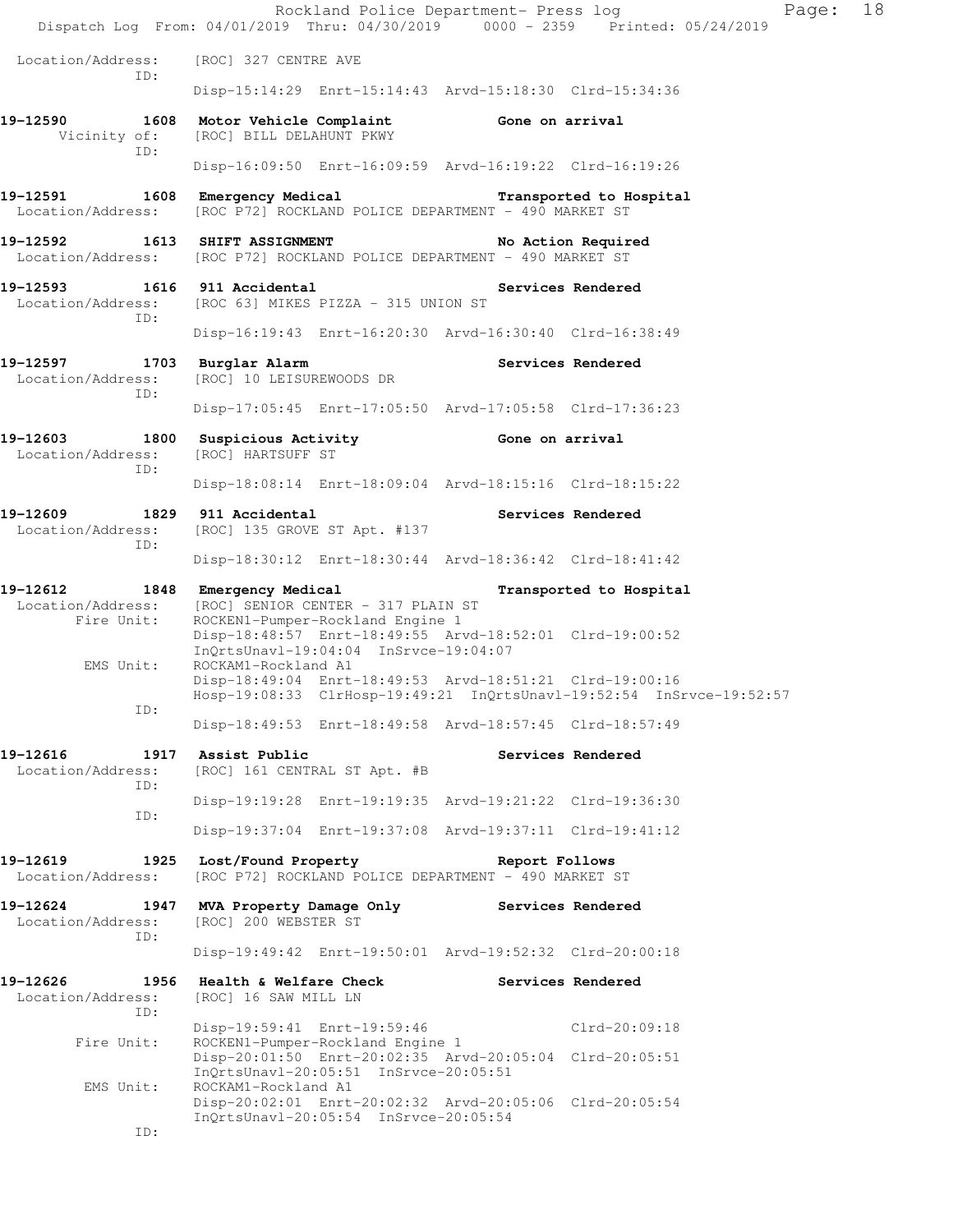Rockland Police Department- Press log Fage: 19 Dispatch Log From: 04/01/2019 Thru: 04/30/2019 0000 - 2359 Printed: 05/24/2019 Disp-20:02:25 Enrt-20:02:29 Arvd-20:02:32 Clrd-20:34:03 ID: Arvd-20:30:40 Clrd-20:32:49 19-12628 2004 Building Check **Appears Secure** Location/Address: [ROC P85] ROCKLAND FEDERAL CREDIT UNION - 241 UNION ST ID: Arvd-20:09:18 Clrd-20:09:45 **19-12629 2009 Motor Vehicle Complaint No Action Required**  Location/Address: [ROC] 265 CONCORD ST ID: Disp-20:11:06 Enrt-20:12:14 Arvd-20:25:38 Clrd-20:26:15 **19-12632 2052 Building Check Appears Secure**  Location/Address: [ROC P73] UNION POINT ENTRANCE - RESERVOIR PARK DR ID: Arvd-20:53:38 Clrd-20:53:59 **19-12633 2054 Fireworks Services Rendered**  Vicinity of: [ROC] 3 CHERRY CIR @ 6 CEDAR LN ID: Disp-20:55:06 Enrt-20:55:13 Arvd-21:09:53 Clrd-21:09:56 **19-12634 2122 Motor Vehicle Stop Verbal Warning**  Location/Address: [ROC] MARKET ST ID: Arvd-21:22:00 Clrd-21:29:45 **19-12637 2151 Suspicious Activity Could Not Locate**  Location/Address: [ROC] 107 CENTRAL ST ID: Disp-21:52:26 Enrt-21:52:36 Arvd-21:55:25 Clrd-22:01:36 **19-12640 2210 Suspicious Activity Services Rendered**  Location/Address: [ROC] COL BRIAN DUFFY WAY ID: Arvd-22:10:00 Clrd-22:13:19 **19-12643 2215 Motor Vehicle Stop Citation/Warning Issued**  Location/Address: [ROC] WEST WATER ST ID: Arvd-22:15:00 Clrd-22:26:57 ID: Disp-22:20:04 Enrt-22:20:08 Arvd-22:20:12 Clrd-22:27:01 **19-12644 2233 Building Check Appears Secure**  Location/Address: [ROC P85] ROCKLAND FEDERAL CREDIT UNION - 241 UNION ST ID: Arvd-22:34:49 Clrd-22:35:02 **For Date: 04/07/2019 - Sunday** 19-12649 **0006** Building Check **Appears Secure** Location/Address: [ROC P85] ROCKLAND FEDERAL CREDIT UNION - 241 UNION ST ID: Arvd-00:07:19 Clrd-00:07:34 19-12652 0015 Building Check **Appears Secure**  Location/Address: [ROC P73] UNION POINT ENTRANCE - RESERVOIR PARK DR ID:

Arvd-00:15:44 Clrd-00:16:01

| 50 10 <i>cc</i> r | $\mathbf{A} \mathbf{F}$ | <b><i>Provident Administration</i></b> |  |  |                                                      |  |
|-------------------|-------------------------|----------------------------------------|--|--|------------------------------------------------------|--|
| Location/Address: |                         |                                        |  |  | [ROC P72] ROCKLAND POLICE DEPARTMENT - 490 MARKET ST |  |
| 19-12653          |                         | 0016 Information Call                  |  |  | No Action Required                                   |  |

| 19-12665          | 0543 | Building Check | Appears Secure |
|-------------------|------|----------------|----------------|
| Location/Address: |      | (ROC) UNION ST |                |
|                   |      |                |                |

Arvd-05:50:33 Clrd-06:10:00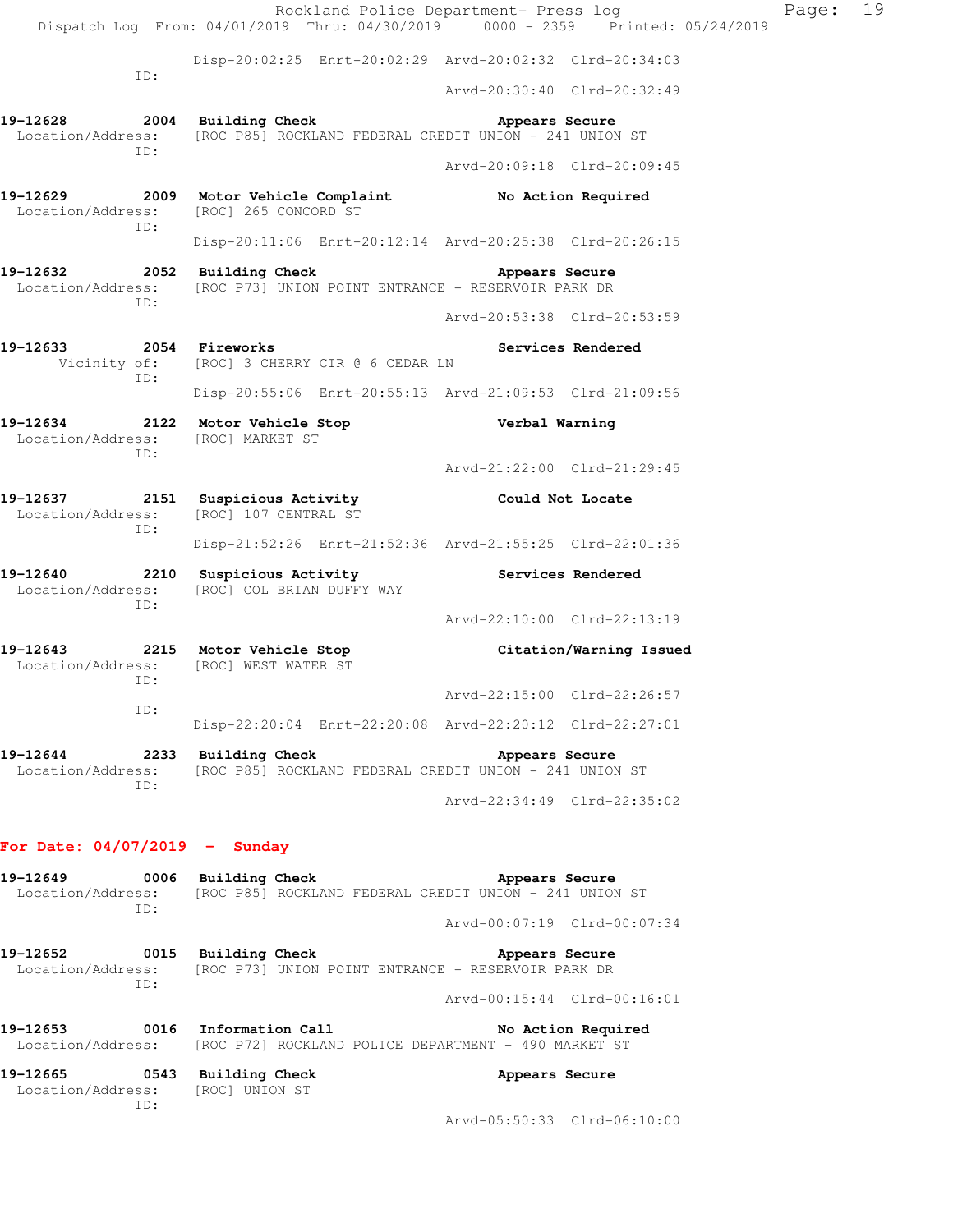Rockland Police Department- Press log Page: 20 Dispatch Log From: 04/01/2019 Thru: 04/30/2019 0000 - 2359 Printed: 05/24/2019

**19-12666 0614 Building Check Investigated**  Location/Address: [ROC] TAUNTON AVE ID: Arvd-06:15:36 Clrd-06:15:55 **19-12667 0620 Building Check Investigated**  Location/Address: [ROC] UNION ST ID: Arvd-06:21:10 Clrd-06:21:21 **19-12669 0737 Noise Complaint Services Rendered**  Location/Address: [ROC] 43 BOXBERRY LN ID: Disp-07:38:27 Enrt-07:38:32 Arvd-07:45:43 Clrd-07:46:15 **19-12670 0805 SHIFT ASSIGNMENTS Services Rendered**  Location/Address: [ROC P72] ROCKLAND POLICE DEPARTMENT - 490 MARKET ST ID: Disp-08:06:11 Clrd-08:07:13 **19-12671 0818 911 Accidental Investigated**  Location/Address: [ROC] 7 BARSTOW LN ID: Disp-08:19:48 Enrt-08:19:52 Arvd-08:26:07 Clrd-08:28:05 **19-12675 0842 Motor Vehicle Stop Citation/Warning Issued**  Location/Address: [ROC] 314 UNION ST @ 18 REED ST ID: Arvd-08:42:00 Clrd-08:48:21 **19-12683 0956 Motor Vehicle Stop Citation/Warning Issued**  Location/Address: [ROC] 408 UNION ST @ 11 NORTH AVE ID: Arvd-09:56:00 Clrd-10:19:26 **19-12688 1027 Motor Vehicle Stop Verbal Warning**  Location/Address: [ROC] 387 BEECH ST ID: Arvd-10:27:00 Clrd-10:30:50 19-12689 1036 Assist Public **19-12689** Services Rendered Location/Address: [ROC P72] ROCKLAND POLICE DEPARTMENT - 490 MARKET ST ID: Disp-10:36:51 Arvd-10:36:58 Clrd-10:45:33 **19-12691 1046 Burglar Alarm Investigated**  Location/Address: [ROC] 440 UNION ST ID: Disp-10:47:54 Arvd-10:48:08 Clrd-10:52:43 ID: Disp-10:47:54 Enrt-10:48:11 Arvd-10:50:10 Clrd-10:52:39 **19-12700 1311 911 Accidental Investigated**  Location/Address: [ROC] 207 PLEASANT ST ID: Disp-13:11:45 Enrt-13:12:06 Arvd-13:13:46 Clrd-13:18:02 **19-12703 1332 Motor Vehicle Stop Citation/Warning Issued**  Location/Address: [ROC] 323 SPRING ST ID: Arvd-13:32:00 Clrd-13:37:00 **19-12704 1338 Motor Vehicle Stop Verbal Warning**  Location/Address: [ROC] BEECH ST ID: Arvd-13:38:00 Clrd-13:43:57 **19-12707 1350 Motor Vehicle Stop Citation/Warning Issued**  Location/Address: [ROC] 70 HINGHAM ST ID: Arvd-13:50:00 Clrd-13:57:26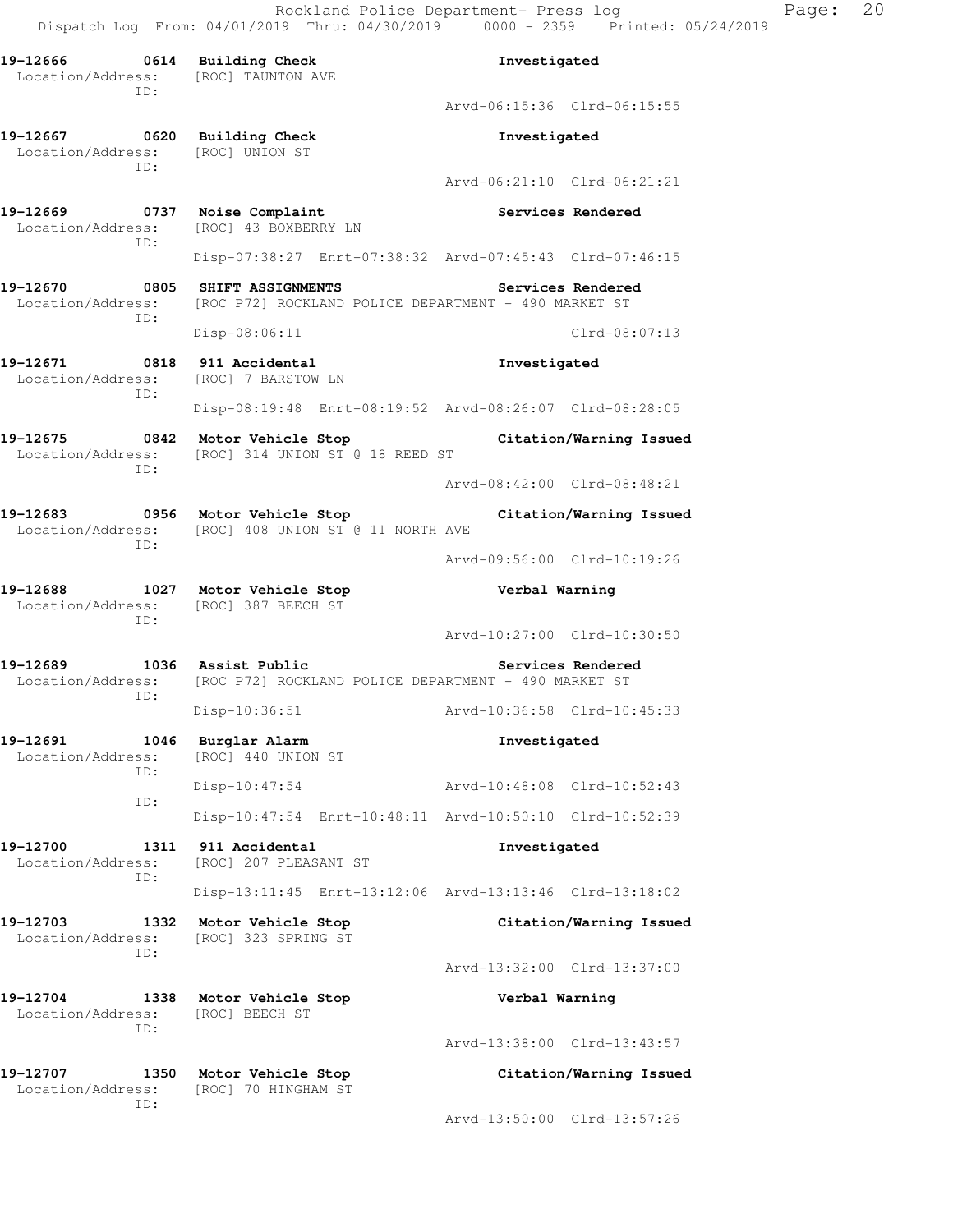|                                                                               |     |                                                        |                                                         |                                                                        | Rockland Police Department- Press log<br>Dispatch Log From: 04/01/2019 Thru: 04/30/2019 0000 - 2359 Printed: 05/24/2019 | Page: | 21 |
|-------------------------------------------------------------------------------|-----|--------------------------------------------------------|---------------------------------------------------------|------------------------------------------------------------------------|-------------------------------------------------------------------------------------------------------------------------|-------|----|
|                                                                               |     | Location/Address: [ROC] 115 UNION ST @ 20 VERNON ST    |                                                         | 19-12710 1409 Motor Vehicle Stop Citation/Warning Issued               |                                                                                                                         |       |    |
|                                                                               | ID: |                                                        |                                                         | Arvd-14:09:00 Clrd-14:16:57                                            |                                                                                                                         |       |    |
|                                                                               | ID: |                                                        |                                                         | Disp-14:10:45 Arvd-14:10:49 Clrd-14:13:45                              |                                                                                                                         |       |    |
|                                                                               | ID: | 19-12712 1430 CAR SEAT INSAL                           |                                                         | Location/Address: [ROC P72] ROCKLAND POLICE DEPARTMENT - 490 MARKET ST | Services Rendered                                                                                                       |       |    |
|                                                                               |     | Disp-14:33:39                                          |                                                         |                                                                        | $Clrd-14:36:25$                                                                                                         |       |    |
|                                                                               | ID: | Location/Address: [ROC] 115 UNION ST @ 20 VERNON ST    |                                                         | 19-12715 1435 Motor Vehicle Stop Citation/Warning Issued               |                                                                                                                         |       |    |
|                                                                               |     |                                                        |                                                         | Arvd-14:35:00 Clrd-14:40:19                                            |                                                                                                                         |       |    |
|                                                                               |     | 19-12721 1600 General Info                             |                                                         | Location/Address: [ROC P72] ROCKLAND POLICE DEPARTMENT - 490 MARKET ST | Services Rendered                                                                                                       |       |    |
| 19-12724 1629 Complaint<br>Location/Address:                                  | ID: | [ROC] 8 SATUCKET RD                                    |                                                         | Peace Restored                                                         |                                                                                                                         |       |    |
|                                                                               |     |                                                        |                                                         | Disp-16:30:43 Enrt-16:31:25 Arvd-16:38:12 Clrd-16:52:08                |                                                                                                                         |       |    |
| ID:                                                                           |     |                                                        | Disp-16:31:58 Enrt-16:32:02 Arvd-16:38:15 Clrd-16:52:11 |                                                                        |                                                                                                                         |       |    |
| 19-12728 1710 General Info<br>Location/Address: [ROC] 162 WOODSBURY RD<br>ID: |     |                                                        | <b>Services Rendered</b>                                |                                                                        |                                                                                                                         |       |    |
|                                                                               |     |                                                        | Disp-17:14:29 Enrt-17:16:52 Arvd-17:20:04 Clrd-17:23:31 |                                                                        |                                                                                                                         |       |    |
| 19-12736 1857 Disturbance                                                     | ID: | Location/Address: [ROC] 51 REED ST                     |                                                         |                                                                        | No Action Required                                                                                                      |       |    |
|                                                                               | ID: |                                                        |                                                         | Disp-19:00:08 Enrt-19:02:24 Arvd-19:08:45 Clrd-19:19:21                |                                                                                                                         |       |    |
|                                                                               |     |                                                        |                                                         | Disp-19:08:50 Arvd-19:08:55 Clrd-19:19:18                              |                                                                                                                         |       |    |
| Location/Address:                                                             | ID: | [ROC] NORTH AVE                                        |                                                         | 19-12739 1922 Motor Vehicle Complaint Gone on arrival                  |                                                                                                                         |       |    |
|                                                                               |     |                                                        |                                                         | Disp-19:25:40 Arvd-19:25:44 Clrd-19:28:20                              |                                                                                                                         |       |    |
| 19-12738<br>Location/Address:                                                 | ID: | 1924 Burglar Alarm                                     |                                                         | [ROC P83] ROCKLAND GOLF COURSE - 276 PLAIN ST                          | Services Rendered                                                                                                       |       |    |
|                                                                               |     | Disp-19:25:18                                          |                                                         | Arvd-19:25:24 Clrd-19:27:41                                            |                                                                                                                         |       |    |
| Location/Address:                                                             | ID: | 19-12743 1931 Assist Public<br>[ROC] 206 EAST WATER ST |                                                         |                                                                        | Provided Assistance                                                                                                     |       |    |
|                                                                               |     |                                                        |                                                         | Disp-19:35:20 Enrt-19:36:05 Arvd-19:42:33 Clrd-20:03:59                |                                                                                                                         |       |    |
| 19-12747<br>Location/Address:                                                 | ID: | 2005 Building Check                                    | [ROC P75] UNION POINT - BILL DELAHUNT PKWY              |                                                                        | Building Checked/Secured                                                                                                |       |    |
|                                                                               |     |                                                        |                                                         | Arvd-20:07:13 Clrd-20:08:12                                            |                                                                                                                         |       |    |
| 19-12749<br>Location/Address:                                                 | ID: | 2041 Suspicious Activity<br>[ROC] 449 WEST WATER ST    |                                                         | Gone on arrival                                                        |                                                                                                                         |       |    |
|                                                                               | ID: |                                                        |                                                         | Disp-20:42:16 Enrt-20:42:30 Arvd-20:44:06 Clrd-21:01:38                |                                                                                                                         |       |    |
|                                                                               | ID: |                                                        |                                                         | Disp-20:42:22 Enrt-20:42:30 Arvd-20:44:03 Clrd-21:01:42                |                                                                                                                         |       |    |
|                                                                               |     | Disp-20:47:41                                          |                                                         | Arvd-20:47:45 Clrd-21:01:35                                            |                                                                                                                         |       |    |
| 19-12752<br>Location/Address:                                                 | ID: | 2106 Assist Public                                     |                                                         | [ROC 7] WEBSTER PARK REHAB CENTER - 56 WEBSTER ST Apt. #FL3            | Services Rendered                                                                                                       |       |    |
|                                                                               |     |                                                        |                                                         | Disp-21:07:50 Enrt-21:07:56 Arvd-21:14:29 Clrd-21:30:12                |                                                                                                                         |       |    |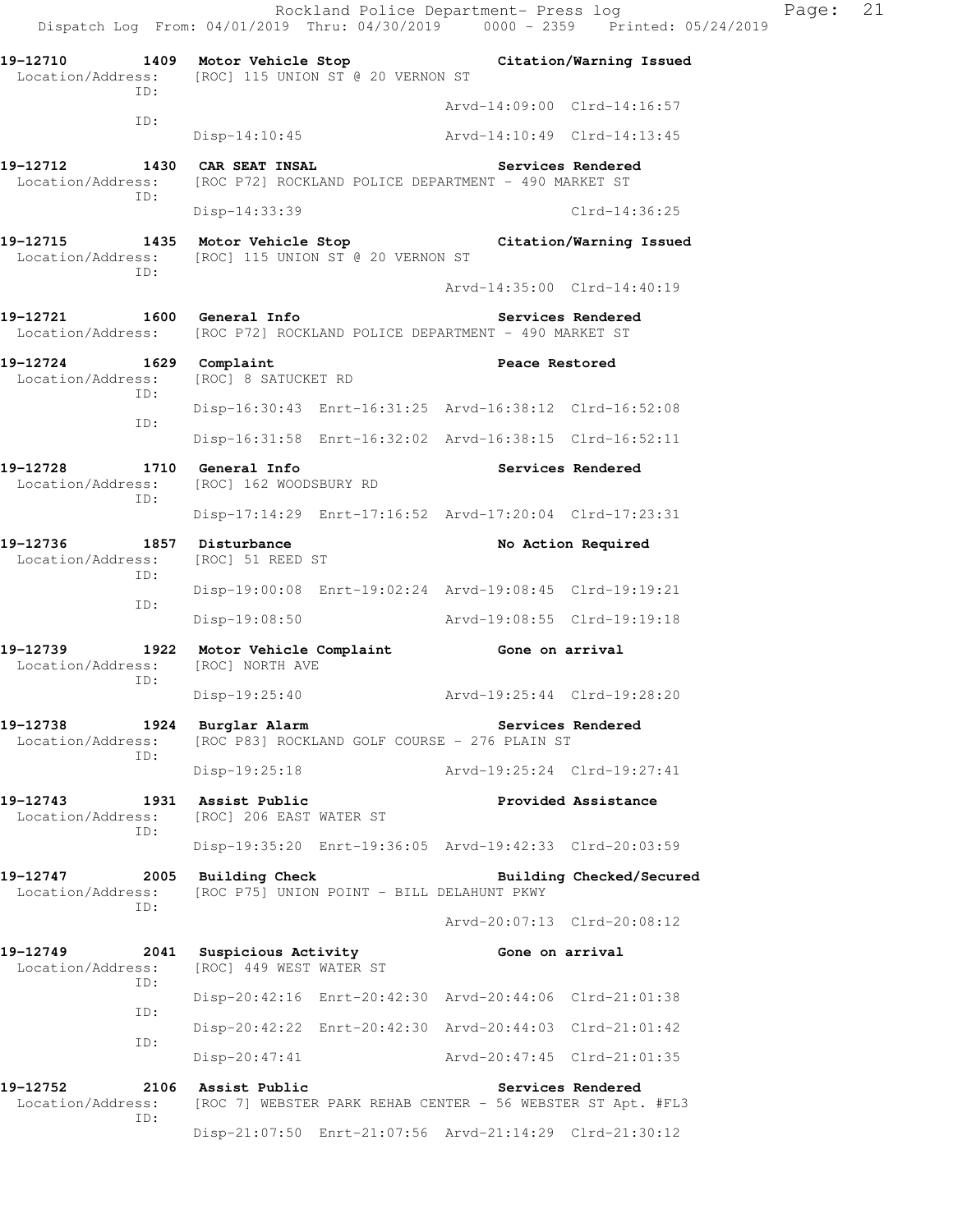| 19–12759 | 2317 | Health & Welfare Check                        | No EMS                                                  |  |
|----------|------|-----------------------------------------------|---------------------------------------------------------|--|
|          | TD:  | Location/Address: [ROC] 261 UNION ST Apt. #21 |                                                         |  |
|          | TD:  |                                               | Disp-23:23:11 Enrt-23:23:33 Arvd-23:25:10 Clrd-23:39:38 |  |
|          | TD:  |                                               | Disp-23:23:25 Enrt-23:23:29 Arvd-23:25:05 Clrd-23:26:56 |  |
|          |      | $Disp-23:26:52$                               | Arvd-23:27:01 Clrd-23:41:15                             |  |

## **For Date: 04/08/2019 - Monday**

| 19-12762<br>ID:                                            | 0000 General Incident<br>Location/Address: [ROC P72] ROCKLAND POLICE DEPARTMENT - 490 MARKET ST                         | Services Rendered                                       |
|------------------------------------------------------------|-------------------------------------------------------------------------------------------------------------------------|---------------------------------------------------------|
|                                                            | $Disp-00:03:11$                                                                                                         | $Clrd-00:03:19$                                         |
| 19-12768 0116<br>Location/Address: [ROC] ELEANOR LN<br>ID: | Motor Vehicle Stop                                                                                                      | Verbal Warning                                          |
|                                                            |                                                                                                                         | Disp-01:18:24 Enrt-01:19:24 Arvd-01:19:29 Clrd-01:19:33 |
| 19-12776 0502<br>Location/Address:                         | Assist Fire Department<br>[ROC] 7 DRIFTWOOD LN                                                                          | Provided Assistance                                     |
| ID:                                                        |                                                                                                                         | Disp-05:03:49 Enrt-05:04:02 Arvd-05:08:48 Clrd-05:15:25 |
| ID:                                                        |                                                                                                                         | Disp-05:03:57 Enrt-05:04:02 Arvd-05:08:44 Clrd-05:15:28 |
| 19-12777 0527 Building Check<br>Location/Address:<br>ID:   | [ROC 61] UNION ST BUSINESS DISTRICT - UNION ST                                                                          | Appears Secure                                          |
|                                                            |                                                                                                                         | Arvd-05:29:26 Clrd-05:48:16                             |
| ID:                                                        | 19-12787 0655 Motor Vehicle Stop<br>Location/Address: [ROC] 635 SALEM ST @ 433 NORTH AVE                                | Citation/Warning Issued                                 |
|                                                            |                                                                                                                         | Arvd-06:55:00 Clrd-07:01:26                             |
| 19-12792 0800 General Info                                 | Location/Address: [ROC P72] ROCKLAND POLICE DEPARTMENT - 490 MARKET ST                                                  | Services Rendered                                       |
| ID:                                                        | 19-12799 0911 Assist Other Agency Services Rendered<br>Location/Address: [ROC] 19 WEBSTER ST Apt. #1                    |                                                         |
|                                                            |                                                                                                                         | Arvd-09:11:00 Clrd-09:12:36                             |
| ID:                                                        | 19-12804 1014 Follow-Up Investigation 1nvestigated<br>Location/Address: [ROC 60] SPRING GATE APARTMENTS - 52 HANNAH WAY |                                                         |
|                                                            |                                                                                                                         | Arvd-10:14:00 Clrd-11:02:11                             |
| 19-12808 1056 General Info                                 | Location/Address: [ROC P72] ROCKLAND POLICE DEPARTMENT - 490 MARKET ST                                                  | Services Rendered                                       |
| 19-12932                                                   | 1100 Animal Complaint<br>Location/Address: [ROC] 67 GEORGE ST                                                           | Services Rendered                                       |
| 19-12818<br>1216<br>Location/Address:<br>ID:               | Suspicious Activity<br>[ROC P62] CHINA PLAZA - 35 MARKET ST                                                             | Investigated                                            |
|                                                            | Disp-12:18:37                                                                                                           | Arvd-12:18:43 Clrd-12:36:08                             |
| 19-12819<br>1219<br>Location/Address:<br>ID:               | Health & Welfare Check<br>[ROC] 59 SPRING ST                                                                            | Investigated                                            |
| Fire Unit:                                                 |                                                                                                                         | Disp-12:22:50 Enrt-12:22:55 Arvd-12:29:33 Clrd-12:32:53 |
| EMS Unit:                                                  | ROCKEN1-Pumper-Rockland Engine 1<br>InQrtsUnavl-13:26:10 InSrvce-13:26:10<br>ROCKAM2-Rockland A2                        | Disp-12:23:20 Enrt-12:24:37 Arvd-12:27:26 Clrd-13:21:47 |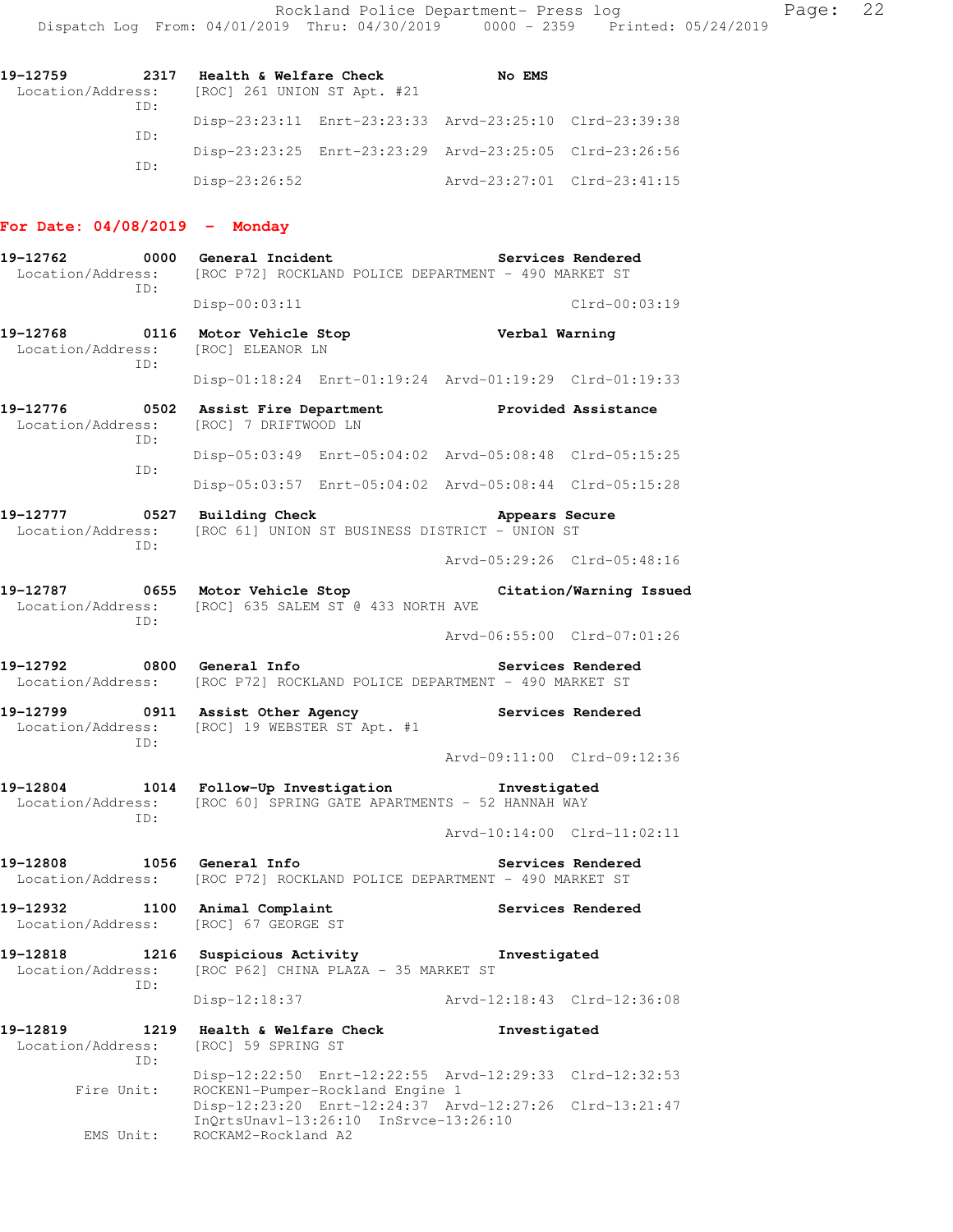Rockland Police Department- Press log Fage: 23 Dispatch Log From: 04/01/2019 Thru: 04/30/2019 0000 - 2359 Printed: 05/24/2019 Disp-12:24:07 Enrt-12:24:39 Arvd-12:26:34 Clrd-12:32:32 InQrtsUnavl-12:41:39 InSrvce-12:41:39 19-12923 1300 Animal Complaint **1200 Services Rendered**  Location/Address: [ROC] 10 CORNET STETSON DR **19-12825 1325 Warrant Services Rendered**  Location/Address: [ROC] 51 REED ST Apt. #1 ID: Disp-13:33:19 Arvd-13:33:24 Clrd-13:48:09 **19-12826 1327 Emergency Medical Transported to Hospital**  Location/Address: [ROC] 181 MANZELLA CT ID: Disp-13:28:05 Enrt-13:28:09 Arvd-13:30:41 Clrd-13:30:44 Fire Unit: ROCKEN1-Pumper-Rockland Engine 1 Disp-13:28:25 Enrt-13:28:39 Arvd-13:30:34 Clrd-13:43:45 InQrtsUnavl-13:49:41 InSrvce-13:49:41<br>EMS Unit: ROCKAM1-Rockland A1 ROCKAM1-Rockland A1 Disp-13:28:35 Enrt-13:28:39 Arvd-13:30:31 Clrd-13:43:49 Hosp-13:54:42 ClrHosp-15:12:38 InQrtsUnavl-15:12:38 InSrvce-15:12:38 ID: Disp-13:30:19 Enrt-13:30:24 Arvd-13:32:04 Clrd-13:39:28 ID: Disp-13:31:57 Arvd-13:32:01 Clrd-13:35:02 **19-12827 1332 Stolen Motor Vehicle Services Rendered**  Location/Address: [ROC P55] HOME DEPOT - 1149 HINGHAM ST ID: Disp-13:35:34 Enrt-13:35:36 Arvd-13:43:58 Clrd-14:41:08 ID: Disp-13:39:33 Enrt-13:39:34 Arvd-13:43:57 Clrd-14:41:12 **19-12829 1355 Follow-Up Investigation Investigated**  Location/Address: [ROC] 67 GEORGE ST ID: Arvd-13:55:00 Clrd-14:19:52 **19-12830 1356 Suspicious Activity Investigated**  Location/Address: [ROC] 1 CARRIAGE HILL DR ID: Disp-13:58:32 Enrt-13:58:56 Arvd-14:03:27 Clrd-14:17:03 **19-12832 1420 Follow-Up Investigation Investigated**  Location/Address: [ROC] 50 SAW MILL LN ID: Arvd-14:20:00 Clrd-14:21:15 **19-12841 1528 Motor Vehicle Complaint No Service**  Location/Address: [ROC] 449 EAST WATER ST ID: Disp-15:29:41 Enrt-15:29:47 Arvd-15:32:11 Clrd-15:54:44 **19-12843 1600 Disturbance Investigated**  Location/Address: [ROC] 119 GROVE ST Apt. #228 ID: Disp-16:04:34 Enrt-16:04:36 Clrd-16:07:00 ID: Disp-16:13:44 Arvd-16:13:51 Clrd-16:18:18 ID: Disp-16:14:05 Arvd-16:14:07 Clrd-16:18:22 **19-12845 1613 General Info No Service**  Location/Address: [ROC P72] ROCKLAND POLICE DEPARTMENT - 490 MARKET ST **19-12851 1645 Emergency Medical Transported to Hospital**  Location/Address: [ROC] 51 GREENWOOD ST Fire Unit: ROCKEN1-Pumper-Rockland Engine 1 Disp-16:48:08 Enrt-16:48:59 Arvd-16:51:05 Clrd-17:01:18 InQrtsUnavl-17:06:19 InSrvce-17:06:19 EMS Unit: ROCKAM1-Rockland A1 Disp-16:48:08 Enrt-16:48:59 Arvd-16:50:35 Clrd-17:01:22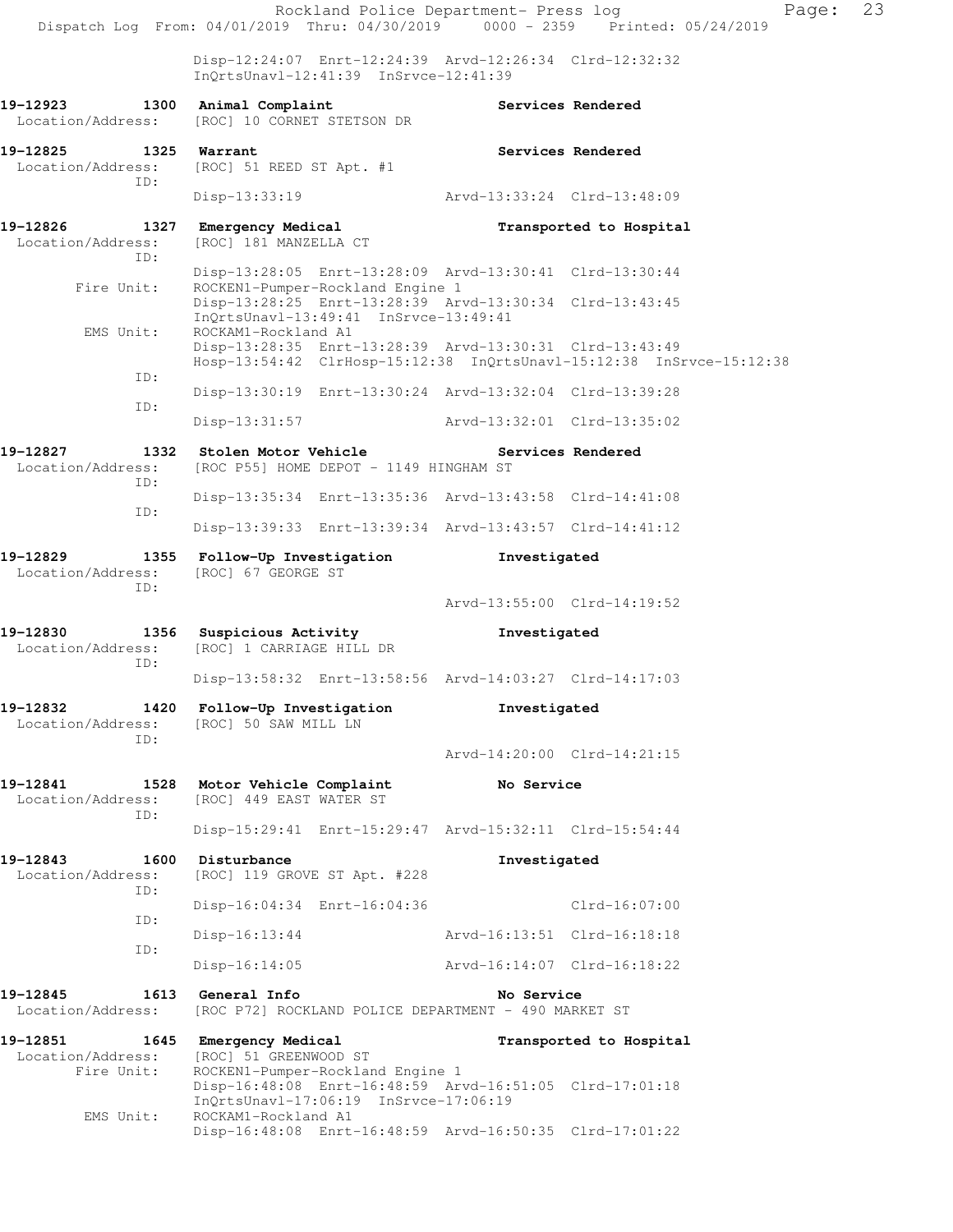|                                      |     |                                                 |                                         | Rockland Police Department- Press log                   |                                                                                | Page: 24 |  |
|--------------------------------------|-----|-------------------------------------------------|-----------------------------------------|---------------------------------------------------------|--------------------------------------------------------------------------------|----------|--|
|                                      |     |                                                 |                                         |                                                         | Dispatch Log From: 04/01/2019 Thru: 04/30/2019 0000 - 2359 Printed: 05/24/2019 |          |  |
|                                      | ID: |                                                 |                                         |                                                         | Hosp-17:11:39 ClrHosp-17:53:36 InQrtsUnavl-18:00:20 InSrvce-18:00:20           |          |  |
|                                      |     |                                                 |                                         | Disp-16:48:42 Enrt-16:48:44 Arvd-16:49:20 Clrd-17:01:19 |                                                                                |          |  |
|                                      | ID: |                                                 |                                         | Disp-16:48:48 Enrt-16:48:50 Arvd-16:51:05 Clrd-17:01:20 |                                                                                |          |  |
| 19-12860<br>Location/Address:        | TD: | 1801 911 Hang Up<br>[ROC] 22 RESERVOIR PARK DR  |                                         |                                                         | Services Rendered                                                              |          |  |
|                                      |     |                                                 |                                         | Disp-18:04:10 Enrt-18:04:26 Arvd-18:12:26 Clrd-18:20:41 |                                                                                |          |  |
| 19-12863<br>Location/Address:        | ID: | 1848 Animal Complaint                           | [ROC] 1 BROOKLINE WAY @ 449 CONCORD ST  | Services Rendered                                       |                                                                                |          |  |
|                                      |     |                                                 |                                         | Disp-18:49:40 Enrt-18:50:21 Arvd-18:56:44 Clrd-19:05:28 |                                                                                |          |  |
| 19-12865<br>Location/Address:<br>TD: |     | 1916 Illegal Dumping                            | [ROC P55] HOME DEPOT - 1149 HINGHAM ST  | Investigated                                            |                                                                                |          |  |
|                                      |     |                                                 |                                         | Disp-19:17:48 Enrt-19:17:50 Arvd-19:32:37 Clrd-19:39:05 |                                                                                |          |  |
| 19-12870<br>Location/Address:        | ID: | 1954 Follow-Up Investigation                    | [ROC] 119 GROVE ST Apt. #218            | <b>Services Rendered</b>                                |                                                                                |          |  |
|                                      |     |                                                 |                                         | Arvd-19:54:00 Clrd-20:19:56                             |                                                                                |          |  |
| 19-12879<br>Vicinity of:             | ID: | 2118 Motor Vehicle Complaint                    | [ROC P47] BEST WESTERN - 909 HINGHAM ST | Gone on arrival                                         |                                                                                |          |  |
|                                      |     |                                                 |                                         | Disp-21:20:42 Enrt-21:20:46 Arvd-21:26:44 Clrd-21:26:46 |                                                                                |          |  |
| 19-12881<br>Location/Address:        | TD: | 2126 Suspicious Activity<br>[ROC] 479 MARKET ST |                                         | Services Rendered                                       |                                                                                |          |  |
|                                      |     |                                                 |                                         | Arvd-21:26:00 Clrd-21:28:37                             |                                                                                |          |  |
|                                      | ID: | Disp-21:28:29                                   |                                         | Arvd-21:28:32 Clrd-21:34:42                             |                                                                                |          |  |
|                                      | ID: | $Disp-21:30:06$                                 |                                         | Arvd-21:30:12 Clrd-21:34:36                             |                                                                                |          |  |
|                                      | ID: | $Disp-21:31:26$                                 |                                         | Arvd-21:31:29 Clrd-21:34:39                             |                                                                                |          |  |
| 19-12883<br>Location/Address:        |     | 2226 Suspicious Activity                        | [ROC P93] THE BANNER - 167 UNION ST     | Services Rendered                                       |                                                                                |          |  |
|                                      | ID: |                                                 |                                         | Disp-22:27:32 Enrt-22:27:46 Arvd-22:31:39 Clrd-22:35:08 |                                                                                |          |  |
|                                      | ID: |                                                 |                                         | Disp-22:27:37 Enrt-22:27:46 Arvd-22:31:40 Clrd-22:34:47 |                                                                                |          |  |
|                                      | ID: | Disp-22:31:19                                   |                                         | Arvd-22:31:23 Clrd-22:35:11                             |                                                                                |          |  |
|                                      |     |                                                 |                                         |                                                         |                                                                                |          |  |

# **For Date: 04/09/2019 - Tuesday**

| 19-12902                      | 0631 | Motor Vehicle Stop                 | Verbal Warning                                       |
|-------------------------------|------|------------------------------------|------------------------------------------------------|
|                               |      | $Disp-05:59:25$                    | Arvd-05:59:30 Clrd-06:04:01                          |
|                               | TD:  |                                    | Arvd-05:52:00 Clrd-06:03:58                          |
| Location/Address:             | ID:  | [ROC] 15 WEBSTER ST @ 333 UNION ST |                                                      |
| 19-12900                      | 0552 | Motor Vehicle Stop                 | Citation/Warning Issued                              |
|                               | ID:  |                                    | Arvd-05:38:47 Clrd-05:52:40                          |
| 19–12897<br>Location/Address: | 0536 | Building Check<br>[ROC] UNION ST   | Building Checked/Secured                             |
|                               |      |                                    | $Arvd-00:00:00$ $Clrd-00:03:01$                      |
| Location/Address:             | TD:  |                                    | [ROC P72] ROCKLAND POLICE DEPARTMENT - 490 MARKET ST |
| 19-12886                      | 0000 | SHIFT ASSIGNMENTS                  | No Service                                           |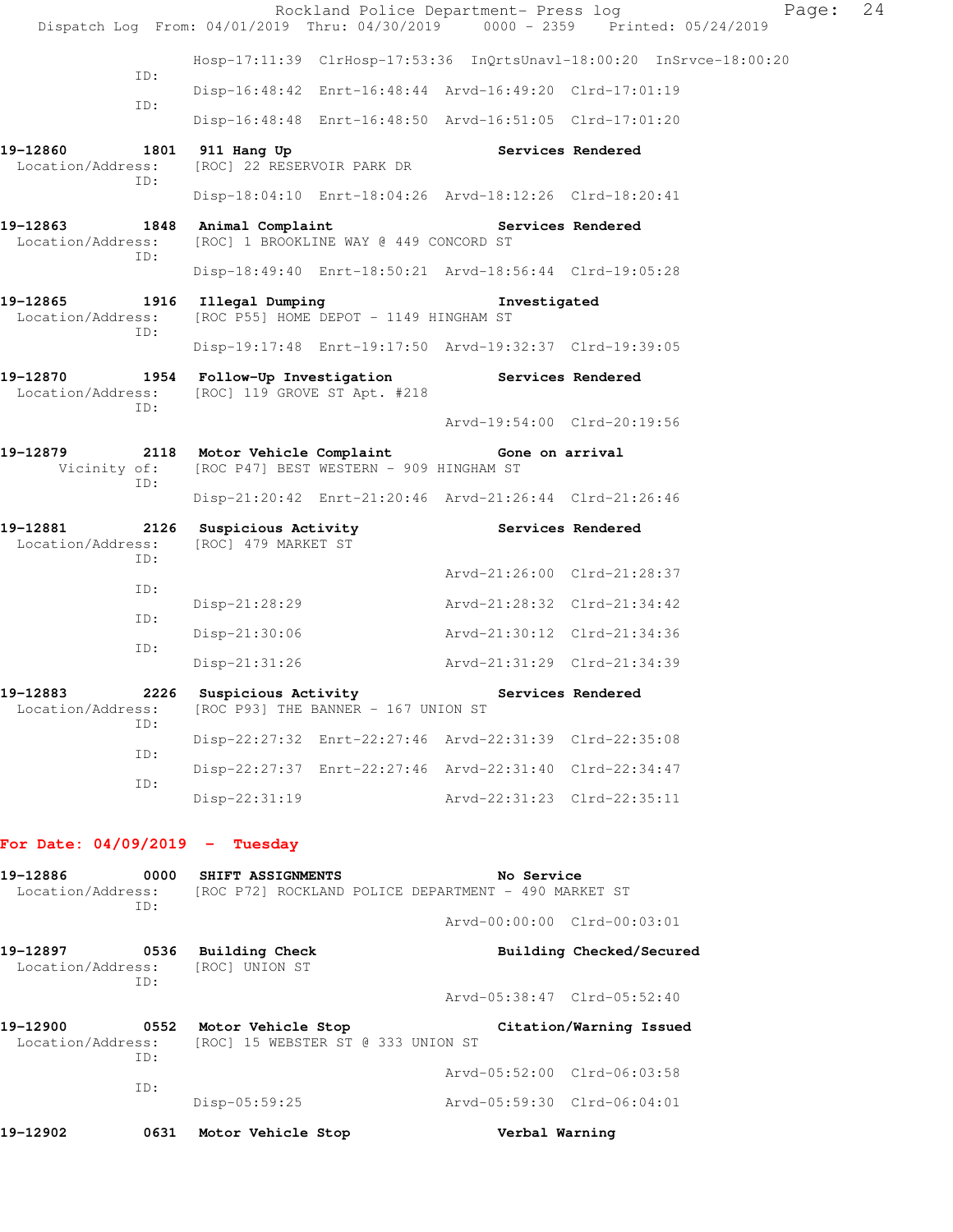Rockland Police Department- Press log Fage: 25 Dispatch Log From: 04/01/2019 Thru: 04/30/2019 0000 - 2359 Printed: 05/24/2019 Vicinity of: [ROC] SUMMER ST ID: Arvd-06:31:00 Clrd-06:36:20 **19-12904 0643 Motor Vehicle Complaint Services Rendered Services Rendered Integral Constant** ST [ROC] 733 SUMMER ST ID: Disp-06:45:09 Enrt-06:45:15 Arvd-06:45:17 Clrd-06:50:42 19-12905 **0650** Suspicious Activity **Services Rendered**  Location/Address: [ROC] 44 SUMMER ST ID: Disp-06:51:15 Arvd-06:51:23 Clrd-07:07:22 ID: Disp-06:51:15 Arvd-06:51:23 Clrd-06:54:27 ID: Disp-06:56:26 Arvd-06:56:29 Clrd-07:07:25 19-12909 **0717 Missing Person Services Rendered Ionalisation**/Address: [ROC] 115 MARKET ST Apt. #15 [ROC] 115 MARKET ST Apt. #15 ID: Disp-07:17:59 Clrd-07:19:09 ID: Disp-07:19:07 Arvd-07:19:12 Clrd-07:39:17 ID: Disp-07:30:34 Enrt-07:30:41 Arvd-07:39:12 Clrd-07:39:19 **19-12913 0749 Missing Person Services Rendered**  Location/Address: [ROC] 115 MARKET ST Apt. #15 ID: Arvd-07:49:00 Clrd-08:02:13 **19-12914 0751 Disabled Motor Vehicle Unfounded**  Location/Address: [ROC] 411 POND ST @ 4 TOWNSEND ST **19-12915 0803 General Info Services Rendered**  Location/Address: [ROC P72] ROCKLAND POLICE DEPARTMENT - 490 MARKET ST ID: Disp-08:09:26 Arvd-08:09:45 Clrd-08:09:49 **19-12918 0834 General Info Services Rendered**  Location/Address: [ROC P72] ROCKLAND POLICE DEPARTMENT - 490 MARKET ST ID: Disp-08:36:41 Arvd-08:36:49 Clrd-10:16:34 **19-12920 0905 MVA Property Damage Only Services Rendered**  Location/Address: [ROC] 1050 HINGHAM ST ID: Disp-09:06:35 Enrt-09:06:39 Clrd-09:14:56 ID: Arvd-09:12:39 Clrd-09:23:03 19-12922 **1988** Building Check **Services Rendered**  Location/Address: [ROC] BILL DELAHUNT PKWY ID: Arvd-09:39:28 Clrd-09:41:56 19-12926 1001 Building Check **Services Rendered**  Location/Address: [ROC] UNION ST ID: Arvd-10:02:29 Clrd-10:02:59 **19-12927 1003 Building Check Building Checked/Secured**  Location/Address: [ROC] UNION ST ID:

Arvd-10:04:20 Clrd-10:04:28

**19-12928 1013 Building Check Building Checked/Secured**  Location/Address: [ROC] COL BRIAN DUFFY WAY ID:

Arvd-10:13:51 Clrd-10:13:59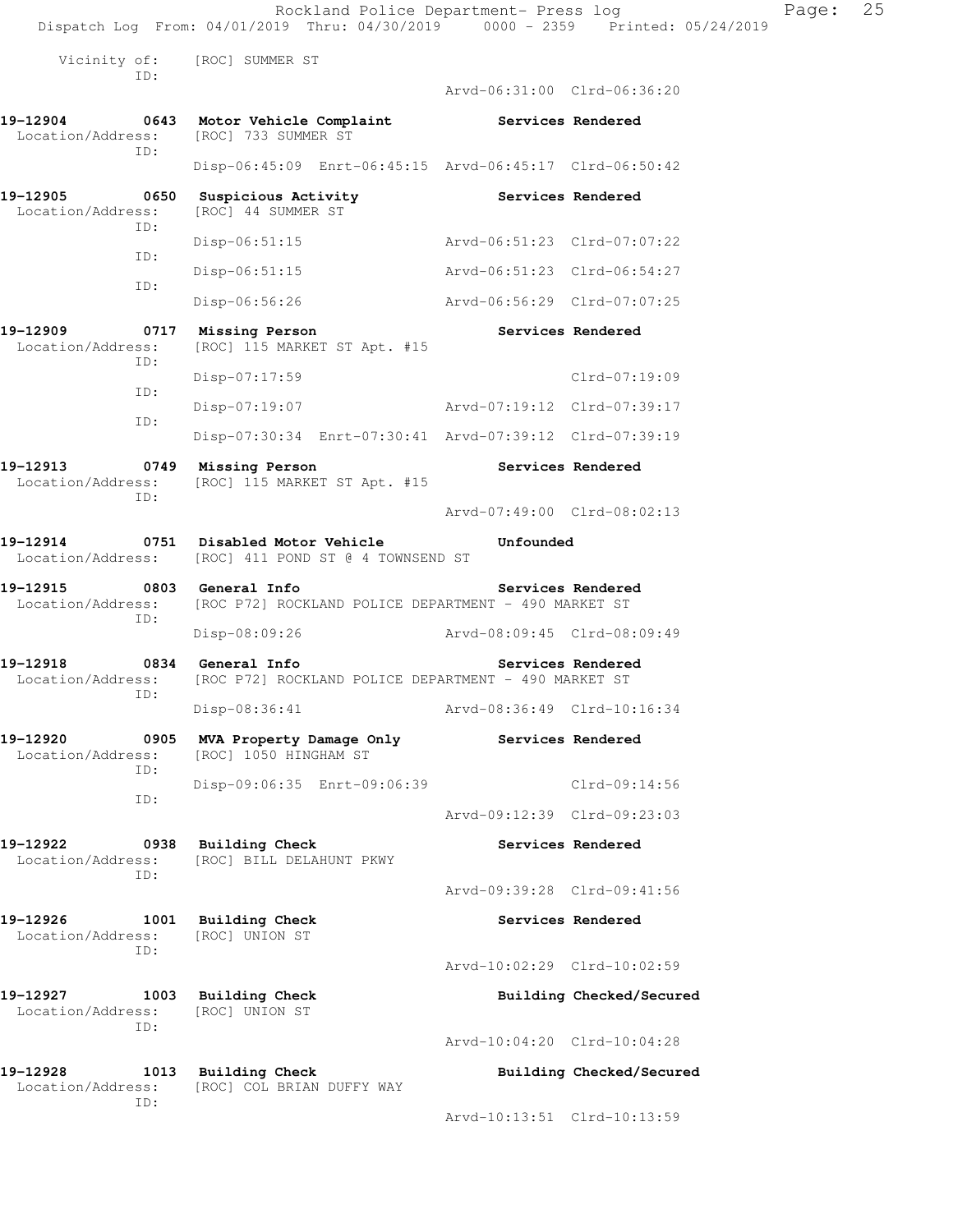Rockland Police Department- Press log Page: 26 Dispatch Log From: 04/01/2019 Thru: 04/30/2019 0000 - 2359 Printed: 05/24/2019 **19-12929 1015 Motor Vehicle Stop Verbal Warning**  Location/Address: [ROC P99] 711 - 91 MARKET ST ID: Arvd-10:15:00 Clrd-10:20:43 ID: Arvd-10:16:45 Clrd-10:20:40 **19-12941 1202 Motor Vehicle Stop Report Follows**  Location/Address: [ROC] 11 NORTH AVE @ 408 UNION ST ID: Arvd-12:02:00 Clrd-12:28:03 **19-12945 1212 Missing Person Services Rendered**  Location/Address: [ROC] 115 MARKET ST Apt. #15 ID: Disp-12:14:03 Arvd-12:20:02 Clrd-13:53:15 ID: Disp-12:19:53 Arvd-12:20:10 Clrd-13:13:47 ID: Disp-12:19:53 Arvd-12:20:14 Clrd-12:47:17 ID: Arvd-13:45:03 Clrd-13:53:12 **19-12950 1228 Summons Services Rendered**  Location/Address: [ROC] MARTHA DR ID: Arvd-12:28:00 Clrd-13:05:55 **19-12954 1238 911 Accidental Services Rendered**  Location/Address: [ROC] VERNON ST ID: Disp-12:39:49 Enrt-12:39:53 Arvd-12:44:40 Clrd-12:45:53 19-12958 1249 Building Check No Action Required Location/Address: [ROC] EAST WATER ST ID: Arvd-12:50:34 Clrd-13:06:22 **19-12959 1253 911 Accidental Services Rendered**  Location/Address: [ROC] 414 BEECH ST ID: Disp-12:55:03 Enrt-12:55:19 Arvd-12:57:39 Clrd-12:59:50 19-13786 1320 Animal Complaint **19-13786** Services Rendered Location/Address: [ROC] 13 NOBSCOT BROOK LN **19-12963 1323 Assist Other Agency Services Rendered**  Location/Address: [ROC 50] UNIVERSAL WILDE - 403 VFW DR ID: Disp-13:25:19 Enrt-13:25:29 Arvd-13:40:20 Clrd-14:35:31 **19-12965 1330 Animal Complaint Services Rendered**  Location/Address: [ROC] 13 NOBSCOT BROOK LN ID: Arvd-13:30:00 Clrd-13:51:55 **19-12970 1424 Burglar Alarm Building Checked/Secured**  Location/Address: [ROC] 95 WILLOW POND DR ID: Disp-14:25:24 Enrt-14:25:27 Arvd-14:30:36 Clrd-14:33:44 ID: Arvd-14:29:15 Clrd-14:33:47 19-12985 1607 General Info **1999 Services Rendered**  Location/Address: [ROC P72] ROCKLAND POLICE DEPARTMENT - 490 MARKET ST **19-12995 1739 Assist Public Services Rendered**  Location/Address: [ROC] 86 CRESCENT ST ID: Disp-17:41:02 Enrt-17:41:45 Arvd-17:42:51 Clrd-17:58:44 **19-12996 1749 911 Accidental Services Rendered**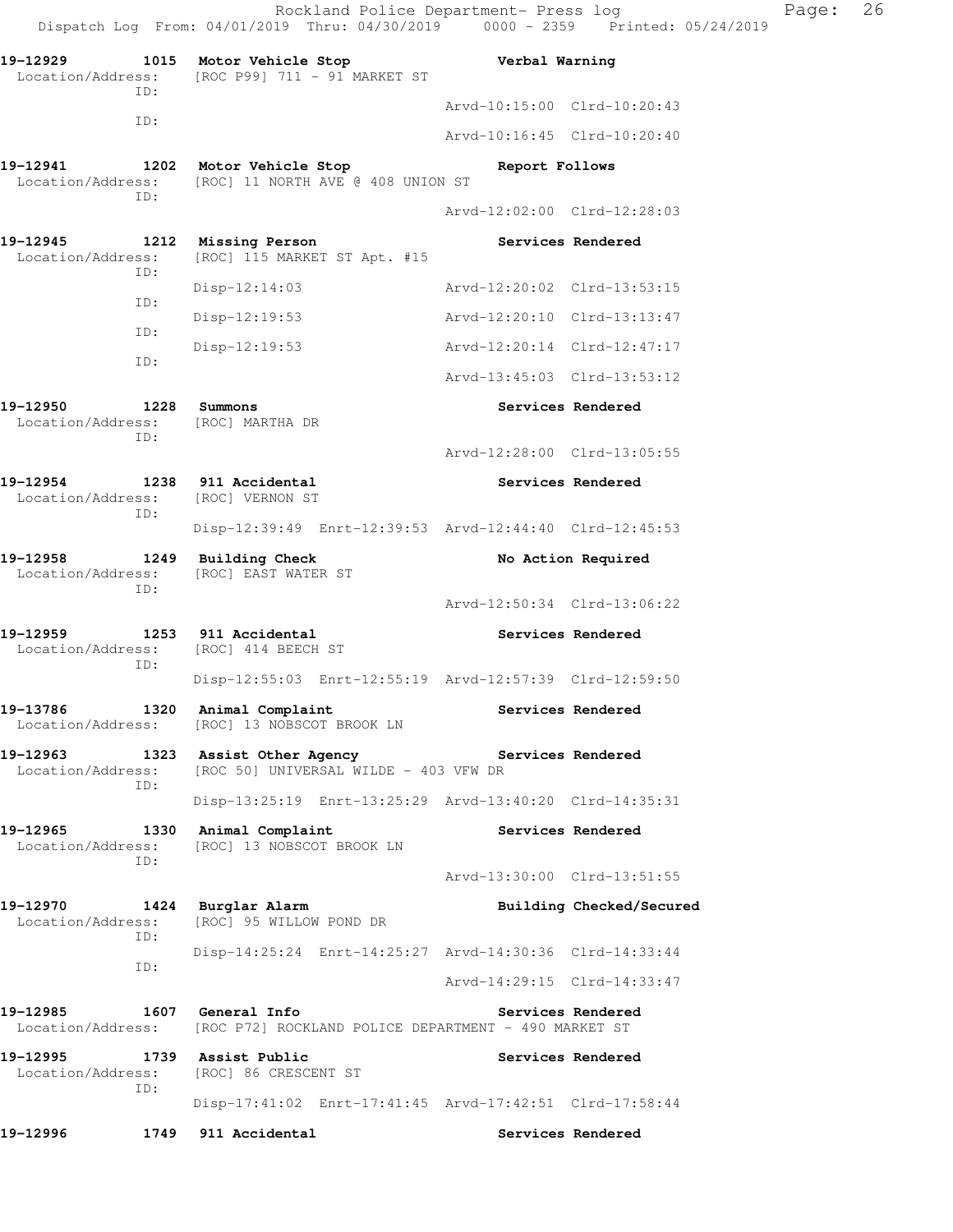|                                                | Rockland Police Department- Press log<br>Dispatch Log From: 04/01/2019 Thru: 04/30/2019 0000 - 2359 Printed: 05/24/2019 |                             |                          | Page: | 27 |
|------------------------------------------------|-------------------------------------------------------------------------------------------------------------------------|-----------------------------|--------------------------|-------|----|
| Location/Address:                              | [ROC] 7 INDIAN HEAD LN                                                                                                  |                             |                          |       |    |
| ID:                                            | Disp-17:50:21 Enrt-17:50:57 Arvd-17:58:15 Clrd-18:01:15                                                                 |                             |                          |       |    |
| 19-12999<br>Location/Address:<br>ID:           | 1821 Motor Vehicle Complaint Services Rendered<br>[ROC] HATHERLY RD                                                     |                             |                          |       |    |
| ID:                                            | Disp-18:23:22 Enrt-18:23:27 Arvd-18:28:13 Clrd-18:33:18                                                                 |                             |                          |       |    |
|                                                | Disp-18:28:48 Enrt-18:28:57 Arvd-18:29:03 Clrd-18:31:24                                                                 |                             |                          |       |    |
| 19-13004<br>Location/Address:<br>TD:           | 1958 Motor Vehicle Stop<br>[ROC] BROWN BAG DELI - WEYMOUTH ST                                                           |                             | Citation/Warning Issued  |       |    |
|                                                |                                                                                                                         | Arvd-19:58:00 Clrd-20:10:52 |                          |       |    |
| 19-13009<br>Location/Address: [ROC] HINGHAM ST | 2158 Disabled Motor Vehicle                                                                                             | Services Rendered           |                          |       |    |
| ID:                                            | Disp-21:59:53 Enrt-22:00:08 Arvd-22:07:39 Clrd-22:18:45                                                                 |                             |                          |       |    |
| For Date: $04/10/2019$ - Wednesday             |                                                                                                                         |                             |                          |       |    |
| 19-13014                                       | 0002 General Incident<br>Location/Address: [ROC P72] ROCKLAND POLICE DEPARTMENT - 490 MARKET ST                         |                             | Services Rendered        |       |    |
| ID:                                            | Disp-00:03:37                                                                                                           |                             | $Clrd-00:03:42$          |       |    |
| 19-13015<br>Location/Address:                  | 0049 Building Check<br>[ROC] TAUNTON AVE                                                                                | Investigated                |                          |       |    |
| TD:                                            |                                                                                                                         | Arvd-00:50:10 Clrd-00:50:20 |                          |       |    |
| 19-13017<br>Location/Address:                  | 0050 Building Check<br>[ROC] UNION ST                                                                                   | Investigated                |                          |       |    |
| ID:                                            |                                                                                                                         | Arvd-00:51:36 Clrd-00:51:51 |                          |       |    |
| 19-13024<br>Location/Address:<br>TD:           | 0520 Building Check<br>[ROC] UNION ST                                                                                   |                             | Building Checked/Secured |       |    |
|                                                |                                                                                                                         | Arvd-05:23:45 Clrd-05:41:21 |                          |       |    |
| Location/Address:<br>ID:                       | 19-13025 0536 Motor Vehicle Stop Citation/Warning Issued<br>[ROC] 215 MARKET ST @ 13 CONCORD ST                         |                             |                          |       |    |
|                                                | Disp-05:37:51 Enrt-05:38:51 Arvd-05:38:55 Clrd-05:42:31                                                                 |                             |                          |       |    |
| 19-13026<br>Location/Address:<br>ID:           | 0552 Motor Vehicle Stop<br>[ROC] VFW DR                                                                                 |                             | Citation/Warning Issued  |       |    |
|                                                |                                                                                                                         | Arvd-05:52:00 Clrd-05:58:25 |                          |       |    |
| Location/Address:                              | 19-13027 0555 Motor Vehicle Stop<br>[ROC P81] OCEAN STATE JOB LOT - 360 MARKET ST                                       | Verbal Warning              |                          |       |    |
| ID:                                            |                                                                                                                         | Arvd-05:55:00 Clrd-05:58:43 |                          |       |    |
| 19-13030<br>Location/Address:<br>ID:           | 0701 Motor Vehicle Stop<br>[ROC] ESTEN ELEMENTARY SCHOOL - SUMMER ST                                                    |                             | Citation/Warning Issued  |       |    |
|                                                |                                                                                                                         | Arvd-07:01:00 Clrd-07:12:04 |                          |       |    |
| 19-13032<br>Location/Address:                  | 0703 MVA Property Damage Only<br>[ROC] MARKET ST                                                                        | No Service                  |                          |       |    |
| ID:                                            | Disp-07:06:33                                                                                                           |                             | $Clrd-07:06:48$          |       |    |
| 19-13033<br>Location/Address:<br>ID:           | 0709 Animal Complaint<br>[ROC] 76 LEVIN RD                                                                              | Gone on arrival             |                          |       |    |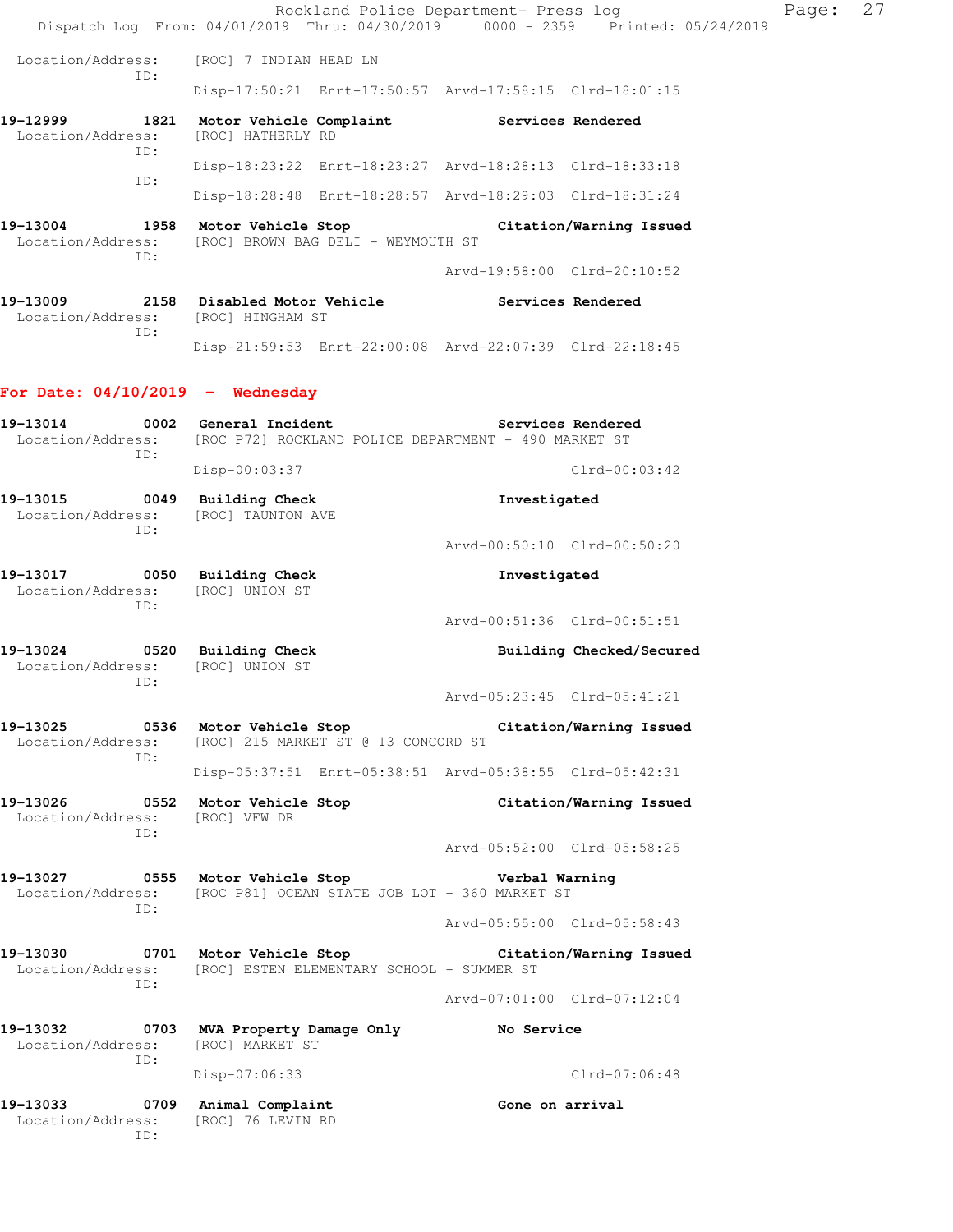|                                                            | Rockland Police Department- Press log<br>Dispatch Log From: 04/01/2019 Thru: 04/30/2019 0000 - 2359 Printed: 05/24/2019 |                             |                             | Page: | 28 |
|------------------------------------------------------------|-------------------------------------------------------------------------------------------------------------------------|-----------------------------|-----------------------------|-------|----|
|                                                            | Disp-07:11:17 Enrt-07:11:34 Arvd-07:11:44 Clrd-07:18:46                                                                 |                             |                             |       |    |
| ID:                                                        | Disp-07:11:27 Enrt-07:11:34 Arvd-07:11:48 Clrd-07:18:41                                                                 |                             |                             |       |    |
| ID:                                                        | Disp-07:14:54 Enrt-07:14:58 Arvd-07:15:00 Clrd-07:18:37                                                                 |                             |                             |       |    |
| 19-13040<br>Location/Address:<br>ID:                       | 0923 Building Check<br>[ROC] UNION ST                                                                                   | Appears Secure              |                             |       |    |
|                                                            |                                                                                                                         | Arvd-09:23:57 Clrd-09:26:58 |                             |       |    |
| ID:                                                        | 19-13042 0936 Motor Vehicle Stop<br>Location/Address: [ROC] 575 SALEM ST                                                | Verbal Warning              |                             |       |    |
|                                                            |                                                                                                                         | Arvd-09:36:00 Clrd-09:39:44 |                             |       |    |
| 19-13043 0942 Building Check<br>ID:                        | Location/Address: [ROC] BILL DELAHUNT PKWY                                                                              |                             | Building Checked/Secured    |       |    |
|                                                            |                                                                                                                         | Arvd-09:43:11 Clrd-09:43:30 |                             |       |    |
| 19-13047 1008 General Incident<br>Location/Address:<br>ID: | [ROC P51] HOLIDAY INN - 929 HINGHAM ST                                                                                  |                             | Services Rendered           |       |    |
| ID:                                                        | Disp-10:14:58 Enrt-10:20:10 Arvd-10:27:29 Clrd-10:43:33                                                                 |                             |                             |       |    |
|                                                            |                                                                                                                         | Arvd-10:28:49 Clrd-10:37:58 |                             |       |    |
| 19-13049<br>Location/Address:<br>ID:                       | 1049 Building Check<br>[ROC] 58 SOUTH DOUGLAS ST                                                                        | Appears Secure              |                             |       |    |
| ID:                                                        | Disp-10:53:50 Enrt-10:53:54 Arvd-10:59:31 Clrd-11:06:11                                                                 |                             |                             |       |    |
|                                                            | Disp-10:59:48 Enrt-10:59:51                                                                                             |                             | $Clrd-11:06:45$             |       |    |
| 19-13050<br>Location/Address:<br>ID:                       | 1051 Follow-Up Investigation<br>[ROC] DOUBLETREE - 929 HINGHAM ST                                                       | Investigated                |                             |       |    |
| ID:                                                        | Disp-10:52:23                                                                                                           | Arvd-10:52:27 Clrd-11:13:50 |                             |       |    |
| ID:                                                        |                                                                                                                         | Arvd-10:52:32 Clrd-10:59:42 |                             |       |    |
|                                                            |                                                                                                                         | Arvd-10:52:38 Clrd-11:13:50 |                             |       |    |
| 19-13055 1141 Threats<br>ID:                               | Location/Address: [ROC P64] CVS PHARMACY - 80 MARKET ST                                                                 |                             | Services Rendered           |       |    |
|                                                            | Disp-11:42:24 Enrt-11:42:28 Arvd-11:44:45 Clrd-12:26:17                                                                 |                             |                             |       |    |
| Location/Address:<br>ID:                                   | 19-13057 1251 Follow-Up Investigation No Service<br>[ROC] 62 CONCORD ST Apt. #L                                         |                             |                             |       |    |
|                                                            |                                                                                                                         | Arvd-12:51:00 Clrd-12:57:04 |                             |       |    |
| ID:                                                        | 19-13063 1328 Traffic Enforcement<br>Location/Address: [ROC] EAST WATER ST                                              | Appears Secure              |                             |       |    |
|                                                            |                                                                                                                         | Arvd-13:30:23 Clrd-13:47:44 |                             |       |    |
|                                                            | 19-13064 1331 Traffic Enforcement<br>Location/Address: [ROC] EAST WATER ST                                              |                             | No Action Required          |       |    |
| TD:                                                        | 19-13068 1357 Motor Vehicle Stop<br>Location/Address: [ROC] IAO TRAIN TRACKS - REED ST                                  | Verbal Warning              |                             |       |    |
|                                                            |                                                                                                                         | Arvd-13:57:00 Clrd-13:59:36 |                             |       |    |
| 19-13069 1357 Animal Complaint<br>Location/Address:<br>ID: | [ROC] 100 MARTHA DR                                                                                                     |                             | Services Rendered           |       |    |
|                                                            |                                                                                                                         |                             | Arvd-13:57:00 Clrd-14:06:53 |       |    |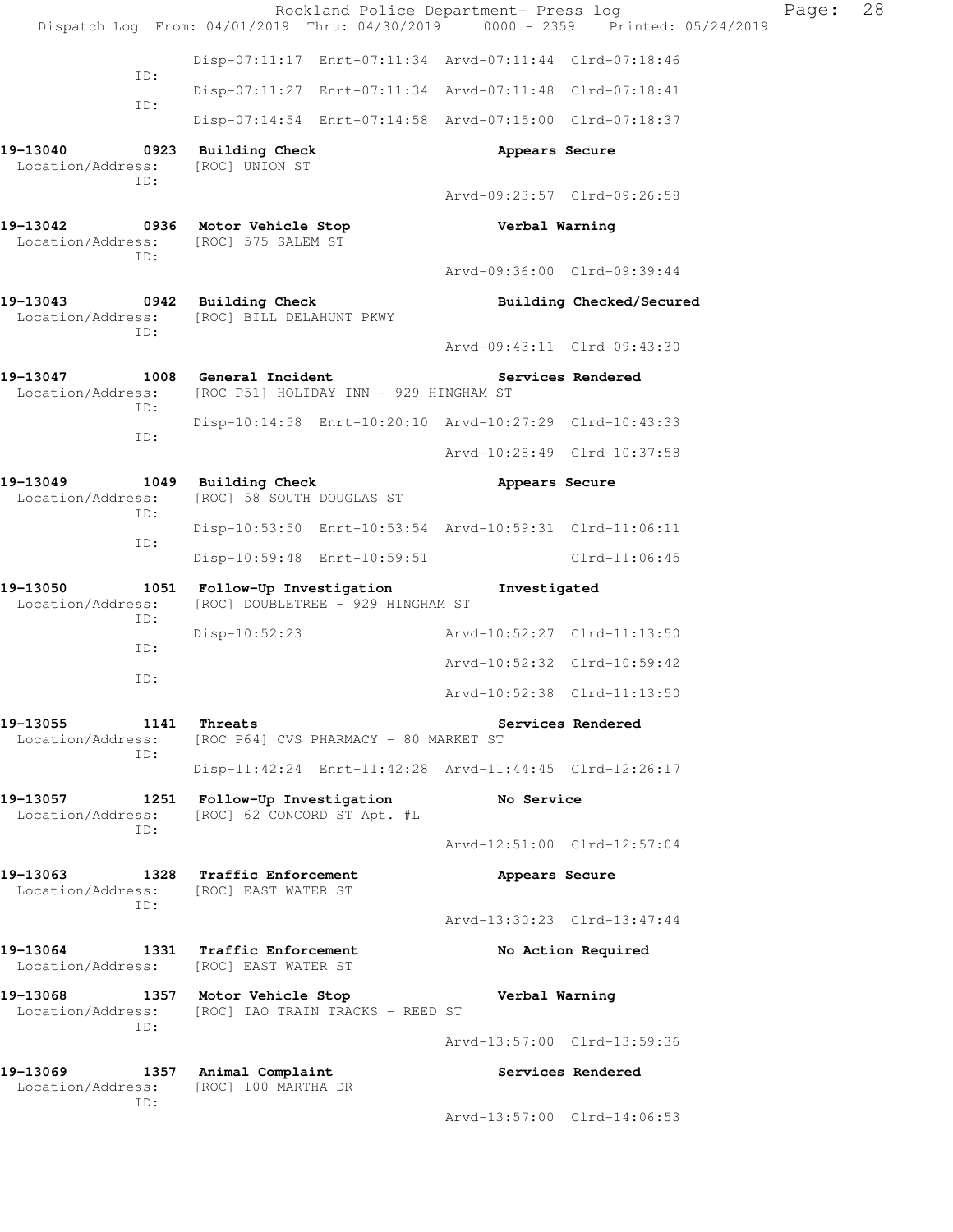|                                                              |                                                                           |                                           | Rockland Police Department- Press log                   | Dispatch Log From: 04/01/2019 Thru: 04/30/2019 0000 - 2359 Printed: 05/24/2019 | Page: 29 |  |
|--------------------------------------------------------------|---------------------------------------------------------------------------|-------------------------------------------|---------------------------------------------------------|--------------------------------------------------------------------------------|----------|--|
| 19-13073 1435 Trespassing<br>Location/Address:               | [ROC] 30 MARTHA DR Apt. #B                                                |                                           | Report Follows                                          |                                                                                |          |  |
| ID:                                                          |                                                                           |                                           | Disp-14:37:00 Enrt-14:37:04 Arvd-14:44:41 Clrd-15:28:45 |                                                                                |          |  |
| ID:                                                          |                                                                           |                                           | Disp-14:37:08 Enrt-14:37:12 Arvd-14:43:36 Clrd-15:45:46 |                                                                                |          |  |
| 19-13077<br>Location/Address:                                | 1513 MVA Property Damage Only Services Rendered<br>[ROC] 200 MARKET ST    |                                           |                                                         |                                                                                |          |  |
| ID:                                                          |                                                                           |                                           | Disp-15:17:38 Enrt-15:17:41 Arvd-15:20:09 Clrd-15:28:55 |                                                                                |          |  |
| 19-13082                                                     |                                                                           |                                           |                                                         | 1619 MVA Property Damage Only Taken/Referred to Other Agency                   |          |  |
| Location/Address:                                            | [ROC] 22 CENTRE AVE                                                       |                                           |                                                         |                                                                                |          |  |
| ID:                                                          |                                                                           |                                           | Disp-16:19:47 Enrt-16:19:55 Arvd-16:20:05 Clrd-16:28:41 |                                                                                |          |  |
| ID:                                                          |                                                                           |                                           | Disp-16:19:47 Enrt-16:19:55 Arvd-16:20:05 Clrd-16:28:44 |                                                                                |          |  |
| 19-13090<br>Location/Address:                                | 1733 Hazardous Materials<br>[ROC] 342 UNION ST                            |                                           | Services Rendered                                       |                                                                                |          |  |
| ID:                                                          |                                                                           |                                           | Disp-17:34:58 Enrt-17:35:03 Arvd-17:44:45 Clrd-17:44:49 |                                                                                |          |  |
| 19-13101 1944 Motor Vehicle Stop<br>Location/Address:<br>ID: | [ROC] 775 HINGHAM ST                                                      |                                           | Verbal Warning                                          |                                                                                |          |  |
|                                                              |                                                                           |                                           | Arvd-19:44:00 Clrd-19:47:27                             |                                                                                |          |  |
| 19-13102<br>Location/Address:<br>ID:                         | 1946 Suspicious Activity<br>[ROC] 31 SUMMIT ST                            |                                           | Services Rendered                                       |                                                                                |          |  |
|                                                              |                                                                           |                                           | Disp-19:47:58 Enrt-19:49:53 Arvd-19:51:10 Clrd-19:56:42 |                                                                                |          |  |
| 19-13112<br>Location/Address:<br>ID:                         | 2200 Emergency Medical<br>[ROC] 7 MARKS ST                                |                                           |                                                         | Transported to Hospital                                                        |          |  |
| ID:                                                          |                                                                           | Disp-22:02:16 Enrt-22:02:20               |                                                         | Clrd-22:02:37                                                                  |          |  |
| Fire Unit:                                                   |                                                                           | ROCKEN3-Pumper-Rockland Engine 3          | Disp-22:02:56 Enrt-22:03:01 Arvd-22:04:32 Clrd-22:21:15 |                                                                                |          |  |
| ID:                                                          |                                                                           | InQrtsUnavl-22:29:46 InSrvce-23:05:09     | Disp-22:03:02 Enrt-22:03:13 Arvd-22:08:22 Clrd-22:27:19 |                                                                                |          |  |
| EMS Unit:                                                    | $Disp-22:03:43$<br>HVRAMB-Hanover Ambulance                               |                                           |                                                         | $Clrd-22:04:01$                                                                |          |  |
| EMS Unit:                                                    | Disp-22:04:00 Enrt-22:04:06<br>HVRAMB-Hanover Ambulance                   | $InQrtsUnav1-22:04:25$ $InSrvce-22:04:25$ |                                                         | $Clrd-22:04:18$                                                                |          |  |
|                                                              |                                                                           |                                           | Disp-22:04:35 Enrt-22:04:41 Arvd-22:08:27 Clrd-22:27:33 | Hosp-23:04:45 ClrHosp-23:04:48 InQrtsUnavl-23:04:48 InSrvce-23:04:48           |          |  |
| ID:                                                          | $Disp-22:04:52$                                                           |                                           | Arvd-22:04:57 Clrd-22:21:22                             |                                                                                |          |  |
| 19-13118<br>2335<br>Location/Address:<br>ID:                 | <b>Suspicious Activity</b><br>[ROC] 141 MARTHA DR Apt. #F                 |                                           |                                                         | Services Rendered                                                              |          |  |
|                                                              | Disp-23:38:33                                                             |                                           | Arvd-23:41:40 Clrd-23:52:23                             |                                                                                |          |  |
| For Date: $04/11/2019$ - Thursday                            |                                                                           |                                           |                                                         |                                                                                |          |  |
| 19-13120<br>0000<br>Location/Address:<br>ID:                 | SHIFT ASSIGNMENTS<br>[ROC P72] ROCKLAND POLICE DEPARTMENT - 490 MARKET ST |                                           |                                                         | Services Rendered                                                              |          |  |

**19-13131 0534 Motor Vehicle Stop Citation/Warning Issued**  Location/Address: [ROC] 215 MARKET ST @ 13 CONCORD ST ID:

Disp-00:02:56 Clrd-00:03:11

Arvd-05:34:00 Clrd-05:39:58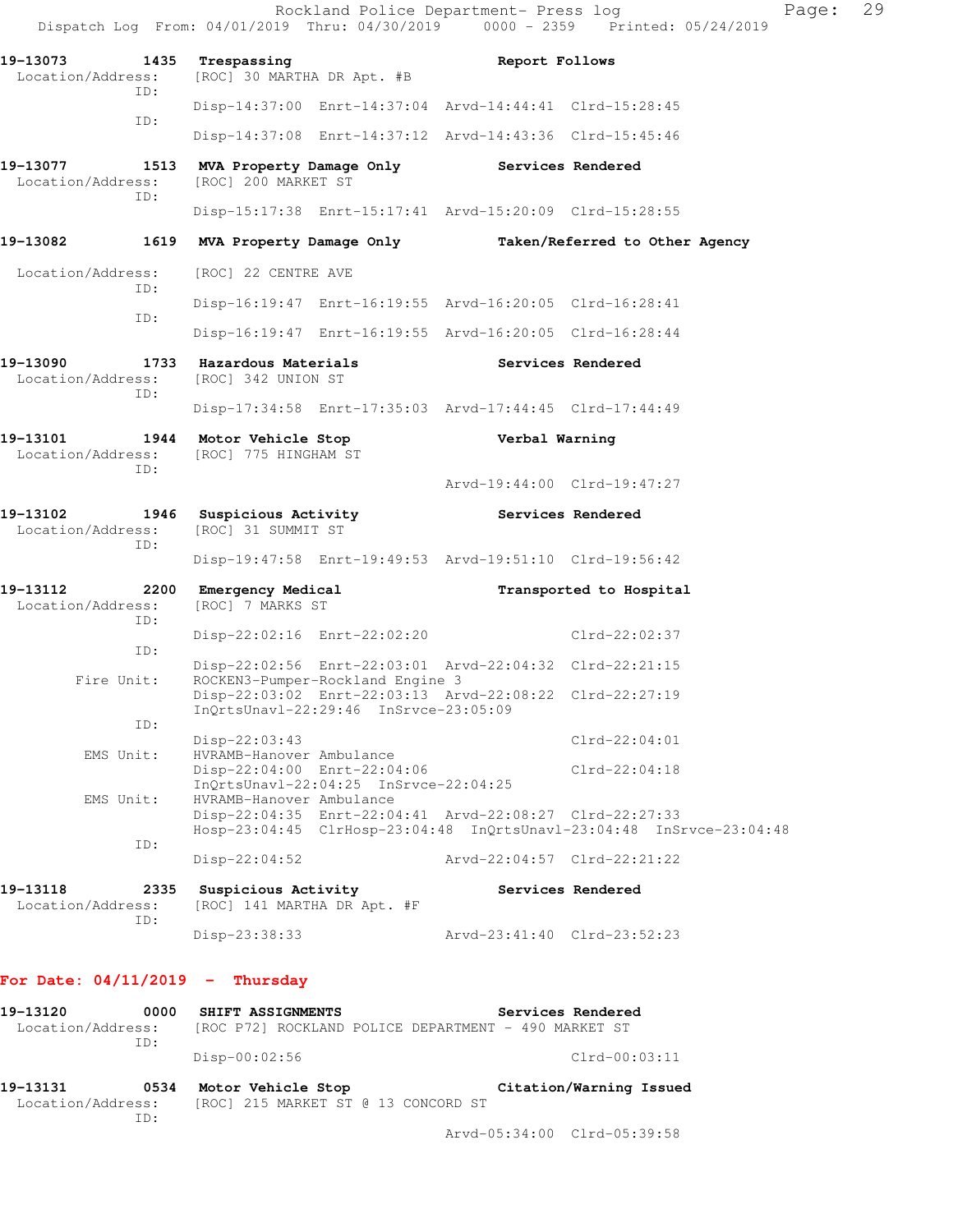**19-13133 0551 Motor Vehicle Stop Citation/Warning Issued**  Location/Address: [ROC] EAST WATER ST @ FRANKLIN AVE ID: Arvd-05:51:00 Clrd-05:57:07 **19-13134 0602 Motor Vehicle Stop Citation/Warning Issued**  Location/Address: [ROC] 214 HOWARD ST @ 111 E WATER ST ID: Arvd-06:02:00 Clrd-06:07:38 **19-13136 0626 Motor Vehicle Stop Verbal Warning**  Location/Address: [ROC] 22 CONCORD ST @ 134 ALBION ST ID: Arvd-06:26:00 Clrd-06:27:40 19-13139 **0800** General Info **Communist Constructs Rendered** Location/Address: [ROC P72] ROCKLAND POLICE DEPARTMENT - 490 MARKET ST **19-13141 0842 MVA Property Damage Only Paper Exchange**  Location/Address: [ROC] EAST WATER ST @ LIBERTY ST ID: Disp-08:43:52 Enrt-08:43:57 Arvd-08:58:52 Clrd-09:03:17 ID: Disp-08:44:09 Enrt-08:44:15 Arvd-08:58:48 Clrd-09:03:22 19-13158 1042 Disturbance **19-13158** Services Rendered Location/Address: [ROC 65] ROGERS MIDDLE SCHOOL - 100 TAUNTON AVE ID: Disp-10:45:25 Enrt-10:45:52 Arvd-10:52:06 Clrd-14:03:12 ID: Disp-10:46:09 Enrt-10:46:14 Arvd-10:52:02 Clrd-13:36:36 ID: Disp-12:16:30 Enrt-12:16:35 Clrd-12:16:48 **19-13159 1046 Motor Vehicle Stop Verbal Warning**  Location/Address: [ROC P75] UNION POINT - BILL DELAHUNT PKWY ID: Arvd-10:46:00 Clrd-10:48:47 **19-13161 1054 Motor Vehicle Stop Citation/Warning Issued**  Location/Address: [ROC P75] UNION POINT - BILL DELAHUNT PKWY ID: Disp-10:56:42 Arvd-10:56:50 Clrd-11:51:08 ID: Disp-11:00:55 Enrt-11:00:59 Arvd-11:06:32 Clrd-11:47:58 **19-13166 1149 Assist Public Services Rendered**  Location/Address: [ROC] ESTEN SCHOOL - 733 SUMMER ST ID: Arvd-11:50:53 Clrd-12:08:38 19-13167 1151 Building Check **Building Checked/Secured**  Location/Address: [ROC] TAUNTON AVE ID: Arvd-11:52:43 Clrd-11:53:07 **19-13168 1154 Building Check Building Checked/Secured**  Location/Address: [ROC] UNION ST ID: Arvd-11:54:40 Clrd-11:54:54 **19-13171 1209 Animal Complaint Services Rendered**  Location/Address: [ROC] 142 LIBERTY ST ID: Disp-12:17:00 Enrt-12:17:39 Arvd-12:31:17 Clrd-12:31:38 **19-13172 1215 MVA Property Damage Only Paper Exchange**  Location/Address: [ROC 65] ROGERS MIDDLE SCHOOL - 100 TAUNTON AVE ID: Disp-12:16:59 Enrt-12:17:03 Arvd-12:20:16 Clrd-12:30:19 ID: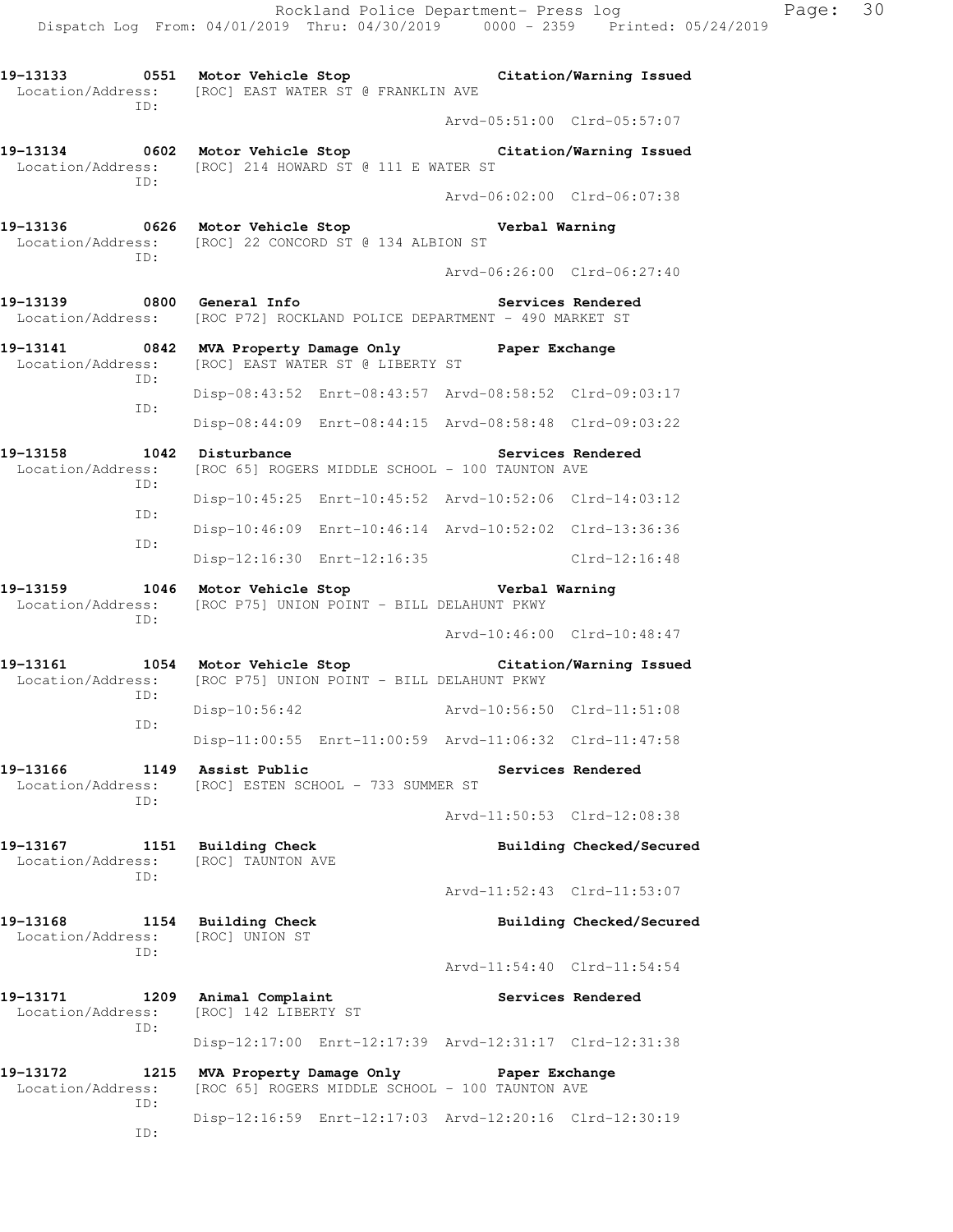Rockland Police Department- Press log Fage: 31 Dispatch Log From: 04/01/2019 Thru: 04/30/2019 0000 - 2359 Printed: 05/24/2019 Disp-12:20:31 Arvd-12:20:52 Clrd-12:30:23 **19-13175 1252 Assist Other Agency Services Rendered**  Location/Address: [ROC] 34 CULVER DR ID: Disp-12:55:25 Enrt-12:56:09 Arvd-13:01:17 Clrd-14:33:13 ID: Disp-13:19:44 Arvd-13:19:52 Clrd-13:46:37 ID: Disp-13:36:43 Enrt-13:36:47 Arvd-13:36:49 Clrd-13:58:07 19-13178 1332 Harassment **19-13178** Services Rendered Location/Address: [ROC] 6 SPLIT BOULDER RD ID: Arvd-13:32:00 Clrd-13:43:59 **19-13180 1345 Suspicious Activity Taken/Referred to Other Agency**  Location/Address: [ROC 62] JEFFERSON SCHOOL - 63 GEORGE ST ID: Disp-13:46:44 Arvd-13:46:49 Clrd-14:08:21 ID: Disp-14:20:38 Arvd-14:20:46 Clrd-15:41:14 **19-13181 1345 Motor Vehicle Complaint Services Rendered**  Location/Address: [ROC] 275 TURNER RD ID: Disp-14:08:29 Arvd-14:08:39 Clrd-14:10:41 **19-13183 1407 Health & Welfare Check Provided Assistance**  Location/Address: [HOL] 3 HOLIDAY RD ID: Disp-14:10:15 Enrt-14:10:20 Arvd-14:12:21 Clrd-14:18:06<br>Fire Unit: HOLENG2-Pumper-Holbrook Engine 2 HOLENG2-Pumper-Holbrook Engine 2 Disp-14:11:05 Enrt-14:11:44 Arvd-14:16:32 Clrd-14:23:11 InQrtsUnavl-14:33:05 InSrvce-14:33:05 EMS Unit: HOLA2-Holbrook Ambulance 2 Disp-14:11:09 Enrt-14:11:46 Arvd-14:14:18 Clrd-14:23:13 InQrtsUnavl-14:33:08 InSrvce-14:33:08 ID: Disp-14:15:45 Arvd-14:15:48 Clrd-14:18:11 ID: Disp-14:19:04 Clrd-14:19:47 **19-13186 1423 Traffic Enforcement Citation/Warning Issued**  Location/Address: [ROC] EAST WATER ST ID: Arvd-14:23:00 Clrd-14:51:26 ID: Disp-14:56:29 Clrd-15:43:37 19-13190 1502 Building Check **Building Building Checked/Secured**  Location/Address: [ROC] UNION ST ID: Arvd-15:03:27 Clrd-15:03:47 19-13191 1503 Building Check **Building Checked/Secured** Location/Address: [ROC] TAUNTON AVE ID: Arvd-15:04:30 Clrd-15:05:02 **19-13193 1603 Burglar Alarm Building Checked/Secured**  Location/Address: [ROC] 366 CENTRE AVE ID: Disp-16:04:05 Enrt-16:04:14 Arvd-16:19:38 Clrd-16:23:48 19-13195 1614 Suspicious Activity **16 Services Rendered**  Location/Address: [ROC] 14 LEISUREWOODS DR ID: Disp-16:15:45 Enrt-16:15:50 Arvd-16:22:06 Clrd-17:09:04 **19-13197 1628 Motor Vehicle Stop Citation/Warning Issued**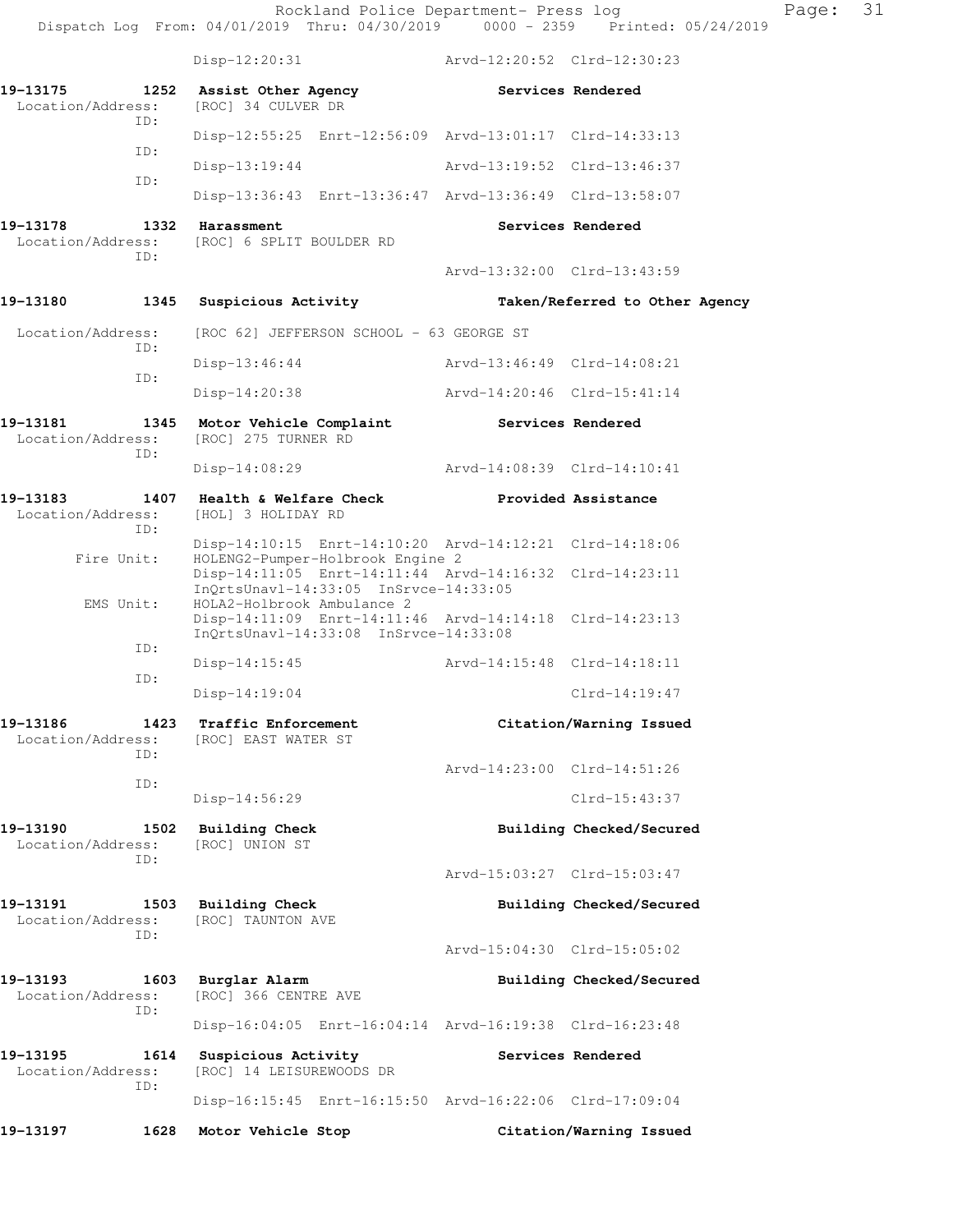Rockland Police Department- Press log Page: 32 Dispatch Log From: 04/01/2019 Thru: 04/30/2019 0000 - 2359 Printed: 05/24/2019 Vicinity of: [ROC] UNION ST @ BALSAM ST ID: Arvd-16:28:00 Clrd-16:43:30 **19-13198 1643 Motor Vehicle Stop Citation/Warning Issued**  Vicinity of: [ROC] 334 MARKET ST @ 14 HOWARD ST ID: Arvd-16:43:00 Clrd-16:49:39 **19-13200 1656 Motor Vehicle Stop Citation/Warning Issued**  Location/Address: [ROC] E WATER ST @ HOWARD ST ID: Arvd-16:56:00 Clrd-17:09:13 **19-13204 1709 Motor Vehicle Stop Citation/Warning Issued**  Location/Address: [ROC P64] CVS PHARMACY - 80 MARKET ST ID: Arvd-17:09:00 Clrd-17:17:46 **19-13207 1717 Motor Vehicle Stop Citation/Warning Issued**  Vicinity of: [ROC] 333 UNION ST @ 15 WEBSTER ST ID: Arvd-17:17:00 Clrd-17:23:25 **19-13209 1729 Motor Vehicle Stop Citation/Warning Issued**  Vicinity of: [ROC] 333 PLAIN ST @ 290 REED ST ID: Arvd-17:29:00 Clrd-17:44:23 **19-13210 1730 Motor Vehicle Stop Citation/Warning Issued**  Vicinity of: [ROC] WEST WATER ST @ PROSPECT ST ID: Arvd-17:30:00 Clrd-17:38:33 **19-13212 1744 Motor Vehicle Stop Citation/Warning Issued**  Vicinity of: [ROC] WEST WATER ST @ MONROE ST ID: Arvd-17:44:00 Clrd-17:56:14 19-13214 1809 Stolen Motor Vehicle **1809 Stolen Motor Vehicle** Services Rendered Location/Address: [ROC] 141 MARTHA DR Apt. #E ID: Disp-18:10:30 Enrt-18:12:13 Arvd-18:14:25 Clrd-19:02:45 ID: Arvd-18:36:44 Clrd-18:57:31 ID: Arvd-18:55:31 Clrd-19:02:42 **19-13215 1817 Motor Vehicle Stop Verbal Warning**  Vicinity of: [ROC] 115 UNION ST @ 20 VERNON ST ID: Arvd-18:17:00 Clrd-18:20:14 **19-13216 1818 Assist Other Agency Services Rendered**  Location/Address: [ROC 69] SOUTH SHORE REHAB & NURSING - 115 NORTH AVE ID: Disp-18:19:26 Enrt-18:19:32 Arvd-18:50:41 Clrd-18:51:12 ID: Disp-18:19:26 Clrd-18:19:37 ID: Disp-18:20:48 Arvd-18:20:51 Clrd-18:51:15 ID: Disp-18:21:08 Enrt-18:21:10 Arvd-18:22:01 Clrd-18:25:16 **19-13219 1903 Emergency Medical Transported to Hospital**  Location/Address: [ROC] 25 GLEN ST Apt. #2 Fire Unit: ROCKEN1-Pumper-Rockland Engine 1 Disp-19:03:59 Enrt-19:05:05 Arvd-19:05:46 Clrd-19:17:55 InQrtsUnavl-19:22:49 InSrvce-19:22:49<br>EMS Unit: ROCKAM1-Rockland A1 ROCKAM1-Rockland A1 Disp-19:04:03 Enrt-19:05:04 Arvd-19:05:47 Clrd-19:18:03 Hosp-19:29:48 ClrHosp-20:28:16 InQrtsUnavl-20:33:31 InSrvce-20:33:31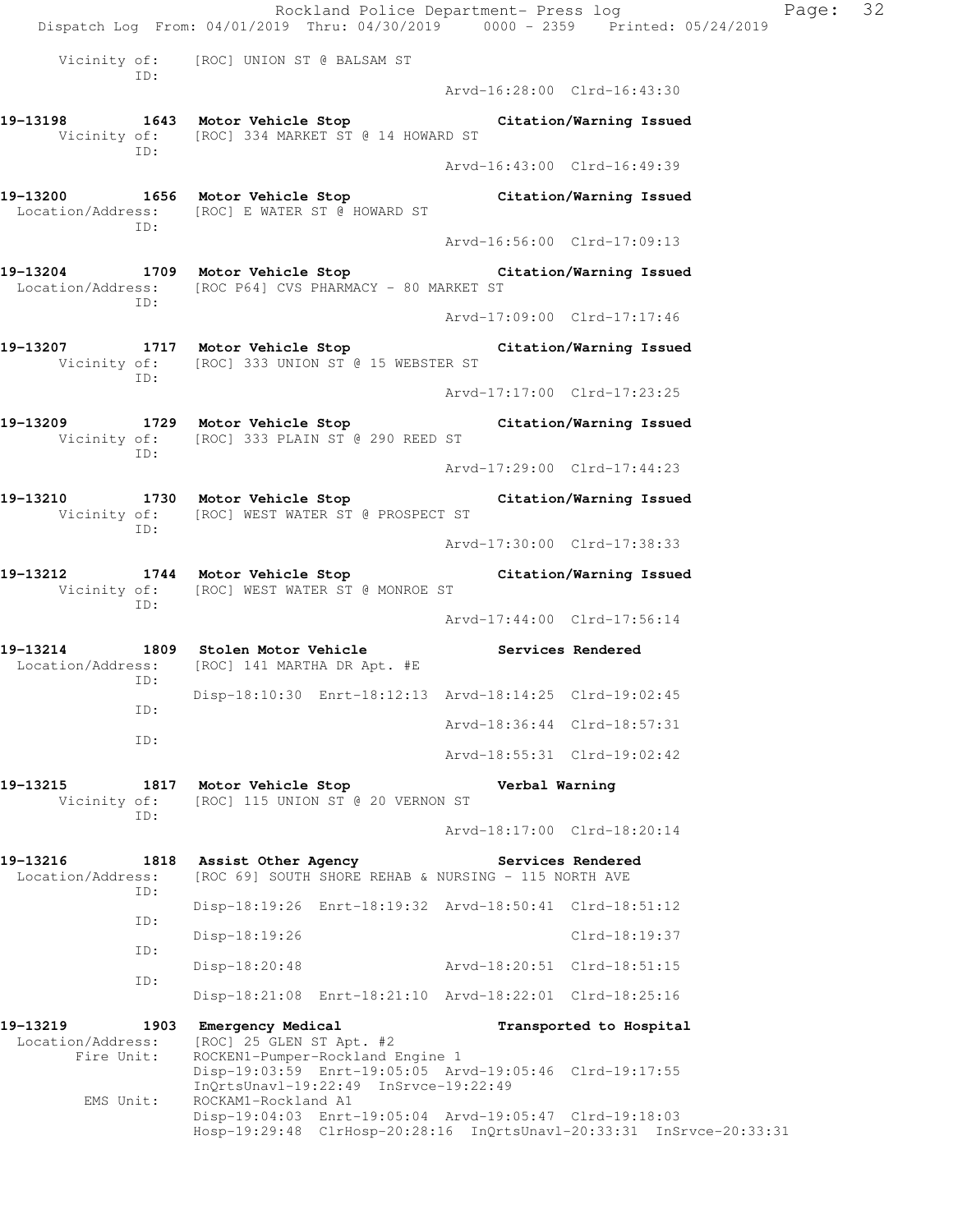|                               |             | Rockland Police Department- Press log<br>Dispatch Log From: 04/01/2019 Thru: 04/30/2019 0000 - 2359 Printed: 05/24/2019 |                             |                         | I |
|-------------------------------|-------------|-------------------------------------------------------------------------------------------------------------------------|-----------------------------|-------------------------|---|
|                               | ID:         | Disp-19:05:07 Enrt-19:05:10 Arvd-19:10:10 Clrd-19:13:31                                                                 |                             |                         |   |
| 19-13220                      |             | 1905 Motor Vehicle Stop<br>Vicinity of: [ROC] 635 SALEM ST @ 433 NORTH AVE                                              |                             | Citation/Warning Issued |   |
|                               | ID:         |                                                                                                                         | Arvd-19:05:00 Clrd-19:14:00 |                         |   |
| 19–13221<br>Location/Address: | ID:         | 1912 Assist Public<br>[ROC] 14 LEISUREWOODS DR                                                                          |                             | Services Rendered       |   |
|                               |             | Disp-19:13:39 Enrt-19:15:14 Arvd-19:40:39 Clrd-19:51:56                                                                 |                             |                         |   |
| 19-13222                      | ID:         | 1914 Motor Vehicle Stop<br>Vicinity of: [ROC] 131 PLAIN ST @ 135 GROVE ST                                               |                             | Citation/Warning Issued |   |
|                               |             |                                                                                                                         | Arvd-19:14:00 Clrd-19:21:06 |                         |   |
| 19-13223                      | ID:         | 1924 Motor Vehicle Stop<br>Location/Address: [ROC] 111 SALEM ST                                                         | Verbal Warning              |                         |   |
|                               |             |                                                                                                                         | Arvd-19:24:00 Clrd-19:27:53 |                         |   |
| 19-13224<br>Vicinity of:      | ID:         | 1929 Motor Vehicle Stop<br>[ROC] WEST WATER ST @ UNION ST                                                               |                             | Citation/Warning Issued |   |
|                               |             |                                                                                                                         | Arvd-19:29:00 Clrd-19:40:21 |                         |   |
| 19-13230<br>Location/Address: | ID:         | 1952 Follow-Up Investigation<br>[ROC] 34 CULVER DR                                                                      | Services Rendered           |                         |   |
|                               | ID:         |                                                                                                                         | Arvd-19:52:00 Clrd-19:58:03 |                         |   |
|                               | ID:         |                                                                                                                         | Arvd-19:53:35 Clrd-19:54:50 |                         |   |
|                               |             |                                                                                                                         | Arvd-19:54:47 Clrd-19:58:00 |                         |   |
| 19–13235<br>Location/Address: | ID:         | 2022 Burglar Alarm<br>[ROC] 95 WILLOW POND DR                                                                           |                             | Services Rendered       |   |
|                               |             | Disp-20:24:22 Enrt-20:24:29 Arvd-20:28:57 Clrd-20:43:38                                                                 |                             |                         |   |
| 19-13239<br>Vicinity of:      | 2132<br>ID: | Motor Vehicle Complaint<br>[ROC] 501 FOREST ST                                                                          |                             | Could Not Locate        |   |
|                               |             | Disp-21:34:13 Enrt-21:34:20 Arvd-21:44:29 Clrd-21:48:47                                                                 |                             |                         |   |
| 19-13241<br>Location/Address: | 2216<br>ID: | Noise Complaint<br>[ROC] 137 J A DUNN MEM DR Apt. #1                                                                    |                             | Services Rendered       |   |
|                               |             | Disp-22:17:54 Enrt-22:17:58 Arvd-22:19:31 Clrd-22:28:36                                                                 |                             |                         |   |
| 19-13247<br>Location/Address: | 2355        | Assist Public<br>[ROC] 141 MARTHA DR Apt. #E                                                                            |                             | Services Rendered       |   |
|                               | ID:         | Disp-00:20:43 Enrt-00:21:05 Arvd-00:24:53 Clrd-04/12/2019 @ 00:40:34                                                    |                             |                         |   |
|                               | ID:         | Disp-00:20:56 Enrt-00:21:02 Arvd-00:24:50 Clrd-04/12/2019 @ 00:40:32                                                    |                             |                         |   |

Page: 33

#### **For Date: 04/12/2019 - Friday**

**19-13248 0001 Information Call No Action Required**  Location/Address: [ROC P72] ROCKLAND POLICE DEPARTMENT - 490 MARKET ST **19-13266 0641 Motor Vehicle Stop Citation/Warning Issued**  Location/Address: [ROC] EAST WATER ST @ CHRISTOPHER DR ID: Arvd-06:41:00 Clrd-06:52:04

**19-13267 0643 Burglar Alarm Building Checked/Secured**  Location/Address: [ROC] 11 COTTONWOOD LN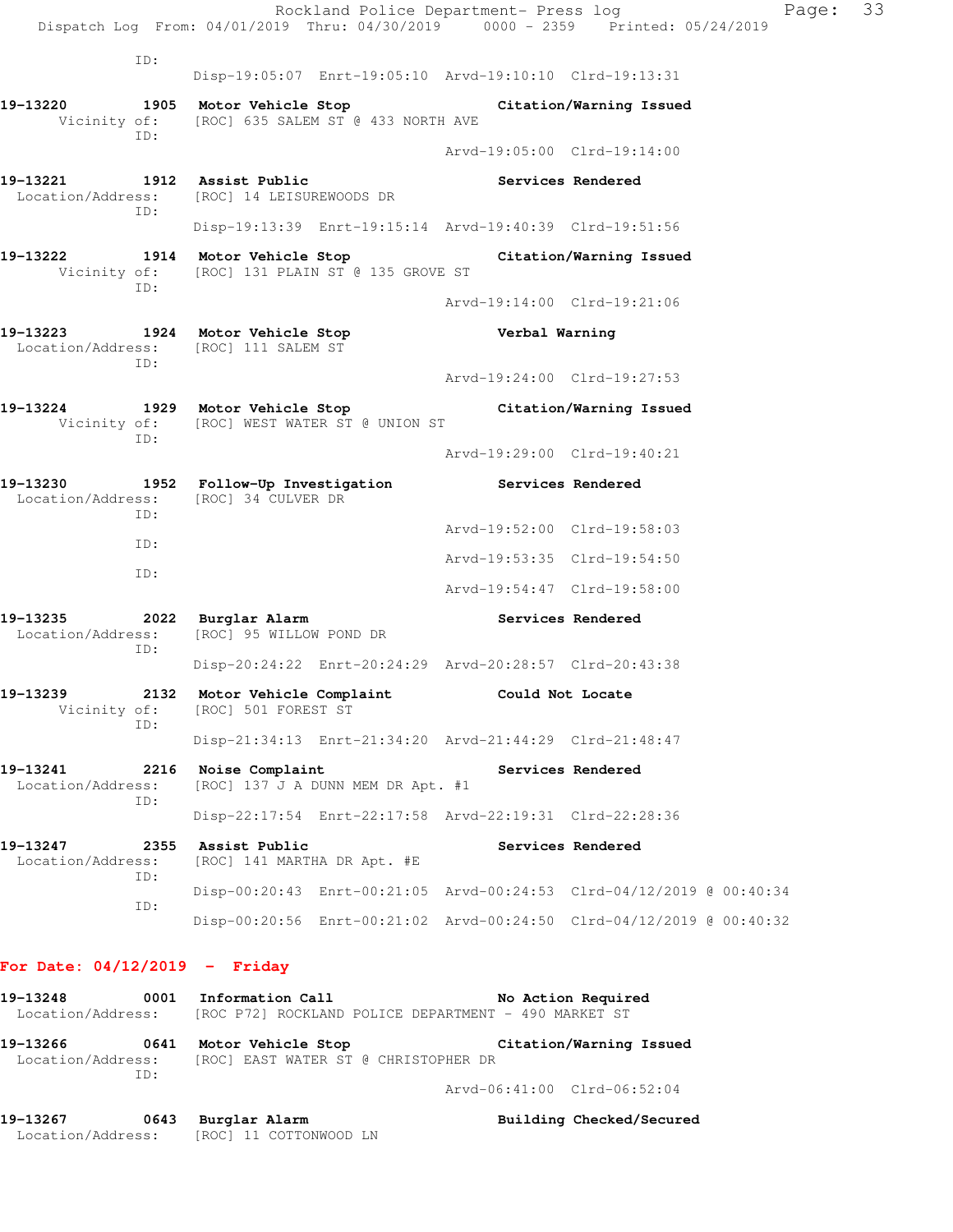|                                                          | Dispatch Log From: 04/01/2019 Thru: 04/30/2019 0000 - 2359 Printed: 05/24/2019                     |                             | Rockland Police Department- Press log | Page: 34 |  |
|----------------------------------------------------------|----------------------------------------------------------------------------------------------------|-----------------------------|---------------------------------------|----------|--|
| ID:                                                      | Disp-06:43:57 Enrt-06:44:01 Arvd-06:46:18 Clrd-06:53:20                                            |                             |                                       |          |  |
| 19-13268<br>0712 Warrant                                 | Location/Address: [ROC P72] ROCKLAND POLICE DEPARTMENT - 490 MARKET ST                             | Mutual Aid                  |                                       |          |  |
| 19-13272 0800 General Info                               | Location/Address: [ROC P72] ROCKLAND POLICE DEPARTMENT - 490 MARKET ST                             |                             | Services Rendered                     |          |  |
| 19-13273 0813 911 Accidental<br>Location/Address:        | [ROC P47] BEST WESTERN - 909 HINGHAM ST                                                            |                             | Services Rendered                     |          |  |
| ID:<br>ID:                                               | Disp-08:14:23 Enrt-08:14:33 Arvd-08:20:35 Clrd-08:45:46                                            |                             |                                       |          |  |
|                                                          | Disp-08:20:23 Enrt-08:20:26 Arvd-08:20:29 Clrd-08:45:50                                            |                             |                                       |          |  |
| Location/Address:<br>ID:                                 | 19-13279 0919 Motor Vehicle Stop<br>[ROC] BILL DELAHUNT PKWY                                       | Verbal Warning              |                                       |          |  |
|                                                          |                                                                                                    | Arvd-09:19:00 Clrd-09:36:45 |                                       |          |  |
| ID:                                                      | 19-13281 0937 Health & Welfare Check Services Rendered<br>Location/Address: [ROC] 19 CANTERBURY LN |                             |                                       |          |  |
|                                                          | Disp-09:39:27 Enrt-09:39:29 Arvd-09:46:03 Clrd-10:05:12                                            |                             |                                       |          |  |
| 19-13286<br>Location/Address:                            | 1003 General Info<br>[ROC P72] ROCKLAND POLICE DEPARTMENT - 490 MARKET ST                          |                             | Services Rendered                     |          |  |
| 19-13285<br>Location/Address:<br>ID:                     | 1006 911 Hang Up<br>[ROC] 5 BISHOP LN                                                              |                             | Services Rendered                     |          |  |
| ID:                                                      | Disp-10:07:36 Enrt-10:08:51                                                                        |                             | Clrd-10:09:55                         |          |  |
|                                                          | Disp-10:09:45 Enrt-10:09:52 Arvd-10:11:07 Clrd-10:12:31                                            |                             |                                       |          |  |
| 19-13288<br>Location/Address:<br>ID:                     | 1044 911 Hang Up<br>[ROC 69] SOUTH SHORE REHAB & NURSING - 115 NORTH AVE                           |                             | Services Rendered                     |          |  |
|                                                          | Disp-10:45:45 Enrt-10:45:48 Arvd-10:48:53 Clrd-10:55:53                                            |                             |                                       |          |  |
| 19–13290                                                 | 1057 General Info<br>Location/Address: [ROC P72] ROCKLAND POLICE DEPARTMENT - 490 MARKET ST        |                             | Services Rendered                     |          |  |
| 19-13293<br>Location/Address:<br>ID:                     | 1133 Building Check<br>[ROC] UNION ST                                                              |                             | Building Checked/Secured              |          |  |
|                                                          |                                                                                                    | Arvd-11:34:27 Clrd-11:34:41 |                                       |          |  |
| 19-13294 1134 Building Check<br>Location/Address:<br>ID: | [ROC] TAUNTON AVE                                                                                  |                             | Building Checked/Secured              |          |  |
|                                                          |                                                                                                    | Arvd-11:35:14 Clrd-11:35:33 |                                       |          |  |
| 19-13297 1136 General Info                               | Location/Address: [ROC P72] ROCKLAND POLICE DEPARTMENT - 490 MARKET ST                             |                             | Services Rendered                     |          |  |
| 19–13309<br>ID:                                          | 1414 Traffic Enforcement<br>Vicinity of: [ROC] EAST WATER ST                                       |                             | Services Rendered                     |          |  |
|                                                          |                                                                                                    | Arvd-14:14:00 Clrd-14:38:53 |                                       |          |  |
| 19–13311<br>Location/Address:<br>ID:                     | 1436 Suspicious Activity<br>[ROC P100] LUKE'S LIQUORS - 167 MARKET ST                              | Peace Restored              |                                       |          |  |
| ID:                                                      | $Disp-14:38:46$                                                                                    | Arvd-14:38:50 Clrd-14:48:47 |                                       |          |  |
|                                                          | Disp-14:40:22                                                                                      | Arvd-14:40:24 Clrd-14:48:43 |                                       |          |  |
| 19-13314<br>Location/Address:<br>ID:                     | 1508 Burglar Alarm<br>[ROC] 55 GEORGE ST                                                           |                             | Services Rendered                     |          |  |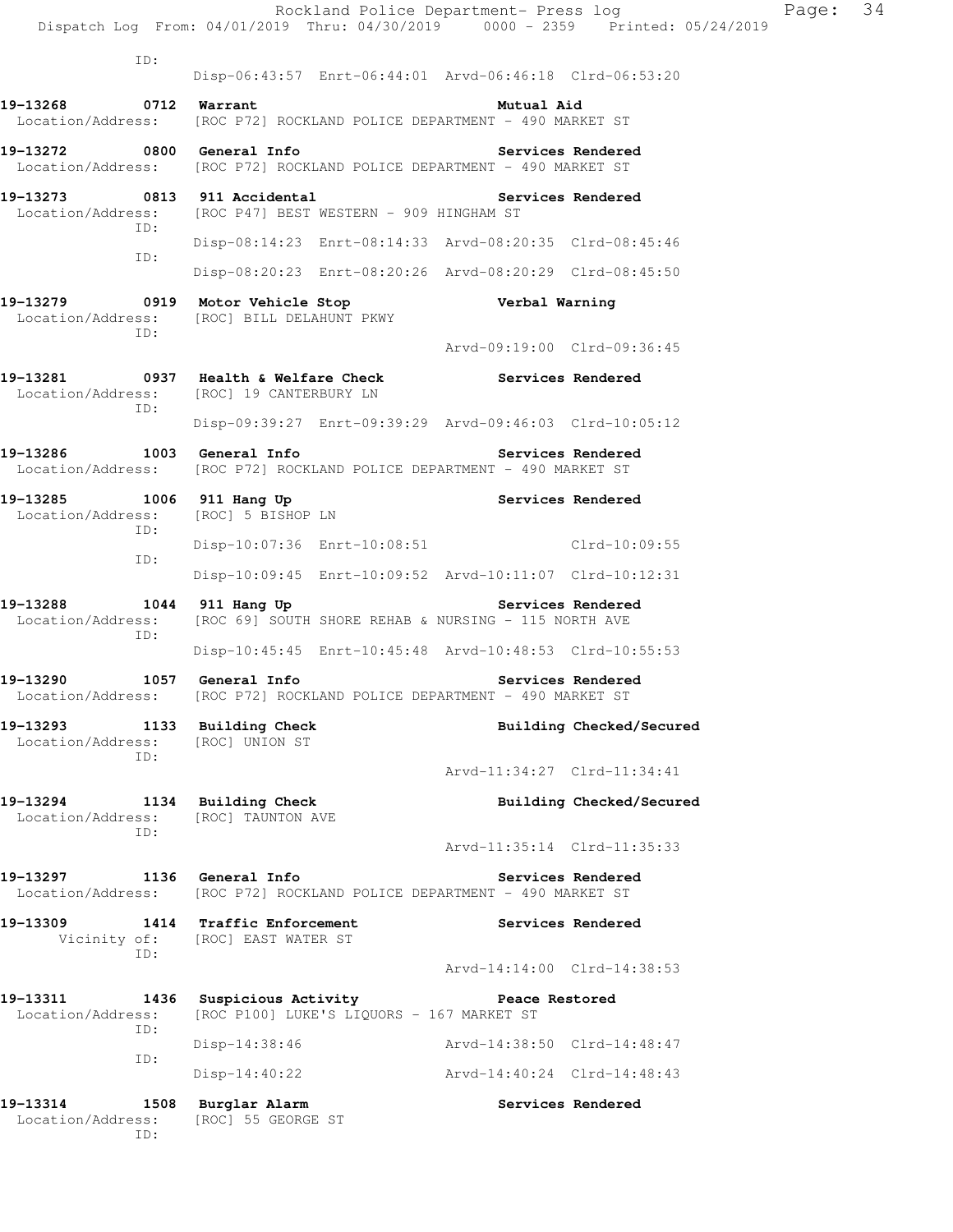Rockland Police Department- Press log Page: 35 Dispatch Log From: 04/01/2019 Thru: 04/30/2019 0000 - 2359 Printed: 05/24/2019 Disp-15:09:23 Enrt-15:09:31 Clrd-15:13:23 ID: Disp-15:09:57 Enrt-15:10:01 Arvd-15:11:53 Clrd-15:13:26 19-13322 1606 911 Hang Up **Services Rendered** Vicinity of: [ROC P79] JEFF'S CARPET - 222 WEBSTER ST ID: Disp-16:13:01 Arvd-16:13:04 Clrd-16:13:07 **19-13324 1613 Assist Fire Department Provided Assistance**  Location/Address: [ROC] 206 EAST WATER ST ID: Disp-16:18:51 Arvd-16:18:53 Clrd-16:33:33 19-13325 1615 Health & Welfare Check **Services Rendered**  Location/Address: [ROC] 60 PLAIN ST ID: Disp-16:18:39 Arvd-16:18:43 Clrd-16:21:48 19-13328 1631 Traffic Enforcement **19-13328** Services Rendered Vicinity of: [ROC] MARKET ST ID: Arvd-16:31:00 Clrd-19:28:05 **19-13330 1635 Larceny / Forgery/ Fraud Services Rendered**  Location/Address: [ROC] 14 DRIFTWOOD LN ID: Disp-16:41:51 Enrt-16:44:33 Arvd-16:49:26 Clrd-16:59:19 **19-13329 1639 Follow-Up Investigation No Service**  Location/Address: [ROC] 354 LIBERTY ST @ 200 WEBSTER ST ID: Arvd-16:39:00 Clrd-16:41:51 **19-13332 1727 Motor Vehicle Stop Citation/Warning Issued**  Location/Address: [ROC] 100 WEST WATER ST ID: Arvd-17:27:00 Clrd-17:37:53 19-13333 1728 911 Hang Up **Services Rendered**  Location/Address: [ROC P84] PLAYERS SPORTS BAR - 86 VFW DR ID: Disp-17:32:21 Enrt-17:32:23 Arvd-17:41:33 Clrd-17:41:35 19-13336 1738 MVA Property Damage Only **No Service** Location/Address: [ROC] 800 HINGHAM ST [ROC] 800 HINGHAM ST ID: Disp-17:43:10 Enrt-17:43:36 Arvd-17:43:40 Clrd-17:43:44 19-13342 1924 911 Hang Up **Services Rendered**  Location/Address: [ROC P47] BEST WESTERN - 909 HINGHAM ST ID: Disp-19:25:12 Enrt-19:25:36 Arvd-19:29:32 Clrd-19:38:50 ID: Disp-19:25:53 Enrt-19:25:55 Arvd-19:29:32 Clrd-19:38:56 **19-13345 1939 Emergency Medical Transported to Hospital**  Vicinity of: [ROC P55] HOME DEPOT - 1149 HINGHAM ST Fire Unit: ROCKEN1-Pumper-Rockland Engine 1 Disp-19:40:36 Enrt-19:40:41 Arvd-19:45:57 Clrd-19:50:52 InQrtsUnavl-19:51:04 InSrvce-19:51:04 EMS Unit: ROCKAM1-Rockland A1 Disp-19:40:36 Enrt-19:40:40 Arvd-19:45:00 Clrd-19:51:03 Hosp-19:58:12 ClrHosp-20:41:57 InQrtsUnavl-20:46:54 InSrvce-20:46:54 ID: Disp-19:41:35 Arvd-19:41:38 Clrd-19:55:22 ID: Disp-19:42:50 Arvd-19:42:54 Clrd-19:51:34 ID: Disp-19:45:19 Enrt-19:45:21 Arvd-19:51:25 Clrd-19:51:39 **19-13347 1954 Disturbance Peace Restored**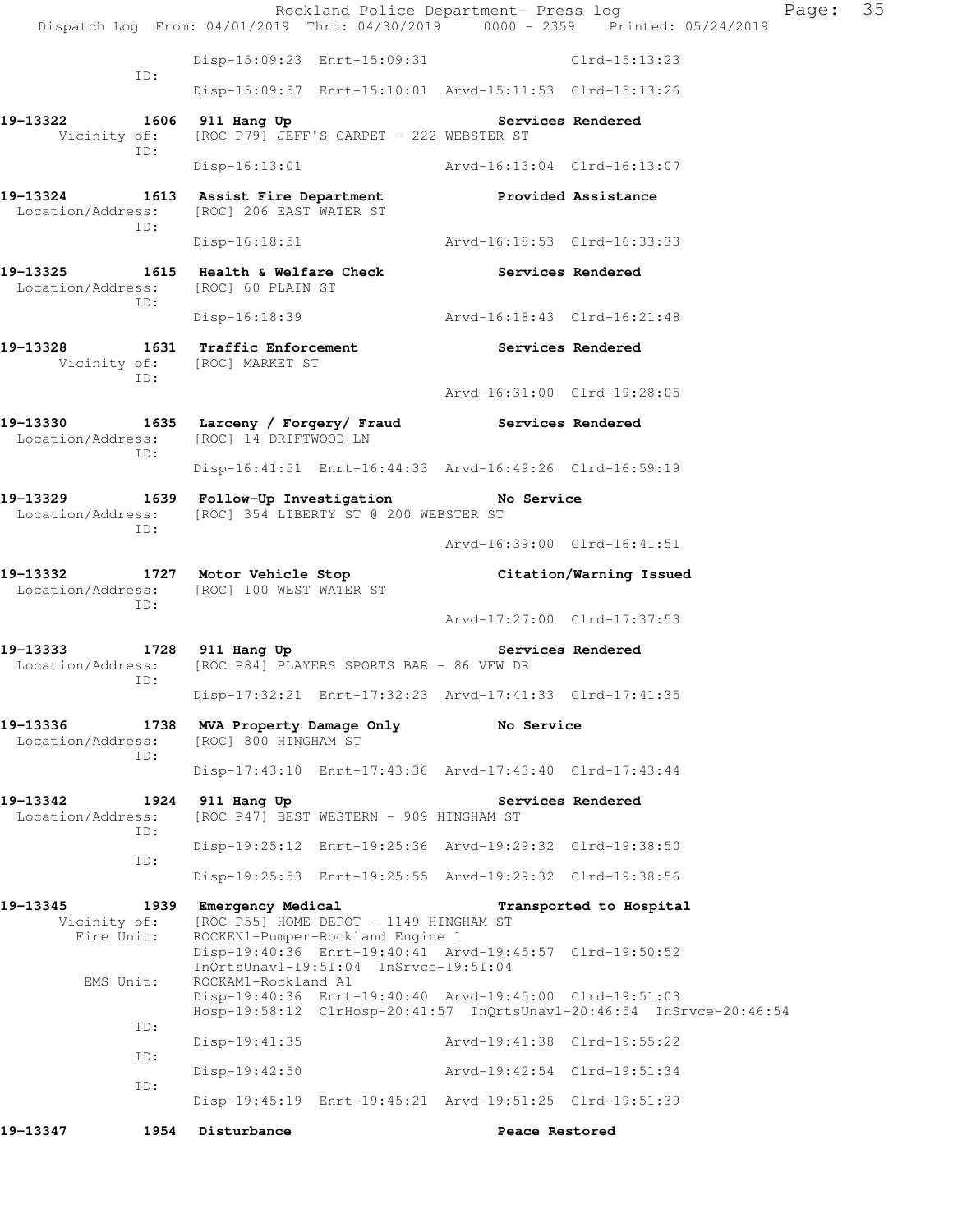|                                                                                                                                           |                                                 |                                        |                                                                           | Rockland Police Department- Press log<br>Dispatch Log From: 04/01/2019 Thru: 04/30/2019 0000 - 2359 Printed: 05/24/2019 | Page: | 36 |
|-------------------------------------------------------------------------------------------------------------------------------------------|-------------------------------------------------|----------------------------------------|---------------------------------------------------------------------------|-------------------------------------------------------------------------------------------------------------------------|-------|----|
| Location/Address: [ROC] 24 BALSAM ST                                                                                                      |                                                 |                                        |                                                                           |                                                                                                                         |       |    |
| ID:                                                                                                                                       |                                                 |                                        | Disp-19:56:04 Enrt-19:56:18 Arvd-20:01:43 Clrd-20:13:12                   |                                                                                                                         |       |    |
| 19-13364 2259 Motor Vehicle Stop Services Rendered<br>Location/Address: [ROC] REED ST                                                     |                                                 |                                        |                                                                           |                                                                                                                         |       |    |
| ID:                                                                                                                                       |                                                 |                                        | Arvd-22:59:00 Clrd-23:05:36                                               |                                                                                                                         |       |    |
| For Date: $04/13/2019$ - Saturday                                                                                                         |                                                 |                                        |                                                                           |                                                                                                                         |       |    |
| 19-13367 0000 SHIFT ASSIGNMENTS<br>Location/Address: [ROC 76] 490 MARKET ST<br>ID:                                                        |                                                 |                                        | Services Rendered                                                         |                                                                                                                         |       |    |
|                                                                                                                                           |                                                 |                                        | Disp-00:04:57 Arvd-00:05:06 Clrd-00:05:08                                 |                                                                                                                         |       |    |
| 19-13369 0011 Building Check Building Checked/Secured<br>Location/Address: [ROC P75] UNION POINT - BILL DELAHUNT PKWY<br>ID:              |                                                 |                                        |                                                                           |                                                                                                                         |       |    |
|                                                                                                                                           |                                                 |                                        | Arvd-00:14:17 Clrd-00:21:01                                               |                                                                                                                         |       |    |
| 19-13370 0034 Building Check <b>Building Building Checked/Secured</b><br>Location/Address: [ROC 5] COMMUNITY CENTER - 394 UNION ST<br>TD: |                                                 |                                        |                                                                           |                                                                                                                         |       |    |
|                                                                                                                                           |                                                 |                                        | Arvd-00:36:14 Clrd-01:01:53                                               |                                                                                                                         |       |    |
| 19-13375 0105 Motor Vehicle Stop Citation/Warning Issued<br>Location/Address: [ROC] UNION ST<br>TD:                                       |                                                 |                                        |                                                                           |                                                                                                                         |       |    |
| ID:                                                                                                                                       |                                                 |                                        | Arvd-01:05:00 Clrd-01:15:56                                               |                                                                                                                         |       |    |
|                                                                                                                                           |                                                 |                                        | Disp-01:06:49 Enrt-01:06:53 Arvd-01:06:57 Clrd-01:15:56                   |                                                                                                                         |       |    |
| 19-13378<br>Location/Address:<br>ID:                                                                                                      | 0126 Unwanted Party<br>[ROC] 7 BOXBERRY LN      |                                        | Sent On Way                                                               |                                                                                                                         |       |    |
| ID:                                                                                                                                       |                                                 |                                        | Disp-01:30:04 Enrt-01:30:19 Arvd-01:32:12 Clrd-01:35:49                   |                                                                                                                         |       |    |
|                                                                                                                                           |                                                 |                                        | Disp-01:30:45 Enrt-01:30:48 Arvd-01:33:54 Clrd-01:35:49                   |                                                                                                                         |       |    |
| 19-13379<br>Location/Address: [ROC] 273 WEYMOUTH ST<br>ID:                                                                                | 0136 Burglar Alarm                              |                                        |                                                                           | Building Checked/Secured                                                                                                |       |    |
| ID:                                                                                                                                       |                                                 | Disp-01:37:32 Enrt-01:37:35            |                                                                           | Clrd-01:40:29                                                                                                           |       |    |
| ID:                                                                                                                                       |                                                 |                                        | Disp-01:40:10 Enrt-01:40:16 Arvd-01:44:02 Clrd-01:44:09                   |                                                                                                                         |       |    |
|                                                                                                                                           |                                                 |                                        | Disp-01:40:21 Enrt-01:40:25 Arvd-01:44:02 Clrd-01:44:09                   |                                                                                                                         |       |    |
| 0150<br>19-13380<br>Location/Address:<br>ID:                                                                                              |                                                 | Suspicious Activity                    | Services Rendered<br>[ROC 69] SOUTH SHORE REHAB & NURSING - 115 NORTH AVE |                                                                                                                         |       |    |
| ID:                                                                                                                                       | $Disp-01:53:32$                                 |                                        | Arvd-01:53:48 Clrd-02:07:23                                               |                                                                                                                         |       |    |
|                                                                                                                                           | Disp-01:53:32                                   |                                        | Arvd-01:53:45 Clrd-02:07:19                                               |                                                                                                                         |       |    |
| 19-13387<br>0322<br>Location/Address:<br>ID:                                                                                              | 911 Hang Up                                     | [ROC P45] COMFORT INN - 850 HINGHAM ST | Investigated                                                              |                                                                                                                         |       |    |
| ID:                                                                                                                                       |                                                 |                                        | Disp-03:25:08 Enrt-03:25:11 Arvd-03:28:30 Clrd-03:30:45                   |                                                                                                                         |       |    |
|                                                                                                                                           |                                                 |                                        | Disp-03:25:18 Enrt-03:25:22 Arvd-03:28:30 Clrd-03:30:50                   |                                                                                                                         |       |    |
| 19-13390<br>Location/Address:<br>ID:                                                                                                      | 0547 Building Check<br>[ROC] UNION ST           |                                        |                                                                           | Building Checked/Secured                                                                                                |       |    |
|                                                                                                                                           |                                                 |                                        | Arvd-05:48:53 Clrd-06:08:45                                               |                                                                                                                         |       |    |
| 19-13391<br>Location/Address:<br>ID:                                                                                                      | 0600 Traffic Enforcement<br>[ROC] EAST WATER ST |                                        |                                                                           | No Action Required                                                                                                      |       |    |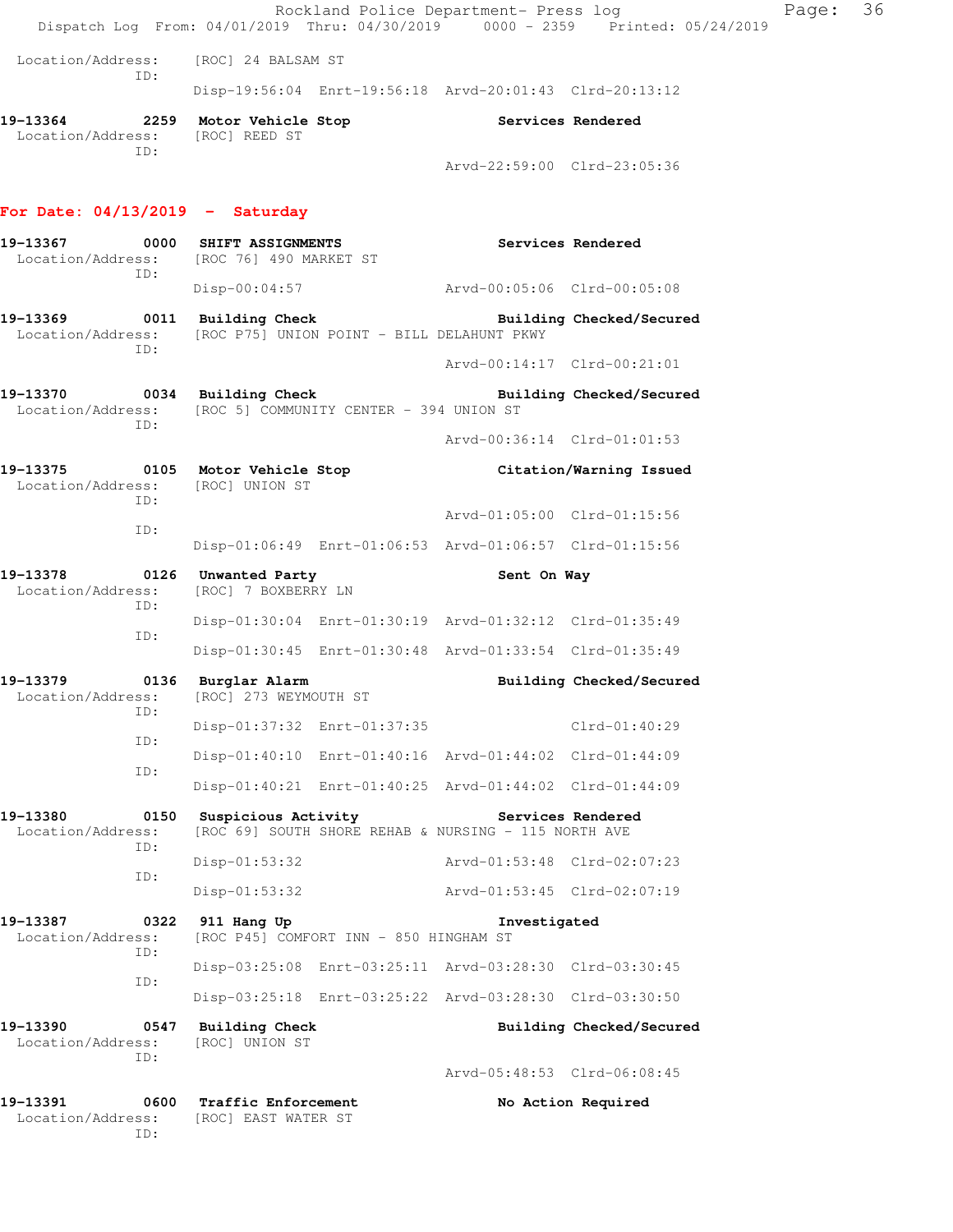Arvd-06:00:56 Clrd-06:30:20 **19-13398 0637 Burglar Alarm Appears Secure**  Location/Address: [ROC P111] THEMIS PIZZA - 488 MARKET ST ID: Disp-06:38:33 Enrt-06:38:49 Arvd-06:41:02 Clrd-06:43:08 ID: Disp-06:38:46 Enrt-06:38:49 Arvd-06:42:01 Clrd-06:43:08 **19-13399 0711 Motor Vehicle Stop Citation/Warning Issued**  Vicinity of: [ROC] 9 SALEM ST @ 754 UNION ST ID: Arvd-07:11:00 Clrd-07:15:36 **19-13402 0755 Burglar Alarm Cancelled Enroute**  Location/Address: [ROC] 24 SCHOOL ST ID: Disp-07:56:30 Clrd-07:56:40 ID: Disp-07:57:49 Enrt-07:57:56 Clrd-07:59:30 **19-13403 0800 SHIFT ASSIGNMENTS Services Rendered**  Location/Address: [ROC P72] ROCKLAND POLICE DEPARTMENT - 490 MARKET ST ID: Disp-08:04:13 Arvd-08:04:19 Clrd-08:04:22 **19-13404 0838 911 Accidental Services Rendered**  Location/Address: [ROC] 10 CRABAPPLE CIR ID: Disp-08:39:55 Enrt-08:39:59 Arvd-08:50:45 Clrd-08:56:52 19-13410 **0932 Harassment 19-13410** Services Rendered Location/Address: [ROC] 30 MARTHA DR Apt. #F ID: Arvd-09:35:35 Clrd-09:44:54 **19-13415 1024 Suspicious Activity Services Rendered**  Location/Address: [ROC P112] FAMILY DOLLAR - 366 MARKET ST ID: Disp-10:30:07 Enrt-10:30:12 Arvd-10:31:54 Clrd-11:04:07 **19-13437 1327 Motor Vehicle Stop Citation/Warning Issued**  Location/Address: [ROC] 234 NORTH AVE ID: Arvd-13:27:00 Clrd-13:35:25 **19-13439 1327 PEMBROKE POLICE BOLO Services Rendered**  Location/Address: [PEM] PEMBROKE POLICE DEPARTMENT - 80 CENTER ST ID: Disp-13:30:48 Arvd-13:30:55 Clrd-13:30:58 **19-13443 1336 Motor Vehicle Stop Citation/Warning Issued**  Location/Address: [ROC] ABINGTON LINE - NORTH AVE ID: Arvd-13:36:00 Clrd-13:42:09 **19-13444 1340 Lockout Services Rendered**  Location/Address: [ROC] 38 STANLEY AVE ID: Disp-13:43:16 Enrt-13:43:19 Arvd-13:46:52 Clrd-13:49:38 **19-13447 1409 Motor Vehicle Stop Verbal Warning**  Location/Address: [ROC] 360 UNION ST @ 11 BELMONT ST ID: Arvd-14:09:00 Clrd-14:12:22 **19-13450 1422 WEYMOUTH POLICE BOLO Services Rendered**  Location/Address: [WEY] WEYMOUTH POLICE DEPARTMENT - 140 WINTER ST ID: Disp-14:28:48 Arvd-14:28:55 Clrd-14:28:58

**19-13454 1445 911 Accidental Services Rendered**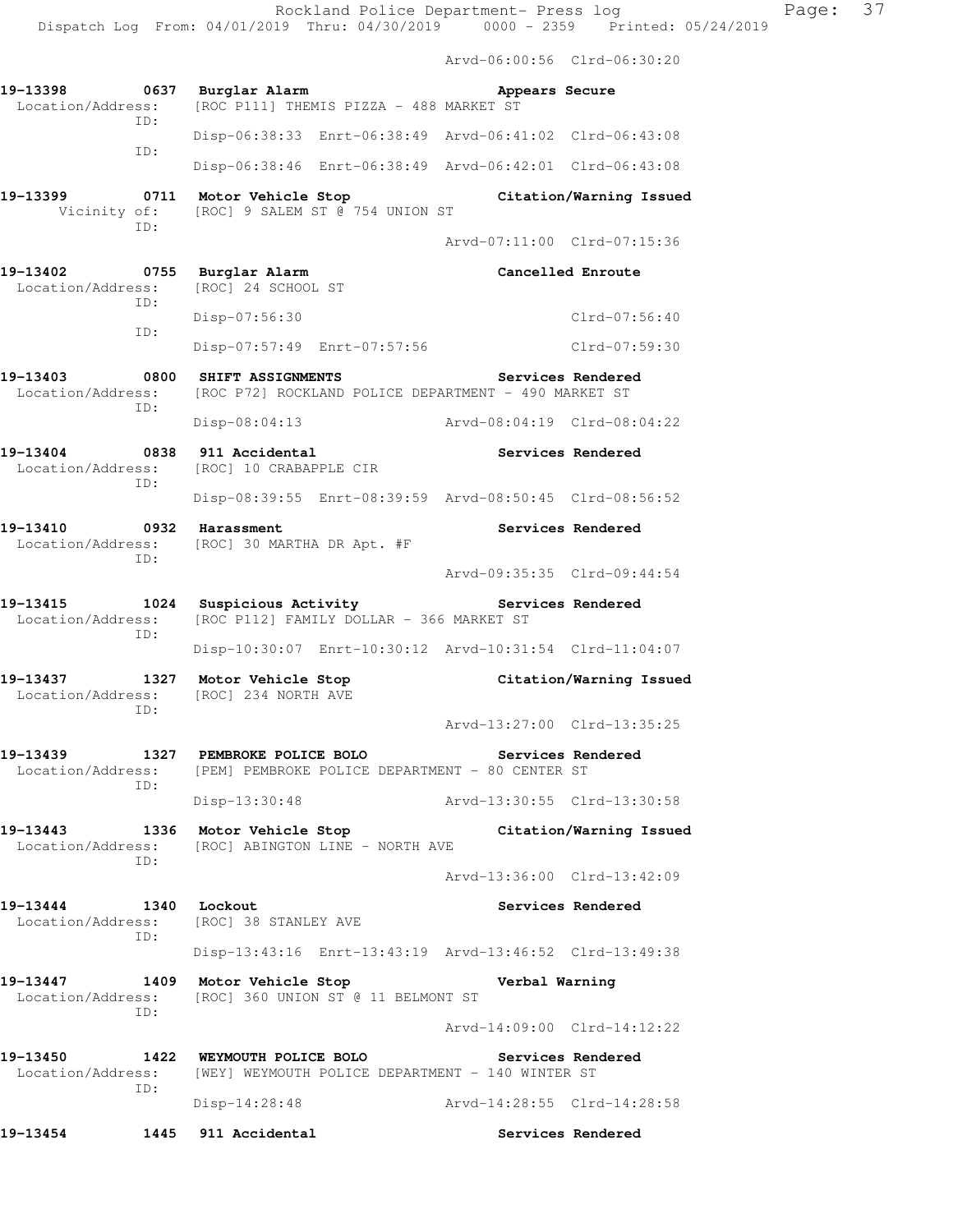|                                                         |                                                 | Rockland Police Department- Press log                                                                                                |                             | Page:<br>Dispatch Log From: 04/01/2019 Thru: 04/30/2019 0000 - 2359 Printed: 05/24/2019 | 38 |
|---------------------------------------------------------|-------------------------------------------------|--------------------------------------------------------------------------------------------------------------------------------------|-----------------------------|-----------------------------------------------------------------------------------------|----|
| Location/Address:                                       | [ROC] 3 SAW MILL LN                             |                                                                                                                                      |                             |                                                                                         |    |
| ID:                                                     |                                                 | Disp-14:46:51 Enrt-14:47:22 Arvd-14:51:20 Clrd-14:52:14                                                                              |                             |                                                                                         |    |
| 19-13457 1451 Motor Vehicle Stop<br>Location/Address:   | [ROC] 632 BEECH ST                              |                                                                                                                                      |                             | Citation/Warning Issued                                                                 |    |
| ID:                                                     |                                                 |                                                                                                                                      |                             | Arvd-14:51:00 Clrd-14:56:28                                                             |    |
| 19-13459 1529 Burglar Alarm<br>Location/Address:<br>TD: | [ROC] 443 WEBSTER ST                            |                                                                                                                                      |                             | Building Checked/Secured                                                                |    |
| ID:                                                     |                                                 | Disp-15:31:18 Enrt-15:31:25 Arvd-15:35:07 Clrd-15:39:29                                                                              |                             |                                                                                         |    |
|                                                         | Disp-15:36:24                                   |                                                                                                                                      | Arvd-15:36:26 Clrd-15:39:30 |                                                                                         |    |
| 19-13474<br>Location/Address:<br>ID:                    | 1731 Escort/Transport<br>[ROC] 134 LEVIN RD     |                                                                                                                                      | Peace Restored              |                                                                                         |    |
|                                                         |                                                 | Disp-17:32:02 Enrt-17:32:05 Arvd-17:44:21 Clrd-17:51:28                                                                              |                             |                                                                                         |    |
| 19-13479<br>Location/Address:                           | 1837 Emergency Medical<br>[ROC] 142 MONCRIEF RD |                                                                                                                                      |                             | Transported to Hospital                                                                 |    |
| Fire Unit:                                              |                                                 | ROCKEN1-Pumper-Rockland Engine 1<br>Disp-18:38:10 Enrt-18:38:33 Arvd-18:41:35 Clrd-18:50:57<br>InQrtsUnavl-18:55:50 InSrvce-18:55:50 |                             |                                                                                         |    |
| EMS Unit:                                               | ROCKAM1-Rockland A1                             | Disp-18:38:10 Enrt-18:38:31 Arvd-18:41:15 Clrd-18:51:00                                                                              |                             | Hosp-19:03:42 ClrHosp-19:28:33 InQrtsUnavl-19:33:55 InSrvce-19:33:55                    |    |
| ID:                                                     |                                                 | Disp-18:38:13 Enrt-18:38:17 Arvd-18:39:39 Clrd-18:43:40                                                                              |                             |                                                                                         |    |
| 19-13480<br>Location/Address:<br>ID:                    | 1843 Suspicious Activity                        | [ROC] PORTERS PUB - UNION ST                                                                                                         | Gone on arrival             |                                                                                         |    |
| ID:                                                     |                                                 | Disp-18:44:52 Enrt-18:45:21                                                                                                          |                             | $Clrd-18:47:12$                                                                         |    |
| ID:                                                     |                                                 | Disp-18:45:00 Enrt-18:45:21 Arvd-18:46:11 Clrd-18:48:04                                                                              |                             |                                                                                         |    |
|                                                         |                                                 | Disp-18:45:07 Enrt-18:45:10 Arvd-18:46:10 Clrd-18:48:06                                                                              |                             |                                                                                         |    |
| 19-13481<br>1850<br>Location/Address:<br>ID:            | Suspicious Activity<br>[ROC] 494 UNION ST       |                                                                                                                                      | Sent On Way                 |                                                                                         |    |
|                                                         |                                                 | Disp-18:51:23 Enrt-18:51:28 Arvd-18:51:29 Clrd-18:55:47                                                                              |                             |                                                                                         |    |
| 19-13483<br>1906<br>Location/Address:<br>ID:            | MVA Property Damage Only<br>[ROC] 197 UNION ST  |                                                                                                                                      | Paper Exchange              |                                                                                         |    |
| ID:                                                     |                                                 | Disp-19:07:29 Enrt-19:07:34 Arvd-19:10:45 Clrd-19:27:45                                                                              |                             |                                                                                         |    |
|                                                         |                                                 | Disp-19:07:29 Enrt-19:07:35 Arvd-19:11:48 Clrd-19:27:47                                                                              |                             |                                                                                         |    |
| 19-13490<br>Location/Address:<br>ID:                    | 2006 Suspicious Activity                        | [ROC P46] DUNKIN DONUTS - 851 HINGHAM ST                                                                                             | Investigated                |                                                                                         |    |
|                                                         |                                                 | Disp-20:09:49 Enrt-20:09:59 Arvd-20:14:12 Clrd-20:19:17                                                                              |                             |                                                                                         |    |
| 19-13492<br>Location/Address:<br>ID:                    | 2012 911 Accidental<br>[ROC] 29 PARK ST         |                                                                                                                                      | Investigated                |                                                                                         |    |
|                                                         |                                                 | Disp-20:13:30 Enrt-20:13:33 Arvd-20:19:48 Clrd-20:19:50                                                                              |                             |                                                                                         |    |
| 19–13493<br>Location/Address:                           | 2024 Building Check                             | [ROC 65] ROGERS MIDDLE SCHOOL - 100 TAUNTON AVE                                                                                      |                             | Services Rendered                                                                       |    |
| ID:                                                     |                                                 |                                                                                                                                      |                             | Arvd-20:25:54 Clrd-20:27:43                                                             |    |
| 19-13496<br>Location/Address:<br>ID:                    | 2053 Suspicious Activity                        | [ROC] 14 JAMES ST @ 75 CRESCENT ST                                                                                                   | Investigated                |                                                                                         |    |
|                                                         |                                                 | Disp-20:54:43 Enrt-20:54:46 Arvd-20:57:47 Clrd-21:12:59                                                                              |                             |                                                                                         |    |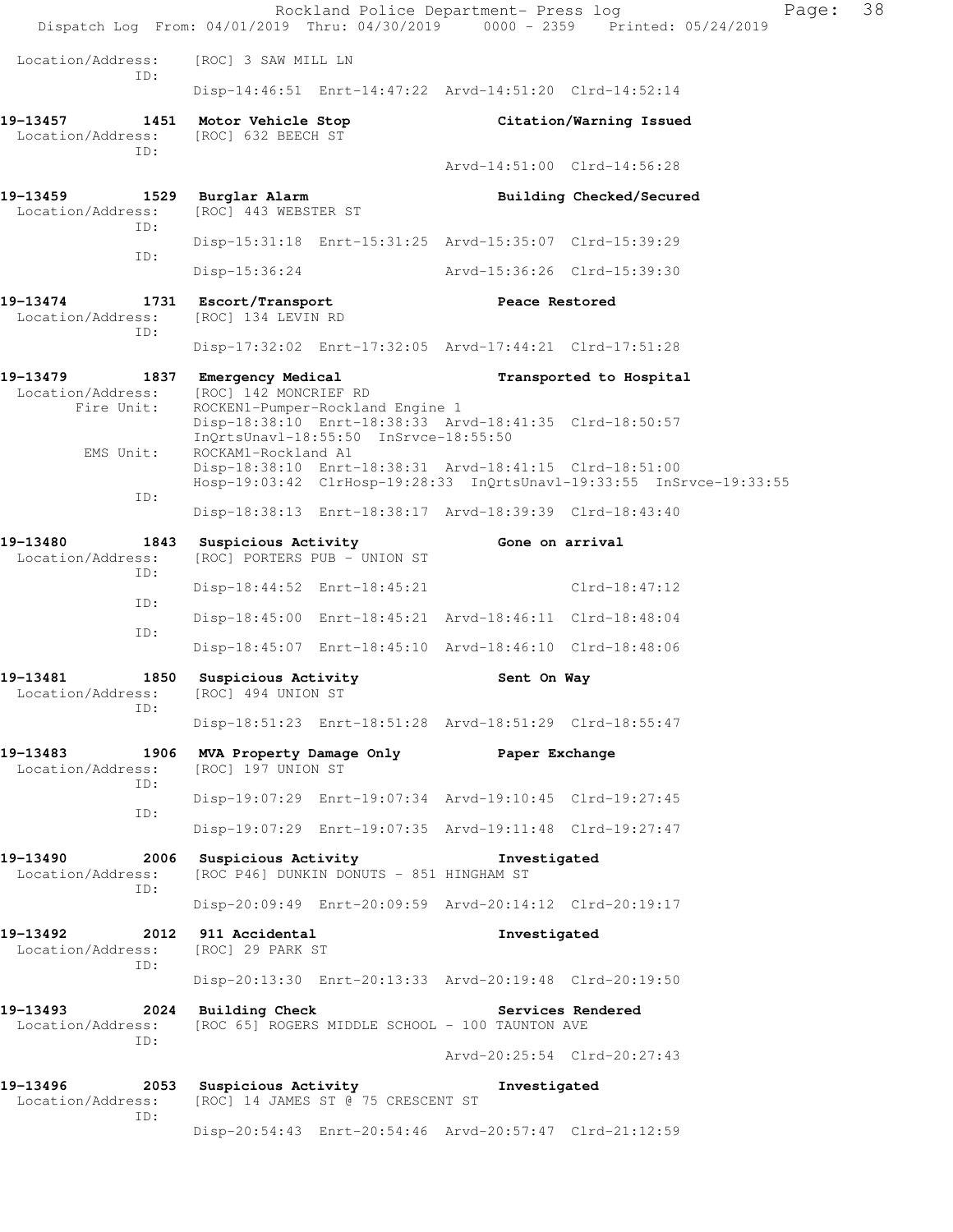|          | TD:  | $Disp-20:57:33$ |                                                                         | Arvd-20:57:36 Clrd-21:13:02 |  |  |
|----------|------|-----------------|-------------------------------------------------------------------------|-----------------------------|--|--|
| 19-13503 | 2142 |                 | Animal Complaint<br>No Service<br>Location/Address: [ROC] 238 FOREST ST |                             |  |  |
|          | TD:  |                 | Disp-21:43:42 Enrt-21:43:46 Arvd-21:50:15 Clrd-21:56:03                 |                             |  |  |
|          | ID:  |                 | Disp-21:44:13 Enrt-21:44:15 Arvd-21:50:12 Clrd-21:56:06                 |                             |  |  |
|          |      |                 |                                                                         |                             |  |  |

**19-13510 2306 General Incident Services Rendered**  Location/Address: [ROC P72] ROCKLAND POLICE DEPARTMENT - 490 MARKET ST

## **For Date: 04/14/2019 - Sunday**

| 19-13512<br>Location/Address: | 0000               | SHIFT ASSIGNMENTS                              |                                                                           | [ROC P72] ROCKLAND POLICE DEPARTMENT - 490 MARKET ST            | Services Rendered |
|-------------------------------|--------------------|------------------------------------------------|---------------------------------------------------------------------------|-----------------------------------------------------------------|-------------------|
|                               | ID:                | Disp-00:04:41                                  |                                                                           | Arvd-00:04:48 Clrd-00:04:51                                     |                   |
| 19-13513<br>Location/Address: | 0009<br>Fire Unit: |                                                | Motor Vehicle Collision W/PI<br>ROCKEN1-Pumper-Rockland Engine 1          | Arrest (s) Made<br>[ROC] 73 RESERVOIR PARK DR @ 141 WEYMOUTH ST |                   |
|                               |                    |                                                | InQrtsUnavl-00:34:21 InSrvce-00:34:21                                     | Disp-00:10:15 Enrt-00:13:07 Arvd-00:15:48 Clrd-00:34:21         |                   |
|                               | EMS Unit:          | ROCKAM1-Rockland A1                            | InQrtsUnavl-00:29:57 InSrvce-00:29:57                                     | Disp-00:10:15 Enrt-00:13:06 Arvd-00:15:25                       | Clrd-00:29:57     |
|                               | ID:                |                                                |                                                                           | Disp-00:10:52 Enrt-00:11:24 Arvd-00:14:58                       | $Clrd-00:47:27$   |
|                               | ID:                | $Disp-00:11:50$                                |                                                                           | Enrt-00:11:53 Arvd-00:16:06                                     | $Clrd-00:47:27$   |
|                               | ID:                | Disp-00:15:53                                  |                                                                           | Arvd-00:15:57                                                   | $Clrd-00:47:27$   |
| 19-13520<br>Location/Address: | 0156<br>TD:        | Suspicious Activity<br>[ROC] 109 MARKET ST     |                                                                           | Gone on arrival                                                 |                   |
|                               |                    | $Disp-01:57:25$                                | Enrt-01:57:41                                                             |                                                                 | $Clrd-02:00:20$   |
|                               | ID:<br>ID:         | Disp-01:57:25                                  |                                                                           | Enrt-01:57:38 Arvd-01:59:54 Clrd-02:01:37                       |                   |
|                               |                    | Disp-01:57:25                                  | Enrt-01:57:32                                                             |                                                                 | $Clrd-02:00:16$   |
| 19-13521<br>Location/Address: | 0200<br>ID:        | <b>Emergency Medical</b><br>[ROC] 576 BEECH ST |                                                                           | No EMS                                                          |                   |
|                               | ID:                | $Disp-02:01:49$                                | Enrt-02:02:10                                                             | Arvd-02:02:58                                                   | $Clrd-02:21:09$   |
|                               | ID:                | $Disp-02:01:57$                                | Enrt-02:02:10                                                             | Arvd-02:12:08                                                   | $Clrd-02:21:09$   |
|                               | EMS Unit:          | ROCKAM1-Rockland A1                            | Disp-02:02:03 Enrt-02:02:10                                               | Arvd-02:05:14                                                   | $Clrd-02:21:09$   |
|                               | Fire Unit:         |                                                | InQrtsUnavl-02:19:08 InSrvce-02:19:08<br>ROCKEN1-Pumper-Rockland Engine 1 | Disp-02:02:35 Enrt-02:08:56 Arvd-02:13:02                       | $Clrd-02:19:08$   |
|                               |                    |                                                | InQrtsUnavl-02:19:10 InSrvce-02:19:10                                     | Disp-02:02:41 Enrt-02:08:55 Arvd-02:13:02                       | $Clrd-02:19:10$   |
| 19-13526<br>Location/Address: | 0328<br>ID:        | WELL BEING CHECK                               | [ROC P47] BEST WESTERN - 909 HINGHAM ST                                   |                                                                 | Services Rendered |
|                               | ID:                |                                                |                                                                           | Disp-03:30:34 Enrt-03:30:45 Arvd-03:34:17                       | $Clrd-03:41:22$   |
|                               |                    |                                                | Disp-03:30:34 Enrt-03:30:51                                               | Arvd-03:34:13 Clrd-03:42:24                                     |                   |
| 19–13527<br>Location/Address: | 0336<br>ID:        | 911 Accidental<br>[ROC] 615 HINGHAM ST         |                                                                           | Investigated                                                    |                   |
|                               |                    |                                                |                                                                           | Disp-03:42:30 Enrt-03:42:35 Arvd-03:43:02 Clrd-03:44:10         |                   |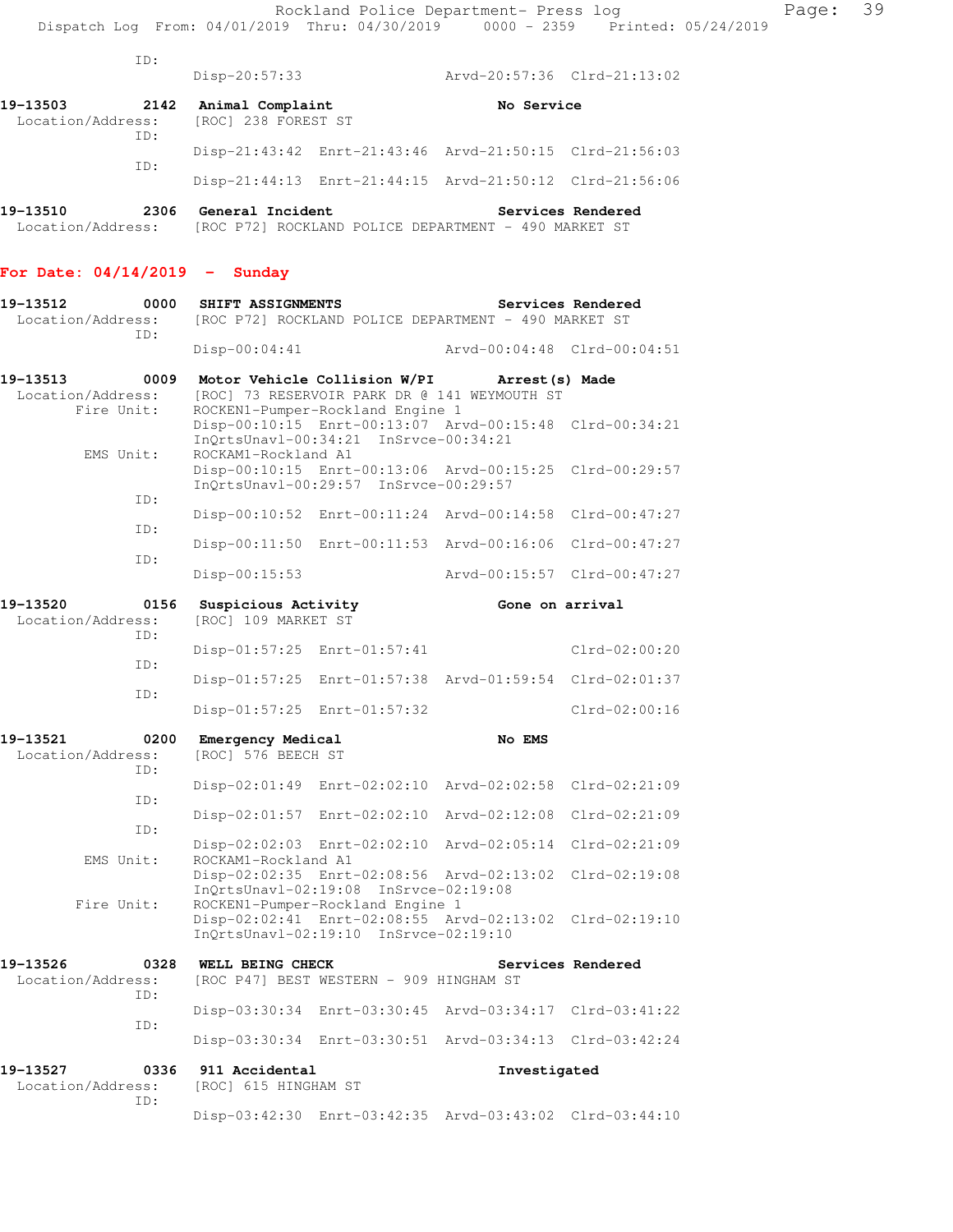Rockland Police Department- Press log Fage: 40 Dispatch Log From: 04/01/2019 Thru: 04/30/2019 0000 - 2359 Printed: 05/24/2019 **19-13533 0534 Emergency Medical Transported to Hospital**  Location/Address: [ROC] 482 SALEM ST ID: Disp-05:37:37 Enrt-05:37:41 Arvd-05:41:04 Clrd-05:50:12 Fire Unit: ROCKEN1-Pumper-Rockland Engine 1 Disp-05:37:38 Enrt-05:40:22 Arvd-05:42:28 Clrd-05:50:30 InQrtsUnavl-05:50:30 InSrvce-05:50:30 EMS Unit: ROCKAM1-Rockland A1 Disp-05:37:38 Enrt-05:40:20 Arvd-05:42:12 Clrd-05:50:26 Hosp-06:04:28 ClrHosp-07:03:05 InQrtsUnavl-07:16:30 InSrvce-07:16:30 ID: Disp-05:37:52 Enrt-05:37:56 Arvd-05:42:42 Clrd-05:54:50 Fire Unit: ROCKC4-Staff-Rockland Fire C4 Disp-05:44:18 Enrt-05:45:49 Arvd-05:48:02 Clrd-05:48:17 InQrtsUnavl-05:48:17 InSrvce-05:48:17 **19-13534 0545 Building Check Building Checked/Secured**  Location/Address: [ROC] UNION ST ID: Arvd-05:47:21 Clrd-05:54:57 **19-13536 0623 Traffic Enforcement No Action Required**  Location/Address: [ROC] EAST WATER ST ID: Arvd-06:25:25 Clrd-06:41:58 **19-13538 0648 Motor Vehicle Stop Citation/Warning Issued**  Vicinity of: [ROC] BY LINDEN PARK - WEST WATER ST ID: Arvd-06:48:00 Clrd-06:53:32 **19-13546 0820 Emergency Medical No EMS**  Location/Address: [ROC] MEMORIAL PARK - 1 COL BRIAN DUFFY WAY Fire Unit: ROCKEN1-Pumper-Rockland Engine 1 Disp-08:22:04 Enrt-08:22:48 Arvd-08:24:53 Clrd-08:35:30 InQrtsUnavl-08:35:39 InSrvce-08:35:39 EMS Unit: ROCKAM1-Rockland A1 Disp-08:22:41 Enrt-08:22:45 Arvd-08:24:50 Clrd-08:35:27 InQrtsUnavl-08:35:34 InSrvce-08:35:34 ID: Disp-08:23:11 Enrt-08:23:15 Arvd-08:23:19 Clrd-08:36:51 **19-13550 0936 Health & Welfare Check Services Rendered**  Location/Address: [ROC] 12 ODONNELL CT ID: Disp-09:38:11 Enrt-09:38:27 Arvd-09:49:49 Clrd-09:49:53 **19-13559 1122 Assist Public Services Rendered**  Location/Address: [ROC] 68 PLAIN ST ID: Disp-11:23:44 Enrt-11:23:53 Arvd-11:29:08 Clrd-11:29:12 **19-13563 1148 MVA Property Damage Only Services Rendered**  Location/Address: [ROC P100] LUKE'S LIQUORS - 167 MARKET ST ID: Disp-11:51:05 Enrt-11:51:13 Arvd-11:51:17 Clrd-11:55:55 **19-13564 1153 Emergency Medical Transported to Hospital**  Location/Address: [ROC] 57 WILLOW POND DR Fire Unit: ROCKEN1-Pumper-Rockland Engine 1 Disp-11:54:44 Enrt-11:56:36 Arvd-12:00:27 Clrd-12:04:37 InQrtsUnavl-12:04:44 InSrvce-12:04:44<br>EMS Unit: ROCKAM1-Rockland A1 ROCKAM1-Rockland A1 Disp-11:54:49 Enrt-11:56:31 Arvd-12:00:22 Clrd-12:07:20 Hosp-12:34:30 ClrHosp-12:54:25 InQrtsUnavl-12:54:28 InSrvce-12:54:28 ID: Disp-11:56:11 Enrt-11:56:15 Arvd-11:58:21 Clrd-12:04:22 19-13565 1159 Suspicious Activity **11365** Services Rendered Location/Address: [ROC P47] BEST WESTERN - 909 HINGHAM ST ID:

Disp-12:01:09 Enrt-12:01:22 Arvd-12:01:25 Clrd-12:26:08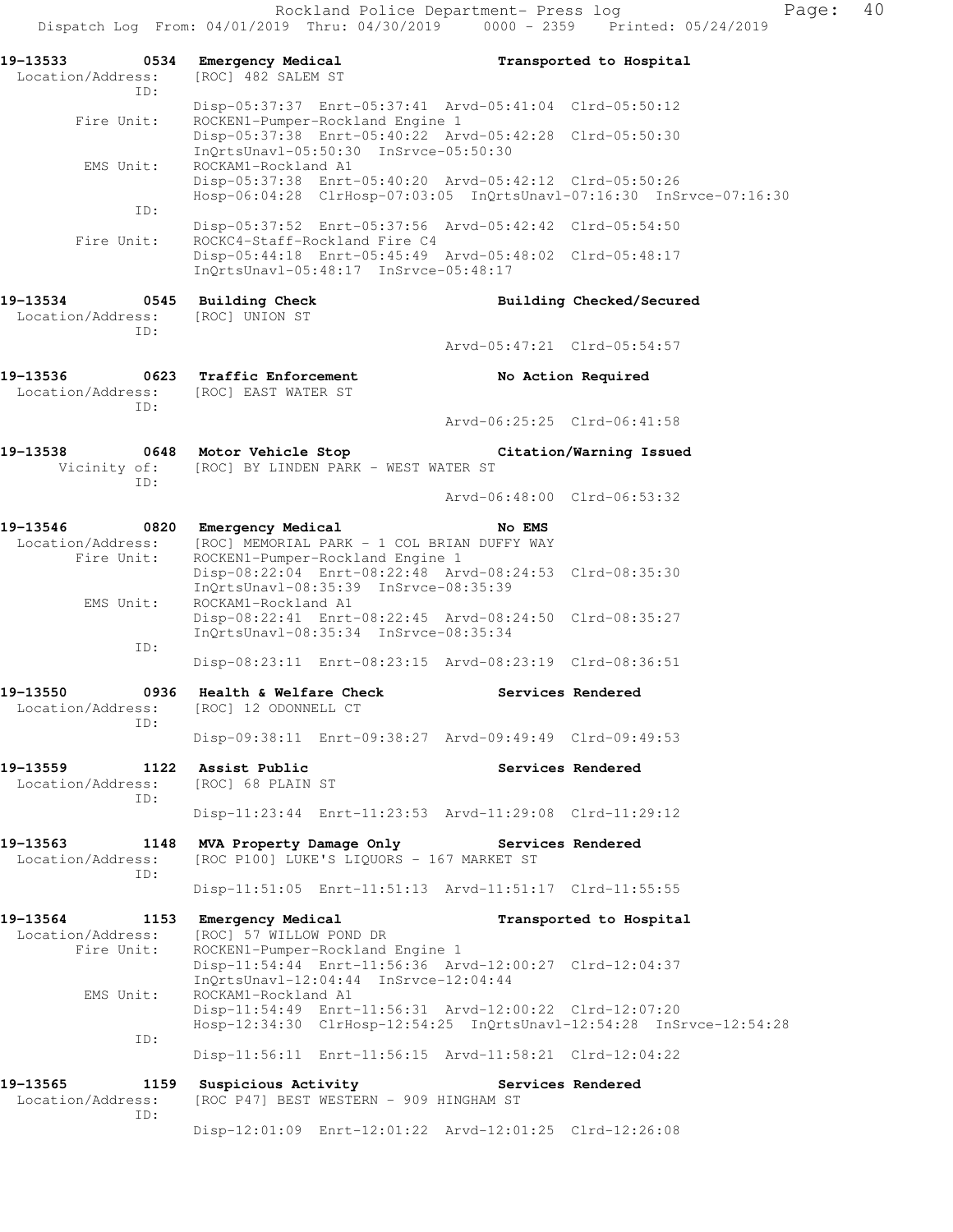Rockland Police Department- Press log Fage: 41 Dispatch Log From: 04/01/2019 Thru: 04/30/2019 0000 - 2359 Printed: 05/24/2019 ID: Disp-12:09:06 Enrt-12:09:10 Arvd-12:09:12 Clrd-12:26:40 **19-13568 1209 Emergency Medical No EMS**  Location/Address: [ROC] 18 ASH ST Apt. #A<br>EMS Unit: ABIRES2-Abington Rescue ABIRES2-Abington Rescue 2 Disp-12:11:36 Enrt-12:12:49 Arvd-12:19:57 Clrd-12:35:12 InQrtsUnavl-12:35:32 InSrvce-12:35:32 ID: Disp-12:16:43 Enrt-12:16:52 Clrd-12:21:38 **19-13575 1239 Motor Vehicle Stop Verbal Warning**  Location/Address: [ROC] 343 UNION ST ID: Arvd-12:39:00 Clrd-12:43:13 **19-13577 1251 Motor Vehicle Stop Citation/Warning Issued**  Location/Address: [ROC] 196 UNION ST @ 4 LINDEN ST ID: Arvd-12:51:00 Clrd-13:01:13 **19-13579 1307 Motor Vehicle Stop Citation/Warning Issued**  Location/Address: [ROC P91] ROCKLAND ATHLETIC SUPPLIES - 320 UNION ST ID: Arvd-13:07:00 Clrd-13:23:15 **19-13581 1331 Motor Vehicle Stop Citation/Warning Issued**  Location/Address: [ROC] 688 UNION ST ID: Arvd-13:31:00 Clrd-13:38:18 **19-13582 1338 Motor Vehicle Stop Verbal Warning**  Location/Address: [ROC] 279 UNION ST @ 12 CHURCH ST ID: Arvd-13:38:00 Clrd-13:41:36 **19-13583 1351 Motor Vehicle Stop Citation/Warning Issued**  Location/Address: [ROC] 333 CONCORD ST ID: Arvd-13:51:00 Clrd-13:57:11 **19-13587 1423 MVA Property Damage Only Arrest(s) Made**  Location/Address: [ROC P9] NICE AND CLEAN CAR WASH - 320 CENTRE AVE ID: Disp-14:25:56 Enrt-14:26:01 Arvd-14:26:05 Clrd-14:35:27 ID: Disp-14:25:56 Enrt-14:26:03 Arvd-14:26:08 Clrd-14:29:36 **19-13588 1425 MVA Property Damage Only Arrest(s) Made**  Location: [ROC] NICE N CLEAN CAR WASH ID: Disp-14:29:36 Arvd-14:31:07 Clrd-14:35:37 ID: Disp-14:55:41 Clrd-14:55:50 **19-13595 1602 Police Information Services Rendered**  Location/Address: [ROC P72] ROCKLAND POLICE DEPARTMENT - 490 MARKET ST **19-13596 1640 Emergency Medical Transported by other means**  Vicinity of: [ROC] 300 UNION ST ID: Disp-16:42:04 Enrt-16:42:33 Arvd-16:47:41 Clrd-16:57:13 Fire Unit: ROCKEN1-Pumper-Rockland Engine 1<br>Disp-16:42:46 Arv Arvd-16:43:17 Clrd-17:04:30 InQrtsUnavl-17:09:49 InSrvce-17:09:49 EMS Unit: ROCKAM1-Rockland A1 Disp-16:43:08 Arvd-16:43:14 Clrd-16:53:55 Hosp-17:02:31 ClrHosp-17:46:37 InQrtsUnavl-17:52:55 InSrvce-17:52:55 ID: Disp-16:45:46 Enrt-16:45:50 Clrd-16:48:19

ID: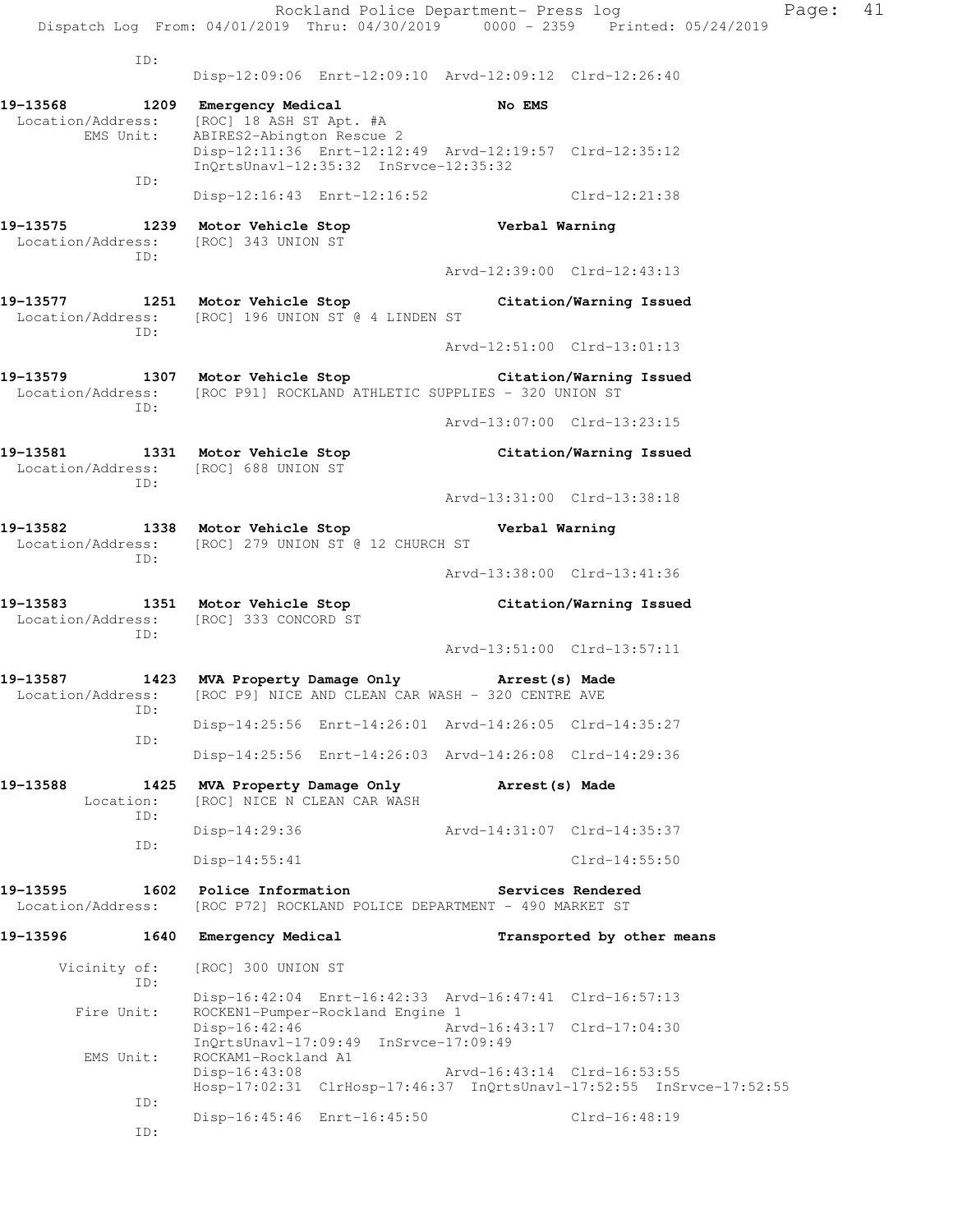Disp-16:48:55 Arvd-16:49:01 Clrd-16:51:39

| 19-13597 | 1642        | Motor Vehicle Complaint     | Vicinity of: [ROC] 329 SUMMER ST @ 40 BEECH ST |                                                                               | Services Rendered |
|----------|-------------|-----------------------------|------------------------------------------------|-------------------------------------------------------------------------------|-------------------|
|          | TD:<br>TD:  | Disp-16:44:49 Enrt-16:45:00 |                                                |                                                                               | $Clrd-16:45:38$   |
|          | TD:         | Disp-16:45:27 Enrt-16:45:33 |                                                |                                                                               | $Clrd-16:48:28$   |
|          |             |                             |                                                | Disp-16:49:20 Enrt-16:49:24 Arvd-16:49:26 Clrd-16:52:21                       |                   |
| 19-13598 | 1706<br>TD: | Motor Vehicle Complaint     |                                                | Gone on arrival<br>Vicinity of: [ROC P81] OCEAN STATE JOB LOT - 360 MARKET ST |                   |

Disp-17:08:34 Arvd-17:09:31 Clrd-17:15:10

**19-13608 1917 Threats Services Rendered**  Location/Address: [ROC P47] BEST WESTERN - 909 HINGHAM ST ID: Disp-19:19:48 Enrt-19:20:00 Arvd-19:26:40 Clrd-19:29:43

**19-13621 2000 General Info Services Rendered**  Location/Address: [ROC] BILL DELAHUNT PKWY ID:

19-13611 2036 Breaking & Entering **Services Rendered**  Location/Address: [ROC] 719 LIBERTY ST ID: Disp-20:36:56 Enrt-20:37:01 Arvd-20:49:20 Clrd-20:49:30 ID: Disp-20:38:47 Arvd-20:38:51 Clrd-20:49:26 **19-13620 2257 Traffic Enforcement No Action Required**  Location/Address: [ROC] EAST WATER ST ID:

Arvd-22:57:00 Clrd-22:58:23

Arvd-20:00:00 Clrd-22:59:45

### **For Date: 04/15/2019 - Monday**

| 19-13627<br>Location/Address: | 0002<br>TD: | General Incident<br>$Disp-00:04:30$ | [ROC P72] ROCKLAND POLICE DEPARTMENT - 490 MARKET ST              | Services Rendered<br>$Clrd-00:04:38$ |
|-------------------------------|-------------|-------------------------------------|-------------------------------------------------------------------|--------------------------------------|
| 19–13633<br>Location/Address: | 0143<br>TD: | Breaking & Entering                 | Peace Restored<br>[ROC 60] SPRING GATE APARTMENTS - 52 HANNAH WAY |                                      |
|                               |             |                                     | Disp-01:44:58 Enrt-01:45:29 Arvd-01:45:39 Clrd-01:55:46           |                                      |
|                               | TD:         |                                     | Disp-01:45:24 Enrt-01:45:32 Arvd-01:45:35 Clrd-01:55:43           |                                      |

**19-13637 0429 Suspicious Activity Unfounded**  Location/Address: [ROC] 47 MARKS ST ID: Disp-04:31:28 Enrt-04:33:37 Arvd-04:39:28 Clrd-04:46:07 ID: Disp-04:31:33 Enrt-04:33:41 Arvd-04:39:23 Clrd-04:46:04

19-13638 0512 Annoying Phone Calls **Services Rendered** Location/Address: [ROC] 576 BEECH ST [ROC] 576 BEECH ST ID: Disp-05:17:01 Clrd-05:17:16

19-13641 **0543** Building Check **Building Building Checked/Secured**  Location/Address: [ROC] UNION ST ID:

Arvd-05:44:19 Clrd-06:02:21

**19-13643 0550 Motor Vehicle Stop Citation/Warning Issued**  Location/Address: [ROC] 416 SUMMER ST @ 67 CONDON CIR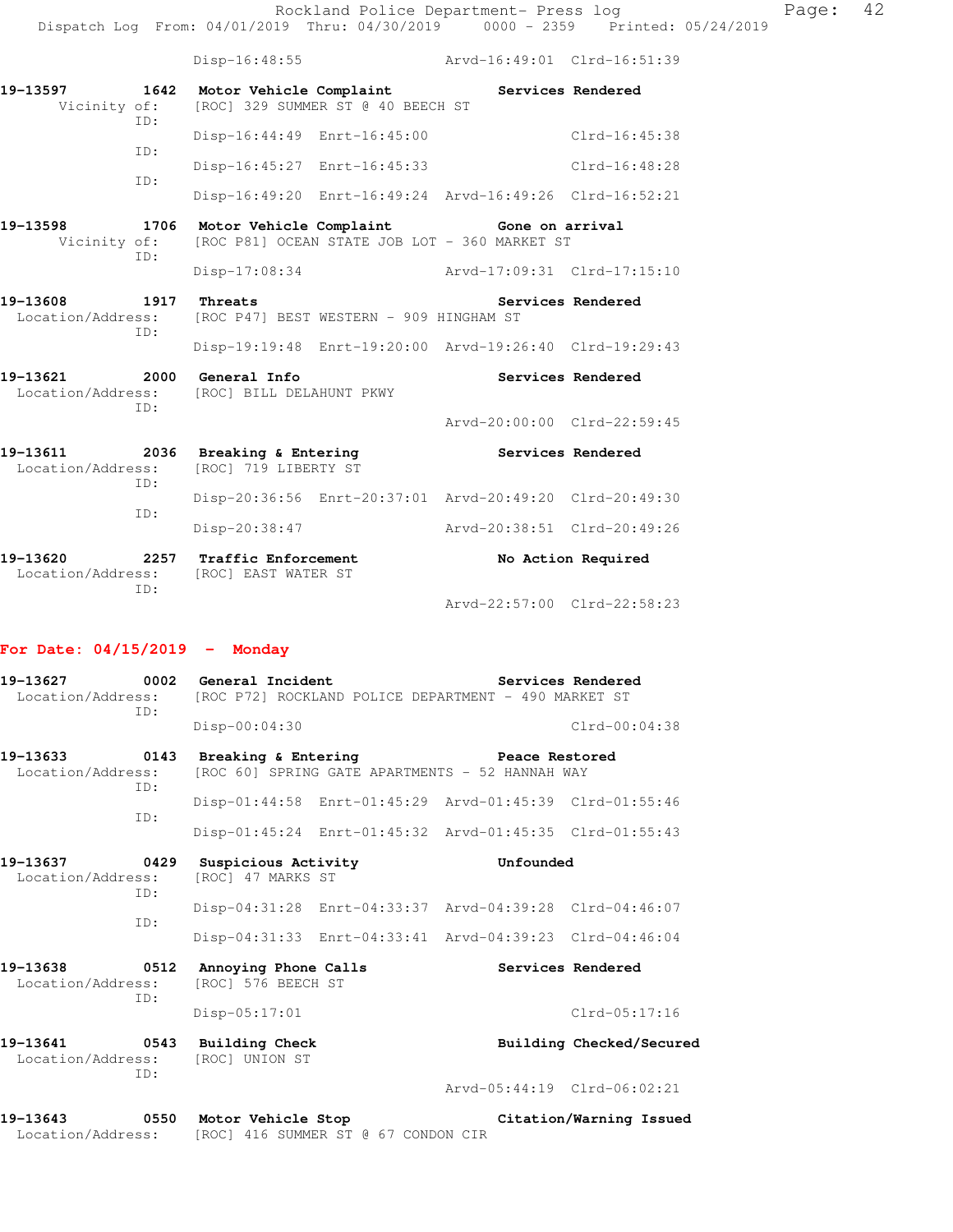ID: Arvd-05:50:00 Clrd-05:56:43 **19-13645 0608 Motor Vehicle Stop Verbal Warning**  Location/Address: [ROC] 5 UNION ST @ 158 MARKET ST ID: Arvd-06:08:00 Clrd-06:10:54 19-13647 **0611 Breaking & Entering Sent On Way**  Location/Address: [ROC] 180 NORTH AVE ID: Disp-06:13:04 Enrt-06:13:30 Arvd-06:13:37 Clrd-06:20:28 ID: Disp-06:13:15 Enrt-06:13:30 Arvd-06:13:37 Clrd-06:20:25 ID: Disp-06:13:22 Enrt-06:13:30 Arvd-06:13:37 Clrd-06:20:31 **19-13648 0622 Wire down (Police) Services Rendered**  Location/Address: [ROC] POLE 16 - 162 NORTH AVE @ 16 DIVISION ST ID: Disp-06:24:56 Clrd-06:25:02 **19-13650 0643 Motor Vehicle Stop Citation/Warning Issued**  Location/Address: ID: Disp-06:45:08 Enrt-06:45:15 Arvd-06:45:16 Clrd-06:53:56 **19-13651 0707 MVA Property Damage Only Investigated**  Location/Address: [ROC P46] DUNKIN DONUTS - 851 HINGHAM ST ID: Disp-07:08:55 Enrt-07:08:58 Arvd-07:12:48 Clrd-07:22:11 **19-13656 0804 General Info Services Rendered**  Location/Address: [ROC P72] ROCKLAND POLICE DEPARTMENT - 490 MARKET ST ID: Disp-08:06:51 Clrd-08:07:02 **19-13659 0831 General Incident Appears Secure**  Location/Address: [ROC] 34 CULVER DR ID: Disp-08:41:22 Arvd-09:12:34 Clrd-09:29:09 ID: Disp-08:41:22 Clrd-09:12:40 ID: Disp-09:13:14 Enrt-09:13:19 Arvd-09:18:37 Clrd-09:31:39 **19-13660 0841 Prisioner Transport Taken/Referred to Other Agency**  Location/Address: [ROC P72] ROCKLAND POLICE DEPARTMENT - 490 MARKET ST ID: Disp-08:44:03 Enrt-08:49:40 Arvd-09:00:00 Clrd-10:14:13 **19-13674 1016 MVA Property Damage Only Report Follows**  Location/Address: [ROC P68] AL PRIME - 104 MARKET ST ID: Disp-10:18:43 Enrt-10:18:47 Arvd-10:23:26 Clrd-10:37:00 19-13689 1137 Disturbance **1138** Peace Restored Location/Address: [ROC] 373 WEST WATER ST ID: Disp-11:40:03 Enrt-11:40:10 Arvd-11:41:57 Clrd-11:55:57 ID: Disp-11:40:03 Enrt-11:40:26 Arvd-11:42:20 Clrd-11:55:57 **19-13691 1157 Building Check Appears Secure**  Location/Address: [ROC] MACKINLAY WAY ID: Arvd-11:59:05 Clrd-11:59:28 **19-13698 1302 Health & Welfare Check Transported to Hospital** 

Location/Address: [ROC] 78 LEISUREWOODS DR

ID: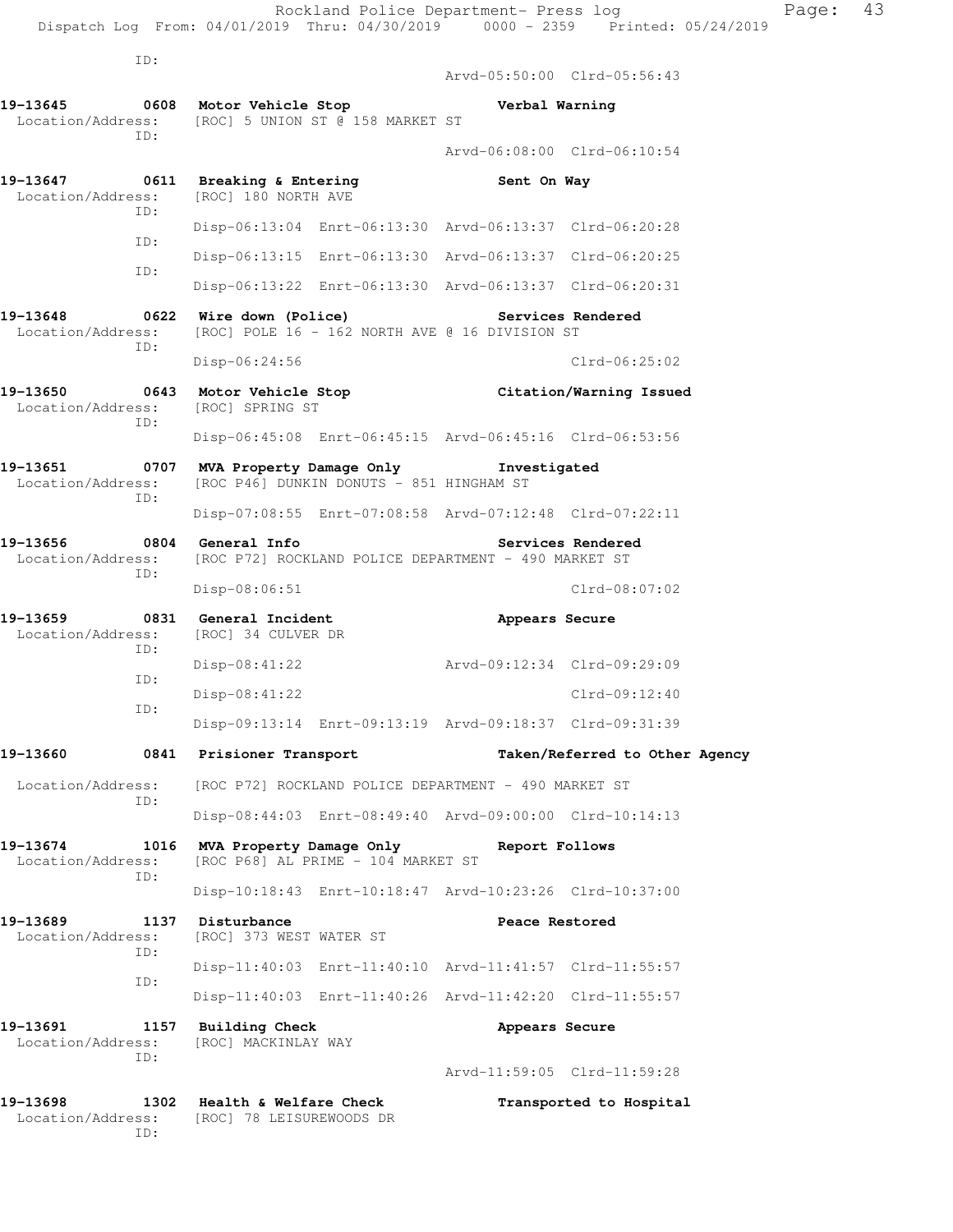|                                                              |                                                                  |                                       | Rockland Police Department- Press log                   | Dispatch Log From: 04/01/2019 Thru: 04/30/2019 0000 - 2359 Printed: 05/24/2019 | Page: | 44 |
|--------------------------------------------------------------|------------------------------------------------------------------|---------------------------------------|---------------------------------------------------------|--------------------------------------------------------------------------------|-------|----|
|                                                              |                                                                  |                                       | Disp-13:18:59 Enrt-13:20:56 Arvd-13:25:27 Clrd-13:52:07 |                                                                                |       |    |
| ID:                                                          |                                                                  | Disp-13:18:59 Enrt-13:20:56           |                                                         | Clrd-13:37:55                                                                  |       |    |
| 19-13701<br>Location/Address:<br>ID:                         | 1333 Building Check<br>[ROC] SCHOOL ST                           |                                       |                                                         | Building Checked/Secured                                                       |       |    |
|                                                              |                                                                  |                                       | Arvd-13:34:06 Clrd-13:34:39                             |                                                                                |       |    |
| 19-13702<br>Location/Address:<br>ID:                         | 1336 Building Check<br>[ROC] EAST WATER ST                       |                                       |                                                         | Services Rendered                                                              |       |    |
|                                                              |                                                                  |                                       | Arvd-13:37:55 Clrd-13:40:53                             |                                                                                |       |    |
| 19-13703<br>Location/Address:<br>ID:                         | 1338 Disturbance<br>[ROC] 809 BROOKLINE WAY                      |                                       |                                                         | Services Rendered                                                              |       |    |
| ID:                                                          |                                                                  |                                       | Disp-13:41:59 Enrt-13:44:39 Arvd-13:44:45 Clrd-14:17:04 |                                                                                |       |    |
| ID:                                                          |                                                                  |                                       | Disp-13:41:59 Enrt-13:44:42 Arvd-13:44:49 Clrd-14:14:32 |                                                                                |       |    |
|                                                              |                                                                  |                                       | Disp-13:45:17 Enrt-13:45:22 Arvd-13:45:25 Clrd-14:17:01 |                                                                                |       |    |
| 19-13706<br>Location/Address:<br>ID:                         | 1424 Building Check<br>[ROC] UNION ST                            |                                       |                                                         | Building Checked/Secured                                                       |       |    |
|                                                              |                                                                  |                                       | Arvd-14:24:28 Clrd-14:24:59                             |                                                                                |       |    |
| 19-13710<br>Location/Address:                                | 1447 Building Check<br>[ROC] BILL DELAHUNT PKWY                  |                                       |                                                         | Building Checked/Secured                                                       |       |    |
| ID:                                                          |                                                                  |                                       | Arvd-14:49:25 Clrd-14:49:38                             |                                                                                |       |    |
| 19–13713<br>Location/Address:<br>ID:                         | 1503 Assist Public<br>[ROC] BAKER TESTING - 22 RESERVOIR PARK DR |                                       |                                                         | Services Rendered                                                              |       |    |
|                                                              | $Disp-15:13:59$                                                  |                                       |                                                         | $Clrd-15:14:19$                                                                |       |    |
| 19-13711 1504 Motor Vehicle Stop<br>Location/Address:<br>ID: | [ROC] 687 BEECH ST                                               |                                       |                                                         | Citation/Warning Issued                                                        |       |    |
|                                                              |                                                                  |                                       | Arvd-15:04:00 Clrd-15:16:02                             |                                                                                |       |    |
| 19-13714<br>1513<br>Location/Address:<br>ID:                 | Emergency Medical<br>[ROC] 102 CONCORD ST                        |                                       |                                                         | Transported to Hospital                                                        |       |    |
| ID:                                                          |                                                                  |                                       | Disp-15:15:00 Enrt-15:15:12 Arvd-15:16:49 Clrd-15:22:56 |                                                                                |       |    |
| Fire Unit:                                                   |                                                                  | ROCKEN1-Pumper-Rockland Engine 1      | Disp-15:15:07 Enrt-15:15:12 Arvd-15:16:33 Clrd-15:22:56 |                                                                                |       |    |
|                                                              |                                                                  | InQrtsUnavl-15:24:50 InSrvce-15:24:50 | Disp-15:15:07 Enrt-15:15:16 Arvd-15:16:31 Clrd-15:24:50 |                                                                                |       |    |
| EMS Unit:                                                    | ROCKAM1-Rockland A1                                              |                                       | Disp-15:15:07 Enrt-15:15:15 Arvd-15:16:30 Clrd-15:24:49 | Hosp-15:35:16 ClrHosp-16:08:12 InQrtsUnavl-16:17:43 InSrvce-16:17:43           |       |    |
| ID:                                                          |                                                                  |                                       | Disp-15:16:26 Enrt-15:16:30 Arvd-15:17:26 Clrd-15:22:56 |                                                                                |       |    |
| ID:                                                          | Disp-15:19:28                                                    |                                       | Arvd-15:19:32 Clrd-15:22:53                             |                                                                                |       |    |
| 19-13715<br>1520<br>Location/Address:                        | 911 Hang Up<br>[ROC] 57 CHURCH ST                                |                                       | Investigated                                            |                                                                                |       |    |
| ID:                                                          |                                                                  |                                       | Disp-15:23:12 Enrt-15:23:22 Arvd-15:26:21 Clrd-15:30:11 |                                                                                |       |    |
| ID:                                                          |                                                                  |                                       | Disp-15:23:18 Enrt-15:23:25 Arvd-15:26:25 Clrd-15:30:14 |                                                                                |       |    |
| 19–13717<br>1526<br>Location/Address:                        | Burglar Alarm<br>[ROC] 140 NORTH AVE                             |                                       | Appears Secure                                          |                                                                                |       |    |
| ID:                                                          |                                                                  |                                       | Disp-15:26:59 Enrt-15:28:17 Arvd-15:28:59 Clrd-15:30:48 |                                                                                |       |    |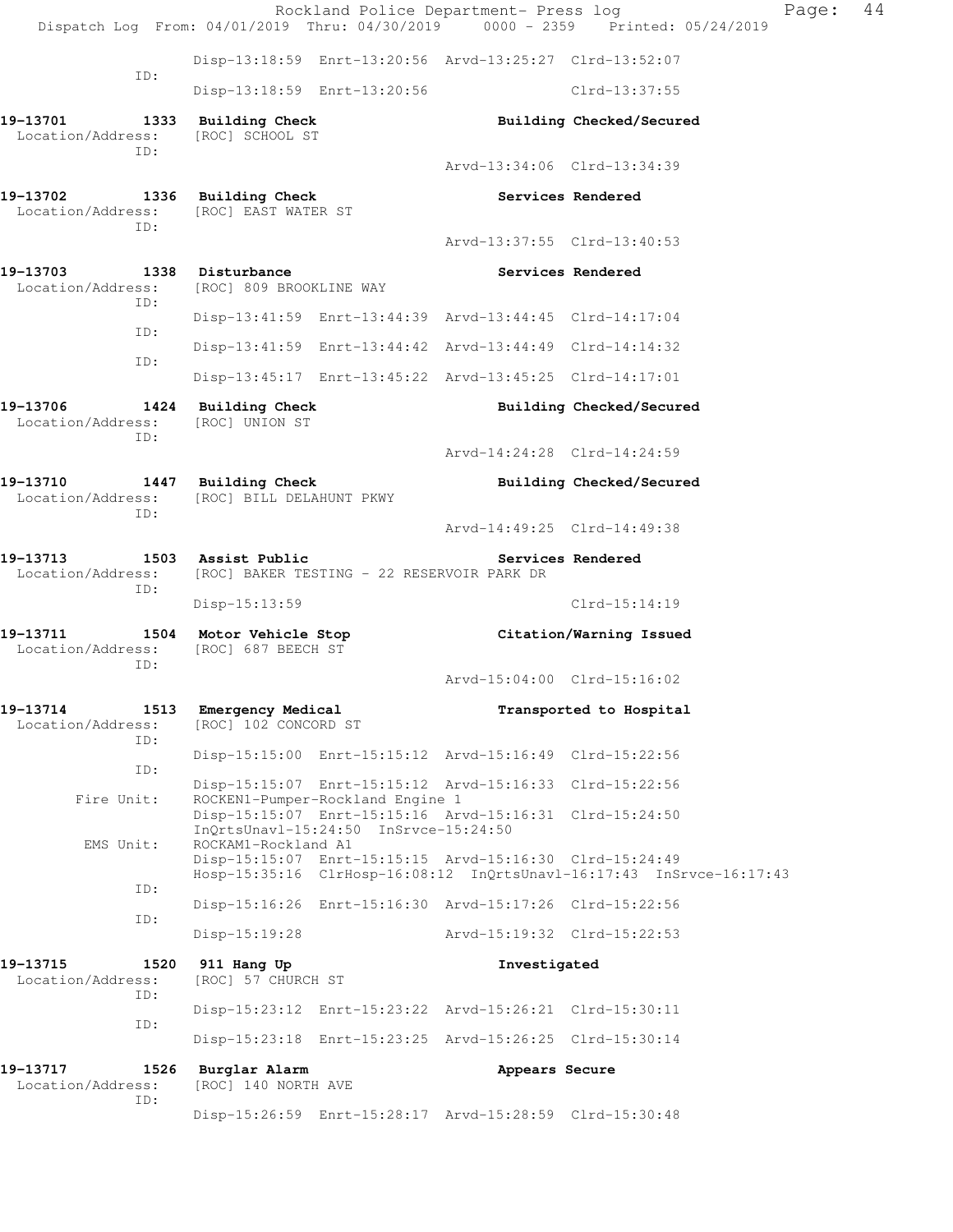Rockland Police Department- Press log Paqe: 45 Dispatch Log From: 04/01/2019 Thru: 04/30/2019 0000 - 2359 Printed: 05/24/2019 19-13718 1534 Disturbance **1534 Services Rendered**  Location/Address: [ROC P47] BEST WESTERN - 909 HINGHAM ST ID: Disp-15:37:30 Enrt-15:37:36 Arvd-15:38:36 Clrd-15:58:52 ID: Disp-15:47:18 Enrt-15:47:22 Arvd-15:50:03 Clrd-15:58:51 **19-13734 1805 911 Accidental Services Rendered**  Location/Address: [ROC] 22 RESERVOIR PARK DR ID: Disp-18:06:22 Enrt-18:06:27 Arvd-18:10:44 Clrd-18:14:49 **19-13738 1857 General Incident Services Rendered**  Location/Address: [ROC] J A DUNN MEM DR ID: Arvd-18:57:00 Clrd-19:02:14 **19-13741 1932 Suspicious Activity Appears Secure**  [ROC] 34 CULVER DR ID: Disp-19:36:02 Enrt-19:36:15 Arvd-19:50:39 Clrd-19:56:33 ID: Disp-19:50:53 Enrt-19:50:55 Clrd-19:50:58 19-13746 2003 Suspicious Activity **19-13746** Gone on arrival Location/Address: [ROC] 51 MAPLE ST ID: Disp-20:06:34 Arvd-20:06:43 Clrd-20:13:49 **19-13752 2227 911 Accidental Services Rendered**  Location/Address: [ROC 69] SOUTH SHORE REHAB & NURSING - 115 NORTH AVE ID: Disp-22:27:35 Enrt-22:27:55 Arvd-22:31:35 Clrd-22:40:36 **19-13753 2238 Motor Vehicle Complaint Services Rendered**  Location/Address: [ROC] 78 PINE HAVEN CIR ID: Disp-22:40:18 Enrt-22:40:33 Arvd-22:43:52 Clrd-22:51:59 19-13759 **2340** Burglar Alarm **Services Rendered**  Location/Address: [ROC] 45 SAW MILL LN ID:

### **For Date: 04/16/2019 - Tuesday**

| 19-13760<br>0041<br>Location/Address: [ROC P112] FAMILY DOLLAR - 366 MARKET ST<br>ID: |     | Burglar Alarm                                      |                                                            |                                                         | Building Checked/Secured |
|---------------------------------------------------------------------------------------|-----|----------------------------------------------------|------------------------------------------------------------|---------------------------------------------------------|--------------------------|
|                                                                                       |     | $Disp-00:43:47$                                    |                                                            | Arvd-00:45:33 Clrd-00:47:05                             |                          |
|                                                                                       | ID: | $Disp-00:45:30$                                    |                                                            | Arvd-00:45:33 Clrd-00:47:07                             |                          |
|                                                                                       |     | 19-13765 0232 Burglar Alarm                        |                                                            |                                                         | Building Checked/Secured |
|                                                                                       | ID: |                                                    | Location/Address: [ROC P112] FAMILY DOLLAR - 366 MARKET ST |                                                         |                          |
|                                                                                       |     |                                                    |                                                            | Disp-02:33:09 Enrt-02:33:13 Arvd-02:35:20 Clrd-02:35:28 |                          |
|                                                                                       | ID: |                                                    |                                                            | Disp-02:33:23 Enrt-02:33:26 Arvd-02:35:22 Clrd-02:35:31 |                          |
| Original Call #:                                                                      |     | 19-13760                                           |                                                            |                                                         |                          |
| Location/Address:                                                                     | TD: | 19-13767 0342 Burglar Alarm                        |                                                            | [ROC 9] SULLIVAN TIRE AND AUTO SERVICE - 1 VFW DR       | Building Checked/Secured |
|                                                                                       |     |                                                    |                                                            | Disp-03:42:50 Enrt-03:42:53 Arvd-03:45:57 Clrd-03:57:23 |                          |
| 19-13770 0532                                                                         | ID: | Building Check<br>Location/Address: [ROC] UNION ST |                                                            |                                                         | Building Checked/Secured |
|                                                                                       |     |                                                    |                                                            | Arvd-05:35:14 Clrd-05:52:20                             |                          |

Disp-23:40:58 Enrt-23:41:27 Arvd-23:45:35 Clrd-23:48:26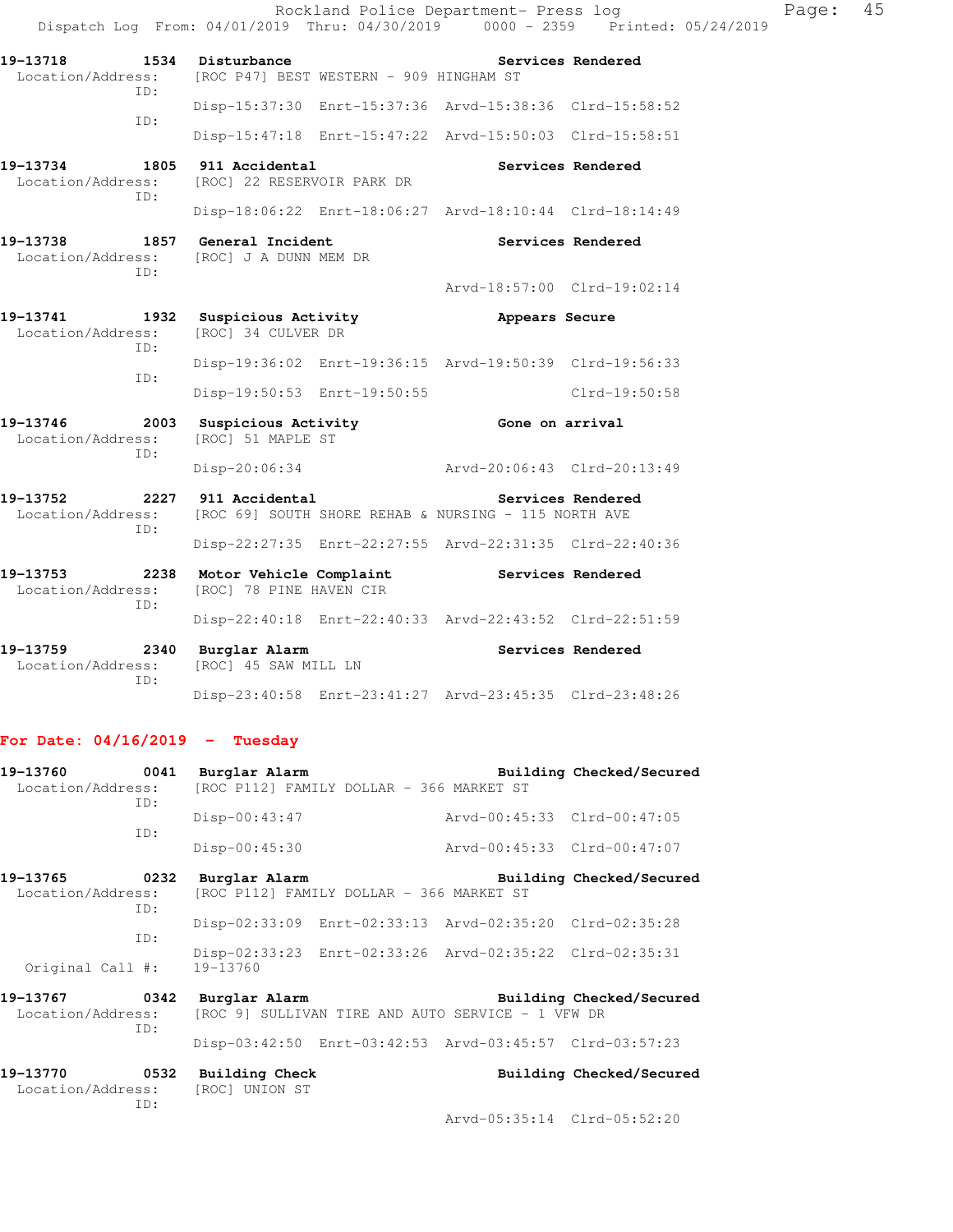Rockland Police Department- Press log Fage: 46 Dispatch Log From: 04/01/2019 Thru: 04/30/2019 0000 - 2359 Printed: 05/24/2019 **19-13771 0540 Motor Vehicle Stop Citation/Warning Issued**  Location/Address: [ROC] 5 UNION ST @ 158 MARKET ST ID: Arvd-05:40:00 Clrd-05:44:50 **19-13774 0605 Motor Vehicle Stop Citation/Warning Issued**  Location/Address: [ROC] 10 SPRING ST @ 7 MARKET ST ID: Arvd-06:05:00 Clrd-06:12:28 **19-13775 0616 Motor Vehicle Stop Citation/Warning Issued**  Location/Address: [ROC] 215 MARKET ST @ 13 CONCORD ST ID: Arvd-06:16:00 Clrd-06:29:11 **19-13796 1010 General Info Services Rendered**  Location/Address: [OT] MAYNARD CRIME LAB - MAYNARD ID: Disp-10:12:23 Enrt-10:12:25 Arvd-10:12:33 Clrd-12:01:26 **19-13797 1019 Burglar Alarm Building Checked/Secured**  Location/Address: [ROC] 190 SUMMER ST ID: Disp-10:20:09 Enrt-10:20:13 Arvd-10:23:34 Clrd-10:27:02 ID: Disp-10:25:08 Arvd-10:25:11 Clrd-10:27:03 19-13805 1105 Suspicious Activity **1105** Services Rendered Location/Address: [ROC] 21 BROOKSIDE RD @ 34 CULVER DR ID: Disp-11:06:46 Enrt-11:06:51 Arvd-11:07:30 Clrd-11:08:00 ID: Disp-11:06:46 Enrt-11:06:50 Clrd-11:08:02 **19-13807 1132 Building Check Appears Secure**  Location/Address: [ROC] UNION ST ID: Arvd-11:32:34 Clrd-11:33:55 19-13808 1134 Animal Complaint **19-13808** Services Rendered Location/Address: [ROC] 233 NORTH AVE ID: Disp-11:34:50 Enrt-11:34:57 Arvd-11:34:58 Clrd-11:34:59 **19-13811 1139 General Incident Services Rendered**  Location/Address: [ROC P72] ROCKLAND POLICE DEPARTMENT - 490 MARKET ST **19-13966 1200 Animal Complaint Services Rendered**  Location/Address: [ROC] 60 GREEN ST **19-13819 1301 Animal Complaint Services Rendered**  Location: [SCI] ANIMAL SHELTER ID: Arvd-13:01:00 Clrd-15:25:36 **19-13820 1308 Suspicious Activity Taken/Referred to Other Agency**  Location/Address: [ROC P76] COUTURE CLEANERS & TAILOR - 146 MARKET ST ID: Disp-13:09:59 Enrt-13:10:04 Arvd-13:11:33 Clrd-13:26:49 ID: Disp-13:09:59 Enrt-13:10:03 Arvd-13:26:20 Clrd-13:26:50 **19-13826 1333 911 Accidental Services Rendered**  Location/Address: [ROC] 124 WEST WATER ST ID: Disp-13:33:46 Enrt-13:35:13 Arvd-13:35:14 Clrd-13:37:22 **19-13828 1346 Motor Vehicle Stop Verbal Warning**  Location/Address: [ROC] 300 EAST WATER ST ID:

Arvd-13:46:00 Clrd-13:48:25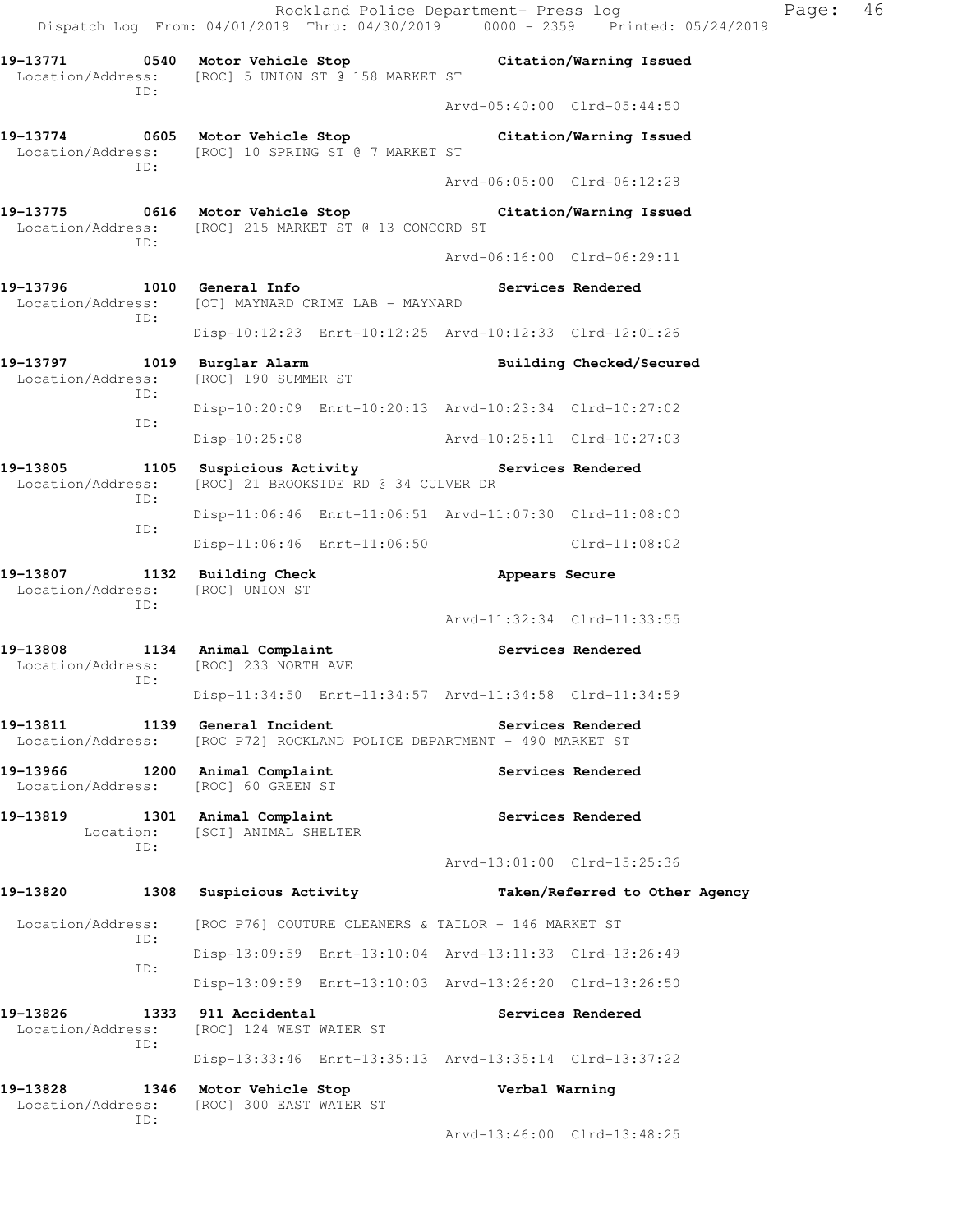19-13830 1409 Building Check **Building Building Checked/Secured**  Location/Address: [ROC] SCHOOL ST ID: Arvd-14:10:41 Clrd-14:11:21 **19-13833 1433 Motor Vehicle Stop Citation/Warning Issued**  Location/Address: [ROC] 329 SUMMER ST @ 40 BEECH ST ID: Arvd-14:33:00 Clrd-14:37:37 19-13834 1436 911 Hang Up **Services Rendered**  Location/Address: [ROC] 1 TECHNOLOGY PL ID: Disp-14:37:11 Enrt-14:37:13 Arvd-14:47:17 Clrd-14:57:05 19-13840 1513 Hazardous Materials Services Rendered Location/Address: [ROC] WATER DEPT - CENTRE AVE [ROC] WATER DEPT - CENTRE AVE ID: Disp-15:16:15 Enrt-15:16:17 Arvd-15:19:58 Clrd-15:22:44 ID: Disp-15:16:44 Enrt-15:16:46 Clrd-15:19:01 ID: Disp-15:18:44 Arvd-15:18:49 Clrd-15:22:46 **19-13841 1526 Motor Vehicle Stop Verbal Warning**  Location/Address: [ROC] 158 MARKET ST @ 5 UNION ST ID: Arvd-15:26:00 Clrd-15:29:56 ID: Disp-15:26:52 Arvd-15:26:55 Clrd-15:28:29 **19-13845 1607 SHIFT ASSIGNMENTS No Action Required**  Location/Address: [ROC P72] ROCKLAND POLICE DEPARTMENT - 490 MARKET ST ID: Arvd-16:07:00 Clrd-16:09:24 **19-13857 1821 Disturbance Unfounded**  Location/Address: [ROC] 135 UNION ST ID: Disp-18:23:03 Enrt-18:23:05 Arvd-18:25:02 Clrd-18:33:31 **19-13860 1832 Animal Complaint Services Rendered**  Location/Address: [ROC] 110 MARTHA DR Apt. #E ID: Disp-18:34:44 Enrt-18:34:48 Arvd-18:35:44 Clrd-18:40:31 19-13861 1835 Suspicious Activity **1826 Services Rendered** Location/Address: [ROC] 182 WEBSTER ST ID: Disp-18:36:26 Enrt-18:36:29 Clrd-18:36:58 ID: Disp-18:36:53 Enrt-18:36:55 Clrd-18:42:39 ID: Disp-18:42:01 Enrt-18:42:04 Arvd-18:42:06 Clrd-18:50:01 ID: Disp-18:44:27 Arvd-18:44:33 Clrd-18:55:00 **19-13862 1842 MVA Property Damage Only Paper Exchange**  Location/Address: [ROC] 334 MARKET ST @ 14 HOWARD ST ID: Arvd-18:42:00 Clrd-18:43:37 **19-13863 1851 Assist Fire Department Services Rendered**  Location/Address: [ROC P81] OCEAN STATE JOB LOT - 360 MARKET ST ID: Disp-18:53:15 Enrt-18:53:23 Arvd-18:53:26 Clrd-19:02:17 ID: Disp-18:53:34 Arvd-18:53:37 Clrd-19:03:23 **19-13867 1907 Motor Vehicle Complaint Services Rendered** 

Location/Address: [ROC] 440 WEBSTER ST @ 10 HINGHAM ST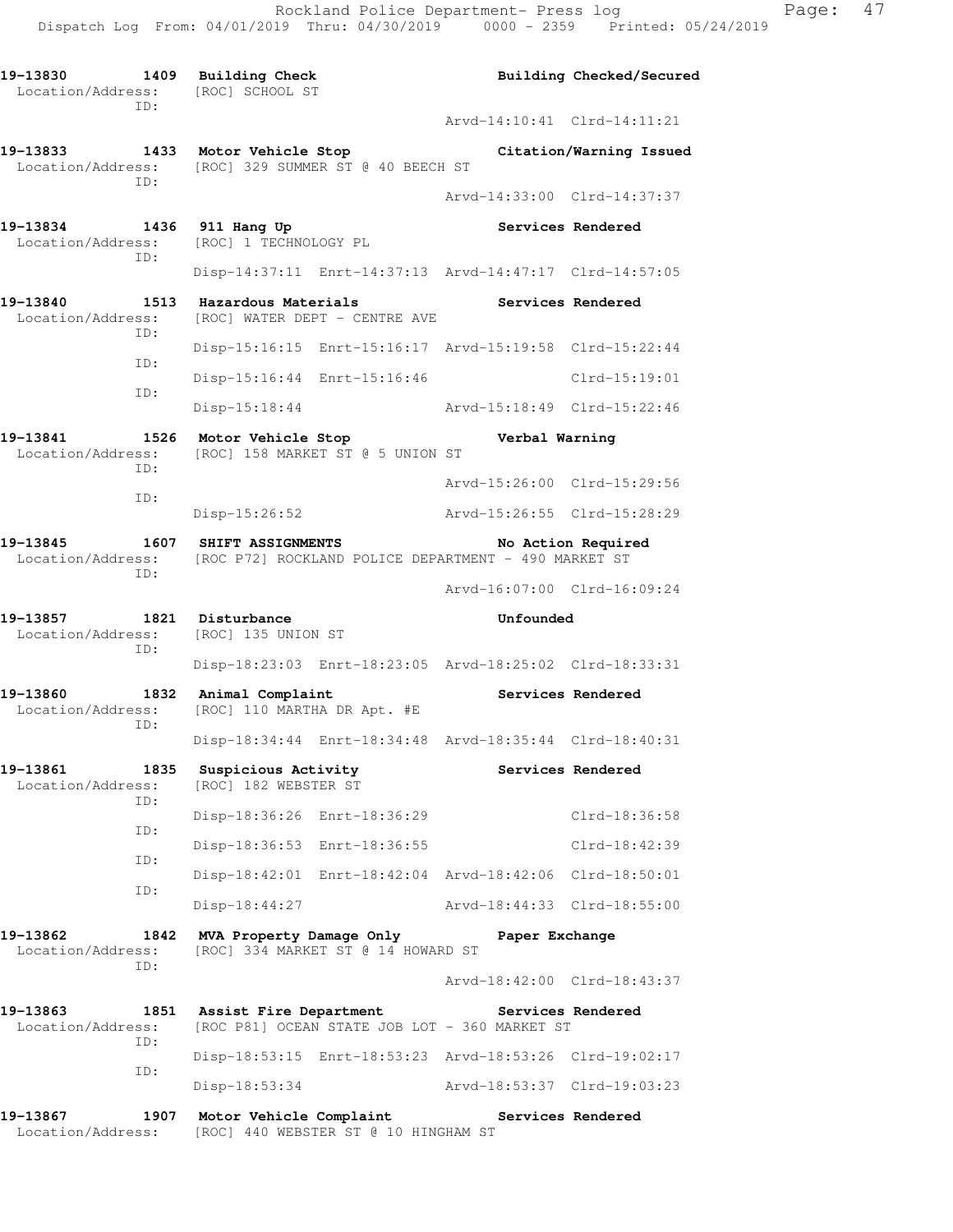|                                      |                                                 |                                                                           | Rockland Police Department- Press log                                                                              | Dispatch Log From: 04/01/2019 Thru: 04/30/2019 0000 - 2359 Printed: 05/24/2019 | Page: | 48 |
|--------------------------------------|-------------------------------------------------|---------------------------------------------------------------------------|--------------------------------------------------------------------------------------------------------------------|--------------------------------------------------------------------------------|-------|----|
| ID:                                  |                                                 |                                                                           | Disp-19:11:24 Enrt-19:11:26 Arvd-19:12:40 Clrd-19:18:34                                                            |                                                                                |       |    |
| 19-13873<br>Location/Address:<br>TD: | 1935 Disturbance<br>[ROC] LINDEN ST             |                                                                           | Peace Restored                                                                                                     |                                                                                |       |    |
| ID:<br>ID:                           | Disp-19:38:25<br>Disp-19:38:37                  |                                                                           | Arvd-19:38:29 Clrd-19:56:16<br>Arvd-19:38:39 Clrd-19:56:21                                                         |                                                                                |       |    |
| ID:                                  | Disp-19:38:44                                   | Disp-20:16:06 Enrt-20:16:11                                               | Arvd-19:38:47 Clrd-19:56:19                                                                                        | Clrd-20:17:32                                                                  |       |    |
| 19-13877<br>Location/Address:<br>TD: | 2015 Burglar Alarm<br>[ROC] 253 REED ST         |                                                                           |                                                                                                                    | Building Checked/Secured                                                       |       |    |
| 19-13879<br>Location/Address:<br>ID: | 2032 Emergency Medical<br>[ROC] 8 EVERGREEN CIR |                                                                           | Disp-20:17:38 Enrt-20:17:40 Arvd-20:25:51 Clrd-20:30:22                                                            | Transported to Hospital                                                        |       |    |
| Fire Unit:                           | Disp-20:35:51                                   | ROCKEN1-Pumper-Rockland Engine 1<br>InQrtsUnavl-21:07:46 InSrvce-21:07:46 | Arvd-20:36:35 Clrd-21:04:17<br>Disp-20:36:23 Enrt-20:37:27 Arvd-20:39:10 Clrd-21:04:49                             |                                                                                |       |    |
| EMS Unit:                            | ROCKAM1-Rockland A1                             |                                                                           | Disp-20:36:30 Enrt-20:37:30 Arvd-20:39:08 Clrd-21:04:21                                                            | Hosp-21:15:35 ClrHosp-22:30:44 InQrtsUnavl-22:39:01 InSrvce-22:39:01           |       |    |
| 19-13882<br>Location/Address:<br>ID: | [ROC] 35 BAY PATH LN                            |                                                                           | 2057 Suspicious Activity The Services Rendered                                                                     |                                                                                |       |    |
| ID:                                  |                                                 |                                                                           | Disp-21:05:47 Enrt-21:05:50 Arvd-21:10:44 Clrd-21:15:57<br>Disp-21:05:55 Enrt-21:05:57 Arvd-21:10:47 Clrd-21:15:55 |                                                                                |       |    |
| 19-13886<br>Vicinity of:<br>ID:      | 2249 Suspicious Activity                        | [ROC P36] STEVE'S AUTO - 246 EAST WATER ST                                |                                                                                                                    | Services Rendered                                                              |       |    |
| ID:                                  | $Disp-22:51:12$                                 |                                                                           | Arvd-22:51:26 Clrd-22:59:09<br>Disp-22:51:12 Enrt-22:51:22 Arvd-22:51:24 Clrd-22:58:55                             |                                                                                |       |    |
| ID:                                  | $Disp-22:51:12$                                 |                                                                           | Arvd-22:51:26 Clrd-23:00:05                                                                                        |                                                                                |       |    |

# **For Date: 04/17/2019 - Wednesday**

| 19-13890 0002 SHIFT ASSIGNMENTS<br>Location/Address: [ROC P72] ROCKLAND POLICE DEPARTMENT - 490 MARKET ST<br>ID: |             |                                                                         |                                                                      | Services Rendered           |
|------------------------------------------------------------------------------------------------------------------|-------------|-------------------------------------------------------------------------|----------------------------------------------------------------------|-----------------------------|
|                                                                                                                  |             | $Disp-00:08:10$                                                         |                                                                      | $Clrd-00:08:19$             |
|                                                                                                                  | ID:         | 19-13891 0022 Burglar Alarm<br>Location/Address: [ROC] 11 COTTONWOOD LN | Appears Secure                                                       |                             |
|                                                                                                                  | ID:         |                                                                         | Disp-00:22:44 Enrt-00:22:50 Arvd-00:27:22 Clrd-00:32:09              |                             |
|                                                                                                                  |             |                                                                         | Disp-00:26:30 Enrt-00:26:32 Arvd-00:29:27 Clrd-00:32:06              |                             |
| 19-13893                                                                                                         | ID:         | 0034 Building Check<br>Location/Address: [ROC] TAUNTON AVE              | Investigated                                                         |                             |
|                                                                                                                  |             |                                                                         |                                                                      | Arvd-00:35:24 Clrd-00:35:35 |
| 19-13896                                                                                                         | 0513<br>ID: | Burglar Alarm                                                           | Location/Address: [ROC P103] ELECTROSWITCH - 175 UNION ST Apt. #REAR | Cancelled Enroute           |
|                                                                                                                  |             | Disp-05:15:22 Enrt-05:15:25                                             |                                                                      | $Clrd-05:16:39$             |
| 19-13898                                                                                                         | 0516        | 911 Accidental                                                          |                                                                      | Services Rendered           |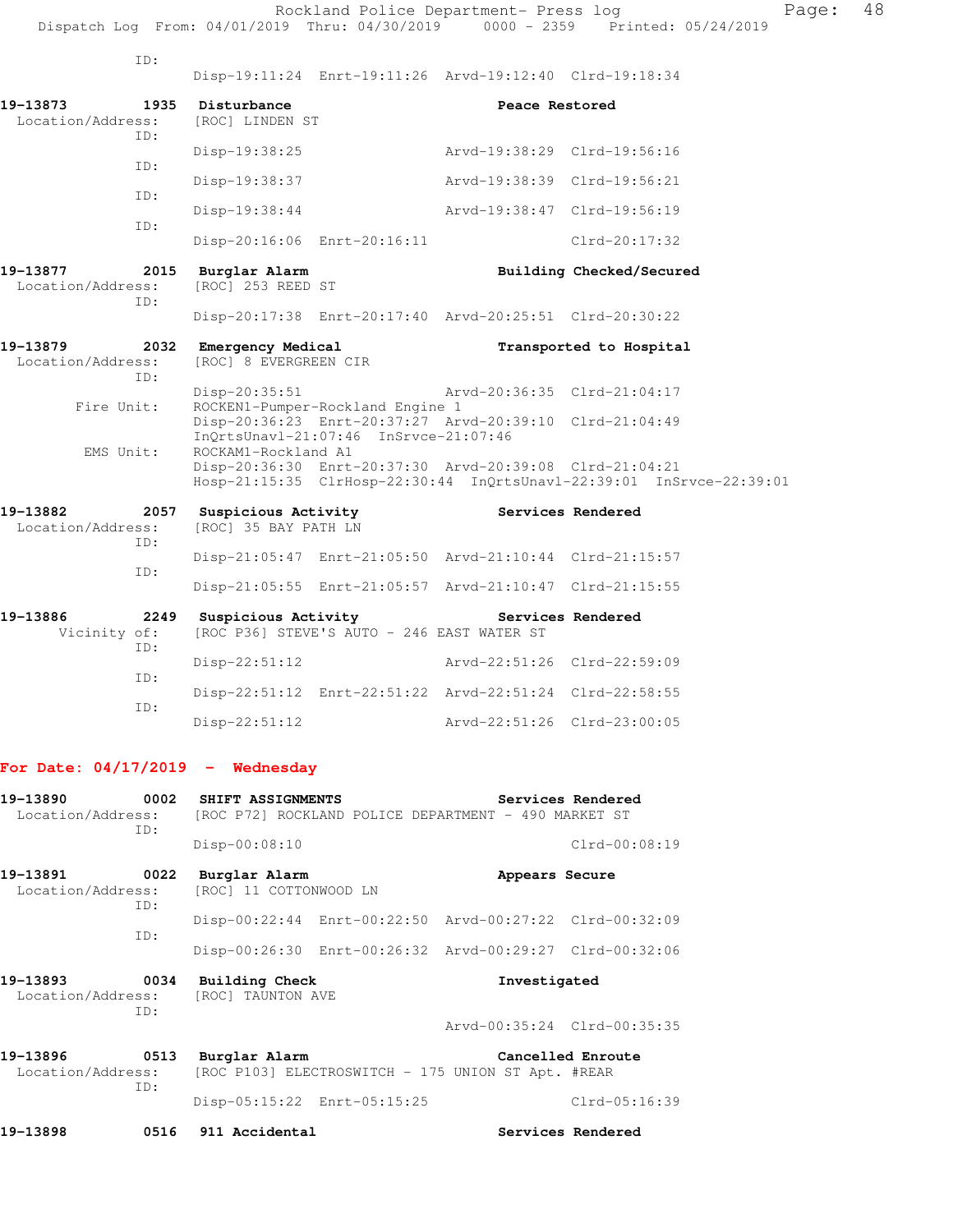|                                                                            | Rockland Police Department- Press log<br>Dispatch Log From: 04/01/2019 Thru: 04/30/2019 0000 - 2359 Printed: 05/24/2019 |                             |                          | Page: | 49 |
|----------------------------------------------------------------------------|-------------------------------------------------------------------------------------------------------------------------|-----------------------------|--------------------------|-------|----|
| Location/Address:                                                          | [ROC P51] HOLIDAY INN - 929 HINGHAM ST                                                                                  |                             |                          |       |    |
| ID:                                                                        | Disp-05:17:25 Enrt-05:17:29 Arvd-05:22:17 Clrd-05:33:02                                                                 |                             |                          |       |    |
| 19-13900 0533 Building Check<br>Location/Address: [ROC] UNION ST<br>ID:    |                                                                                                                         |                             | Services Rendered        |       |    |
|                                                                            |                                                                                                                         | Arvd-05:33:46 Clrd-05:58:26 |                          |       |    |
| 19-13906 0549 Building Check<br>Location/Address: [ROC] TAUNTON AVE<br>ID: |                                                                                                                         | Investigated                |                          |       |    |
|                                                                            |                                                                                                                         | Arvd-05:49:40 Clrd-05:49:55 |                          |       |    |
| 19-13914 0803 General Info                                                 | Location/Address: [ROC P72] ROCKLAND POLICE DEPARTMENT - 490 MARKET ST                                                  |                             | Services Rendered        |       |    |
| ID:                                                                        | 19-13915 0812 911 Accidental<br>Location/Address: [ROC P51] HOLIDAY INN - 929 HINGHAM ST                                | Investigated                |                          |       |    |
|                                                                            | Disp-08:14:46 Enrt-08:18:17 Clrd-08:38:24                                                                               |                             |                          |       |    |
| 19-13918 0830 General Info<br>Location/Address: [WEY] OUT<br>ID:           |                                                                                                                         |                             | Services Rendered        |       |    |
|                                                                            |                                                                                                                         | Arvd-08:30:00 Clrd-09:24:41 |                          |       |    |
| 19-13964 0900 Animal Complaint<br>Location/Address: [ROC] 596 UNION ST     |                                                                                                                         |                             | Services Rendered        |       |    |
| 19-13965 1000 Animal Complaint<br>Location/Address: [ROC] 979 UNION ST     |                                                                                                                         |                             | Services Rendered        |       |    |
|                                                                            | 19-13923 1001 Health & Welfare Check<br>Location/Address: [ROC P45] COMFORT INN - 850 HINGHAM ST Apt. #114              |                             | Services Rendered        |       |    |
| ID:<br>ID:                                                                 | Disp-10:15:02 Enrt-10:17:04 Arvd-10:22:27 Clrd-10:27:43                                                                 |                             |                          |       |    |
|                                                                            | Disp-10:15:02 Enrt-10:17:12 Arvd-10:22:30 Clrd-10:27:46                                                                 |                             |                          |       |    |
| 19–13922<br>1007 Summons<br>ID:                                            | Location/Address: [ROC 82] 213 UNION ST Apt. #4                                                                         | No Service                  |                          |       |    |
| ID:                                                                        |                                                                                                                         | Arvd-10:07:00 Clrd-10:14:51 |                          |       |    |
|                                                                            | Disp-10:08:24 Enrt-10:08:29 Arvd-10:08:37 Clrd-10:14:54                                                                 |                             |                          |       |    |
| 19-13926<br>1021<br>Location/Address:<br>ID:                               | Animal Complaint<br>[ROC] 58 SPRUCE ST                                                                                  | Gone on arrival             |                          |       |    |
|                                                                            |                                                                                                                         | Arvd-10:21:00 Clrd-11:01:39 |                          |       |    |
| 19-13928<br>Location/Address:<br>ID:                                       | 1034 Building Check<br>[ROC] SCHOOL ST                                                                                  |                             | Building Checked/Secured |       |    |
|                                                                            |                                                                                                                         | Arvd-10:35:12 Clrd-10:35:32 |                          |       |    |
| 19-13937<br>1130<br>Location/Address:<br>ID:                               | Suspicious Activity<br>[ROC] SPRING LAKE CEMETERY - PROSPECT ST                                                         |                             | Services Rendered        |       |    |
| ID:                                                                        | Disp-11:40:08 Enrt-11:40:54 Arvd-11:49:56 Clrd-11:50:15                                                                 |                             |                          |       |    |
|                                                                            | Disp-11:41:23 Enrt-11:41:27 Arvd-11:49:59 Clrd-11:50:03                                                                 |                             |                          |       |    |
| 19-13938<br>Location/Address:<br>ID:                                       | 1149 Animal Complaint<br>[ROC] 158 CENTRAL ST                                                                           |                             | Services Rendered        |       |    |
|                                                                            | $Disp-11:50:38$                                                                                                         | Arvd-11:50:44 Clrd-12:03:11 |                          |       |    |
| 19-13943<br>1210<br>Location/Address:<br>ID:                               | Warrant<br>[ROC] COMFORT INN - 850 HINGHAM ST                                                                           | Gone on arrival             |                          |       |    |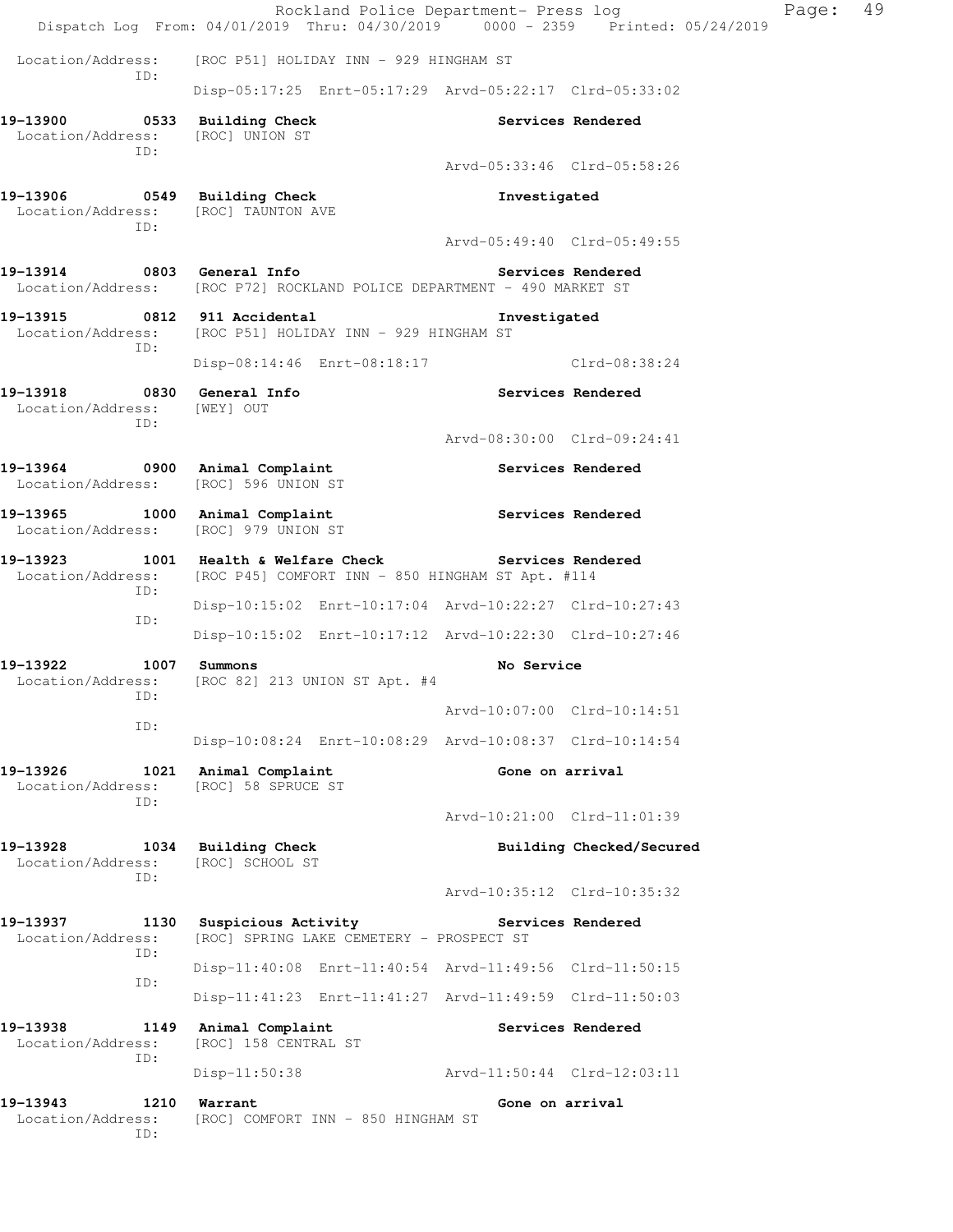Rockland Police Department- Press log Page: 50 Dispatch Log From: 04/01/2019 Thru: 04/30/2019 0000 - 2359 Printed: 05/24/2019 Disp-12:10:46 Enrt-12:11:35 Arvd-12:11:39 Clrd-12:29:13 ID: Disp-12:11:13 Arvd-12:11:19 Clrd-12:29:10 19-13944 1215 Animal Complaint **1216** Services Rendered Location/Address: [ROC] 100 MARTHA DR Apt. #C ID: Disp-12:16:27 Arvd-12:16:33 Clrd-12:17:38 19-13946 **1229** General Info **19the Services Rendered**  Location/Address: [HIN 1] HINGHAM COURT - 28 GEORGE WASHINGTON BLVD ID: Arvd-12:29:00 Clrd-14:48:31 **19-13950 1239 911 Accidental Investigated**  Location/Address: [ROC P117] 391 SALEM STREET - 391 SALEM ST ID: Disp-12:41:01 Enrt-12:41:07 Clrd-12:46:32 ID: Disp-12:46:17 Arvd-12:46:23 Clrd-12:52:51 **19-13951 1245 Building Check Building Checked/Secured**  Location/Address: [ROC] BILL DELAHUNT PKWY ID: Arvd-12:46:29 Clrd-12:46:58 **19-13953 1318 Animal Complaint Investigated**  Location/Address: [ROC] 66 HARTSUFF ST ID: Arvd-13:18:00 Clrd-13:19:49 **19-13954 1319 Animal Complaint Investigated**  Location/Address: [ROC] 16 CORN MILL LN ID: Arvd-13:19:00 Clrd-13:21:50 **19-13958 1353 Road Obstruction Citation/Warning Issued**  Location/Address: [ROC] HATHERLY RD ID: Disp-14:15:05 Arvd-14:16:58 Clrd-14:25:01 19-13959 1425 Building Check **Building Building Checked/Secured**  Location/Address: [ROC] SCHOOL ST ID: Arvd-14:26:25 Clrd-14:26:52 19-13967 1526 Health & Welfare Check **Gone on arrival**  Location/Address: [ROC] 51 MAPLE ST ID: Disp-15:31:56 Enrt-15:34:38 Clrd-15:37:24 ID: Arvd-15:39:56 Clrd-15:45:27 **19-13968 1537 Motor Vehicle Stop Verbal Warning**  Vicinity of: [ROC P69] MCDONALD'S - 117 MARKET ST ID: Arvd-15:37:00 Clrd-15:39:45 **19-13973 1622 MVA Property Damage Only Paper Exchange**  Vicinity of: [ROC] 1050 HINGHAM ST @ 4 GARDNER ST ID: Disp-16:24:23 Enrt-16:26:16 Arvd-16:31:34 Clrd-16:40:42 **19-13976 1641 Building Check Investigated**  Location/Address: [ROC] TAUNTON AVE ID: Arvd-16:42:26 Clrd-16:42:41 **19-13977 1646 Motor Vehicle Stop Verbal Warning**  Location/Address: [ROC] 291 MARKET ST @ 15 ALBION ST ID: Arvd-16:46:00 Clrd-16:49:49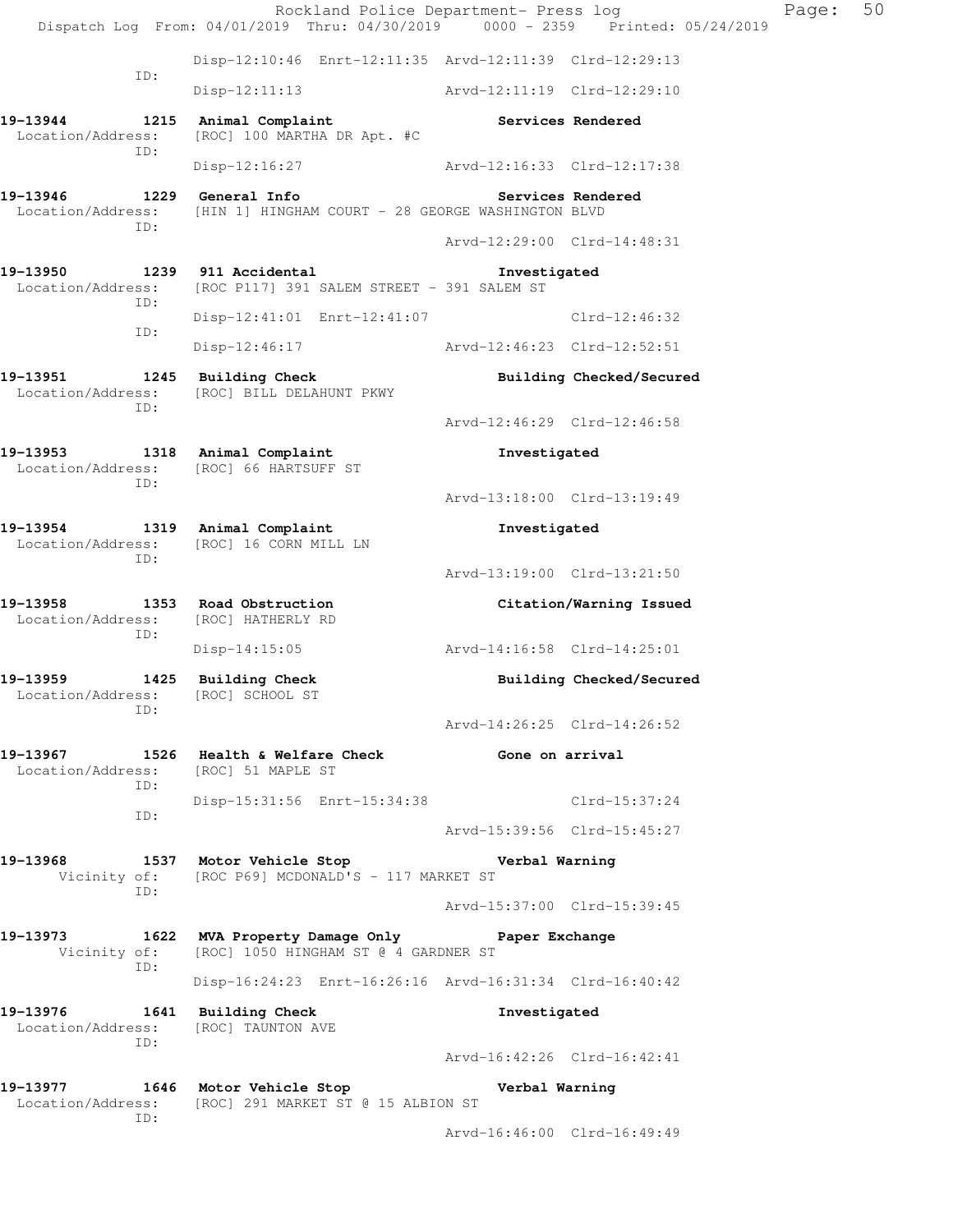Rockland Police Department- Press log Franch Page: 51 Dispatch Log From: 04/01/2019 Thru: 04/30/2019 0000 - 2359 Printed: 05/24/2019 **19-13985 1748 911 Accidental Appears Secure**  Location/Address: [ROC] 4 DOMIGAN DR ID: Disp-17:49:00 Enrt-17:49:05 Arvd-17:52:10 Clrd-17:55:48 **19-13989 1807 911 Accidental Appears Secure**  Location/Address: [ROC 7] WEBSTER PARK REHAB CENTER - 56 WEBSTER ST ID: Disp-18:09:17 Enrt-18:09:23 Arvd-18:12:06 Clrd-18:14:54 **19-13994 1830 Stolen Motor Vehicle Appears Secure**  Location/Address: [ROC] 1021 UNION ST ID: Disp-18:31:30 Clrd-18:31:39 ID: Disp-18:31:32 Enrt-18:31:45 Arvd-18:36:39 Clrd-18:36:51 **19-14000 1927 Building Check Services Rendered**  Location/Address: [ROC] BILL DELAHUNT PKWY ID: Arvd-19:28:34 Clrd-19:28:57 **19-14002 1936 Building Check Investigated**  Location/Address: [ROC] TAUNTON AVE ID: Arvd-19:37:19 Clrd-19:37:34 **19-14005 1956 Traffic Enforcement Appears Secure**  Location/Address: [ROC] EAST WATER ST ID: Arvd-19:56:00 Clrd-20:31:02 19-14006 2002 Lockout **Services Rendered**  Location/Address: [ROC P47] BEST WESTERN - 909 HINGHAM ST ID: Arvd-20:02:00 Clrd-20:15:55 **19-14008 2029 Unwanted Party Peace Restored**  Location/Address: [ROC] 29 FRANKLIN AVE Apt. #2ND ID: Disp-20:31:02 Enrt-20:31:15 Arvd-20:33:23 Clrd-20:44:59 ID: Disp-20:31:02 Enrt-20:31:13 Arvd-20:33:22 Clrd-20:45:03 **19-14010 2107 Noise Complaint Appears Secure**  Location/Address: [ROC] 298 WEBSTER ST ID: Disp-21:08:59 Enrt-21:09:04 Arvd-21:12:35 Clrd-21:17:09 19-14011 2110 Burglar Alarm **19-14011** Appears Secure Location/Address: [ROC] 168 CONCORD ST ID: Disp-21:10:55 Enrt-21:10:59 Arvd-21:14:03 Clrd-21:14:05 **19-14012 2113 Suspicious Activity Gone on arrival**  Location/Address: [ROC P64] CVS PHARMACY - 80 MARKET ST ID: Disp-21:16:40 Enrt-21:16:43 Arvd-21:20:54 Clrd-21:20:57 ID: Disp-21:19:15 Enrt-21:19:17 Arvd-21:20:52 Clrd-21:21:00 **19-14016 2256 Building Check Investigated**  Location/Address: [ROC] TAUNTON AVE ID: Arvd-22:56:38 Clrd-22:56:48

#### **For Date: 04/18/2019 - Thursday**

**19-14019 0002 Information Call No Action Required**  Location/Address: [ROC P72] ROCKLAND POLICE DEPARTMENT - 490 MARKET ST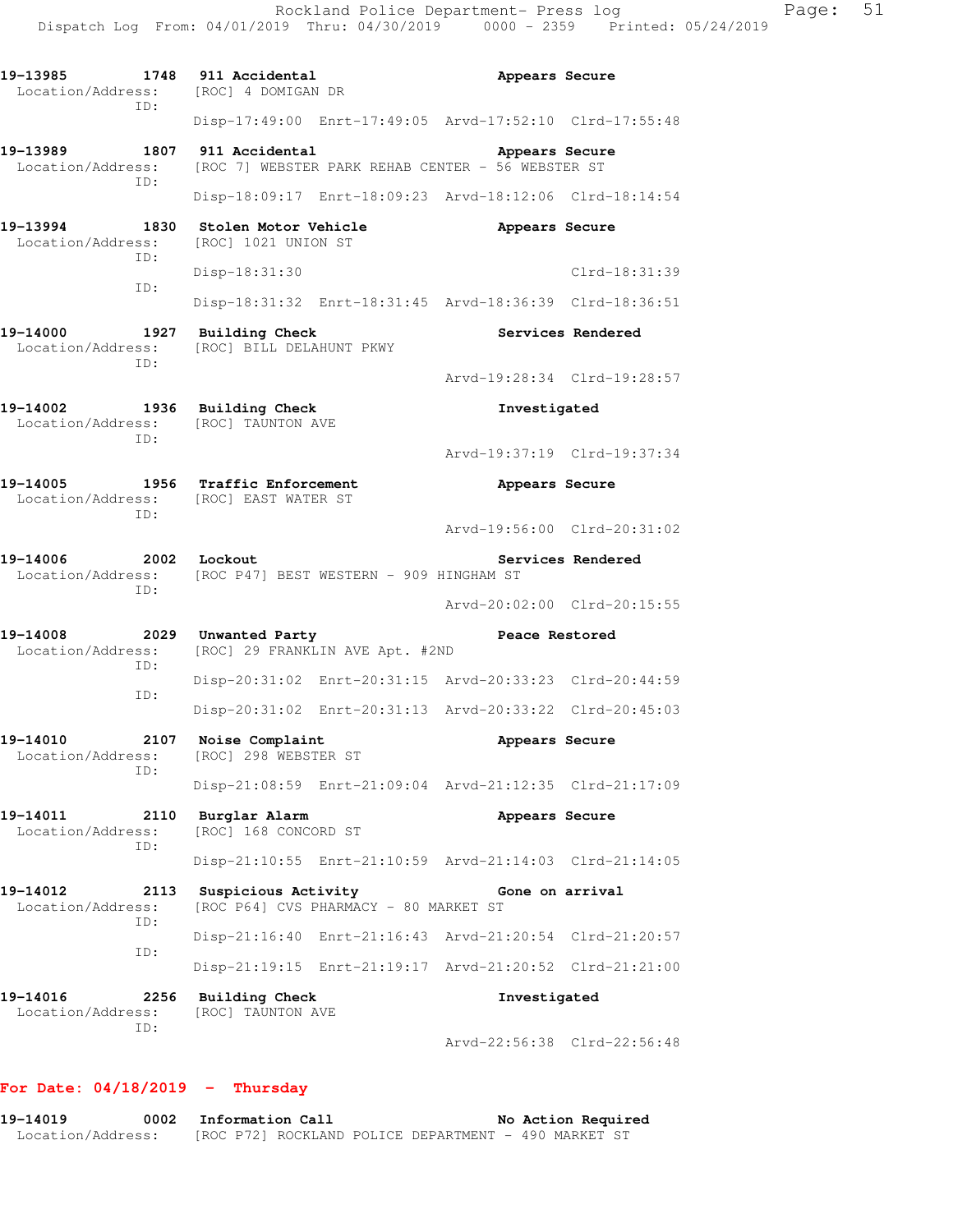**19-14020 0052 Building Check Investigated**  Location/Address: [ROC] TAUNTON AVE ID: Arvd-00:52:42 Clrd-00:52:51 **19-14030 0636 Traffic Enforcement Services Rendered**  Location/Address: [ROC] EAST WATER ST ID: Arvd-06:36:00 Clrd-07:04:26 **19-14031 0701 Building Check Investigated**  Location/Address: [ROC] TAUNTON AVE ID: Arvd-07:02:31 Clrd-07:02:42 **19-14040 0808 General Info Services Not Required**  Location/Address: [ROC P72] ROCKLAND POLICE DEPARTMENT - 490 MARKET ST ID: Arvd-08:08:00 Clrd-08:34:40 **19-14060 1112 Traffic Enforcement Citation/Warning Issued**  Vicinity of: [ROC] EAST WATER ST ID: Disp-11:13:09 Enrt-11:13:15 Arvd-11:26:53 Clrd-11:36:00 19-14061 1123 Assist Public **19-14061** Services Rendered Location/Address: [ROC] 36 STUDLEY CT ID: Arvd-11:23:00 Clrd-11:30:16 19-14062 **1143** Assist Other Agency **19-14062** Services Not Required Location/Address: [ROC] 435 BEECH ST ID: Arvd-11:43:00 Clrd-12:41:47 **19-14073 1346 Building Check Building Checked/Secured**  Location/Address: [ROC P85] ROCKLAND FEDERAL CREDIT UNION - 241 UNION ST ID: Arvd-13:48:09 Clrd-13:48:34 **19-14078 1435 Threats Services Rendered**  Location/Address: [ROC] 50 SPRING ST ID: Disp-14:38:19 Enrt-14:38:32 Clrd-14:58:40 **19-14080 1439 Assist Other Agency No Service**  Location/Address: [ROC] 407 EAST WATER ST ID: Arvd-14:39:00 Clrd-15:17:38 ID: Disp-15:17:17 Enrt-15:17:59 Arvd-15:21:25 Clrd-15:29:19 ID: Disp-15:17:27 Enrt-15:17:50 Arvd-15:21:31 Clrd-15:29:19 ID: Disp-15:21:39 Arvd-15:21:43 Clrd-15:29:19 **19-14079 1441 Emergency Medical Transported to Hospital**  Location/Address: [ROC P55] HOME DEPOT - 1149 HINGHAM ST<br>EMS Unit: ROCKAM1-Rockland A1 ROCKAM1-Rockland A1 Disp-14:44:02 Enrt-14:44:28 Arvd-14:54:29 Clrd-14:56:35 Hosp-15:00:52 ClrHosp-15:53:24 InQrtsUnavl-15:59:46 InSrvce-15:59:49 Fire Unit: ROCKEN2-Pumper-Rockland Engine 2 Disp-14:44:10 Enrt-14:44:28 Clrd-14:45:01 InQrtsUnavl-14:45:01 InSrvce-14:45:01<br>Fire Unit: ROCKEN3-Pumper-Rockland Engine 3 ROCKEN3-Pumper-Rockland Engine 3 Disp-14:45:06 Enrt-14:45:09 Arvd-14:50:54 Clrd-14:54:50 InQrtsUnavl-14:54:50 InSrvce-14:54:50 ID: Disp-14:45:59 Arvd-14:46:02 Clrd-14:57:08 **19-14086 1534 Burglar Alarm Appears Secure**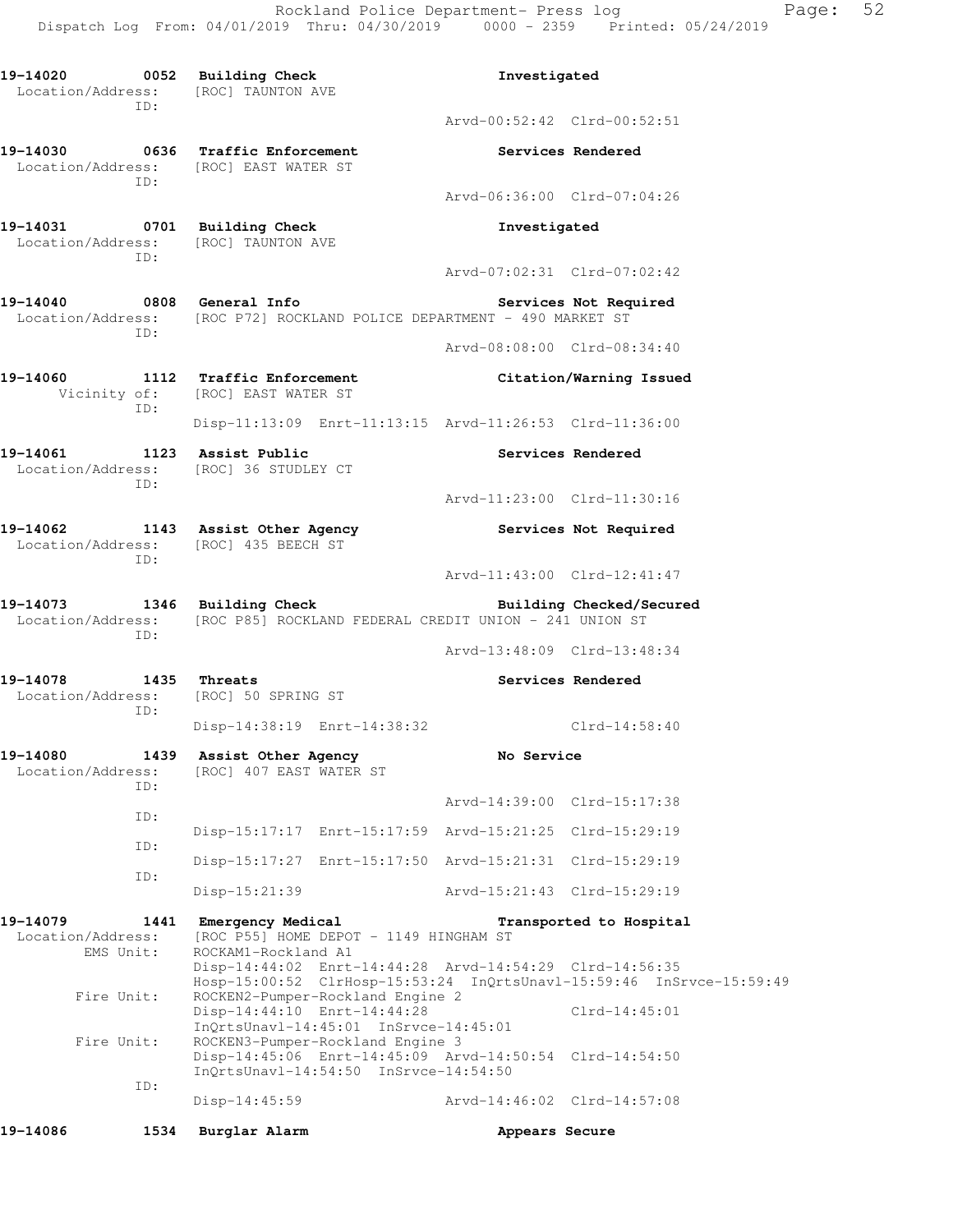| 19-14121              |     | 2153 Motor Vehicle Complaint                              | Gone on arrival                                                                     |                   |       |    |
|-----------------------|-----|-----------------------------------------------------------|-------------------------------------------------------------------------------------|-------------------|-------|----|
|                       |     |                                                           | Arvd-20:07:00 Clrd-20:10:56                                                         |                   |       |    |
|                       | ID: | Location/Address: [ROC] 258 UNION ST @ 3 GODDARD AVE      |                                                                                     |                   |       |    |
|                       |     |                                                           |                                                                                     |                   |       |    |
|                       | ID: |                                                           | Disp-19:08:32 Arvd-19:08:38 Clrd-19:32:25                                           |                   |       |    |
|                       |     |                                                           | Arvd-19:06:00 Clrd-19:32:20                                                         |                   |       |    |
|                       | ID: | Location/Address: [ROC 66] REEDS POND PARK - 80 MARKET ST | 19-14101 1906 Suspicious Activity <b>19-14101 19-14101</b> 1906 Suspicious Activity |                   |       |    |
|                       |     |                                                           |                                                                                     |                   |       |    |
|                       | TD: |                                                           | Arvd-17:35:00 Clrd-17:48:08                                                         |                   |       |    |
| 19-14097 1735 Summons |     | Location/Address: [ROC] 422 NORTH AVE                     |                                                                                     | Services Rendered |       |    |
|                       |     |                                                           | Disp-16:54:34 Enrt-16:57:53 Arvd-16:59:43 Clrd-17:00:35                             |                   |       |    |
|                       | TD: | Location/Address: [ROC] 112 EAST WATER ST                 |                                                                                     |                   |       |    |
| 19-14092 1651 Lockout |     |                                                           |                                                                                     | Services Rendered |       |    |
|                       |     |                                                           | Disp-15:36:25 Enrt-15:36:38 Arvd-15:39:17 Clrd-15:43:04                             |                   |       |    |
|                       | TD: |                                                           | Location/Address: [ROC 58] NORTH RIVER COLLABORATIVE SCHOOL - 525 BEECH ST          |                   |       |    |
|                       |     |                                                           | Dispatch Log From: 04/01/2019 Thru: 04/30/2019 0000 - 2359 Printed: 05/24/2019      |                   |       |    |
|                       |     |                                                           | Rockland Police Department- Press log                                               |                   | Page: | 53 |

 Location/Address: [ROC] HINGHAM ST ID: Disp-21:55:32 Enrt-21:55:49 Arvd-21:59:14 Clrd-22:01:48

### **For Date: 04/19/2019 - Friday**

| 19-14130<br>Location/Address:         | 0000        | General Info                                                                            |                                  | [ROC P72] ROCKLAND POLICE DEPARTMENT - 490 MARKET ST               | No Action Required          |
|---------------------------------------|-------------|-----------------------------------------------------------------------------------------|----------------------------------|--------------------------------------------------------------------|-----------------------------|
| 19-14134<br>Location/Address:         | 0101<br>TD: | Animal Complaint                                                                        | [ROC] 572 UNION ST @ 18 RICE AVE | Gone on arrival                                                    |                             |
|                                       | TD:         |                                                                                         |                                  | Disp-01:03:52 Enrt-01:04:01 Arvd-01:06:00 Clrd-01:09:07            |                             |
|                                       |             |                                                                                         |                                  | Disp-01:06:20 Enrt-01:06:24 Arvd-01:06:27 Clrd-01:09:09            |                             |
| 19-14135<br>Location/Address:         | 0113<br>TD: | Motor Vehicle Stop                                                                      | [ROC] 0 PLAIN ST @ 40 MAPLE ST   |                                                                    | Citation/Warning Issued     |
|                                       |             |                                                                                         |                                  |                                                                    | Arvd-01:13:00 Clrd-01:29:47 |
| 19-14141<br>0337<br>Location/Address: |             | Neighbor Disturbance                                                                    |                                  | Peace Restored<br>[ROC] EMERSON SHOE LOFTS - 51 MAPLE ST Apt. #125 |                             |
| TD:<br>TD:                            |             |                                                                                         |                                  | Disp-03:39:17 Enrt-03:39:28 Arvd-03:39:30 Clrd-04:01:54            |                             |
|                                       |             |                                                                                         |                                  | Disp-03:39:17 Enrt-03:39:33 Arvd-03:39:36 Clrd-04:01:58            |                             |
| 19-14145<br>Location/Address:         | 0556<br>ID: | <b>Building Check</b><br>[ROC] UNION ST                                                 |                                  |                                                                    | Building Checked/Secured    |
|                                       |             |                                                                                         |                                  |                                                                    | Arvd-05:57:14 Clrd-06:15:36 |
| 19-14146                              | ID:         | 0557 Traffic Enforcement<br>Location/Address: [ROC] EAST WATER ST                       |                                  | Unfounded                                                          |                             |
|                                       |             |                                                                                         |                                  |                                                                    | Arvd-05:59:16 Clrd-06:29:49 |
|                                       | TD:         | 19-14148 0630 Motor Vehicle Stop<br>Location/Address: [ROC] 115 UNION ST @ 20 VERNON ST |                                  |                                                                    | Citation/Warning Issued     |
|                                       |             |                                                                                         |                                  |                                                                    | Arvd-06:30:00 Clrd-06:34:38 |
| 19-14150                              | 0655        | Motor Vehicle Stop                                                                      |                                  |                                                                    | Citation/Warning Issued     |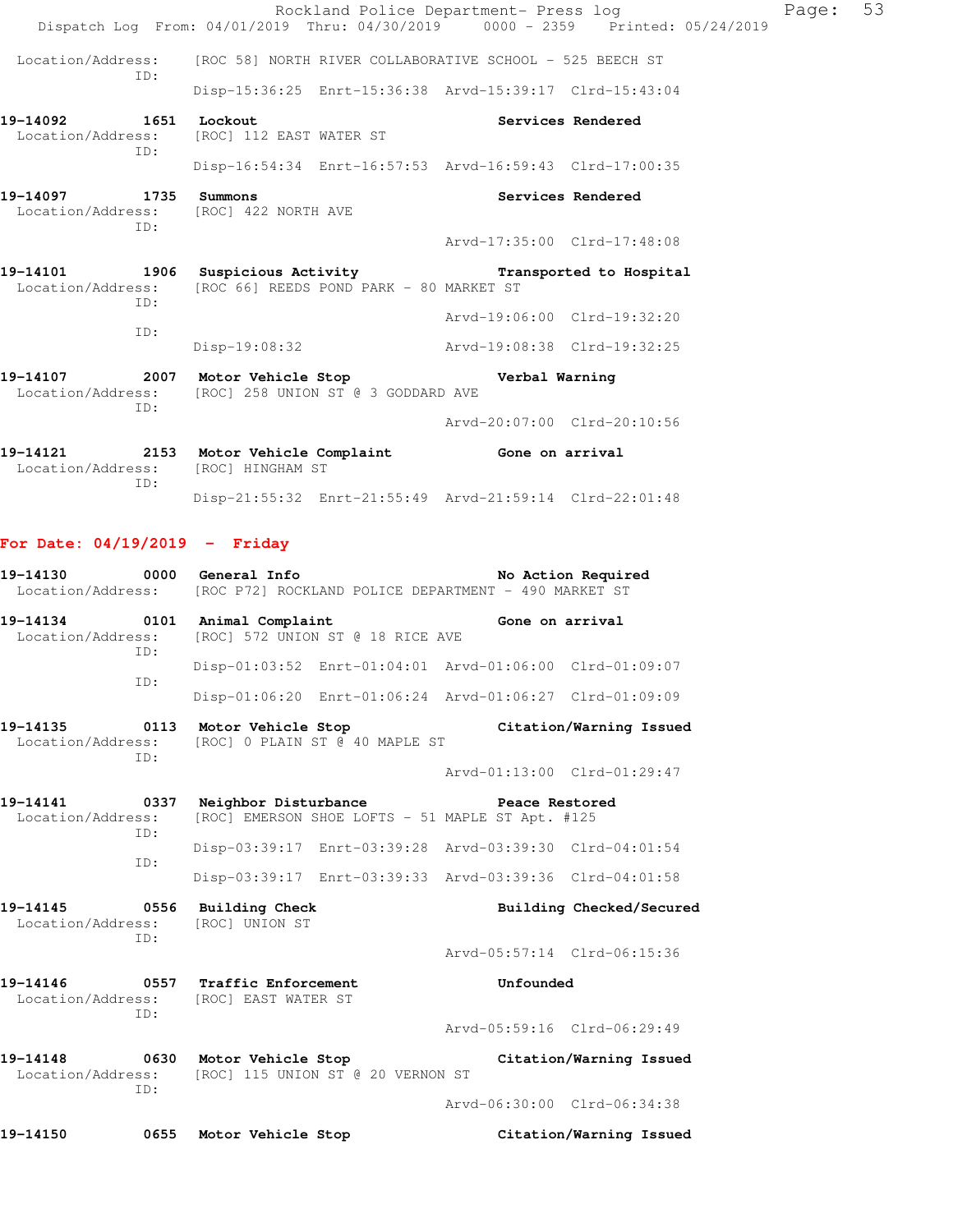Rockland Police Department- Press log Freed Page: 54 Dispatch Log From: 04/01/2019 Thru: 04/30/2019 0000 - 2359 Printed: 05/24/2019 Location/Address: [ROC] EAST WATER ST @ UNION ST ID: Arvd-06:55:00 Clrd-07:10:52 **19-14155 0800 SHIFT ASSIGNMENTS Services Rendered**  Location/Address: [ROC P72] ROCKLAND POLICE DEPARTMENT - 490 MARKET ST ID: Disp-08:10:25 Clrd-08:10:38 **19-14153 0801 Assist Fire Department Summons To Court**  Location/Address: [ROC] IAO UNION POINT - WEYMOUTH ST ID: Disp-08:21:57 Arvd-08:22:00 Clrd-08:37:45 ID: Disp-08:22:35 Arvd-08:22:38 Clrd-08:22:45 **19-14154 0805 Assist Other Agency Services Rendered**  Location/Address: [ROC 55] 100 RESERVOIR PARK - BUSINESS CONDO - 100 RESERVOIR PARK DR ID: Disp-08:06:33 Arvd-08:06:44 Clrd-11:51:52 **19-14160 0925 Motor Vehicle Stop Citation/Warning Issued**  Location/Address: [ROC] 11 NORTH AVE @ 408 UNION ST ID: Arvd-09:25:00 Clrd-09:29:49 **19-14170 1033 Motor Vehicle Stop Citation/Warning Issued**  Location/Address: [ROC] 821 UNION ST @ 1 VFW DR ID: Arvd-10:33:00 Clrd-10:36:58 **19-14183 1200 SHIFT ASSIGNMENTS Services Rendered**  Location/Address: [ROC P72] ROCKLAND POLICE DEPARTMENT - 490 MARKET ST **19-14194 1408 Suspicious Activity Could Not Locate**  Location/Address: [ROC] 14 MORNINGSIDE DR ID: Disp-14:09:41 Enrt-14:09:46 Arvd-14:16:30 Clrd-14:21:16 ID: Disp-14:10:14 Enrt-14:10:18 Arvd-14:14:30 Clrd-14:21:32 ID: Disp-14:21:25 Arvd-14:21:27 Clrd-14:21:30 **19-14208 1600 General Info Services Rendered**  Location/Address: [ROC P72] ROCKLAND POLICE DEPARTMENT - 490 MARKET ST ID: Arvd-16:00:00 Clrd-16:44:15 19-14215 1723 Building Check **19-14215** Appears Secure Location/Address: [ROC] COL BRIAN DUFFY WAY ID: Arvd-17:31:15 Clrd-17:32:59 19-14213 1727 Shoplifting **19** Gone on arrival Location/Address: [ROC P46] DUNKIN DONUTS - 851 HINGHAM ST ID: Disp-17:29:18 Arvd-17:29:45 Clrd-17:30:40 **19-14217 1730 Larceny / Forgery/ Fraud Services Rendered**  Location/Address: [ROC P86] MOBIL GAS STATION - 158 MARKET ST ID: Disp-17:39:21 Enrt-17:39:36 Arvd-17:39:38 Clrd-17:39:40 **19-14225 1841 Assist Other Agency Could Not Locate**  Location/Address: [ROC] 207 GARDEN TER ID: Disp-18:56:54 Enrt-18:56:59 Arvd-19:12:36 Clrd-19:57:25 19-14226 1902 Suspicious Activity **1902 Services Rendered**  Location/Address: [ROC] HILLCREST MOBIL PARK - 63 FAIRVIEW ST ID: Disp-19:04:31 Enrt-19:07:09 Arvd-19:08:10 Clrd-19:25:56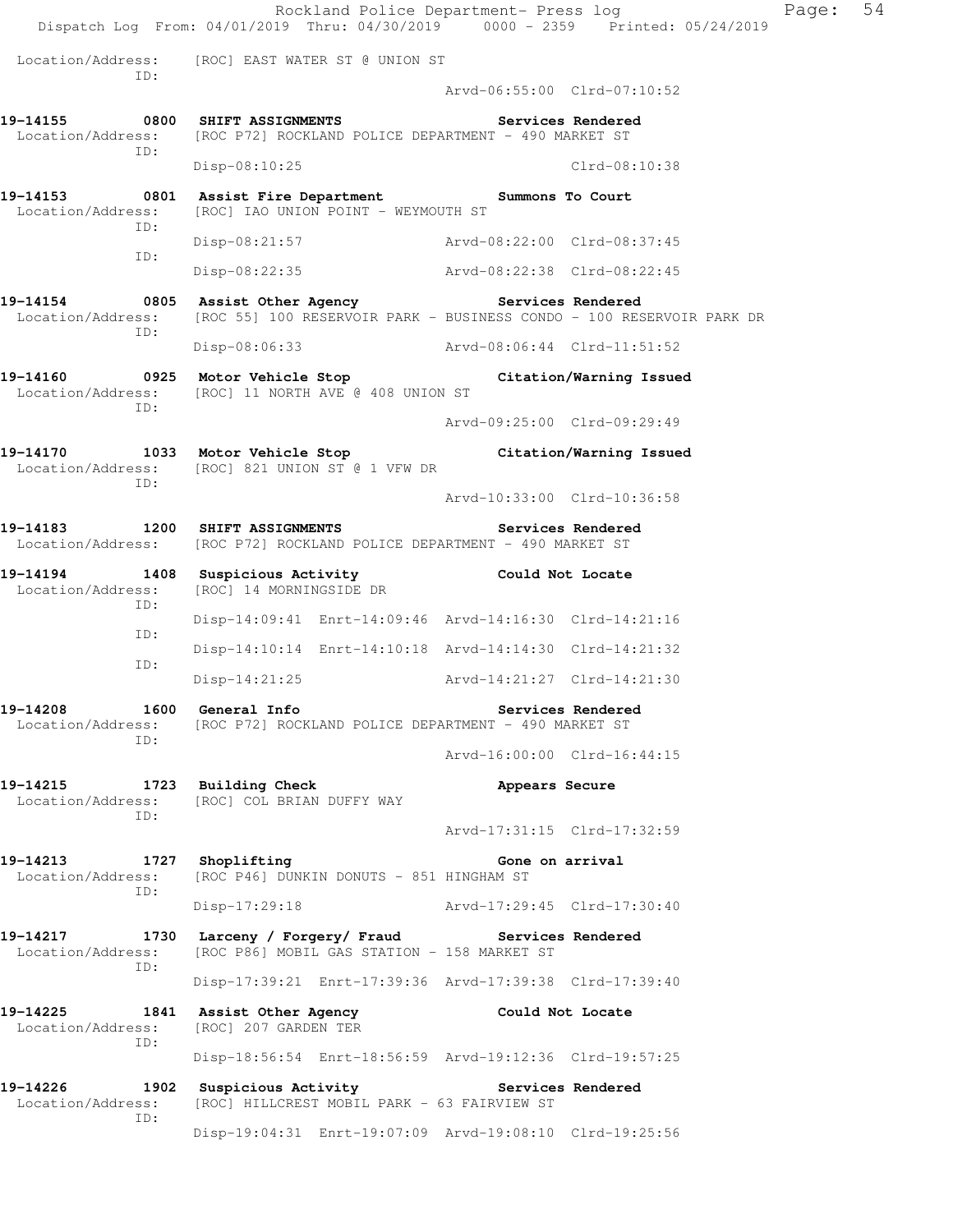Rockland Police Department- Press log entitled and Page: 55 Dispatch Log From: 04/01/2019 Thru: 04/30/2019 0000 - 2359 Printed: 05/24/2019

| 19-14236<br>2045<br>Location/Address:        | Emergency Medical<br>[ROC] 360 UNION ST                                                    | Transported to Hospital                                                                                           |
|----------------------------------------------|--------------------------------------------------------------------------------------------|-------------------------------------------------------------------------------------------------------------------|
| Fire Unit:                                   | ROCKEN1-Pumper-Rockland Engine 1<br>Disp-20:45:42<br>InQrtsUnavl-20:54:24 InSrvce-20:54:24 | Arvd-20:45:50 Clrd-20:54:20                                                                                       |
| EMS Unit:                                    | ROCKAM1-Rockland A1                                                                        | Disp-20:45:46 Arvd-20:45:50 Clrd-20:53:40<br>Hosp-21:02:18 ClrHosp-21:42:15 InQrtsUnavl-21:46:26 InSrvce-21:46:26 |
| EMS Unit:                                    | $Hosp-Z1:\nu z \rightarrow$<br>ROCKAM2-Rockland A2                                         | Arvd-20:48:53 Clrd-20:52:39                                                                                       |
| ID:                                          | $Disp-22:58:35$                                                                            | Hosp-21:01:55 ClrHosp-23:24:17 InQrtsUnavl-23:24:19 InSrvce-23:24:19<br>$Clrd-22:58:50$                           |
| 19-14238<br>2112<br>Location/Address:<br>ID: | Disturbance<br>[ROC] HANNAH WAY                                                            | <b>Services Rendered</b>                                                                                          |
|                                              |                                                                                            | Disp-21:13:22 Enrt-21:13:40 Arvd-21:15:49 Clrd-21:25:18                                                           |
| ID:                                          |                                                                                            | Disp-21:13:33 Enrt-21:13:36 Arvd-21:15:54 Clrd-21:25:13                                                           |
| 19-14241<br>2125<br>Location/Address:<br>TD: | Motor Vehicle Stop<br>[ROC] 31 WEST WATER ST                                               | Citation/Warning Issued                                                                                           |
| ID:                                          |                                                                                            | Arvd-21:25:00 Clrd-21:33:55                                                                                       |
|                                              | Disp-21:28:03                                                                              | Arvd-21:28:09 Clrd-21:33:44                                                                                       |
| 19-14247<br>Location/Address:<br>ID:         | 2219 Motor Vehicle Stop<br>[ROC P75] UNION POINT - BILL DELAHUNT PKWY                      | Verbal Warning                                                                                                    |
|                                              |                                                                                            | Arvd-22:19:00 Clrd-22:29:12                                                                                       |
| 19-14250<br>2256<br>Location/Address:<br>TD: | Motor Vehicle Complaint<br>[ROC] EAST WATER ST @ HOWARD ST                                 | Verbal Warning                                                                                                    |
|                                              |                                                                                            | Disp-22:57:55 Enrt-22:59:00 Arvd-22:59:03 Clrd-23:05:56                                                           |
| TD:                                          | Disp-22:57:55                                                                              | $Clrd-22:58:45$                                                                                                   |
| ID:                                          | Disp-22:57:55                                                                              | $Clrd-23:06:05$                                                                                                   |
| ID:                                          | $Disp-22:57:55$                                                                            | $Clrd-22:58:57$                                                                                                   |
| ID:                                          |                                                                                            | Disp-23:01:28 Enrt-23:01:31 Arvd-23:02:30 Clrd-23:05:52                                                           |
| 19-14254<br>Location/Address:                | 2336 911 Accidental<br>[ROC] 5 NELSON RD                                                   | Services Rendered                                                                                                 |
| TD:                                          |                                                                                            | Disp-23:37:55 Enrt-23:38:03 Arvd-23:43:36 Clrd-23:46:26                                                           |

# **For Date: 04/20/2019 - Saturday**

| 19-14256                      | 0003        | General Incident                        |                                                         | Services Rendered        |
|-------------------------------|-------------|-----------------------------------------|---------------------------------------------------------|--------------------------|
| Location/Address:             | ID:         |                                         | [ROC P72] ROCKLAND POLICE DEPARTMENT - 490 MARKET ST    |                          |
|                               |             | Disp-00:07:29                           |                                                         | $Clrd-00:07:37$          |
| 19-14257<br>Location/Address: | 0008<br>TD: | Burglar Alarm<br>[ROC] 926 HINGHAM ST   |                                                         | Building Checked/Secured |
|                               | TD:         |                                         | Disp-00:10:04 Enrt-00:10:16 Arvd-00:15:57 Clrd-00:18:19 |                          |
|                               |             |                                         | Disp-00:10:26 Enrt-00:10:29 Arvd-00:15:52 Clrd-00:18:14 |                          |
| 19-14263<br>Location/Address: | 0039<br>ID: | Assist Other Agency<br>[ROC] HINGHAM ST |                                                         | Services Rendered        |
|                               |             | $Disp-00:40:06$                         |                                                         | $Clrd-00:41:26$          |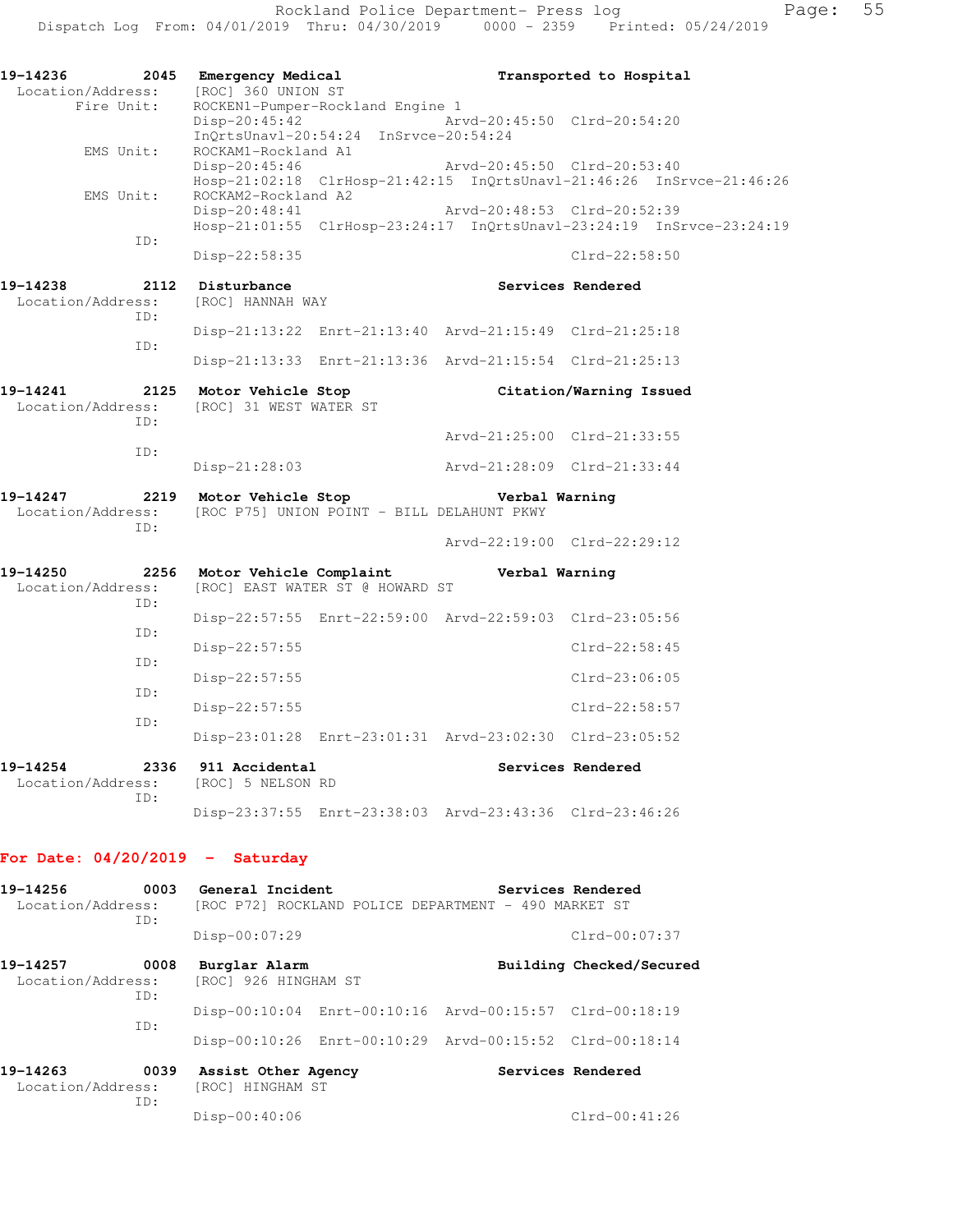Rockland Police Department- Press log Page: 56 Dispatch Log From: 04/01/2019 Thru: 04/30/2019 0000 - 2359 Printed: 05/24/2019 **19-14264 0056 Motor Vehicle Stop Citation/Warning Issued**  Location/Address: [ROC] 5 UNION ST @ 158 MARKET ST ID: Arvd-00:56:00 Clrd-01:06:20 ID: Disp-00:57:47 Enrt-00:57:52 Arvd-00:57:55 Clrd-01:06:10 ID: Disp-00:59:42 Enrt-00:59:46 Arvd-00:59:49 Clrd-01:06:16 **19-14266 0106 General Incident Services Rendered**  Location/Address: [ROC 69] SOUTH SHORE REHAB & NURSING - 115 NORTH AVE ID: Disp-01:08:50 Arvd-01:09:03 Clrd-01:33:12 ID: Disp-01:08:50 Arvd-01:09:07 Clrd-01:33:07 **19-14267 0108 Complaint Services Rendered**  Location/Address: [ROC 69] SOUTH SHORE REHAB & NURSING - 115 NORTH AVE **19-14268 0110 General Incident Services Rendered**  Location/Address: [ROC 69] SOUTH SHORE REHAB & NURSING - 115 NORTH AVE Original Call #: 19-14267 **19-14269 0155 Suspicious Activity Building Checked/Secured**  Location/Address: [ROC] 57 MARKS ST ID: Disp-01:57:13 Enrt-01:58:23 Arvd-02:01:33 Clrd-02:09:14 ID: Disp-01:58:30 Enrt-01:58:34 Arvd-02:01:39 Clrd-02:09:17 **19-14275 0553 Building Check Building Checked/Secured**  Location/Address: [ROC] UNION ST ID: Arvd-05:54:23 Clrd-06:21:06 **19-14276 0609 Motor Vehicle Stop Citation/Warning Issued**  Location/Address: [ROC P10] BILL DELAHUNT PKWY ID: Arvd-06:09:00 Clrd-06:19:32 **19-14278 0620 Motor Vehicle Stop Citation/Warning Issued**  Location/Address: [ROC] FIELDS - SPRING ST ID: Arvd-06:20:00 Clrd-06:25:51 **19-14281 0634 Motor Vehicle Stop Citation/Warning Issued**  Location/Address: [ROC] 9 SALEM ST @ 754 UNION ST ID: Arvd-06:34:00 Clrd-06:44:18 **19-14282 0644 Motor Vehicle Stop Verbal Warning**  Location/Address: [ROC] MARKET ST ID: Arvd-06:44:00 Clrd-06:47:31 **19-14283 0710 Motor Vehicle Stop Services Rendered**  Location/Address: [ROC] ABINGTON LINE - SPRING ST ID: Arvd-07:10:00 Clrd-07:21:51 **19-14284 0722 Motor Vehicle Stop Citation/Warning Issued**  Location/Address: [ROC] VFW DR ID: Arvd-07:22:00 Clrd-07:29:07 **19-14287 0802 General Info Services Rendered**  Location/Address: [ROC P72] ROCKLAND POLICE DEPARTMENT - 490 MARKET ST ID: Arvd-08:02:00 Clrd-08:04:22 19-14294 **0911** Building Check **Services Rendered** 

Location/Address: [ROC] BILL DELAHUNT PKWY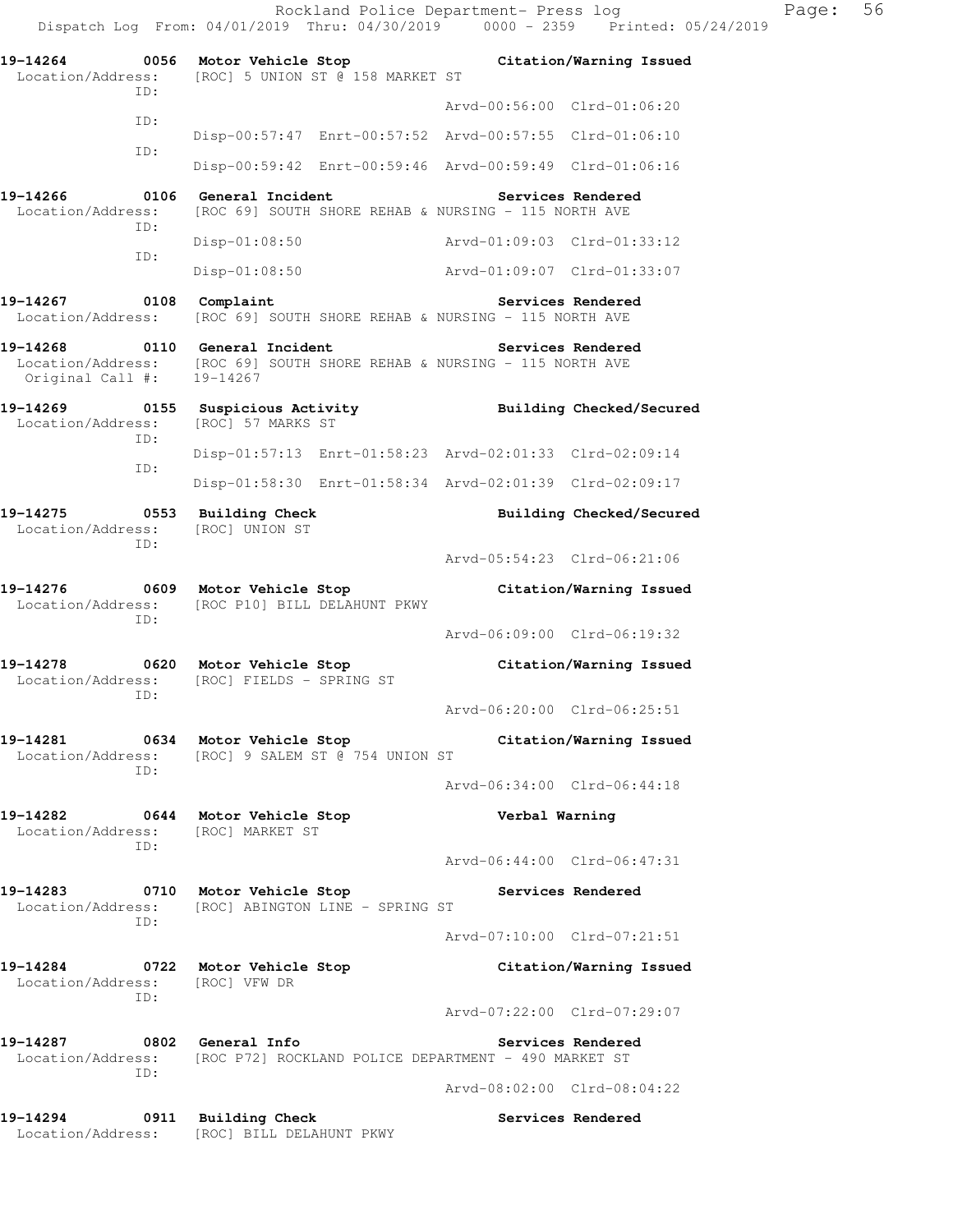|                               |      | Rockland Police Department- Press log<br>Dispatch Log From: 04/01/2019 Thru: 04/30/2019 0000 - 2359 Printed: 05/24/2019 |                             | Page:                          | 57 |
|-------------------------------|------|-------------------------------------------------------------------------------------------------------------------------|-----------------------------|--------------------------------|----|
|                               | ID:  |                                                                                                                         |                             |                                |    |
|                               |      |                                                                                                                         | Arvd-09:12:47 Clrd-09:30:41 |                                |    |
|                               |      | 19-14296 0930 Building Check<br>Location/Address: [ROC] SCHOOL ST                                                       | No Service                  |                                |    |
|                               | ID:  |                                                                                                                         | Arvd-09:31:45 Clrd-09:32:19 |                                |    |
|                               |      | 19-14299 1015 Follow-Up Investigation<br>Location/Address: [ROC P72] ROCKLAND POLICE DEPARTMENT - 490 MARKET ST         |                             | Services Rendered              |    |
|                               | ID:  |                                                                                                                         | Arvd-10:15:00 Clrd-10:37:20 |                                |    |
| 19-14300                      |      | 1018 Motor Vehicle Stop<br>Vicinity of: [ROC] WEST WATER ST @ GROVE ST                                                  |                             | Citation/Warning Issued        |    |
|                               | ID:  |                                                                                                                         | Arvd-10:18:00 Clrd-10:25:35 |                                |    |
|                               |      | 19-14302 1038 Motor Vehicle Stop                                                                                        |                             | 911 Wireless call (Transfered) |    |
|                               |      | Location/Address: [ROC] 76 SPRING ST                                                                                    |                             |                                |    |
|                               | ID:  |                                                                                                                         | Arvd-10:38:00 Clrd-10:40:45 |                                |    |
|                               | ID:  | 19-14305 1043 Motor Vehicle Stop<br>Location/Address: [ROC] 229 BEECH ST                                                | Verbal Warning              |                                |    |
|                               |      |                                                                                                                         | Arvd-10:43:00 Clrd-10:45:54 |                                |    |
| 19-14306                      | ID:  | 1057 Traffic Enforcement<br>Location/Address: [ROC] EAST WATER ST                                                       |                             | Services Rendered              |    |
|                               |      |                                                                                                                         | Arvd-10:57:00 Clrd-11:28:10 |                                |    |
| 19-14308                      | ID:  | 1123 911 Accidental<br>Location/Address: [ROC] 135 GROVE ST                                                             | Could Not Locate            |                                |    |
|                               |      | Disp-11:25:53 Enrt-11:26:03 Arvd-11:29:35 Clrd-11:30:23                                                                 |                             |                                |    |
| 19-14312<br>Location/Address: | ID:  | 1214 Motor Vehicle Stop Citation/Warning Issued<br>[ROC] 416 SUMMER ST @ 67 CONDON CIR                                  |                             |                                |    |
|                               |      | Disp-12:15:06                                                                                                           |                             |                                |    |
|                               | ID:  | 19-14313 1240 Suspicious Activity The Services Rendered<br>Location/Address: [ROC] COPLEY GARDENS - 105 MARKET ST       |                             |                                |    |
|                               | ID:  | Disp-12:41:52 Arvd-12:41:55 Clrd-12:56:13                                                                               |                             |                                |    |
|                               |      | Disp-12:45:17 Enrt-12:45:20 Arvd-12:45:22 Clrd-12:56:20                                                                 |                             |                                |    |
| 19-14314                      | ID:  | 1257 Building Check<br>Location/Address: [ROC] SCHOOL ST                                                                | Appears Secure              |                                |    |
|                               |      |                                                                                                                         | Arvd-12:58:27 Clrd-12:59:01 |                                |    |
| 19-14322                      | ID:  | 1413 911 Accidental<br>Vicinity of: [ROC P56] BURGER KING - 1133 HINGHAM ST                                             |                             | Services Rendered              |    |
|                               |      | Disp-14:19:38 Enrt-14:19:43 Arvd-14:23:09 Clrd-14:24:40                                                                 |                             |                                |    |
|                               |      | 19-14323 1443 Motor Vehicle Stop Citation/Warning Issued<br>Location/Address: [ROC] 545 BEECH ST @ 101 STANDPIPE DR     |                             |                                |    |
|                               | ID:  |                                                                                                                         | Arvd-14:43:00 Clrd-14:50:16 |                                |    |
| Location/Address:             | ID:  | 19-14329 1523 MVA Property Damage Only 19-14329 Paper Exchange<br>[ROC P56] BURGER KING - 1133 HINGHAM ST               |                             |                                |    |
|                               |      | Disp-15:24:48 Enrt-15:24:50 Arvd-15:40:31 Clrd-15:43:31                                                                 |                             |                                |    |
| 19-14334                      | 1554 | SHIFT ASSIGNMENTS                                                                                                       |                             | Services Rendered              |    |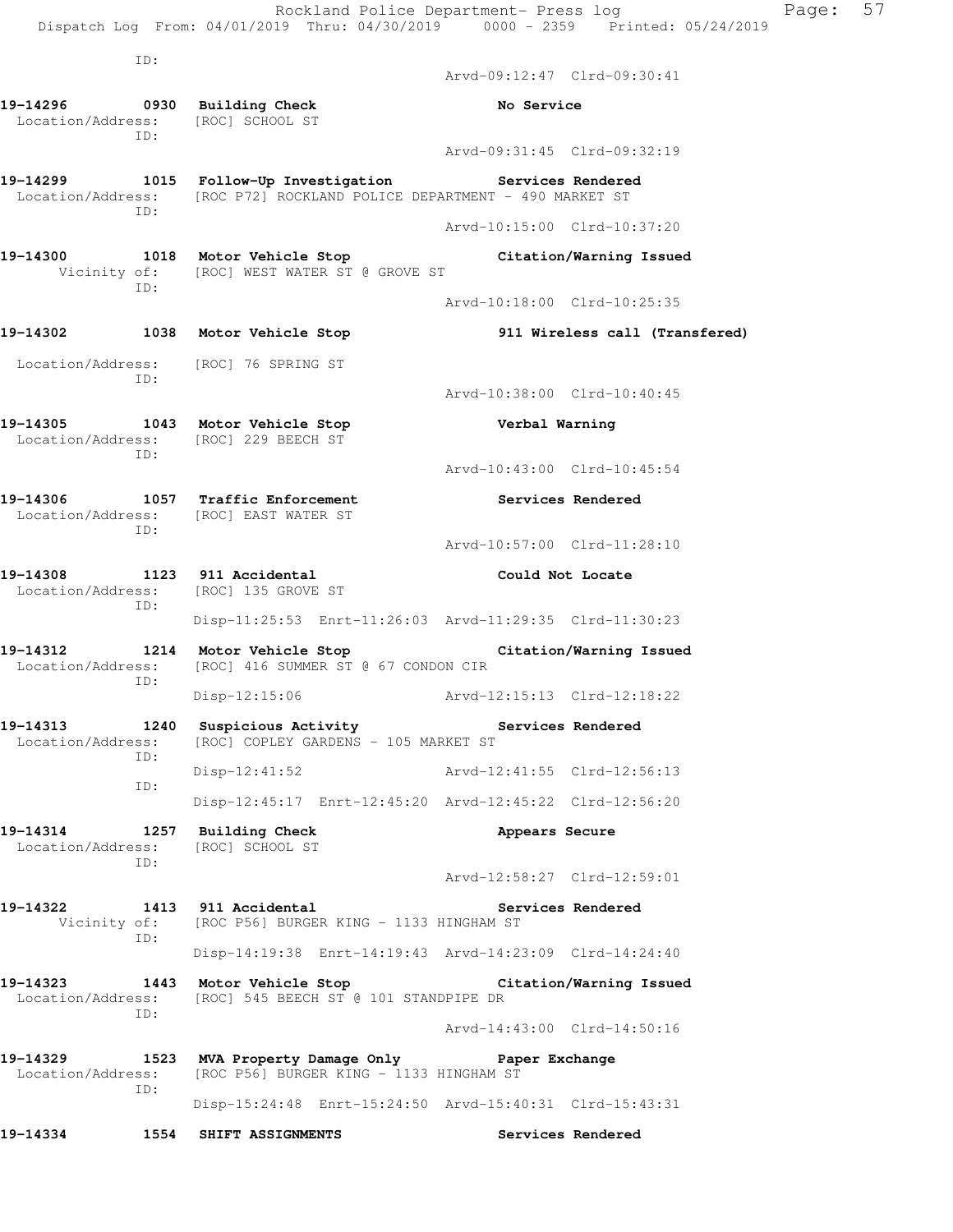Rockland Police Department- Press log Page: 58 Dispatch Log From: 04/01/2019 Thru: 04/30/2019 0000 - 2359 Printed: 05/24/2019 Location/Address: [ROC P72] ROCKLAND POLICE DEPARTMENT - 490 MARKET ST ID: Disp-15:58:35 Clrd-15:58:45 19-14336 1614 911 Hang Up **Gone on arrival** Location/Address: [ROC] 237 SUMMER ST ID:

Disp-16:15:43 Enrt-16:20:03 Arvd-16:25:20 Clrd-16:34:17

**19-14341 1648 Suspicious Activity Gone on arrival**  Location/Address: [ROC P63] WALGREENS - 75 MARKET ST ID: Disp-16:50:12 Enrt-16:50:15 Arvd-16:53:46 Clrd-16:59:35

**19-14345 1710 Suspicious Activity Appears Secure**  Location/Address: [ROC] 482 UNION ST ID: Disp-17:12:14 Enrt-17:12:17 Arvd-17:17:12 Clrd-17:17:14

**19-14358 2208 Motor Vehicle Stop Verbal Warning**  Location/Address: [ROC] 5 UNION ST @ 158 MARKET ST ID: Arvd-22:08:00 Clrd-22:10:59

#### **For Date: 04/21/2019 - Sunday**

| 19-14359<br>0000<br>Location/Address:<br>ID: |             | SHIFT ASSIGNMENTS<br>[ROC P72] ROCKLAND POLICE DEPARTMENT - 490 MARKET ST | No Service                  |                             |
|----------------------------------------------|-------------|---------------------------------------------------------------------------|-----------------------------|-----------------------------|
|                                              |             |                                                                           |                             | Arvd-00:00:00 Clrd-00:03:15 |
| 19-14365<br>Location/Address:                | 0110<br>ID: | Disturbance<br>[ROC] 8 ALPINEST - ALPINE ST                               | Investigated                |                             |
|                                              | TD:         | Disp-01:13:17 Enrt-01:13:22 Arvd-01:17:33 Clrd-01:26:20                   |                             |                             |
|                                              | ID:         | Disp-01:13:17 Enrt-01:13:27 Arvd-01:17:34 Clrd-01:26:24                   |                             |                             |
|                                              |             | Disp-01:13:17 Enrt-01:13:25 Arvd-01:15:08 Clrd-01:26:22                   |                             |                             |
| 19-14366<br>Location/Address:                | 0132<br>ID: | Motor Vehicle Complaint<br>[ROC] 5 UNION ST @ 158 MARKET ST               | Arrest (s) Made             |                             |
|                                              | ID:         | Disp-01:34:14                                                             |                             | Arvd-01:34:20 Clrd-01:54:37 |
|                                              |             | Disp-01:34:14                                                             | Arvd-01:34:23 Clrd-02:01:21 |                             |
| 19-14367<br>Location/Address:                | 0203<br>ID: | Burglar Alarm<br>[ROC] FR MAHONEY ASSOCIATES - 273 WEYMOUTH ST            | Investigated                |                             |
|                                              |             | Disp-02:04:24 Enrt-02:04:30 Arvd-02:09:45 Clrd-02:12:49                   |                             |                             |
| 19-14376<br>Location/Address:                | 0603<br>TD: | <b>Building Check</b><br>[ROC] UNION ST                                   | Appears Secure              |                             |
|                                              |             |                                                                           |                             | Arvd-06:03:54 Clrd-06:15:37 |
| 19-14377<br>Location/Address:                | 0614<br>ID: | Disturbance<br>[ROC] OUTSIDE - 72 MARTHA DR                               |                             | Protective Custody          |
|                                              | ID:         | Disp-06:15:24                                                             | Arvd-06:15:35 Clrd-06:23:12 |                             |
|                                              |             | Disp-06:16:09                                                             | Arvd-06:16:12 Clrd-06:46:29 |                             |
|                                              | ID:         | Disp-06:16:24                                                             |                             | Arvd-06:16:26 Clrd-06:23:17 |
| 19-14381<br>Location/Address:                | 0800<br>ID: | SHIFT ASSIGNMENTS<br>[ROC P72] ROCKLAND POLICE DEPARTMENT - 490 MARKET ST |                             | Services Rendered           |
|                                              |             | Disp-08:06:21                                                             |                             | Clrd-08:06:30               |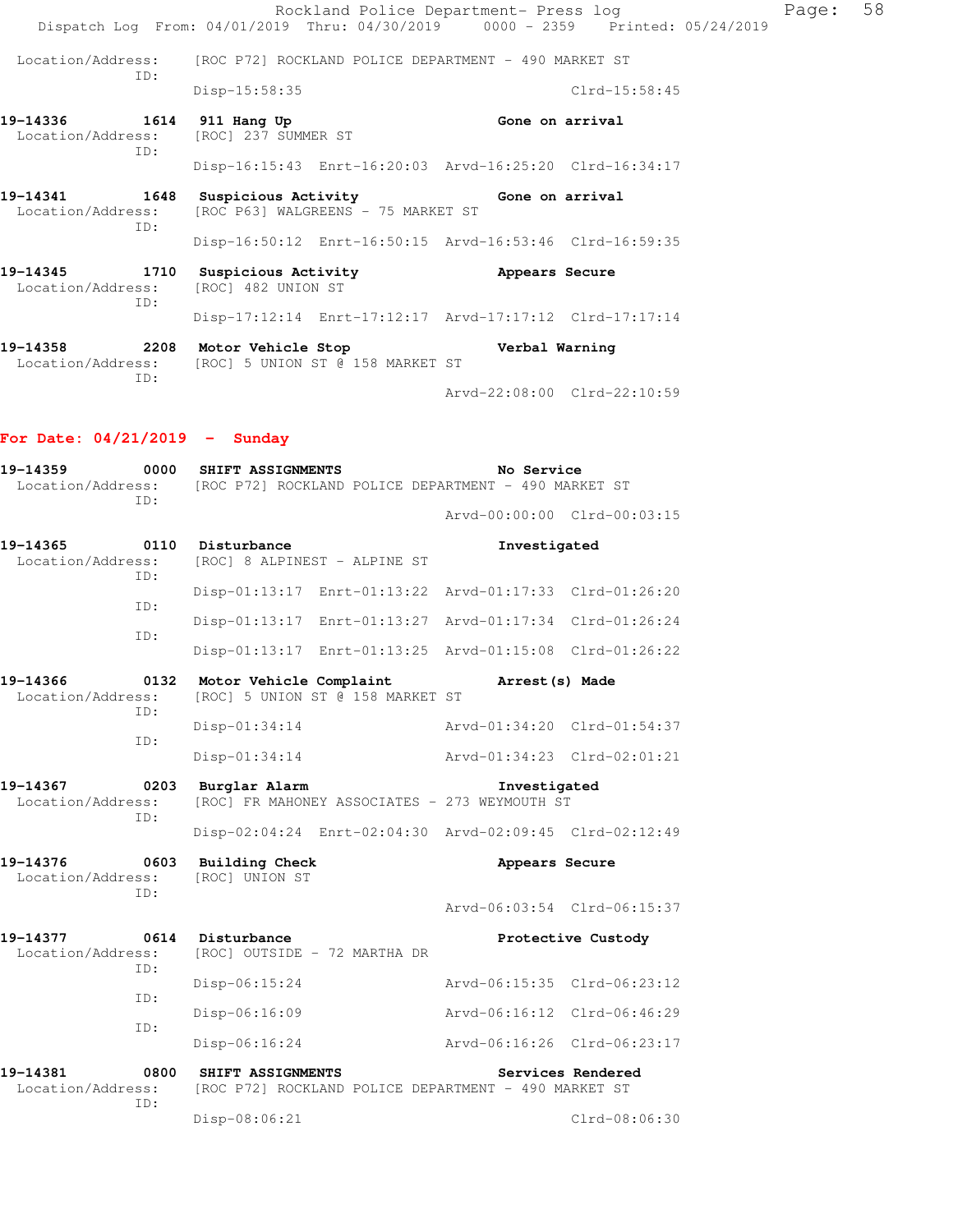Rockland Police Department- Press log Page: 59 Dispatch Log From: 04/01/2019 Thru: 04/30/2019 0000 - 2359 Printed: 05/24/2019 **19-14386 0842 Building Check Building Checked/Secured**  Location/Address: [ROC P85] ROCKLAND FEDERAL CREDIT UNION - 241 UNION ST ID: Arvd-08:46:10 Clrd-08:48:19 **19-14389 0910 Building Check Building Checked/Secured**  Location/Address: [ROC P75] UNION POINT - BILL DELAHUNT PKWY ID: Arvd-09:11:06 Clrd-09:12:29 **19-14393 1011 Motor Vehicle Stop Citation/Warning Issued**  Location/Address: [ROC] 187 POND ST @ 285 TURNER RD ID: Arvd-10:11:00 Clrd-10:17:35 **19-14395 1031 Motor Vehicle Stop Citation/Warning Issued**  Location/Address: [ROC] 225 LIBERTY ST @ 225 E WATER ST ID: Arvd-10:31:00 Clrd-10:37:54 **19-14398 1053 Motor Vehicle Stop Citation/Warning Issued**  Location/Address: [ROC] EAST WATER ST ID: Arvd-10:53:00 Clrd-10:58:20 **19-14404 1217 911 Accidental Gone on arrival**  Location/Address: [ROC] 147 MARKET ST ID: Disp-12:18:52 Enrt-12:19:01 Arvd-12:22:08 Clrd-12:25:52 **19-14406 1236 Motor Vehicle Stop Verbal Warning**  Location/Address: [ROC] 351 NORTH AVE @ 20 GREEN ST ID: Arvd-12:36:00 Clrd-12:41:05 **19-14407 1255 Motor Vehicle Stop Verbal Warning**  Location/Address: [ROC] 73 RESERVOIR PARK DR ID: Arvd-12:55:00 Clrd-12:59:24 **19-14412 1340 Motor Vehicle Stop Citation/Warning Issued**  Location/Address: [ROC] 685 SUMMER ST ID: Arvd-13:40:00 Clrd-13:43:01 19-14413 1345 Building Check **Building Building Checked/Secured** Location/Address: [ROC P85] ROCKLAND FEDERAL CREDIT UNION - 241 UNION ST ID: Arvd-13:47:15 Clrd-13:47:47 **19-14415 1350 Motor Vehicle Collision Paper Exchange**  Location/Address: [ROC] 165 HINGHAM ST ID: Disp-13:52:38 Arvd-13:52:50 Clrd-14:01:03 ID: Disp-13:52:38 Arvd-13:52:46 Clrd-14:01:04 **19-14416 1356 911 Accidental Services Rendered**  Location/Address: [ROC P55] HOME DEPOT - 1149 HINGHAM ST ID: Disp-13:57:26 Enrt-13:58:11 Arvd-13:59:51 Clrd-14:01:22 **19-14427 1456 Motor Vehicle Stop Citation/Warning Issued**  Location/Address: [ROC] HINGHAM ST @ GLENDALE DR ID: Arvd-14:56:00 Clrd-15:06:47 **19-14430 1600 SHIFT ASSIGNMENTS Services Rendered**  Location/Address: [ROC P72] ROCKLAND POLICE DEPARTMENT - 490 MARKET ST ID:

Disp-16:00:19 Arvd-16:00:26 Clrd-16:00:30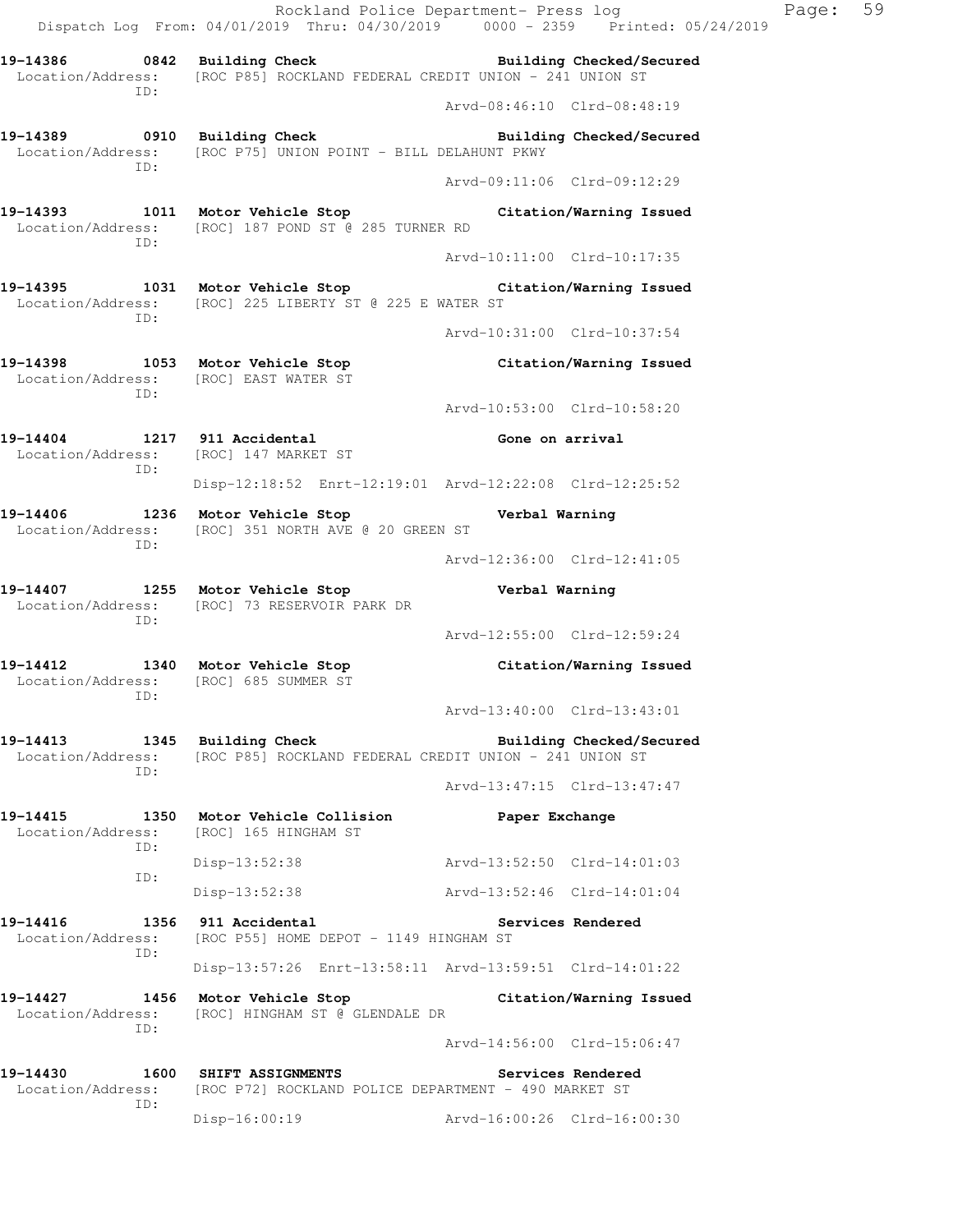Rockland Police Department- Press log Fage: 60 Dispatch Log From: 04/01/2019 Thru: 04/30/2019 0000 - 2359 Printed: 05/24/2019 **19-14433 1608 911 Accidental Services Rendered**  Location/Address: [ROC P55] HOME DEPOT - 1149 HINGHAM ST ID: Disp-16:11:31 Enrt-16:11:35 Arvd-16:19:31 Clrd-16:21:44 **19-14437 1650 Traffic Enforcement No Action Required**  Location/Address: [ROC] EAST WATER ST ID: Arvd-16:52:33 Clrd-17:06:47 **19-14438 1731 Emergency Medical Transported to Hospital** Location/Address: [ROC] 29 PARK ST Location/Address: Fire Unit: ROCKEN1-Pumper-Rockland Engine 1 Disp-17:32:00 Enrt-17:34:08 Arvd-17:34:21 Clrd-17:50:03 InQrtsUnavl-18:01:00 InSrvce-18:01:00<br>EMS Unit: ROCKAM1-Rockland A1 ROCKAM1-Rockland A1 Disp-17:32:07 Enrt-17:34:06 Arvd-17:34:16 Clrd-17:50:01 Hosp-18:01:38 ClrHosp-18:53:26 InQrtsUnavl-19:09:18 InSrvce-19:09:19 ID: Disp-17:32:36 Enrt-17:32:38 Arvd-17:33:47 Clrd-17:40:28 ID: Disp-17:34:38 Arvd-17:34:42 Clrd-17:40:30 **19-14447 1920 Building Check Building Checked/Secured**  Location/Address: [ROC] BILL DELAHUNT PKWY ID: Arvd-19:28:37 Clrd-19:28:51 **19-14450 1952 Emergency Medical Transported to Hospital**  Location/Address: [ROC] 63 CONCORD ST EMS Unit: ROCKAM2-Rockland A2 Disp-19:53:33 Enrt-19:54:14 Arvd-19:55:43 Clrd-20:02:55 Hosp-20:13:31 ClrHosp-20:53:32 InQrtsUnavl-21:01:04 InSrvce-21:01:04 ID: Disp-19:53:42 Enrt-19:54:00 Arvd-19:54:04 Clrd-20:04:24 ID: Disp-19:53:46 Enrt-19:53:59 Arvd-19:54:02 Clrd-20:04:22 ID: Disp-19:53:49 Enrt-19:53:57 Arvd-19:54:01 Clrd-20:04:25 Fire Unit: ROCKEN1-Pumper-Rockland Engine 1 Disp-19:55:11 Arvd-19:55:15 Clrd-20:04:52 InQrtsUnavl-20:04:52 InSrvce-20:04:52 **19-14458 2123 Fireworks Services Rendered**  Location/Address: [ROC] 430 POND ST @ 1 NELSON RD ID: Disp-21:39:17 Enrt-21:39:20 Clrd-21:42:21 ID: Disp-21:57:43 Enrt-21:57:45 Arvd-22:00:21 Clrd-22:02:46 **19-14457 2126 Motor Vehicle Complaint Arrest(s) Made**  Location/Address: [ROC] EAST WATER ST @ WEBSTER ST ID: Disp-21:28:37 Arvd-21:28:48 Clrd-21:45:37 ID: Disp-21:28:42 Arvd-21:28:45 Clrd-22:42:41 **19-14461 2141 Emergency Medical Transported to Hospital**  Location/Address: [ROC] 55 VFW DR ID: Disp-21:42:25 Enrt-21:42:27 Arvd-21:45:07 Clrd-21:57:34 Fire Unit: ROCKEN1-Pumper-Rockland Engine 1 Disp-21:42:25 Enrt-21:46:09 Arvd-21:46:10 Clrd-21:58:27 InQrtsUnavl-21:58:28 InSrvce-21:58:28 EMS Unit: ROCKAM1-Rockland A1 Disp-21:42:25 Enrt-21:46:08 Arvd-21:46:10 Clrd-21:58:25 Hosp-22:05:51 ClrHosp-22:50:43 InQrtsUnavl-22:56:19 InSrvce-22:56:19

#### **For Date: 04/22/2019 - Monday**

| 19-14469 |  | 0006 General Incident | Services Rendered |  |
|----------|--|-----------------------|-------------------|--|
|----------|--|-----------------------|-------------------|--|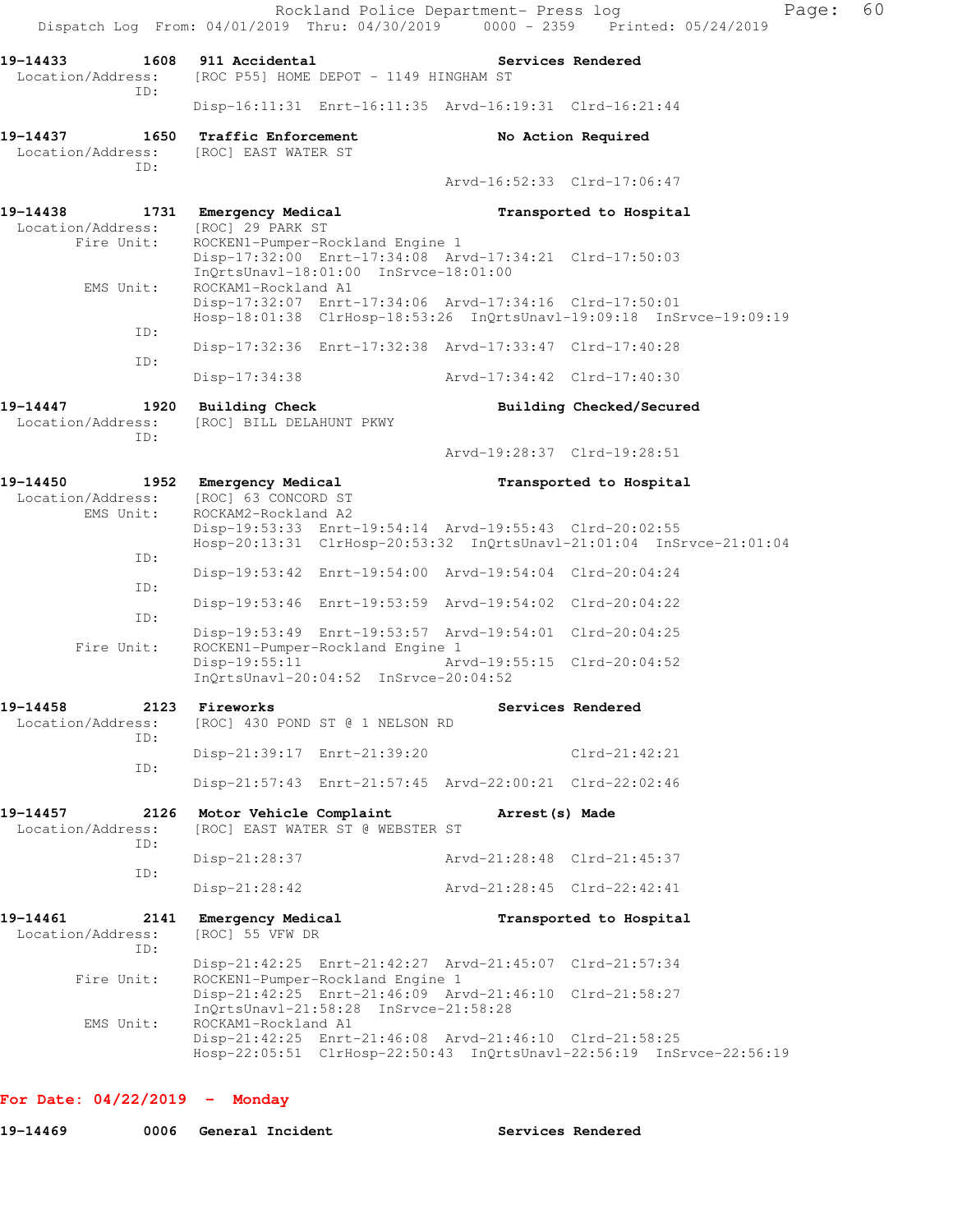|                                                                            | Rockland Police Department- Press log<br>Dispatch Log From: 04/01/2019 Thru: 04/30/2019 0000 - 2359 Printed: 05/24/2019 |                             |                          | Page: | 61 |
|----------------------------------------------------------------------------|-------------------------------------------------------------------------------------------------------------------------|-----------------------------|--------------------------|-------|----|
| Location/Address:                                                          | [ROC P72] ROCKLAND POLICE DEPARTMENT - 490 MARKET ST                                                                    |                             |                          |       |    |
| ID:                                                                        | Disp-00:08:54                                                                                                           |                             | $Clrd-00:09:03$          |       |    |
| 19-14470 0025 Building Check<br>Location/Address:                          | [ROC] TAUNTON AVE                                                                                                       |                             | Building Checked/Secured |       |    |
| ID:                                                                        |                                                                                                                         | Arvd-00:25:51 Clrd-01:19:58 |                          |       |    |
| 19-14475 0546 Building Check<br>Location/Address: [ROC] UNION ST<br>ID:    |                                                                                                                         |                             | Building Checked/Secured |       |    |
|                                                                            |                                                                                                                         | Arvd-05:47:38 Clrd-06:07:43 |                          |       |    |
| 19-14480 0639 Building Check<br>Location/Address: [ROC] TAUNTON AVE<br>ID: |                                                                                                                         | Investigated                |                          |       |    |
|                                                                            |                                                                                                                         | Arvd-06:40:05 Clrd-06:40:23 |                          |       |    |
| 19-14483 0706 Burglar Alarm<br>Location/Address:<br>ID:                    | [ROC 73] ROCKLAND TOWN HALL - 242 UNION ST                                                                              |                             | Building Checked/Secured |       |    |
|                                                                            | Disp-07:07:01 Enrt-07:09:43 Arvd-07:09:46 Clrd-07:11:48                                                                 |                             |                          |       |    |
| 19-15414<br>0830<br>Location/Address:                                      | Animal Complaint<br>[ROC] CENTRAL ST                                                                                    |                             | Services Rendered        |       |    |
| ID:                                                                        | Location/Address: [ROC 58] NORTH RIVER COLLABORATIVE SCHOOL - 525 BEECH ST                                              |                             |                          |       |    |
|                                                                            | Disp-08:52:09 Enrt-08:52:13 Arvd-09:02:40 Clrd-09:23:26                                                                 |                             |                          |       |    |
| 19-14500 0952 Building Check<br>Location/Address: [ROC] UNION ST<br>ID:    |                                                                                                                         |                             | Services Rendered        |       |    |
|                                                                            |                                                                                                                         | Arvd-09:53:22 Clrd-10:59:27 |                          |       |    |
| 19-15412                                                                   | 1000 Animal Complaint<br>Location/Address: [ROC] 116 HUGGINS RD                                                         |                             | Services Rendered        |       |    |
| 19-14508<br>Location/Address: [ROC] LEAH DR<br>ID:                         | 1056 Motor Vehicle Stop                                                                                                 | Verbal Warning              |                          |       |    |
|                                                                            |                                                                                                                         | Arvd-10:56:00 Clrd-10:57:54 |                          |       |    |
| 19-14514<br>1145<br>Location/Address:<br>ID:                               | Animal Complaint<br>[ROC] 211 POND ST                                                                                   |                             | Services Rendered        |       |    |
|                                                                            | Disp-11:46:26 Enrt-11:46:29 Arvd-11:57:15 Clrd-12:04:09                                                                 |                             |                          |       |    |
| 19-14518<br>1218<br>Location/Address:<br>ID:                               | Animal Complaint<br>[ROC] 208 REED ST                                                                                   | Report Follows              |                          |       |    |
|                                                                            |                                                                                                                         | Arvd-12:18:00 Clrd-12:32:29 |                          |       |    |
| 19-15413<br>1300<br>Location/Address:                                      | Animal Complaint<br>[ROC] 10 ALPINE ST                                                                                  |                             | Services Rendered        |       |    |
| 19-14521<br>1314<br>Location/Address:<br>ID:                               | <b>Building Check</b><br>[ROC] SCHOOL ST                                                                                |                             | Building Checked/Secured |       |    |
|                                                                            |                                                                                                                         | Arvd-13:15:15 Clrd-13:15:32 |                          |       |    |
| 19-14522<br>1318<br>Location/Address:<br>ID:                               | 911 Accidental<br>[ROC] MEMORIAL PARK - 1 COL BRIAN DUFFY WAY                                                           |                             | Services Rendered        |       |    |
| ID:                                                                        | Disp-13:20:26                                                                                                           |                             | Clrd-13:20:56            |       |    |
|                                                                            | Disp-13:21:17 Enrt-13:21:22 Arvd-13:22:41 Clrd-13:26:02                                                                 |                             |                          |       |    |
| 19-14532<br>1434<br>Location/Address:                                      | <b>Building Check</b><br>[ROC] EAST WATER ST                                                                            | Appears Secure              |                          |       |    |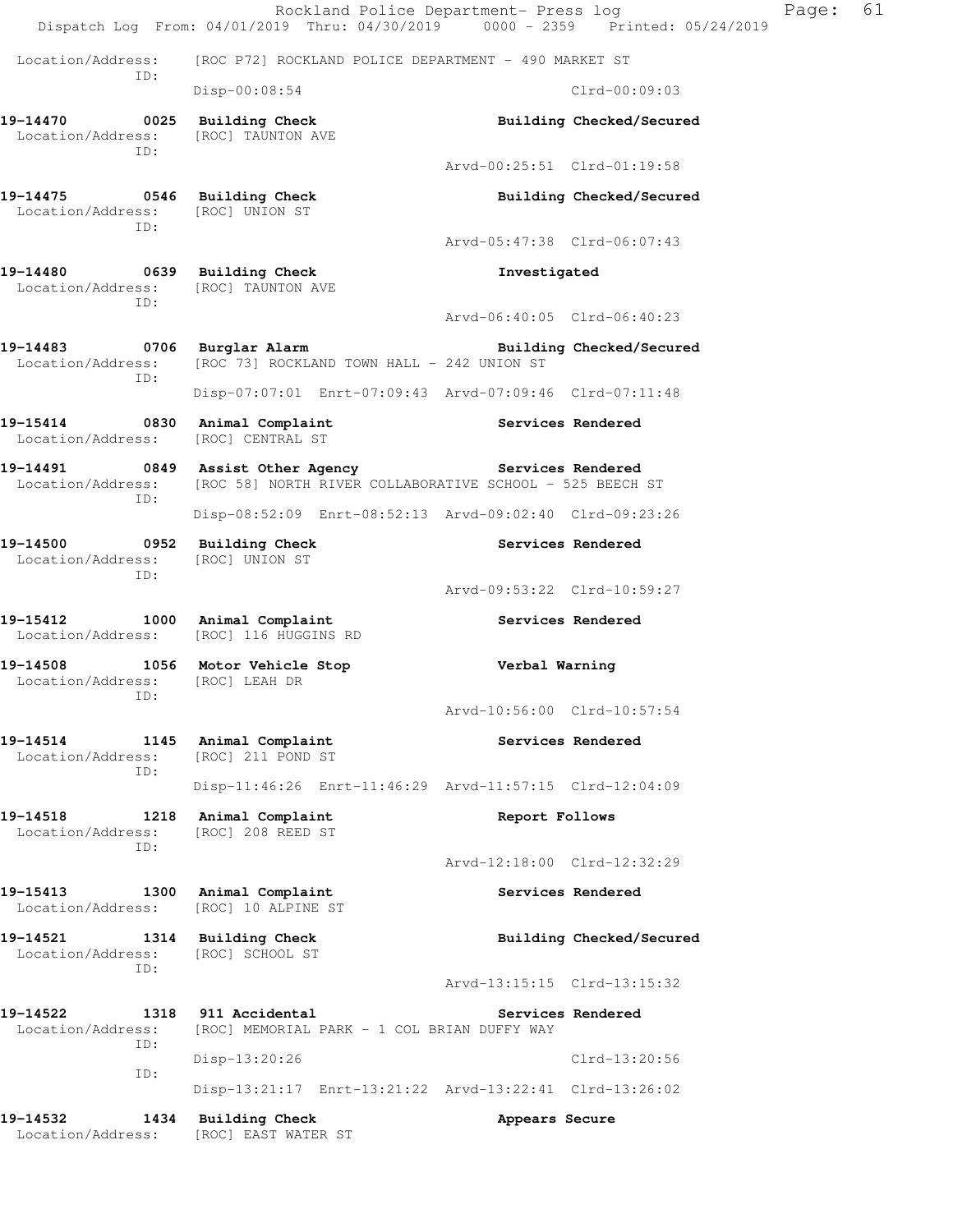ID: Arvd-14:35:07 Clrd-14:47:35 **19-14535 1447 Motor Vehicle Stop Citation/Warning Issued**  Location/Address: [ROC] 10 CAREY ST ID: Arvd-14:47:00 Clrd-14:59:02 ID: Disp-14:59:33 Clrd-15:00:09 **19-14537 1457 Building Check Building Checked/Secured**  Location/Address: [ROC 65] ROGERS MIDDLE SCHOOL - 100 TAUNTON AVE ID: Arvd-14:59:02 Clrd-14:59:13 **19-14544 1606 SHIFT ASSIGNMENTS No Action Required**  Location/Address: [ROC P72] ROCKLAND POLICE DEPARTMENT - 490 MARKET ST ID: Arvd-16:06:00 Clrd-16:08:44 **19-14554 1744 Road Obstruction Services Rendered**  Location/Address: [ROC] 440 WEBSTER ST @ 10 HINGHAM ST ID: Disp-17:45:28 Enrt-17:45:33 Arvd-17:48:35 Clrd-17:49:23 19-14560 1841 Health & Welfare Check **Services Rendered**  Location/Address: [ROC] 83 CONCORD ST ID: Disp-18:42:16 Enrt-18:42:22 Clrd-18:45:39 ID: Disp-19:00:41 Enrt-19:00:44 Clrd-19:13:19 **19-14561 1844 Suspicious Activity Gone on arrival**  Location/Address: [ROC] 29 ASPEN CIR ID: Disp-18:45:48 Enrt-18:45:54 Arvd-18:49:50 Clrd-18:59:27 ID: Arvd-18:52:23 Clrd-18:59:25 **19-14578 2225 Emergency Medical Transported to Hospital**  Location/Address: [ROC] 62 MARTHA DR Apt. #A Fire Unit: ROCKEN1-Pumper-Rockland Engine 1 Disp-22:25:54 Enrt-22:27:52 Arvd-22:30:39 Clrd-22:35:55 InQrtsUnavl-22:40:01 InSrvce-22:40:04<br>FMS Unit: ROCKAM1-Rockland A1 ROCKAM1-Rockland A1 Disp-22:25:54 Enrt-22:27:55 Arvd-22:30:42 Clrd-22:34:38 Hosp-22:46:29 ClrHosp-23:16:48 InQrtsUnavl-23:21:53 InSrvce-23:21:55 ID: Disp-22:26:46 Enrt-22:26:49 Arvd-22:29:30 Clrd-22:36:19 ID: Disp-22:31:15 Arvd-22:31:18 Clrd-22:36:17 19-14581 2357 Unwanted Party **19-14581** Services Rendered Location/Address: [ROC P84] PLAYERS SPORTS BAR - 86 VFW DR ID: Disp-23:58:04 Enrt-23:58:20 Arvd-00:11:15 Clrd-04/23/2019 @ 00:16:52 ID:

**For Date: 04/23/2019 - Tuesday**

**19-14582 0000 SHIFT ASSIGNMENTS Services Rendered**  Location/Address: [ROC P72] ROCKLAND POLICE DEPARTMENT - 490 MARKET ST ID: Disp-00:04:00 Clrd-00:04:12 **19-14587 0114 Building Check Investigated**  Location/Address: [ROC] TAUNTON AVE ID:

Arvd-01:15:01 Clrd-01:15:16

Disp-23:58:12 Enrt-23:58:17 Arvd-00:11:18 Clrd-04/23/2019 @ 00:17:12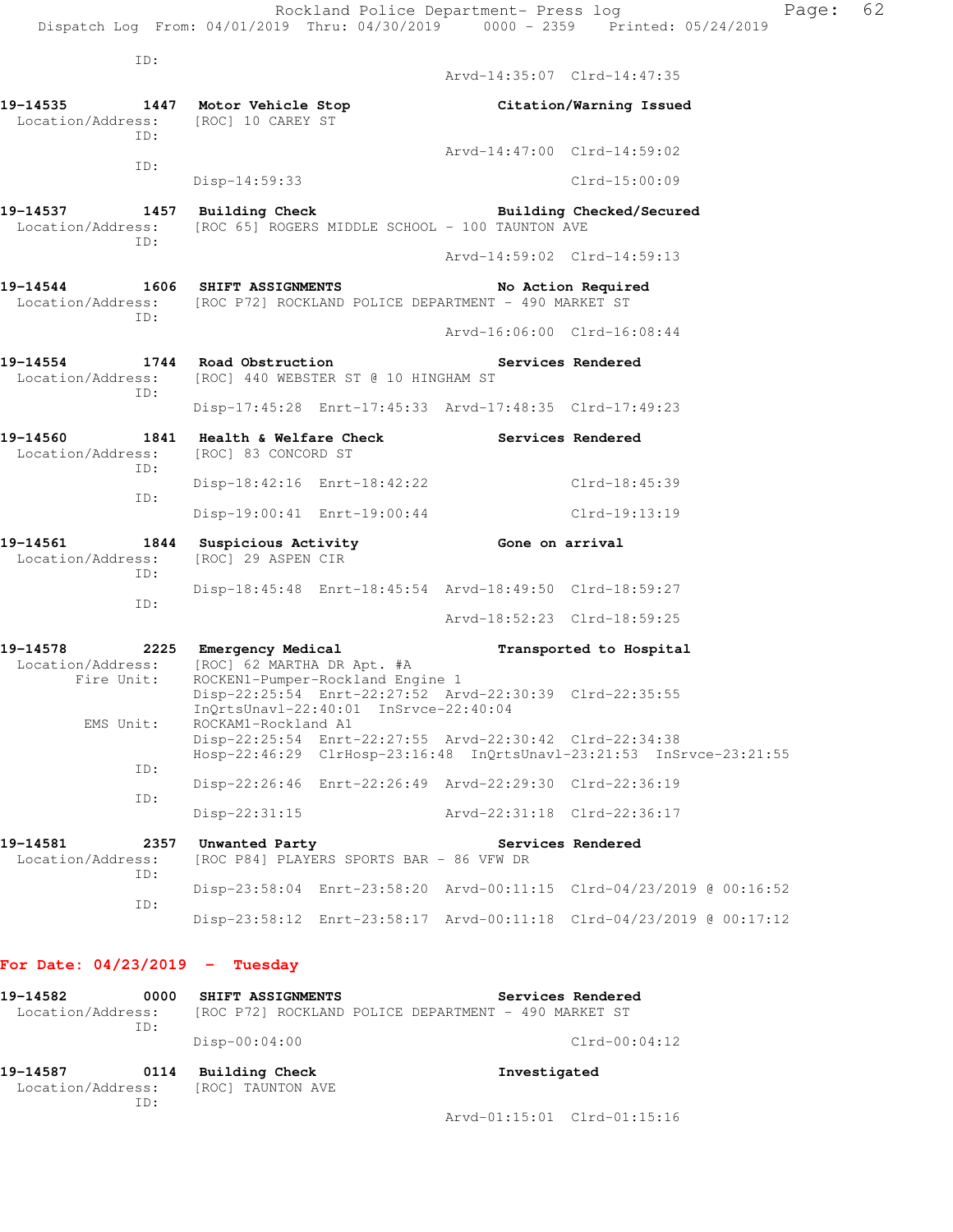|                                                                            | Rockland Police Department- Press log<br>Dispatch Log From: 04/01/2019 Thru: 04/30/2019 0000 - 2359 Printed: 05/24/2019 |                             | Page:                    | 63 |
|----------------------------------------------------------------------------|-------------------------------------------------------------------------------------------------------------------------|-----------------------------|--------------------------|----|
| Location/Address:                                                          | 19-14589 0131 Suspicious Activity 50 Unfounded<br>[ROC] RAMP FROM ROUTE 3 SOUTH - HINGHAM ST                            |                             |                          |    |
| ID:                                                                        | Disp-01:33:27 Enrt-01:33:50 Arvd-01:36:09 Clrd-01:39:08                                                                 |                             |                          |    |
| ID:                                                                        | Disp-01:33:39 Enrt-01:33:45 Arvd-01:36:14 Clrd-01:39:04                                                                 |                             |                          |    |
| 19-14592 0310 Building Check<br>Location/Address:<br>ID:                   | [ROC] TAUNTON AVE                                                                                                       | Investigated                |                          |    |
|                                                                            |                                                                                                                         | Arvd-03:11:20 Clrd-03:11:32 |                          |    |
| 19-14594 0425 Burglar Alarm<br>Location/Address:<br>ID:                    | [ROC P20] DUNKIN DONUTS - 21 EAST WATER ST                                                                              |                             | Building Checked/Secured |    |
| ID:                                                                        | Disp-04:27:09 Enrt-04:27:49 Arvd-04:30:28 Clrd-04:31:36                                                                 |                             |                          |    |
| ID:                                                                        | Disp-04:28:35                                                                                                           |                             | Clrd-04:30:41            |    |
|                                                                            | Disp-04:29:13 Enrt-04:29:18 Arvd-04:30:33 Clrd-04:31:39                                                                 |                             |                          |    |
| 19-14598 0551 Building Check<br>Location/Address: [ROC] UNION ST<br>ID:    |                                                                                                                         |                             | Services Rendered        |    |
|                                                                            |                                                                                                                         | Arvd-05:53:11 Clrd-06:23:49 |                          |    |
| 19-14601 0623 Building Check<br>Location/Address: [ROC] TAUNTON AVE<br>ID: |                                                                                                                         | Investigated                |                          |    |
|                                                                            |                                                                                                                         | Arvd-06:23:52 Clrd-06:24:10 |                          |    |
| ID:                                                                        | 19-14612 0753 MVA Property Damage Only Services Rendered<br>Location/Address: [ROC] 40 RESERVOIR PARK DR                |                             |                          |    |
|                                                                            | Disp-08:06:56 Enrt-08:07:06 Arvd-08:07:09 Clrd-08:11:55                                                                 |                             |                          |    |
| 19-14615<br>Location/Address:                                              | 0800 General Info<br>[ROC P72] ROCKLAND POLICE DEPARTMENT - 490 MARKET ST                                               |                             | Services Rendered        |    |
| 19-14621 0901 Emergency Medical<br>Fire Unit:                              | Location/Address: [ROC P108] SOUTH SHORE BMW - 1040 HINGHAM ST<br>ROCKEN1-Pumper-Rockland Engine 1                      |                             | Transported to Hospital  |    |
| EMS Unit:                                                                  | Disp-09:02:33 Arvd-09:09:17 Clrd-09:18:09<br>InOrtsUnavl-09:36:24 InSrvce-09:36:24<br>ROCKAM1-Rockland A1               |                             |                          |    |
|                                                                            | $Disp-09:02:41$<br>Hosp-09:26:35 ClrHosp-10:11:25 InQrtsUnavl-10:45:21 InSrvce-10:45:21                                 | Arvd-09:09:17 Clrd-09:18:12 |                          |    |
| ID:                                                                        | Disp-09:03:50 Enrt-09:03:54 Arvd-09:08:25 Clrd-09:13:27                                                                 |                             |                          |    |
| 19-14622<br>Location/Address:<br>ID:                                       | 0914 911 Accidental<br>[ROC P64] CVS PHARMACY - 80 MARKET ST                                                            |                             | Services Rendered        |    |
|                                                                            | Disp-09:15:07 Enrt-09:15:14 Arvd-09:17:51 Clrd-09:23:10                                                                 |                             |                          |    |
| 19-14623<br>Location/Address:<br>ID:                                       | 0917 Disabled Motor Vehicle<br>[ROC P55] HOME DEPOT - 1149 HINGHAM ST                                                   | Services Rendered           |                          |    |
|                                                                            | Disp-09:17:41 Enrt-09:17:45 Arvd-09:18:51 Clrd-09:30:40                                                                 |                             |                          |    |
| 19-14624<br>Location/Address:<br>ID:                                       | 0918 Building Check<br>[ROC] SCHOOL ST                                                                                  |                             | Building Checked/Secured |    |
|                                                                            |                                                                                                                         | Arvd-09:19:39 Clrd-09:20:17 |                          |    |
| 19-14625<br>Location/Address:<br>ID:                                       | 0921 Building Check<br>[ROC] UNION ST                                                                                   |                             | Building Checked/Secured |    |
|                                                                            |                                                                                                                         | Arvd-09:22:31 Clrd-09:23:00 |                          |    |
| 19-14626<br>Location/Address:                                              | 0923 Building Check<br>[ROC] TAUNTON AVE                                                                                |                             | Building Checked/Secured |    |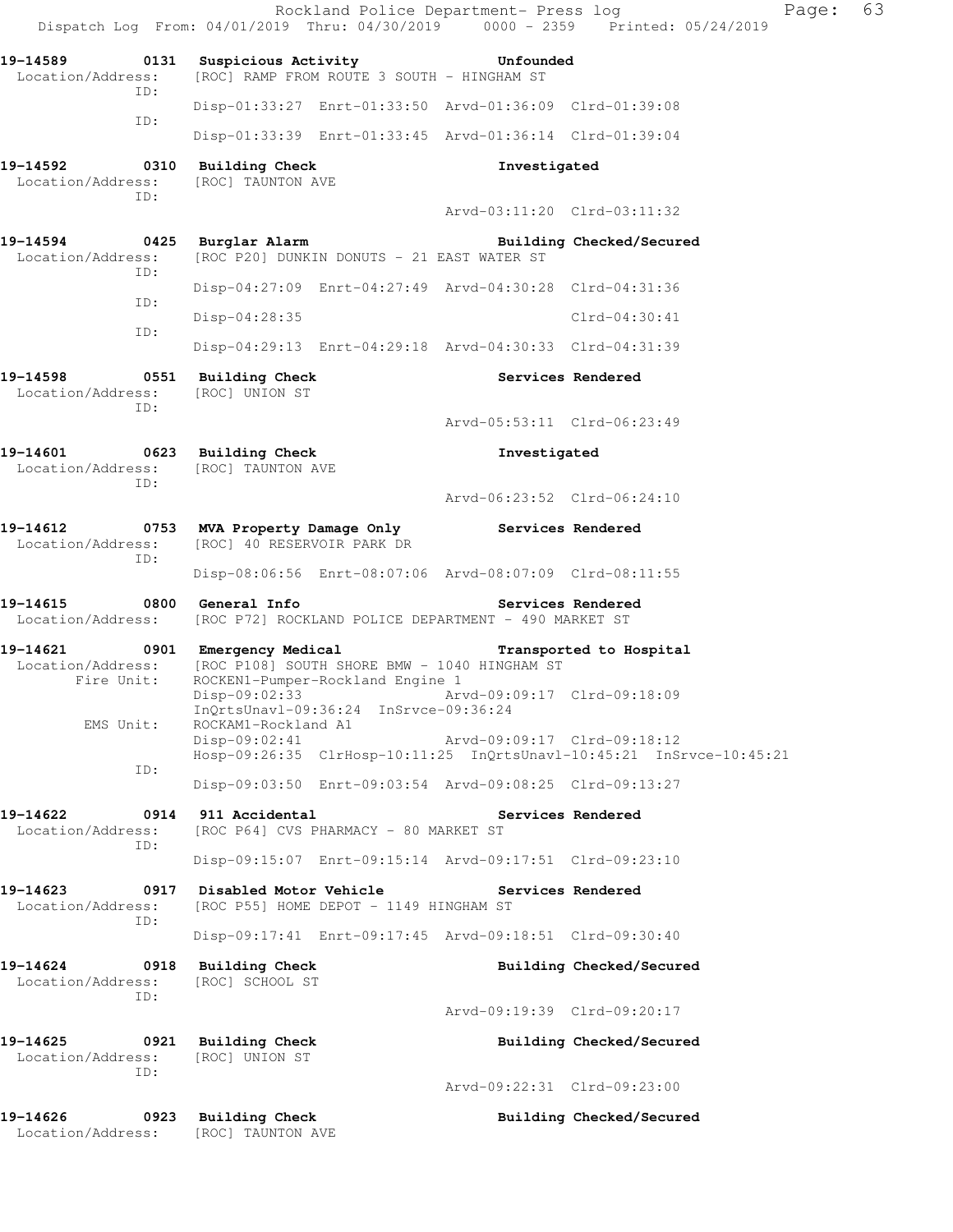ID: Arvd-09:24:30 Clrd-09:24:51 **19-14629 1000 Building Check Building Checked/Secured**  Location/Address: [ROC P85] ROCKLAND FEDERAL CREDIT UNION - 241 UNION ST ID: Arvd-10:01:58 Clrd-10:02:40 **19-14631 1014 Building Check Building Checked/Secured**  Location/Address: [ROC P75] UNION POINT - BILL DELAHUNT PKWY ID: Arvd-10:14:46 Clrd-10:15:11 **19-14633 1028 Motor Vehicle Complaint Services Rendered**  Location/Address: [ROC] ARLINGTON ST ID: Arvd-10:28:00 Clrd-10:34:35 ID: Arvd-10:29:18 Clrd-10:30:51 ID: Arvd-10:29:26 Clrd-10:30:48 19-14637 1120 Building Check **Building Building Checked/Secured** Location/Address: [ROC P85] ROCKLAND FEDERAL CREDIT UNION - 241 UNION ST ID: Arvd-11:21:33 Clrd-11:22:06 **19-14638 1130 Motor Vehicle Collision W/PI Paper Exchange**  Location/Address: [ROC] 1050 HINGHAM ST @ 4 GARDNER ST ID: Disp-11:31:14 Enrt-11:31:28 Clrd-11:48:04 ID: Disp-11:31:23 Enrt-11:31:31 Clrd-11:48:26<br>Fire Unit: ROCKEN1-Pumper-Rockland Engine 1 Fire Unit: ROCKEN1-Pumper-Rockland Engine 1 Disp-11:32:17 Enrt-11:32:22 Clrd-11:33:09 InQrtsUnavl-11:33:16 InSrvce-11:33:16 ID: Arvd-11:35:19 Clrd-11:48:29 **19-14645 1255 Traffic Enforcement Citation/Warning Issued**  Location/Address: [ROC] EAST WATER ST ID: Arvd-12:55:00 Clrd-13:37:07 **19-14650 1340 Health & Welfare Check No Service**  Location/Address: [ROC] 191 MARTHA DR Apt. #R ID: Disp-13:42:31 Clrd-14:14:47 **19-14651 1346 Suspicious Activity Report Follows**  Location/Address: [ROC] 401 VFW DR ID: Disp-13:47:26 Enrt-13:47:41 Arvd-13:51:33 Clrd-14:32:15 ID: Disp-13:47:33 Enrt-13:47:37 Arvd-13:51:29 Clrd-14:32:12 ID: Disp-13:55:50 Arvd-13:55:57 Clrd-14:15:17 ID: Arvd-14:14:09 Clrd-14:23:12 **19-14655 1447 Drug Offenses Report Follows**  Location/Address: [ROC] UNION ST ID: Disp-15:04:57 Clrd-15:29:09 **19-14658 1512 911 Accidental Services Rendered**  Location/Address: [ROC] 29 BIRCH ST ID: Disp-15:14:20 Enrt-15:14:23 Arvd-15:26:02 Clrd-15:30:38 **19-14659 1526 MVA Property Damage Only Paper Exchange** 

Location/Address: [ROC P55] HOME DEPOT - 1149 HINGHAM ST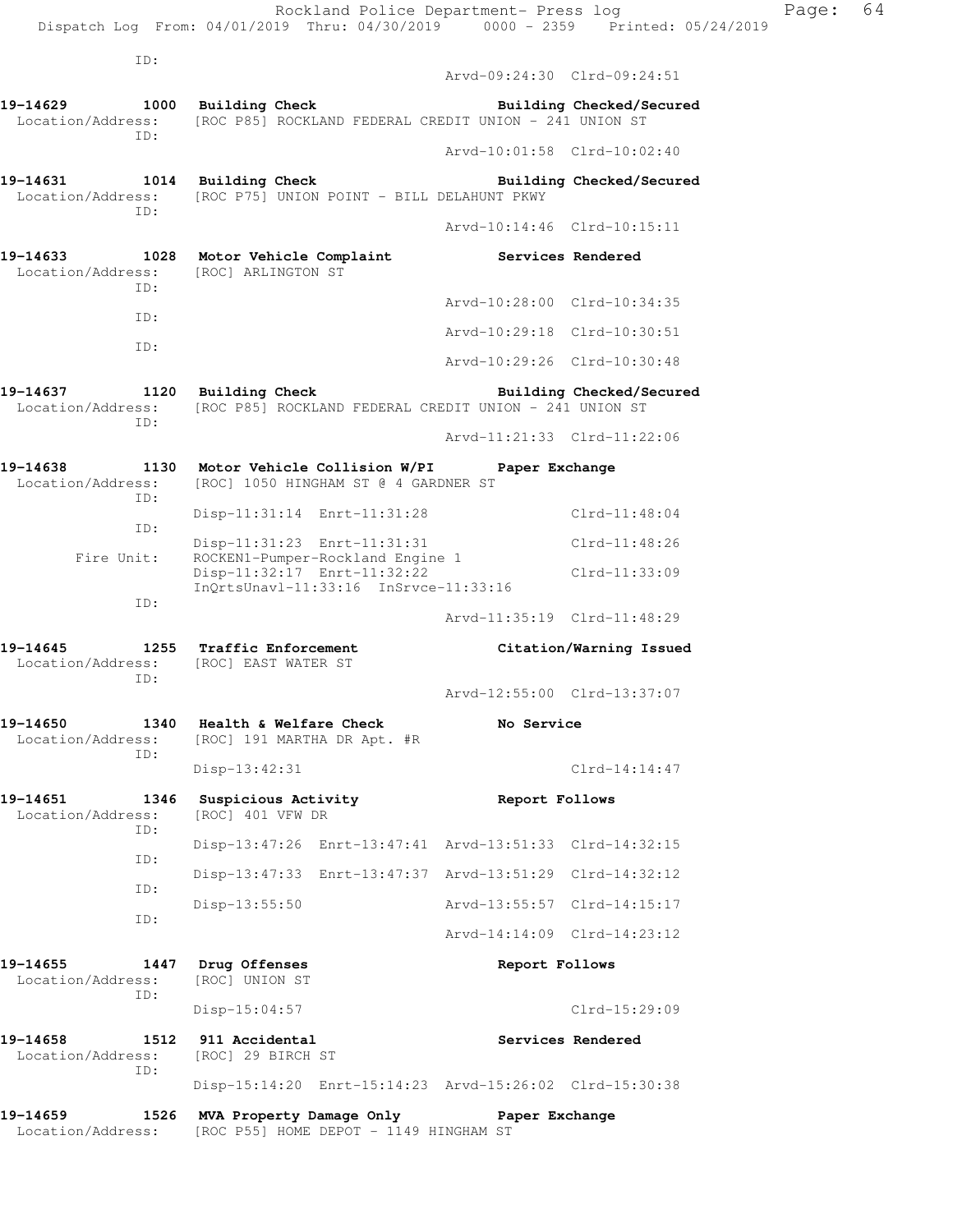Rockland Police Department- Press log Fage: 65 Dispatch Log From: 04/01/2019 Thru: 04/30/2019 0000 - 2359 Printed: 05/24/2019 ID: Disp-15:27:40 Enrt-15:27:45 Clrd-15:30:47 ID: Disp-15:29:21 Enrt-15:29:25 Arvd-15:33:40 Clrd-15:35:57 **19-14660 1538 Building Check Building Checked/Secured**  Location/Address: [ROC] TAUNTON AVE ID: Arvd-15:39:01 Clrd-15:39:18 19-14661 1549 Disturbance **19-14661** Services Rendered Location/Address: [ROC] 62 MARTHA DR Apt. #A ID: Disp-15:49:54 Enrt-15:52:13 Arvd-15:54:52 Clrd-16:02:46 ID: Arvd-15:54:48 Clrd-16:02:53 **19-14662 1619 General Info Services Rendered**  Location/Address: [ROC P72] ROCKLAND POLICE DEPARTMENT - 490 MARKET ST ID: Arvd-16:19:00 Clrd-16:21:56 **19-14667 1653 Motor Vehicle Stop Citation/Warning Issued**  Location/Address: [ROC] SUMMER ST ID: Arvd-16:53:00 Clrd-16:57:56 ID: Disp-16:45:56 Arvd-16:46:06 Clrd-16:46:10 ID: Disp-20:02:48 Clrd-20:02:54 **19-14671 1725 Summons Services Rendered**  Location/Address: [ROC] 59 SPRING ST ID: Arvd-17:27:28 Clrd-17:32:38 **19-14672 1736 Building Check Building Checked/Secured**  Location/Address: [ROC] TAUNTON AVE ID: Arvd-17:36:38 Clrd-17:36:56 **19-14674 1753 Motor Vehicle Complaint No Action Required**  Location/Address: [ROC] MARKET ST ID: Arvd-17:53:00 Clrd-18:02:59 ID: Disp-20:01:47 Clrd-20:02:00 **19-14676 1758 Traffic Enforcement Services Rendered**  Location/Address: [ROC] EAST WATER ST ID: Arvd-17:59:46 Clrd-18:02:01 19-14680 **1945** 911 Hang Up **1946** No Service Location/Address: [ROC] 63 ACCORD PARK DR 19-14685 2139 Building Check **Building Checked/Secured**  Location/Address: [ROC] TAUNTON AVE ID: Arvd-21:40:36 Clrd-21:40:53 **19-14687 2259 Building Check Building Checked/Secured**  Location/Address: [ROC] TAUNTON AVE ID: Arvd-23:00:38 Clrd-23:00:56

## **For Date: 04/24/2019 - Wednesday**

**19-14690 0000 SHIFT ASSIGNMENTS Services Rendered**  Location/Address: [ROC P72] ROCKLAND POLICE DEPARTMENT - 490 MARKET ST ID: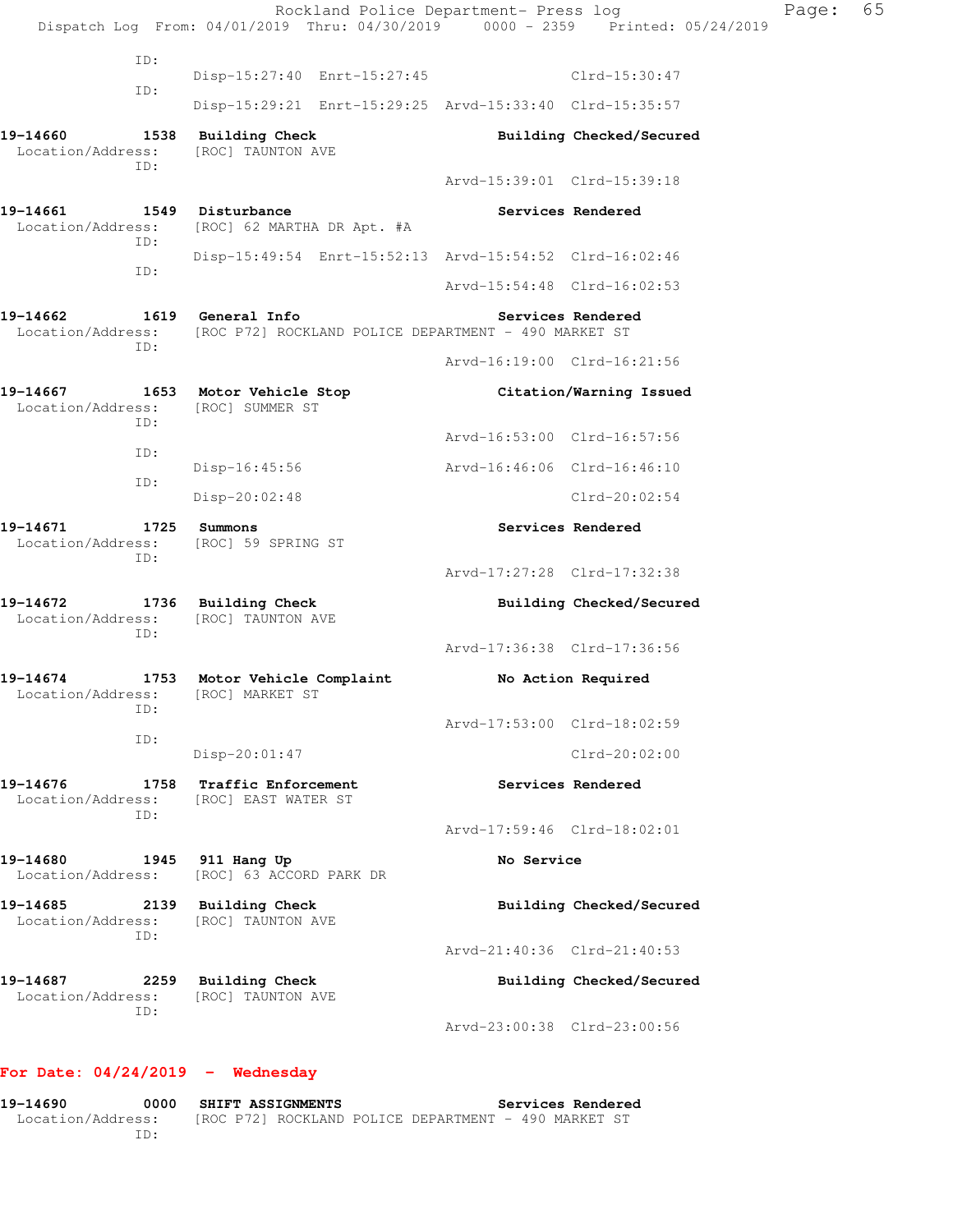Rockland Police Department- Press log Frank Page: 66 Dispatch Log From: 04/01/2019 Thru: 04/30/2019 0000 - 2359 Printed: 05/24/2019

ID:

Disp-00:27:17 Arvd-00:27:22 Clrd-00:27:25

**19-14693 0101 Building Check Investigated**  Location/Address: [ROC] TAUNTON AVE ID: Arvd-01:02:31 Clrd-01:02:39 **19-14694 0114 Animal Complaint Services Rendered**  Location/Address: [ROC] 17 BAY PATH LN ID: Disp-01:15:31 Enrt-01:15:55 Arvd-01:19:16 Clrd-01:21:42 ID: Disp-01:16:51 Enrt-01:16:54 Arvd-01:19:00 Clrd-01:21:39 19-14697 0320 Disturbance **Disturbance** Peace Restored Location/Address: [ROC] 103 GROVE ST Apt. #316 ID: Disp-03:21:16 Enrt-03:22:07 Arvd-03:26:10 Clrd-04:03:07 ID: Disp-03:21:53 Enrt-03:22:07 Arvd-03:26:39 Clrd-04:03:11 EMS Unit: ROCKAM1-Rockland A1 Disp-03:33:26 Clrd-03:33:44 InQrtsUnavl-03:33:44 InSrvce-03:33:44 Fire Unit: ROCKEN1-Pumper-Rockland Engine 1 Disp-03:33:31 Clrd-03:33:41 InQrtsUnavl-03:33:41 InSrvce-03:33:41 Fire Unit: ROCKEN1-Pumper-Rockland Engine 1 Disp-03:33:47 Clrd-03:33:53 InQrtsUnavl-03:33:53 InSrvce-03:33:53 **19-14699 0340 Emergency Medical Transported to Hospital**  Location/Address: [ROC] 11 PACIFIC ST Apt. #4<br>EMS Unit: ROCKAM2-Rockland A2 ROCKAM2-Rockland A2 Disp-03:42:18 Enrt-03:43:42 Arvd-03:44:34 Clrd-03:53:23 Hosp-04:05:03 ClrHosp-04:47:31 InQrtsUnavl-04:51:27 InSrvce-04:51:30 Fire Unit: ROCKEN1-Pumper-Rockland Engine 1 Disp-03:43:36 Enrt-03:43:39 Arvd-03:46:23 Clrd-03:53:28 InQrtsUnavl-03:55:59 InSrvce-03:56:01 ID: Disp-03:44:17 Enrt-03:44:26 Arvd-03:45:09 Clrd-03:51:13 **19-14702 0417 Building Check Investigated**  Location/Address: [ROC] TAUNTON AVE ID: Arvd-04:17:29 Clrd-04:17:40 **19-14705 0557 Building Check Building Checked/Secured**  Location/Address: [ROC] UNION ST ID: Arvd-05:58:23 Clrd-06:11:59 **19-14706 0614 Traffic Enforcement No Action Required**  Location/Address: [ROC] EAST WATER ST ID: Arvd-06:15:52 Clrd-06:31:32 **19-14709 0641 Burglar Alarm Building Checked/Secured**  Location/Address: [ROC P1] 99 RESTAURANT - 29 ACCORD PARK DR ID: Disp-06:43:35 Enrt-06:44:30 Arvd-06:56:12 Clrd-06:57:19 **19-14712 0706 Building Check Investigated**  Location/Address: [ROC] TAUNTON AVE ID: Arvd-07:06:37 Clrd-07:07:51 **19-14719 0800 General Info Services Rendered**  Location/Address: [ROC P72] ROCKLAND POLICE DEPARTMENT - 490 MARKET ST **19-14724 0858 Motor Vehicle Stop Citation/Warning Issued**  Location/Address: [ROC] 333 SALEM ST @ 11 SPRUCE ST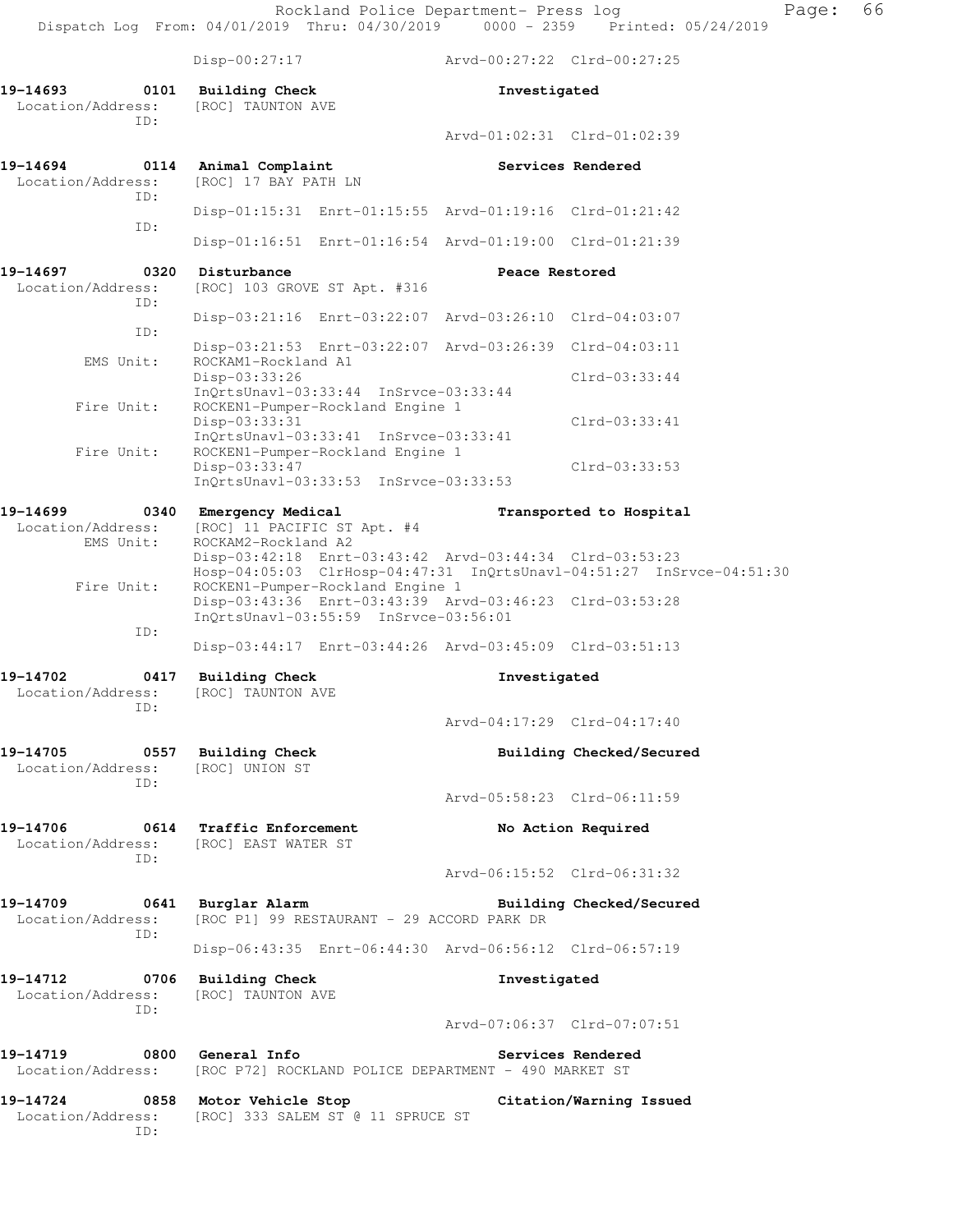Arvd-08:58:00 Clrd-09:03:10

Arvd-09:14:00 Clrd-09:22:58

Arvd-09:51:27 Clrd-09:55:25

Arvd-10:10:00 Clrd-10:15:45

- **19-14727 0914 Motor Vehicle Stop Citation/Warning Issued**  Location/Address: [ROC] 10 SPRING ST @ 7 MARKET ST ID:
- **19-14730 0951 Motor Vehicle Stop Verbal Warning**  Location/Address: [ROC] REAR OF HOME DEPOT - 88 POND ST @ 1149 HINGHAM ST ID:
- **19-14733 1010 Motor Vehicle Stop Citation/Warning Issued**  Location/Address: [ROC] 497 SUMMER ST ID:
- **19-14739 1058 Motor Vehicle Stop Verbal Warning**  Location/Address: [ROC] J A DUNN MEM DR ID:
- Arvd-10:58:00 Clrd-11:02:50
- **19-14742 1118 Motor Vehicle Stop Report Follows**  Location/Address: [ROC] EAST WATER ST @ WEBSTER ST ID:
	- Arvd-11:18:00 Clrd-11:33:35
- **19-14753 1250 Traffic Enforcement Citation/Warning Issued**  Location/Address: [ROC] EAST WATER ST ID:
	- Arvd-12:50:00 Clrd-13:44:26
- **19-14768 1442 Motor Vehicle Stop Citation/Warning Issued**  Location/Address: [ROC] TOWN FOREST - SPRUCE ST ID:
	- Arvd-14:42:00 Clrd-14:46:38
- **19-14770 1521 Emergency Medical Transported to Hospital**  Location/Address: [ROC] 8 ALPINE ST - ALPINE ST<br>Fire Unit: ROCKEN1-Pumper-Rockland Engine ROCKEN1-Pumper-Rockland Engine 1 Disp-15:22:14 Enrt-15:22:49 Arvd-15:27:27 Clrd-15:32:26 InQrtsUnavl-15:47:46 InSrvce-15:47:46 EMS Unit: ROCKAM1-Rockland A1 Disp-15:22:14 Enrt-15:22:52 Arvd-15:27:27 Clrd-15:32:23 Hosp-15:43:48 ClrHosp-16:22:21 InQrtsUnavl-16:28:34 InSrvce-16:28:34 ID:
	- Disp-15:22:50 Enrt-15:23:28 Arvd-15:27:36 Clrd-15:43:31
- **19-14774 1634 Motor Vehicle Stop Citation/Warning Issued**  Location/Address: [ROC] 55 CENTRE AVE @ 16 ARTHUR ST ID:
	- Disp-16:35:30 Enrt-16:35:34 Arvd-16:35:38 Clrd-16:40:29
- **19-14777 1649 Suspicious Activity No Service**  Location/Address: [ROC] HINGHAM ST ID: Disp-16:51:22 Arvd-16:51:27 Clrd-17:13:44
- **19-14781 1711 911 Accidental Investigated**  Location/Address: [ROC] 42 GARDNER ST ID: Disp-17:14:02 Enrt-17:14:08 Arvd-17:18:29 Clrd-17:22:31
- **19-14784 1724 Traffic Enforcement No Action Required**  Location/Address: [ROC] 200 EAST WATER ST ID:
	- Disp-17:25:26 Enrt-17:25:32 Arvd-17:25:35 Clrd-17:47:02
- **19-14785 1736 Motor Vehicle Stop Citation/Warning Issued**  Location/Address: [ROC] 3 EMERSON ST @ 194 PLAIN ST ID: Disp-17:37:08 Enrt-17:37:12 Arvd-17:37:17 Clrd-17:42:33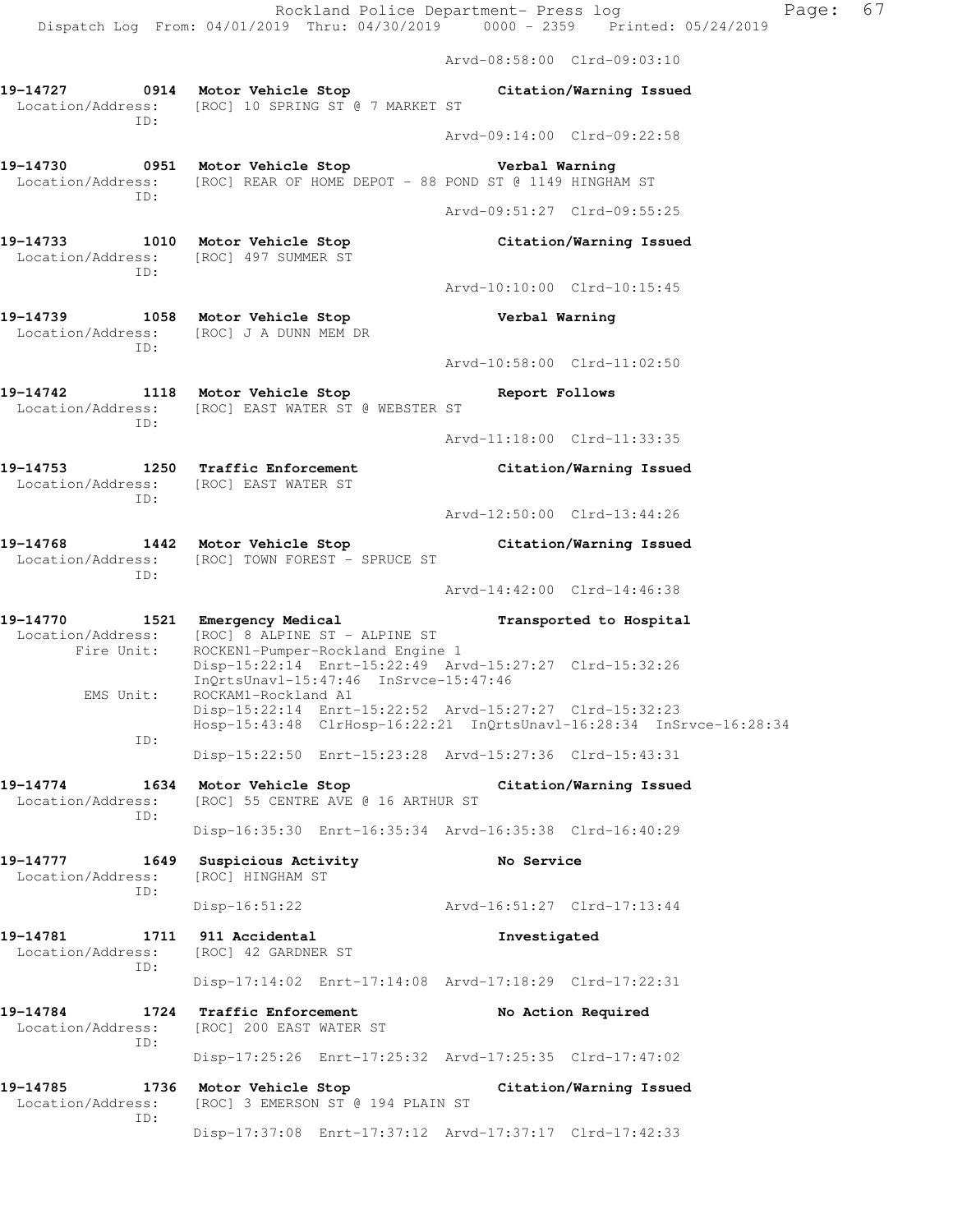| 19-14789<br>1754<br>Location/Address:<br>TD: | Missing Person<br>[ROC] 212 MANZELLA CT                 | Services Rendered           |                          |
|----------------------------------------------|---------------------------------------------------------|-----------------------------|--------------------------|
| ID:                                          | Disp-17:54:42 Enrt-17:54:47 Arvd-17:57:56 Clrd-18:00:59 |                             |                          |
|                                              | Disp-17:59:51 Enrt-17:59:54 Arvd-18:00:02 Clrd-18:00:56 |                             |                          |
| 19-14792<br>1812<br>Location/Address:<br>TD: | Assist Fire Department<br>[ROC] 137 DURBECK RD          |                             | Transported to Hospital  |
| TD:                                          | Disp-18:13:30                                           | Arvd-18:13:51 Clrd-19:13:20 |                          |
|                                              | Disp-18:13:36 Enrt-18:13:39 Arvd-18:13:54 Clrd-18:20:19 |                             |                          |
| 19-14795<br>1911<br>Location/Address:<br>ID: | 911 Accidental<br>[ROC] 942 UNION ST                    | Investigated                |                          |
|                                              | Disp-19:12:59 Enrt-19:13:04 Arvd-19:19:58 Clrd-19:33:19 |                             |                          |
| 19-14799 1940<br>Location/Address:<br>ID:    | <b>Building Check</b><br>[ROC] TAUNTON AVE              |                             | Building Checked/Secured |
|                                              |                                                         | Arvd-19:41:46 Clrd-19:42:00 |                          |
| 19-14800<br>2020<br>Vicinity of:<br>ID:      | Motor Vehicle Stop<br>[ROC] 408 UNION ST @ 11 NORTH AVE | Verbal Warning              |                          |
|                                              | Disp-20:20:45 Enrt-20:20:54 Arvd-20:21:00 Clrd-20:23:43 |                             |                          |
| 19-14809<br>2239<br>Location/Address:<br>ID: | <b>Building Check</b><br>[ROC] TAUNTON AVE              |                             | Building Checked/Secured |
|                                              |                                                         | Arvd-22:40:33 Clrd-22:40:57 |                          |
| 19-14810<br>2248<br>Location/Address:<br>TD: | <b>Building Check</b><br>[ROC] BILL DELAHUNT PKWY       |                             | Building Checked/Secured |
|                                              |                                                         | Arvd-22:49:08 Clrd-22:49:24 |                          |

## **For Date: 04/25/2019 - Thursday**

|                                                                            |     | Location/Address: [ROC P72] ROCKLAND POLICE DEPARTMENT - 490 MARKET ST |                                        |                                                         |                            |
|----------------------------------------------------------------------------|-----|------------------------------------------------------------------------|----------------------------------------|---------------------------------------------------------|----------------------------|
| 19-14814 0011 Noise Complaint<br>Location/Address:<br>ID:                  |     | [ROC] 191 MARTHA DR Apt. #C                                            |                                        |                                                         | Services Rendered          |
|                                                                            | ID: |                                                                        |                                        | Disp-00:16:06 Enrt-00:16:20 Arvd-00:17:41 Clrd-00:22:19 |                            |
|                                                                            |     |                                                                        |                                        | Disp-00:16:12 Enrt-00:16:17 Arvd-00:17:44 Clrd-00:22:22 |                            |
| Location/Address:                                                          |     |                                                                        | [ROC P45] COMFORT INN - 850 HINGHAM ST |                                                         |                            |
|                                                                            | ID: |                                                                        |                                        | Disp-00:30:34 Enrt-00:30:47 Arvd-00:34:20 Clrd-01:21:06 |                            |
|                                                                            | TD: |                                                                        |                                        | Disp-00:30:59 Enrt-00:31:04 Arvd-00:34:16 Clrd-01:21:02 |                            |
|                                                                            | TD: | 19-14824 0548 Building Check<br>Location/Address: [ROC] UNION ST       |                                        |                                                         | Building Checked/Secured   |
|                                                                            |     |                                                                        |                                        | Arvd-05:49:43 Clrd-06:06:21                             |                            |
| 19-14826 0606 Building Check<br>Location/Address: [ROC] TAUNTON AVE<br>ID: |     |                                                                        |                                        |                                                         | Building Checked/Secured   |
|                                                                            |     |                                                                        |                                        | Arvd-06:07:00 Clrd-06:07:11                             |                            |
| 10-11220                                                                   |     | 0636 Motor Vohiale Stop                                                |                                        |                                                         | $Ci$ tation/Warning Teepod |

**19-14829 0636 Motor Vehicle Stop Citation/Warning Issued**  Location/Address: [ROC P75] UNION POINT - BILL DELAHUNT PKWY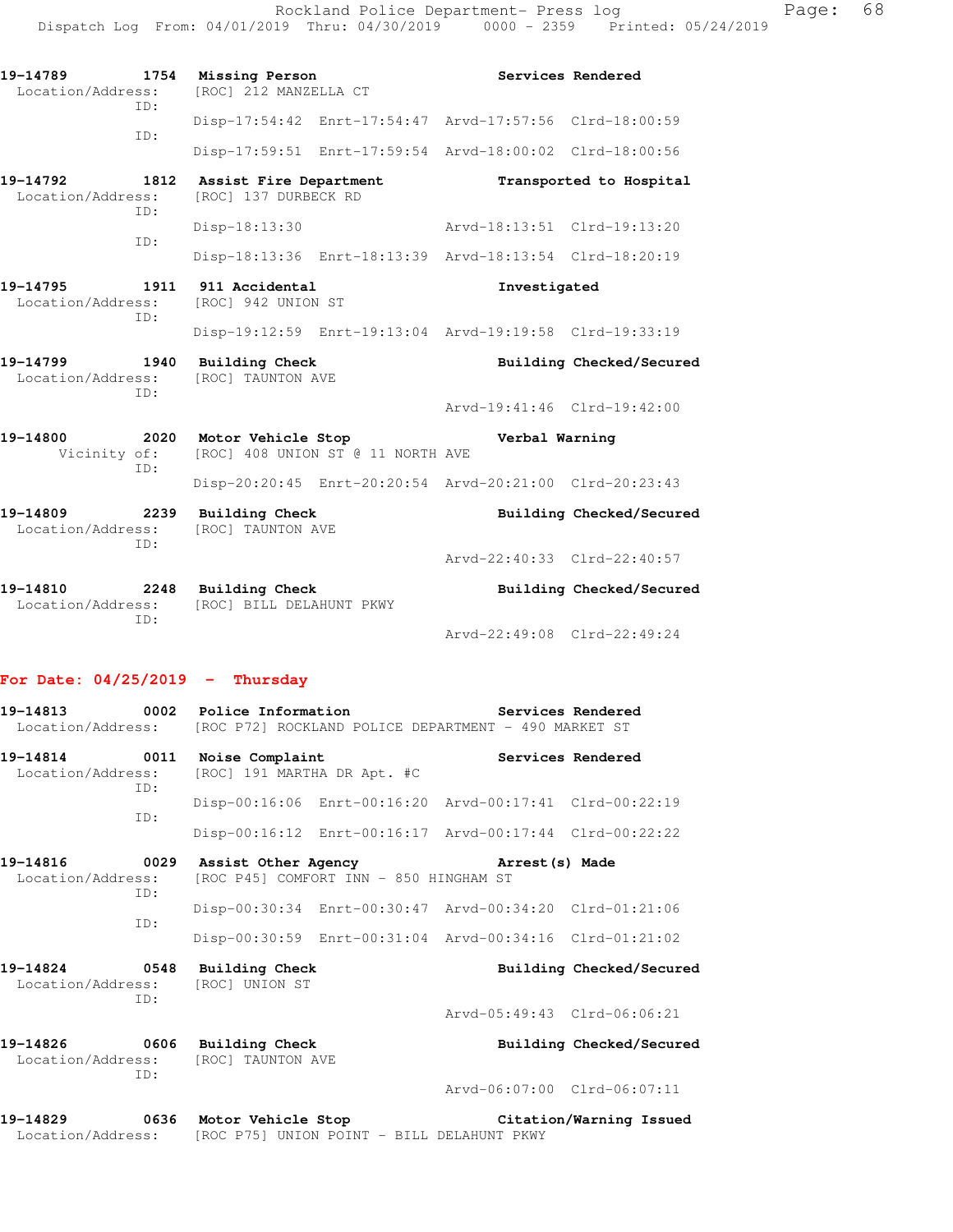Rockland Police Department- Press log Page: 69 Dispatch Log From: 04/01/2019 Thru: 04/30/2019 0000 - 2359 Printed: 05/24/2019 ID: Arvd-06:36:00 Clrd-06:43:13 ID: Disp-06:43:06 Arvd-06:43:10 Clrd-06:43:47 **19-14832 0704 Road Obstruction Services Rendered**  Location/Address: [ROC] 63 REED ST ID: Disp-07:06:49 Enrt-07:06:59 Arvd-07:09:37 Clrd-07:14:38 **19-14838 0800 SHIFT ASSIGNMENTS Services Rendered**  Location/Address: [ROC P72] ROCKLAND POLICE DEPARTMENT - 490 MARKET ST ID: Disp-08:09:05 Clrd-08:09:17 **19-15416 0800 Animal Complaint Services Rendered**  Location/Address: [ROC] MARKET ST **19-14841 0836 Assist Other Agency Services Not Required**  Location/Address: [ROC] 115 MARKET ST Apt. #15 ID: Arvd-08:36:00 Clrd-08:39:00 **19-14842 0845 Building Check Building Checked/Secured**  Location/Address: [ROC] UNION ST ID: Arvd-08:46:00 Clrd-08:47:05 **19-14843 0848 Building Check Building Checked/Secured**  Location/Address: [ROC] TAUNTON AVE ID: Arvd-08:49:21 Clrd-09:38:20 ID: Disp-09:43:45 Arvd-09:44:12 Clrd-09:46:14 **19-14850 0937 Warrant No Service**  Location/Address: [ROC] 76 WILLOW POND DR ID: Disp-09:38:20 Enrt-09:38:28 Arvd-09:43:39 Clrd-09:43:45 ID: Disp-09:38:20 Enrt-09:38:25 Arvd-09:43:38 Clrd-09:43:48 **19-14851 0945 Warrant No Service**  Location/Address: [ROC] 8 LEAH DR ID: Arvd-09:45:00 Clrd-09:52:31 ID: Disp-09:46:19 Enrt-09:46:21 Arvd-09:50:57 Clrd-09:52:33 **19-14853 1004 Motor Vehicle Stop Verbal Warning**  Location/Address: [ROC] SALEM ST @ TIFFANY LN ID: Arvd-10:04:00 Clrd-10:30:09 **19-14854 1007 911 Accidental Services Rendered**  Location/Address: [ROC P64] CVS PHARMACY - 80 MARKET ST ID: Disp-10:08:12 Enrt-10:08:16 Arvd-10:09:39 Clrd-10:11:28 **19-14858 1030 Motor Vehicle Stop Verbal Warning**  Location/Address: [ROC] 545 BEECH ST @ 101 STANDPIPE DR ID: Arvd-10:30:00 Clrd-10:33:34 **19-14859 1030 Motor Vehicle Stop Verbal Warning**  Location/Address: [ROC] BILL DELAHUNT PKWY ID: Arvd-10:30:00 Clrd-10:31:58 **19-14860 1033 Motor Vehicle Stop Citation/Warning Issued**  Location/Address: [ROC] 375 BEECH ST ID: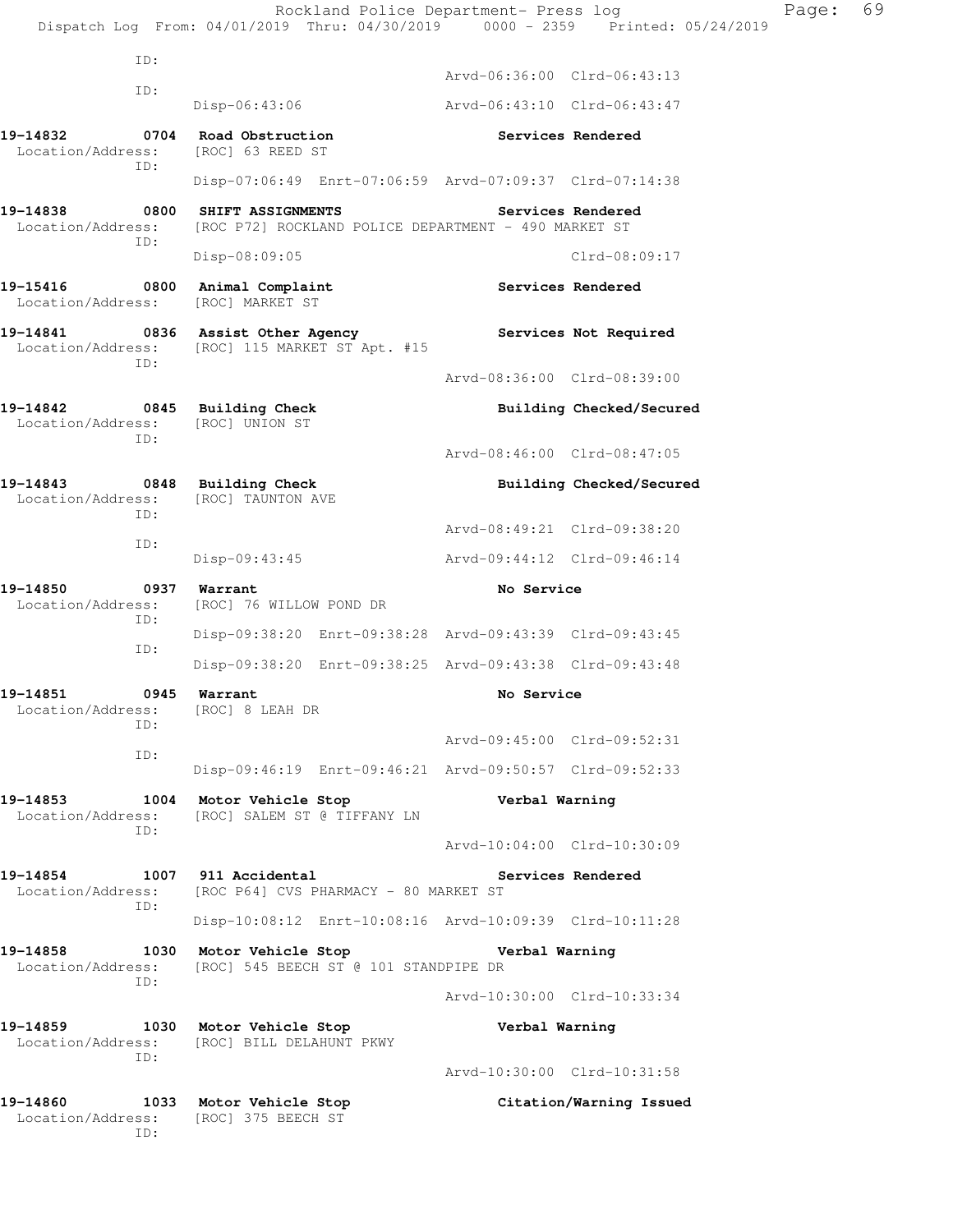Arvd-10:33:00 Clrd-10:41:06

| 19-14861 1048 Motor Vehicle Stop<br>Location/Address: [ROC] MARKET ST<br>ID: |                                                                                                    | Verbal Warning              |                          |
|------------------------------------------------------------------------------|----------------------------------------------------------------------------------------------------|-----------------------------|--------------------------|
| ID:                                                                          |                                                                                                    | Arvd-10:48:00 Clrd-10:54:22 |                          |
|                                                                              | Disp-10:51:30                                                                                      | Arvd-10:51:32 Clrd-10:53:38 |                          |
| 19-14862<br>ID:                                                              | 1121 Motor Vehicle Stop<br>Location/Address: [ROC] 351 NORTH AVE @ 20 GREEN ST                     | Verbal Warning              |                          |
|                                                                              |                                                                                                    | Arvd-11:21:00 Clrd-11:26:44 |                          |
| 19-14865<br>TD:                                                              | 1205 Traffic Enforcement<br>Location/Address: [ROC P72] ROCKLAND POLICE DEPARTMENT - 490 MARKET ST |                             | Services Rendered        |
|                                                                              |                                                                                                    | Arvd-12:05:00 Clrd-15:24:02 |                          |
| 19-14867<br>ID:                                                              | 1234 911 Accidental<br>Location/Address: [ROC] 16 CENTRE AVE                                       |                             | Services Rendered        |
| ID:                                                                          | Disp-12:36:33 Enrt-12:36:47                                                                        |                             | $Clrd-12:37:06$          |
|                                                                              | $Disp-12:37:10$                                                                                    |                             |                          |
| 19-14869<br>1247<br>Location/Address:<br>ID:                                 | Motor Vehicle Complaint<br>[ROC P101] AUTOZONE - 369 MARKET ST                                     | Gone on arrival             |                          |
| ID:                                                                          | Disp-12:49:29 Enrt-12:49:34 Arvd-12:49:35 Clrd-12:52:23                                            |                             |                          |
| ID:                                                                          | Disp-12:49:29 Enrt-12:49:40 Arvd-12:50:08 Clrd-12:52:26                                            |                             |                          |
|                                                                              | Disp-12:49:29 Enrt-12:49:37 Arvd-12:49:38 Clrd-12:52:25                                            |                             |                          |
| 19-14871<br>Location/Address:                                                | 1253 Police Information<br>[ROC] 838 UNION ST Apt. #3                                              |                             | Services Rendered        |
| 19-14875<br>1307<br>Location/Address:<br>ID:                                 | <b>Building Check</b><br>[ROC] UNION ST                                                            |                             | Building Checked/Secured |
|                                                                              |                                                                                                    | Arvd-13:08:15 Clrd-13:09:37 |                          |
| 19-14876<br>1308<br>Location/Address:<br>ID:                                 | <b>Building Check</b><br>[ROC] TAUNTON AVE                                                         |                             | Building Checked/Secured |
|                                                                              |                                                                                                    | Arvd-13:09:37 Clrd-14:33:25 |                          |
| 19-14877<br>Location/Address: [ROC] 838 UNION ST<br>ID:                      | 1317 Health & Welfare Check                                                                        |                             | Services Rendered        |
|                                                                              | Disp-13:19:35 Enrt-13:19:38 Arvd-13:25:15 Clrd-13:34:46                                            |                             |                          |
| 19-14879<br>1350<br>Location/Address:<br>ID:                                 | 911 Accidental<br>[ROC P45] COMFORT INN - 850 HINGHAM ST Apt. #129                                 |                             | Services Rendered        |
|                                                                              | Disp-13:51:44 Enrt-13:51:49 Arvd-13:56:27 Clrd-13:57:30                                            |                             |                          |
| 19-14883<br>1431<br>Location/Address:<br>TD:                                 | Suspicious Activity<br>[ROC] 384 PLAIN ST                                                          | Gone on arrival             |                          |
|                                                                              | Disp-14:33:25 Enrt-14:33:29 Arvd-14:36:47 Clrd-14:39:02                                            |                             |                          |
| 19-14885<br>Location/Address:<br>ID:                                         | 1449 Assist Other Agency<br>[ROC] 115 MARKET ST Apt. #15                                           |                             | Services Rendered        |
| Original Call #:                                                             | $Disp-14:49:50$<br>19-14841                                                                        | Arvd-14:49:53 Clrd-14:51:02 |                          |
| 19-14888<br>Location/Address:<br>ID:                                         | 1501 Motor Vehicle Stop<br>[ROC] PLAIN ST                                                          |                             | Citation/Warning Issued  |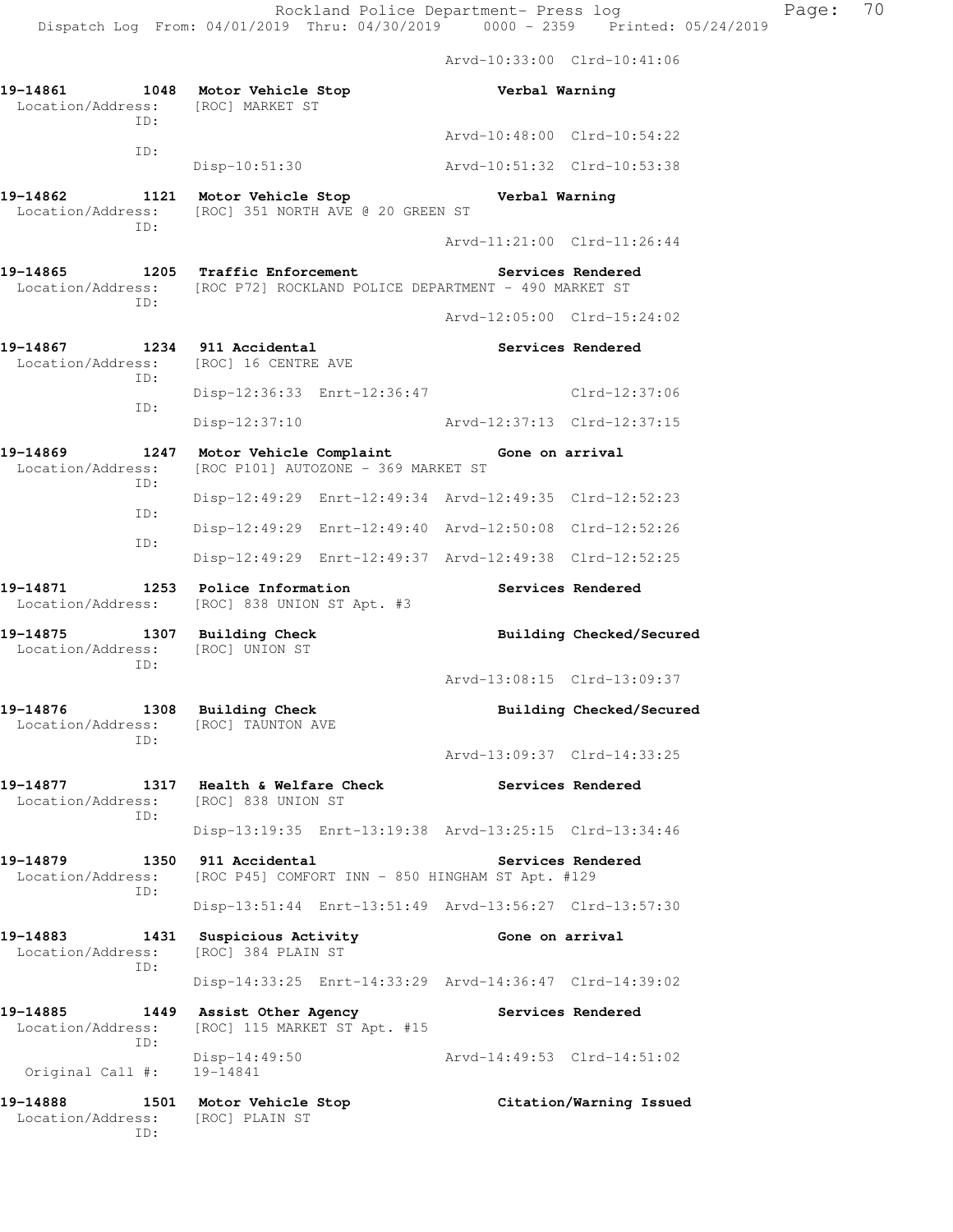Arvd-15:01:00 Clrd-15:06:35

| Location/Address:<br>TD:                              | 19-14895 1525 Suspicious Activity<br>[ROC] 75 PLAIN ST                                                                                                              | <b>Services Rendered</b>    |                         |  |
|-------------------------------------------------------|---------------------------------------------------------------------------------------------------------------------------------------------------------------------|-----------------------------|-------------------------|--|
|                                                       | Disp-15:28:23                                                                                                                                                       |                             | $Clrd-15:29:06$         |  |
| ID:                                                   | Disp-15:28:23                                                                                                                                                       | Arvd-15:29:10 Clrd-15:29:20 |                         |  |
| ID:                                                   | Disp-15:29:14                                                                                                                                                       | Arvd-15:29:17 Clrd-15:29:32 |                         |  |
| ID:                                                   | 19-14898 1611 SHIFT ASSIGNMENTS<br>Location/Address: [ROC] 490 MARKET ST                                                                                            |                             | No Action Required      |  |
|                                                       |                                                                                                                                                                     | Arvd-16:11:00 Clrd-16:14:04 |                         |  |
| ID:                                                   | 19-14900 1706 Building Check<br>Location/Address: [ROC] COL BRIAN DUFFY WAY                                                                                         | Services Rendered           |                         |  |
|                                                       |                                                                                                                                                                     | Arvd-17:09:39 Clrd-17:10:02 |                         |  |
| ID:                                                   | 19-14907 1830 Disabled Motor Vehicle No Action Required<br>Location/Address: [ROC P108] SOUTH SHORE BMW - 1040 HINGHAM ST                                           |                             |                         |  |
|                                                       |                                                                                                                                                                     | Arvd-18:30:00 Clrd-18:40:55 |                         |  |
| 19-14908                                              | 1847 Suspicious Activity Cone on arrival<br>Location/Address: [ROC P51] HOLIDAY INN - 929 HINGHAM ST                                                                |                             |                         |  |
| ID:                                                   | Disp-18:48:44 Enrt-18:48:50 Clrd-18:52:59                                                                                                                           |                             |                         |  |
| ID:                                                   | Disp-18:49:00 Enrt-18:49:24                                                                                                                                         |                             | Clrd-18:53:04           |  |
|                                                       | 19-14920 2155 911 Hang Up<br>Location/Address: [ROC P68] AL PRIME - 104 MARKET ST                                                                                   | Investigated                |                         |  |
| 19-14922 2203 Disturbance<br>Location/Address:<br>TD: | [ROC 60] SPRING GATE APARTMENTS - 55 HANNAH WAY                                                                                                                     |                             | No Action Required      |  |
| ID:                                                   | Disp-22:04:55 Enrt-22:04:59 Arvd-22:09:00 Clrd-22:12:17                                                                                                             |                             |                         |  |
| ID:                                                   | Disp-22:08:56                                                                                                                                                       | Arvd-22:09:04 Clrd-22:12:20 |                         |  |
|                                                       | Disp-22:09:27                                                                                                                                                       | Arvd-22:09:31 Clrd-22:12:11 |                         |  |
| 19-14926                                              | 2301 Emergency Medical<br>Location/Address: [ROC] 91 WEBSTER ST                                                                                                     |                             | Transported to Hospital |  |
| ID:                                                   | Disp-23:01:58 Enrt-23:02:02 Arvd-23:03:17 Clrd-23:30:50                                                                                                             |                             |                         |  |
| ID:                                                   | Disp-23:02:08 Enrt-23:02:11 Arvd-23:03:22 Clrd-23:30:50                                                                                                             |                             |                         |  |
| Fire Unit:                                            | ROCKEN1-Pumper-Rockland Engine 1<br>Disp-23:02:38 Enrt-23:02:47 Arvd-23:08:10 Clrd-23:23:28<br>InQrtsUnavl-23:24:44 InSrvce-23:24:44                                |                             |                         |  |
| EMS Unit:                                             | ROCKAM2-Rockland A2<br>Disp-23:02:38 Enrt-23:02:49 Arvd-23:08:07 Clrd-23:23:25<br>Hosp-23:32:36 ClrHosp-00:12:35 InQrtsUnavl-04/26/2019 @ 00:21:21 InSrvce-00:21:21 |                             |                         |  |
| ID:                                                   | Disp-23:02:55                                                                                                                                                       | Arvd-23:03:06 Clrd-23:30:50 |                         |  |
| ID:                                                   | $Disp-23:03:00$                                                                                                                                                     | Arvd-23:03:11 Clrd-23:30:50 |                         |  |
|                                                       |                                                                                                                                                                     |                             |                         |  |

## **For Date: 04/26/2019 - Friday**

| 19-14939<br>0003<br>Location/Address:<br>ID: |      | General Incident<br>[ROC] 490 MARKET ST | Services Rendered        |
|----------------------------------------------|------|-----------------------------------------|--------------------------|
|                                              |      | $Disp-05:21:54$                         | $Clrd-05:22:04$          |
| 19-14941<br>Location/Address:                | 0528 | Building Check<br>[ROC] UNION ST        | Building Checked/Secured |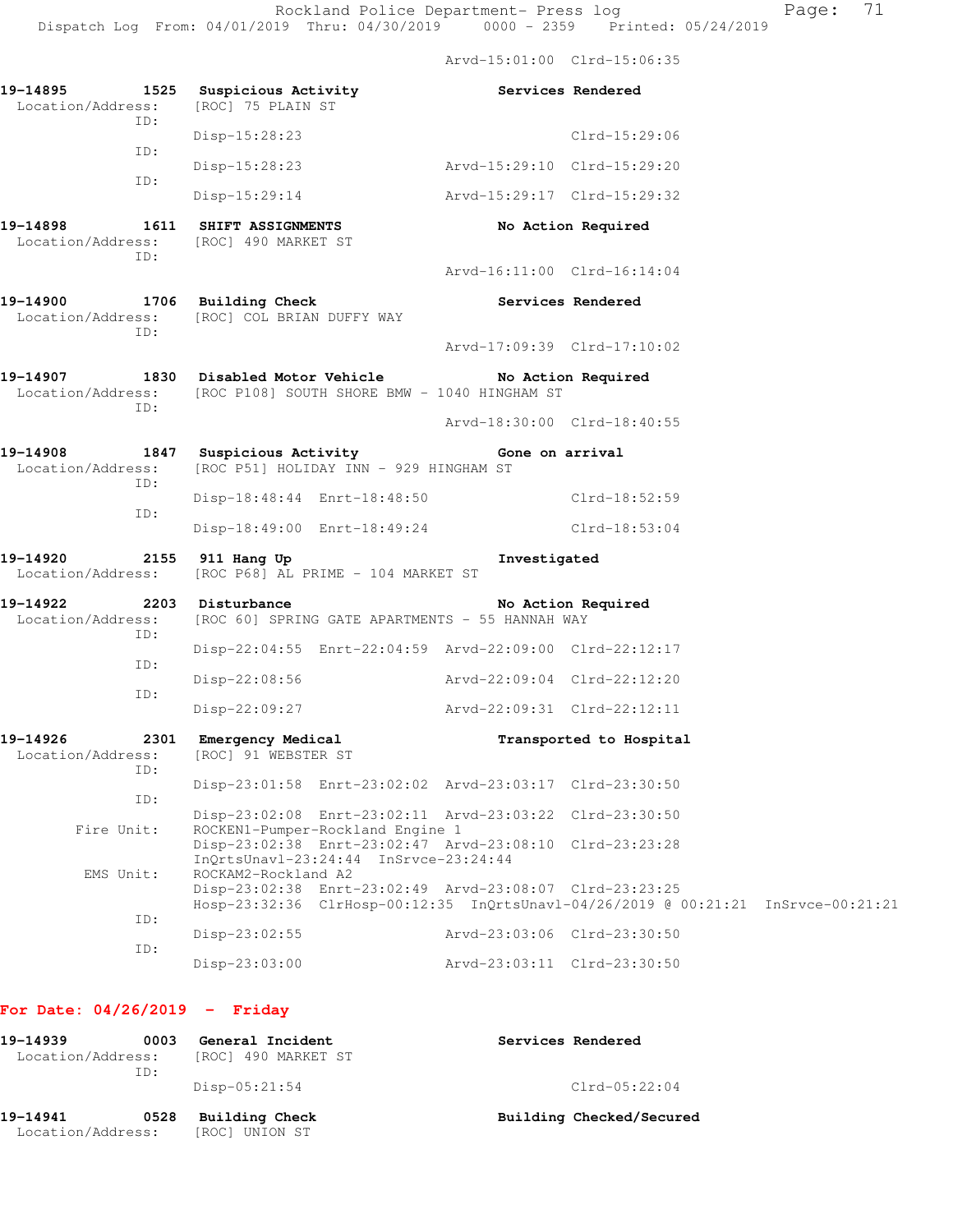ID:

|                                                               |      |                                                                      | Arvd-05:29:42 Clrd-05:54:16 |                         |
|---------------------------------------------------------------|------|----------------------------------------------------------------------|-----------------------------|-------------------------|
| 19-14942<br>Location/Address:                                 | ID:  | 0539 Motor Vehicle Stop<br>[ROC] SUMMER ST                           |                             | Citation/Warning Issued |
|                                                               | ID:  |                                                                      | Arvd-05:39:00 Clrd-05:49:42 |                         |
|                                                               |      | Disp-05:43:08                                                        | Arvd-05:43:12 Clrd-05:49:46 |                         |
| 19-14943 0552<br>Location/Address:<br>TD:                     |      | Motor Vehicle Stop<br>[ROC] SUMMER ST                                |                             | Citation/Warning Issued |
|                                                               |      |                                                                      | Arvd-05:52:00 Clrd-06:00:01 |                         |
| 19-14946<br>Location/Address: [ROC] CONCORD ST<br>ID:         |      | 0606 Motor Vehicle Stop                                              |                             | Citation/Warning Issued |
|                                                               |      |                                                                      | Arvd-06:06:00 Clrd-06:14:13 |                         |
| 19-14947 0622 Motor Vehicle Stop<br>Location/Address:<br>ID:  |      | [ROC] SALEM ST                                                       |                             | Citation/Warning Issued |
|                                                               | ID:  |                                                                      | Arvd-06:22:00 Clrd-06:23:38 |                         |
|                                                               |      | Disp-06:23:28                                                        | Arvd-06:23:32 Clrd-06:28:09 |                         |
| 19-14950<br>Location/Address:<br>TD:                          |      | 0629 Motor Vehicle Stop<br>[ROC] 11 SPRUCE ST @ 333 SALEM ST         |                             | Citation/Warning Issued |
|                                                               |      |                                                                      | Arvd-06:29:00 Clrd-06:35:03 |                         |
| 19-14952<br>0640<br>Location/Address: [ROC] LIBERTY ST<br>ID: |      | Motor Vehicle Stop                                                   |                             | Services Rendered       |
|                                                               |      |                                                                      | Arvd-06:40:00 Clrd-06:42:46 |                         |
| 19-14954<br>Location/Address:<br>ID:                          |      | 0646 Motor Vehicle Stop<br>[ROC] PLAIN ST                            |                             | Citation/Warning Issued |
|                                                               |      |                                                                      |                             |                         |
|                                                               |      |                                                                      | Arvd-06:46:00 Clrd-06:51:07 |                         |
| 19-14955<br>Location/Address:                                 | ID:  | 0700 Motor Vehicle Stop<br>[ROC] EAST WATER ST @ BEAL ST             | Verbal Warning              |                         |
|                                                               | ID:  |                                                                      | Aryd-07:00:00 Clrd-07:08:56 |                         |
|                                                               |      | Disp-07:01:05                                                        | Arvd-07:01:09 Clrd-07:08:59 |                         |
| 19-14957<br>Location/Address:                                 | 0724 | Suspicious Activity<br>[ROC] 1030 HINGHAM ST                         |                             | Services Rendered       |
|                                                               | ID:  | Disp-07:25:19 Enrt-07:25:58 Arvd-07:30:14 Clrd-07:44:49              |                             |                         |
|                                                               | ID:  | Disp-07:26:11 Enrt-07:26:32 Arvd-07:30:08 Clrd-07:44:53              |                             |                         |
| 19–14959<br>Location/Address:                                 | 0800 | General Info<br>[ROC P72] ROCKLAND POLICE DEPARTMENT - 490 MARKET ST |                             | Services Rendered       |
| 19-15415<br>Location/Address:                                 |      | 0800 Animal Complaint<br>[ROC] 304 WEBSTER ST                        |                             | Services Rendered       |
| 19-14960<br>Location/Address:                                 | 0816 | 911 Hang Up<br>[ROC P45] COMFORT INN - 850 HINGHAM ST                | Investigated                |                         |
|                                                               | ID:  | Disp-08:19:59 Enrt-08:20:04 Arvd-08:23:15 Clrd-08:25:18              |                             |                         |
| 19-15417<br>Location/Address:                                 | 0930 | Animal Complaint<br>[ROC] 312 SUMMER ST                              |                             | Services Rendered       |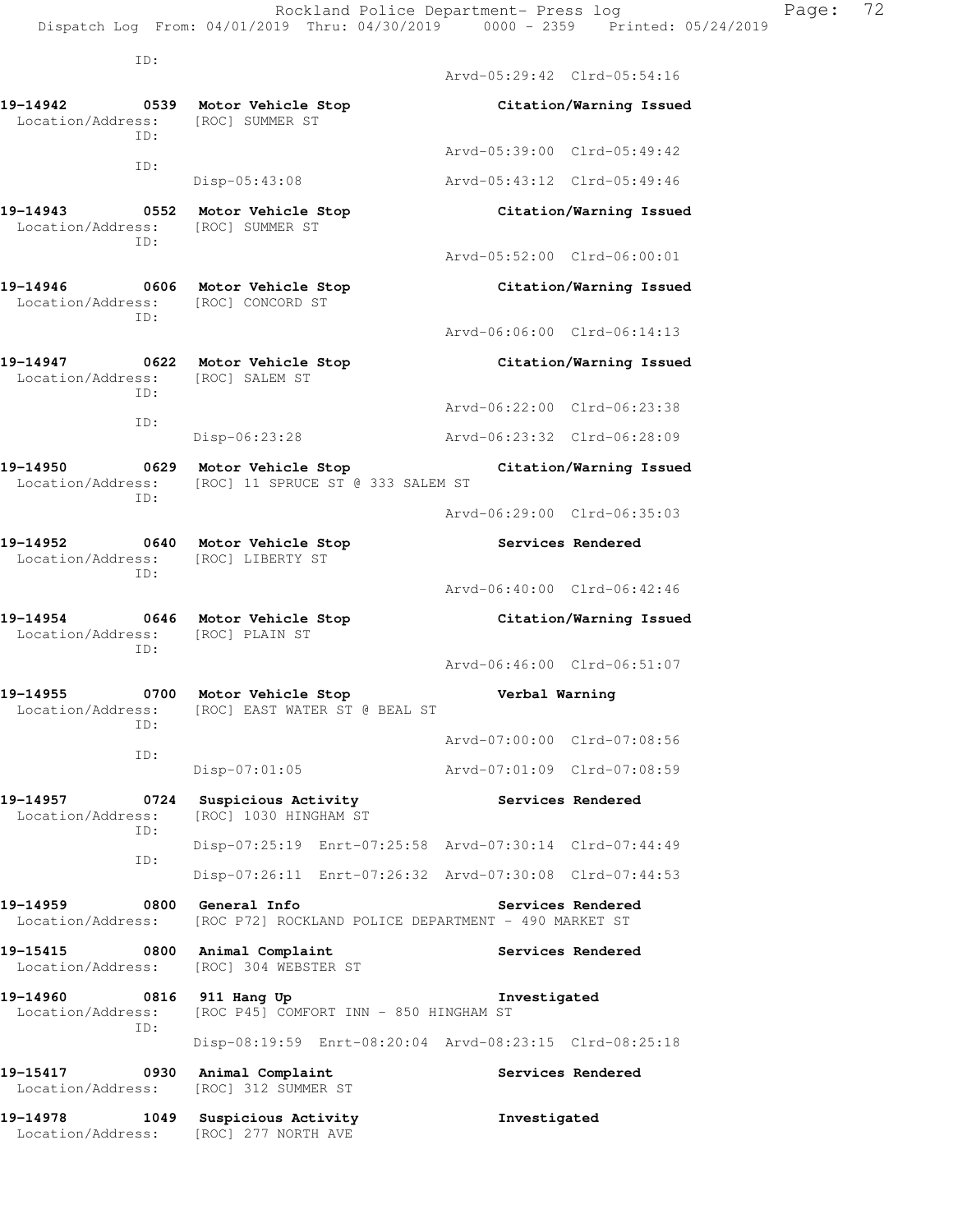| ID:                                                                                                        |                                                                   |                                                         |                         |  |
|------------------------------------------------------------------------------------------------------------|-------------------------------------------------------------------|---------------------------------------------------------|-------------------------|--|
|                                                                                                            | Disp-10:51:23                                                     | Arvd-10:53:17 Clrd-11:18:39                             |                         |  |
| 19-14981<br>Location/Address:                                                                              | 1119 Suspicious Activity<br>[ROC] 38 WILLOW POND DR               | Investigated                                            |                         |  |
| ID:                                                                                                        |                                                                   | Disp-11:21:28 Enrt-11:21:40 Arvd-11:24:37 Clrd-11:37:55 |                         |  |
| 19-14982<br>Location/Address:                                                                              | 1121 911 Accidental<br>[ROC P20] DUNKIN DONUTS - 21 EAST WATER ST | Investigated                                            |                         |  |
| TD:<br>ID:                                                                                                 |                                                                   | Disp-11:22:06 Enrt-11:22:13 Arvd-11:25:35 Clrd-11:26:57 |                         |  |
|                                                                                                            | Disp-11:25:52 Enrt-11:26:30                                       |                                                         | $Clrd-11:27:09$         |  |
| ID:                                                                                                        | Disp-11:26:01 Enrt-11:26:23                                       |                                                         | $Clrd-11:27:14$         |  |
| 19-14989<br>Location/Address: [ROC] 416 SUMMER ST @ 67 CONDON CIR                                          | 1214 Motor Vehicle Stop                                           |                                                         | Citation/Warning Issued |  |
| ID:                                                                                                        |                                                                   | Arvd-12:14:00 Clrd-12:18:42                             |                         |  |
| 19-14990 1223 Motor Vehicle Stop<br>Location/Address: [ROC P72] ROCKLAND POLICE DEPARTMENT - 490 MARKET ST |                                                                   | Verbal Warning                                          |                         |  |
| ID:                                                                                                        |                                                                   | Arvd-12:23:00 Clrd-12:31:21                             |                         |  |
| 19-15001 1425 Animal Complaint<br>Location/Address: [ROC] 82 MARTHA DR Apt. #F                             |                                                                   | Report Follows                                          |                         |  |
| ID:                                                                                                        |                                                                   | Disp-14:29:15 Enrt-14:29:19 Arvd-14:29:22 Clrd-14:29:26 |                         |  |
| 19-15002<br>Location/Address:<br>ID:                                                                       | 1441 Motor Vehicle Stop<br>[ROC] TOWN HALL - UNION ST             | Verbal Warning                                          |                         |  |
|                                                                                                            | $Disp-15:17:06$                                                   | Arvd-15:17:12 Clrd-15:17:35                             |                         |  |
| 19-15010<br>Location/Address: [ROC] 6 HICKORY CIR                                                          | 1557 911 Hang Up                                                  |                                                         | Services Rendered       |  |
| ID:                                                                                                        |                                                                   | Disp-16:00:00 Enrt-16:00:00 Arvd-16:00:00 Clrd-16:15:00 |                         |  |
| 19-15014<br>Location/Address: [ROC] 490 MARKET ST                                                          | 1609 Information Call                                             |                                                         | Services Rendered       |  |
| 19-15025<br>1804<br>Location/Address:<br>ID:                                                               | Burglar Alarm<br>[ROC] 191 BEAL ST EXT                            |                                                         | Services Rendered       |  |
|                                                                                                            |                                                                   | Disp-18:05:35 Enrt-18:05:43 Arvd-18:09:21 Clrd-18:12:04 |                         |  |
| 19-15036<br>2023<br>Location/Address:<br>ID:                                                               | Suspicious Activity<br>[ROC] 104 CENTRE AVE                       |                                                         | Provided Assistance     |  |
|                                                                                                            |                                                                   | Disp-20:24:34 Enrt-20:24:38 Arvd-20:34:00 Clrd-20:45:36 |                         |  |
| 19-15039<br>2141<br>Location/Address:                                                                      | Motor Vehicle Stop<br>[ROC] 598 SALEM ST                          | Verbal Warning                                          |                         |  |
| ID:                                                                                                        |                                                                   |                                                         |                         |  |
|                                                                                                            | $Disp-21:42:23$                                                   | Arvd-21:42:32 Clrd-21:48:04                             |                         |  |
| 19-15042<br>2228<br>Location/Address:                                                                      | Missing Person<br>[ROC] 19 PACIFIC ST                             |                                                         | Services Rendered       |  |
| ID:                                                                                                        | $Disp-22:30:04$                                                   | Arvd-22:30:10 Clrd-23:07:25                             |                         |  |
| 19-15043<br>2306<br>Location/Address:                                                                      | Emergency Medical<br>[ROC] 135 J A DUNN MEM DR Apt. #9            |                                                         | Transported to Hospital |  |
| ID:                                                                                                        | Disp-23:07:13 Enrt-23:07:15                                       |                                                         | $Clrd-23:07:40$         |  |
| ID:<br>Fire Unit:                                                                                          | ROCKEN1-Pumper-Rockland Engine 1                                  | Disp-23:07:31 Enrt-23:07:33 Arvd-23:09:09 Clrd-23:15:18 |                         |  |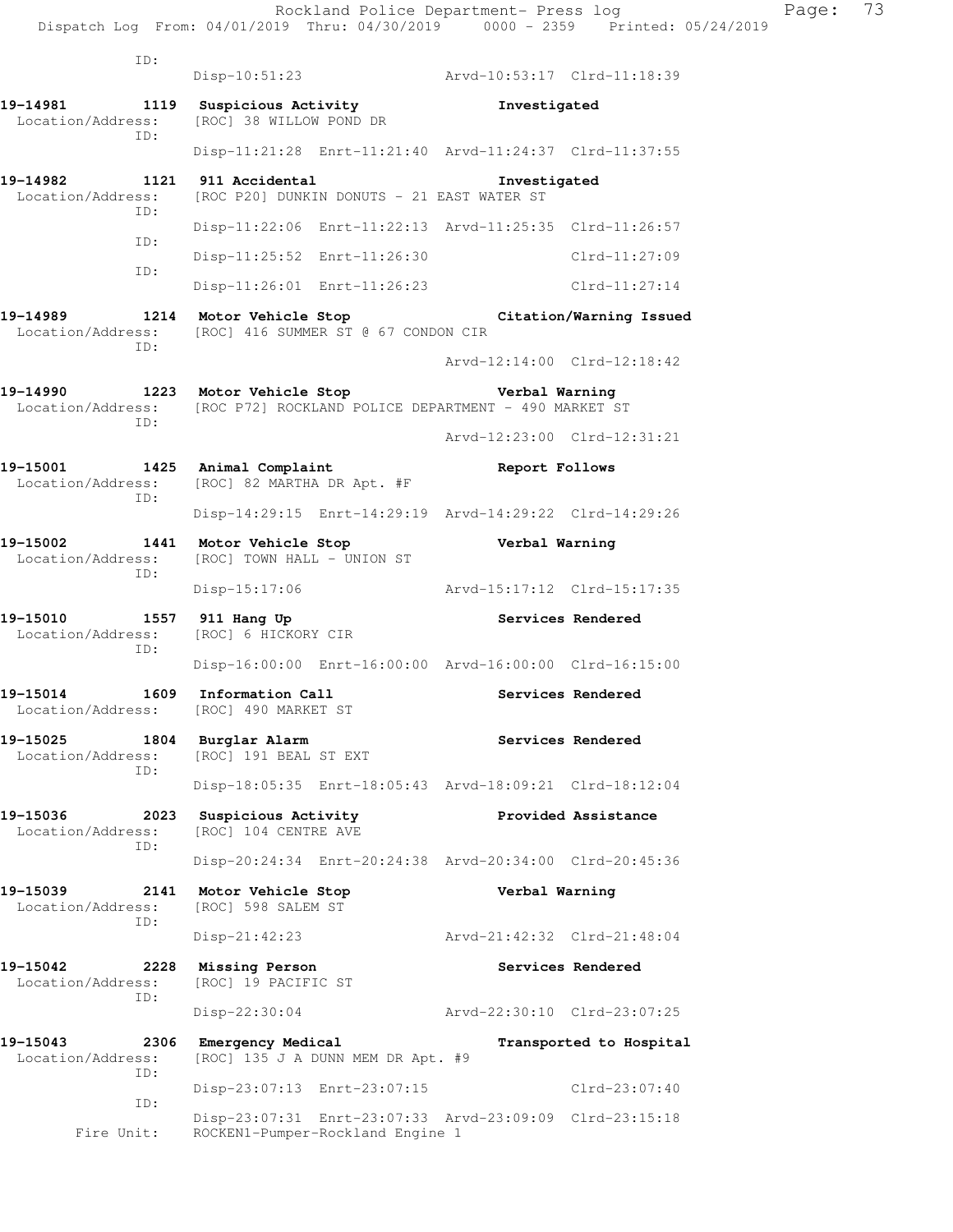|                                             |                                              |                                       | Rockland Police Department- Press log                   | Dispatch Log From: 04/01/2019 Thru: 04/30/2019 0000 - 2359 Printed: 05/24/2019    | 74<br>Page: |
|---------------------------------------------|----------------------------------------------|---------------------------------------|---------------------------------------------------------|-----------------------------------------------------------------------------------|-------------|
| EMS Unit:                                   | ROCKAM1-Rockland A1                          | InOrtsUnav1-23:28:43 InSrvce-23:28:44 | Disp-23:07:38 Enrt-23:07:46 Arvd-23:10:01 Clrd-23:20:45 |                                                                                   |             |
|                                             |                                              |                                       | Disp-23:07:42 Enrt-23:07:46 Arvd-23:10:01 Clrd-23:20:50 | Hosp-23:32:37 ClrHosp-00:22:06 InQrtsUnavl-04/27/2019 @ 00:27:30 InSrvce-00:27:30 |             |
| ID:                                         |                                              |                                       | Disp-23:10:10 Arvd-23:10:13 Clrd-23:12:55               |                                                                                   |             |
| 19-15044<br>Location/Address:<br>TD:        | [ROC] 216 GREENWOOD ST                       |                                       | 2312 Breaking & Entering The Services Rendered          |                                                                                   |             |
|                                             |                                              |                                       | Disp-23:15:25 Enrt-23:15:28 Arvd-23:20:07 Clrd-23:44:14 |                                                                                   |             |
| 19-15045<br>Location/Address:<br>ID:        | 2318 Disturbance<br>[ROC] 14 MILLBROOK DR    |                                       |                                                         | Services Rendered                                                                 |             |
| ID:                                         |                                              |                                       | Disp-23:21:14 Enrt-23:21:21 Arvd-23:24:26 Clrd-23:36:58 |                                                                                   |             |
|                                             | Disp-23:24:44                                |                                       | Arvd-23:24:47 Clrd-23:36:59                             |                                                                                   |             |
| 19-15046<br>Location/Address:<br>ID:        |                                              | [ROC 59] RICE BUILDING - 346 UNION ST | 2344 Larceny / Forgery/ Fraud Cancelled Enroute         |                                                                                   |             |
|                                             |                                              | Disp-23:45:55 Enrt-23:46:00           |                                                         | Clrd-23:48:13                                                                     |             |
| 19-15047<br>Location/Address:<br>ID:        | 2346 Escort/Transport<br>[ROC] 95 PACIFIC ST |                                       | <b>Services Rendered</b>                                |                                                                                   |             |
|                                             |                                              |                                       | Disp-23:46:44 Enrt-23:47:09 Arvd-23:50:02 Clrd-23:50:04 |                                                                                   |             |
| 19-15048<br>Location/Address:<br>ID:        | 2348 Motor Vehicle Stop                      | [ROC] 225 LIBERTY ST @ 225 E WATER ST | Verbal Warning                                          |                                                                                   |             |
|                                             |                                              |                                       | Arvd-23:48:00 Clrd-23:50:42                             |                                                                                   |             |
| 19–15049<br>Location/Address:<br>Fire Unit: | [ROC] 614 HINGHAM ST                         | ROCKEN1-Pumper-Rockland Engine 1      |                                                         |                                                                                   |             |
| EMS Unit:                                   | ROCKAM2-Rockland A2                          | InQrtsUnavl-00:06:27 InSrvce-00:06:27 |                                                         | Disp-23:49:59 Enrt-23:52:02 Arvd-23:55:15 Clrd-04/27/2019 @ 00:00:21              |             |
|                                             |                                              | InOrtsUnavl-00:24:39 InSrvce-00:24:39 |                                                         | Disp-23:50:16 Enrt-23:52:02 Arvd-23:54:55 Clrd-04/27/2019 @ 00:00:17              |             |
| ID:<br>ID:                                  |                                              |                                       |                                                         | Disp-23:50:54 Enrt-23:50:59 Arvd-23:53:23 Clrd-04/27/2019 @ 00:07:48              |             |
| ID:                                         |                                              |                                       | Disp-23:50:57 Enrt-23:51:01 Arvd-23:53:16 Clrd-23:53:18 |                                                                                   |             |
| ID:                                         | Disp-23:53:26                                |                                       |                                                         | Arvd-23:53:30 Clrd-04/27/2019 @ 00:11:37                                          |             |
| ID:                                         | $Disp-00:10:29$                              |                                       |                                                         | Arvd-00:10:31 Clrd-04/27/2019 @ 00:23:40                                          |             |
|                                             | $Disp-00:10:44$                              |                                       |                                                         | Arvd-00:10:48 Clrd-04/27/2019 @ 00:19:49                                          |             |
|                                             |                                              |                                       |                                                         |                                                                                   |             |

## **For Date: 04/27/2019 - Saturday**

| 19–15050          |      | 0011 SHIFT ASSIGNMENTS | No Service                                           |                             |
|-------------------|------|------------------------|------------------------------------------------------|-----------------------------|
| Location/Address: |      |                        | [ROC P72] ROCKLAND POLICE DEPARTMENT - 490 MARKET ST |                             |
|                   | TD:  |                        |                                                      |                             |
|                   |      |                        |                                                      | Arvd-00:11:00 Clrd-00:14:41 |
|                   |      |                        |                                                      |                             |
| 19–15054          | 0127 | Disabled Motor Vehicle |                                                      | Services Rendered           |

|                   |     |  | -----------------------           |  |  | ---------------------------- |
|-------------------|-----|--|-----------------------------------|--|--|------------------------------|
| Location/Address: |     |  | [ROC] 131 PLAIN ST @ 135 GROVE ST |  |  |                              |
|                   | TD: |  |                                   |  |  |                              |
|                   |     |  |                                   |  |  | Arvd-01:27:00 Clrd-01:29:23  |
|                   |     |  |                                   |  |  |                              |

| 19-15059          | 0423       | Motor Vehicle Collision W/PI                | Report Follows                                          |
|-------------------|------------|---------------------------------------------|---------------------------------------------------------|
| Location/Address: |            | [ROC P95] HOLY FAMILY CHURCH - 403 UNION ST |                                                         |
|                   | TD:        |                                             | Disp-04:24:39 Enrt-04:24:55 Arvd-04:26:27 Clrd-04:56:36 |
|                   | Fire Unit: | ROCKEN1-Pumper-Rockland Engine 1            |                                                         |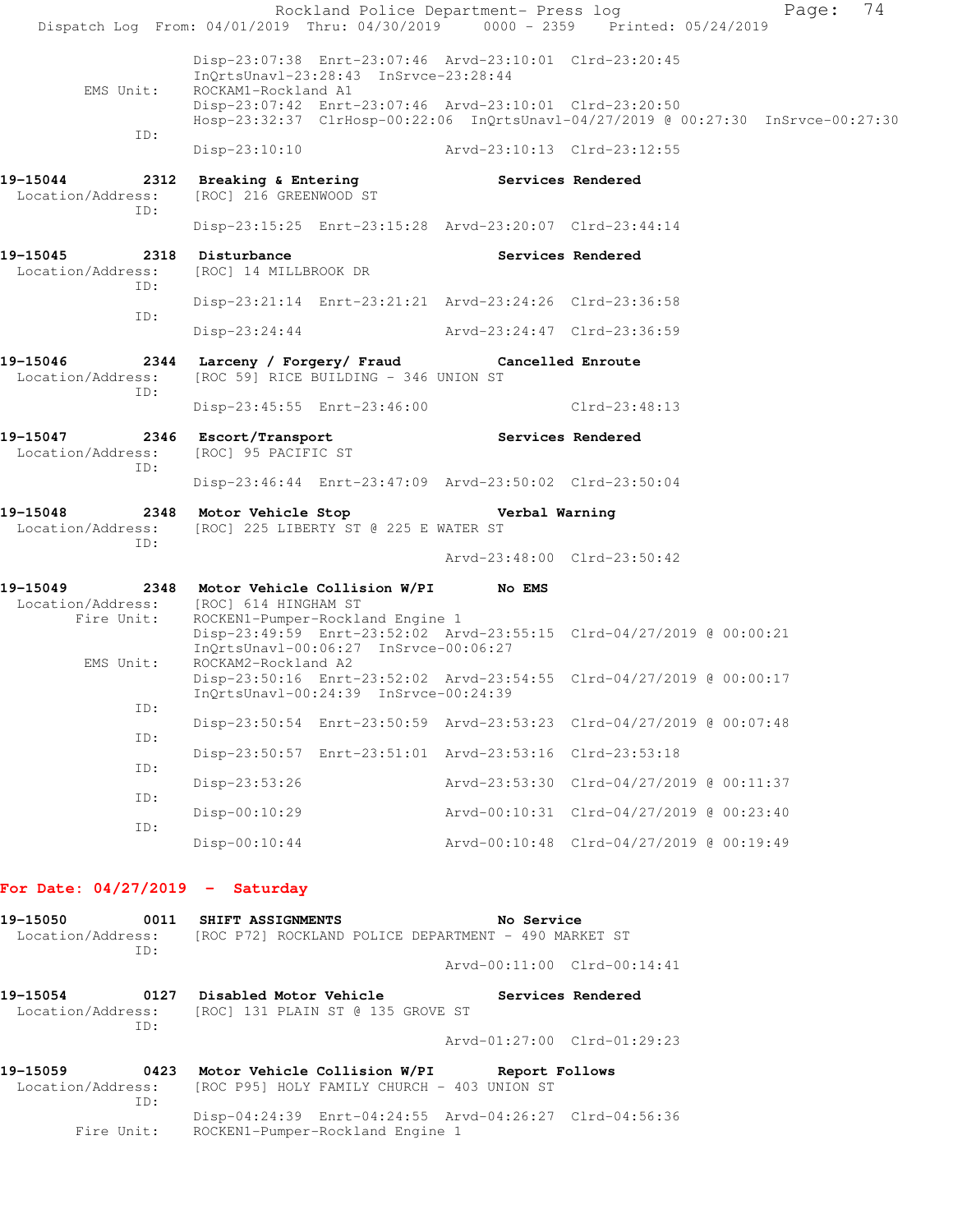| Dispatch Log From: 04/01/2019 Thru: 04/30/2019 0000 - 2359 Printed: 05/24/2019          |                                                                                                                                                        | Rockland Police Department- Press log |                          | Page: | 75 |
|-----------------------------------------------------------------------------------------|--------------------------------------------------------------------------------------------------------------------------------------------------------|---------------------------------------|--------------------------|-------|----|
|                                                                                         | Disp-04:24:47 Enrt-04:27:27 Arvd-04:32:00 Clrd-04:59:37<br>InQrtsUnavl-04:59:38 InSrvce-04:59:38                                                       |                                       |                          |       |    |
| ID:<br>EMS Unit:                                                                        | Disp-04:24:50 Enrt-04:24:53 Arvd-04:26:31 Clrd-04:56:35<br>ROCKAM1-Rockland A1                                                                         |                                       |                          |       |    |
|                                                                                         | Disp-04:24:52 Enrt-04:27:27 Arvd-04:32:00 Clrd-04:45:36<br>Hosp-04:54:04 ClrHosp-06:11:59 InQrtsUnavl-06:12:07 InSrvce-06:12:07                        |                                       |                          |       |    |
| EMS Unit:                                                                               | ROCKAM2-Rockland A2<br>Disp-04:42:54 Enrt-04:43:02 Arvd-04:46:47 Clrd-04:49:14<br>Hosp-04:58:48 ClrHosp-05:57:25 InQrtsUnavl-06:12:12 InSrvce-06:12:12 |                                       |                          |       |    |
| 19-15060                                                                                | 0456 Emergency Medical                                                                                                                                 |                                       | Transported to Hospital  |       |    |
| Location/Address:<br>ID:                                                                | [ROC] 212 MARTHA DR Apt. #E                                                                                                                            |                                       |                          |       |    |
| ID:                                                                                     | Disp-04:57:32 Enrt-04:57:40 Arvd-04:58:05 Clrd-05:09:22                                                                                                |                                       |                          |       |    |
| ID:                                                                                     | Disp-04:57:36 Enrt-04:57:42 Arvd-04:58:04 Clrd-05:09:24                                                                                                |                                       |                          |       |    |
| EMS Unit:                                                                               | Disp-04:57:39 Enrt-04:57:43 Arvd-04:58:02 Clrd-05:09:25<br>ABIA4-Abington Ambulance 4                                                                  |                                       |                          |       |    |
|                                                                                         | Disp-04:58:14 Enrt-05:00:44 Arvd-05:06:10 Clrd-05:11:49<br>Hosp-05:22:29 ClrHosp-06:01:23 InQrtsUnavl-06:02:55 InSrvce-06:02:55                        |                                       |                          |       |    |
| Fire Unit:                                                                              | ROCKEN1-Pumper-Rockland Engine 1<br>Disp-04:59:43 Enrt-04:59:46 Arvd-05:00:39 Clrd-05:11:47<br>InQrtsUnavl-05:16:58 InSrvce-05:16:59                   |                                       |                          |       |    |
| 19-15064 0803 General Info<br>Location/Address:<br>ID:                                  | [ROC P72] ROCKLAND POLICE DEPARTMENT - 490 MARKET ST                                                                                                   |                                       | Services Not Required    |       |    |
|                                                                                         |                                                                                                                                                        | Arvd-08:03:00 Clrd-08:08:30           |                          |       |    |
| 19-15067 1821 Wire down (Police) 19-15067 Services Rendered<br>Location/Address:<br>ID: | [ROC] 11 NORTH AVE @ 408 UNION ST                                                                                                                      |                                       |                          |       |    |
|                                                                                         | Disp-08:22:49 Enrt-08:22:55 Arvd-08:30:57 Clrd-08:37:50                                                                                                |                                       |                          |       |    |
| 19-15070<br>Location/Address:<br>ID:                                                    | 0844 Building Check<br>[ROC P85] ROCKLAND FEDERAL CREDIT UNION - 241 UNION ST                                                                          |                                       | Building Checked/Secured |       |    |
|                                                                                         |                                                                                                                                                        | Arvd-08:44:00 Clrd-08:46:16           |                          |       |    |
| 19-16376<br>Location/Address:                                                           | 0910 Animal Complaint<br>[ROC] 432 CONCORD ST                                                                                                          |                                       | Services Rendered        |       |    |
| 19-15094 1300 Lost/Found Property<br>Location/Address:<br>ID:                           | [ROC] 32 ASPEN CIR                                                                                                                                     | <b>Services Rendered</b>              |                          |       |    |
|                                                                                         | Disp-13:02:30 Enrt-13:02:41 Arvd-13:08:22 Clrd-13:15:23                                                                                                |                                       |                          |       |    |
| 19-15096 1315 Building Check<br>Location/Address:                                       | [ROC] TAUNTON AVE                                                                                                                                      |                                       | Building Checked/Secured |       |    |
| ID:                                                                                     |                                                                                                                                                        | Arvd-13:16:37 Clrd-13:17:07           |                          |       |    |
| 19-15100<br>ID:                                                                         | 1350 Motor Vehicle Stop<br>Vicinity of: [ROC] 320 CONCORD ST                                                                                           | Verbal Warning                        |                          |       |    |
|                                                                                         |                                                                                                                                                        | Arvd-13:50:00 Clrd-13:52:18           |                          |       |    |
| 19-15107 1514 911 Accidental<br>Location/Address: [ROC] 421 MARKET ST<br>ID:            |                                                                                                                                                        | Appears Secure                        |                          |       |    |
|                                                                                         | Disp-15:15:40 Enrt-15:15:47                                                                                                                            |                                       | Clrd-15:18:43            |       |    |
| ID:                                                                                     | Disp-15:18:36 Arvd-15:18:39 Clrd-15:19:48                                                                                                              |                                       |                          |       |    |
| 19-15110<br>Location/Address: [ROC P72] ROCKLAND POLICE DEPARTMENT - 490 MARKET ST      | 1600 SHIFT ASSIGNMENTS                                                                                                                                 |                                       | No Action Required       |       |    |
| 19-15112 1621 Unwanted Party<br>Location/Address:<br>ID:                                | [ROC] 477 SALEM ST                                                                                                                                     | Appears Secure                        |                          |       |    |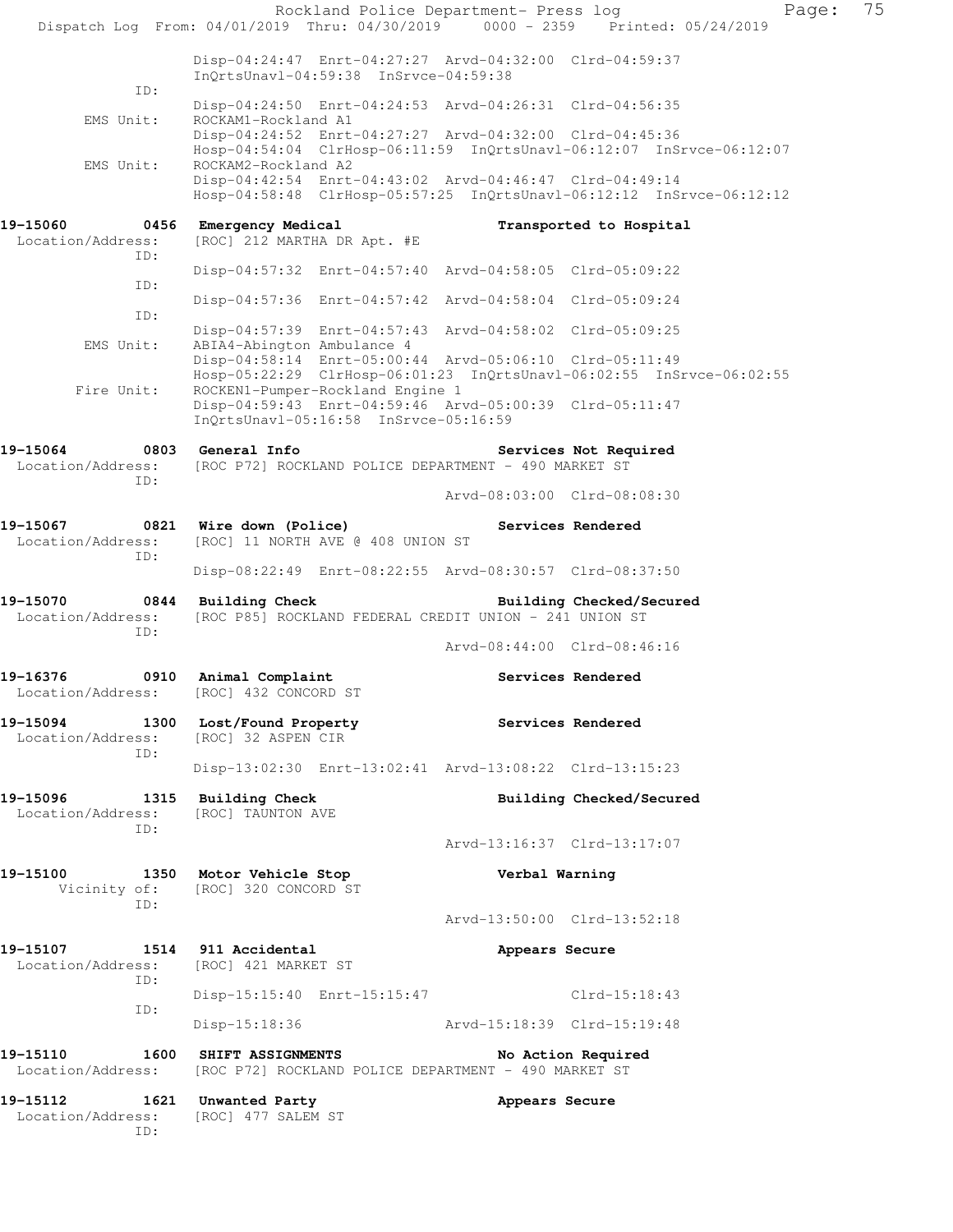|                                                                                |                                                             |                                                                           | Rockland Police Department- Press log                                                                                           |                         | Page: | 76 |
|--------------------------------------------------------------------------------|-------------------------------------------------------------|---------------------------------------------------------------------------|---------------------------------------------------------------------------------------------------------------------------------|-------------------------|-------|----|
| Dispatch Log From: 04/01/2019 Thru: 04/30/2019 0000 - 2359 Printed: 05/24/2019 |                                                             |                                                                           |                                                                                                                                 |                         |       |    |
| ID:                                                                            |                                                             |                                                                           | Disp-16:26:00 Enrt-16:26:09 Arvd-16:28:21 Clrd-16:41:53                                                                         |                         |       |    |
|                                                                                |                                                             |                                                                           | Disp-16:26:00 Enrt-16:26:12 Arvd-16:28:17 Clrd-16:40:11                                                                         |                         |       |    |
| 19–15113<br>Location/Address:<br>ID:                                           | 1639 Motor Vehicle Collision W/PI<br>[ROC] 40 EAST WATER ST |                                                                           |                                                                                                                                 | Transported to Hospital |       |    |
| ID:                                                                            |                                                             |                                                                           | Disp-16:40:18 Enrt-16:40:22 Arvd-16:41:49 Clrd-17:11:32                                                                         |                         |       |    |
| EMS Unit:                                                                      | ROCKAM1-Rockland A1                                         |                                                                           | Disp-16:42:00 Enrt-16:42:06 Arvd-16:42:49 Clrd-17:11:29                                                                         |                         |       |    |
|                                                                                |                                                             |                                                                           | Disp-16:42:10 Enrt-16:42:22 Arvd-16:44:37 Clrd-16:48:43<br>Hosp-16:58:40 ClrHosp-17:23:42 InQrtsUnavl-17:41:34 InSrvce-17:41:34 |                         |       |    |
| Fire Unit:                                                                     |                                                             | ROCKEN1-Pumper-Rockland Engine 1<br>InQrtsUnavl-16:50:33 InSrvce-16:50:38 | Disp-16:42:13 Enrt-16:42:20 Arvd-16:48:30 Clrd-16:48:45                                                                         |                         |       |    |
| 19–15123                                                                       | 1825 Burglar Alarm                                          |                                                                           |                                                                                                                                 | Inspection / Drill      |       |    |
| Location/Address:<br>ID:                                                       | [ROC] 449 SALEM ST                                          |                                                                           |                                                                                                                                 |                         |       |    |
|                                                                                |                                                             |                                                                           | Disp-18:26:36 Enrt-18:26:40 Arvd-18:32:52 Clrd-18:37:01                                                                         |                         |       |    |
| 19-15128<br>Location/Address:                                                  | 1921 Emergency Medical<br>[ROC] 9 HOLLY CT                  |                                                                           |                                                                                                                                 | Transported to Hospital |       |    |
| ID:                                                                            |                                                             |                                                                           | Disp-19:22:39 Enrt-19:22:48 Arvd-19:28:34 Clrd-19:32:44                                                                         |                         |       |    |
| Fire Unit:                                                                     |                                                             | ROCKEN1-Pumper-Rockland Engine 1                                          | Disp-19:23:12 Enrt-19:23:37 Arvd-19:28:37 Clrd-19:40:23                                                                         |                         |       |    |
| EMS Unit:                                                                      | ROCKAM1-Rockland A1                                         | InQrtsUnavl-19:47:45 InSrvce-19:47:45                                     |                                                                                                                                 |                         |       |    |
|                                                                                |                                                             |                                                                           | Disp-19:23:12 Enrt-19:23:37 Arvd-19:28:37 Clrd-19:41:07<br>Hosp-19:48:47 ClrHosp-20:33:26 InQrtsUnavl-20:38:50 InSrvce-20:38:50 |                         |       |    |
| 19-15134<br>2018                                                               |                                                             |                                                                           | MVA Property Damage Only Paper Exchange                                                                                         |                         |       |    |
| Location/Address:<br>ID:                                                       | [ROC] 1333 HINGHAM ST                                       |                                                                           |                                                                                                                                 |                         |       |    |
| ID:                                                                            |                                                             |                                                                           | Disp-20:19:27 Enrt-20:19:31 Arvd-20:24:24 Clrd-20:39:12                                                                         |                         |       |    |
|                                                                                |                                                             | Disp-20:19:52 Enrt-20:19:54                                               |                                                                                                                                 | Clrd-20:39:12           |       |    |
| 19–15136<br>Location/Address:<br>ID:                                           | 2045 Assist Public<br>[ROC] 29 HINGHAM ST                   |                                                                           |                                                                                                                                 | Services Rendered       |       |    |
|                                                                                | $Disp-20:50:45$                                             |                                                                           | Arvd-21:19:31 Clrd-21:34:20                                                                                                     |                         |       |    |
| 19-15142<br>2154<br>Location/Address:<br>ID:                                   | Warrant<br>[ROC] 51 BELMONT ST                              |                                                                           | No Service                                                                                                                      |                         |       |    |
| ID:                                                                            |                                                             | Disp-21:55:55 Enrt-21:56:06                                               |                                                                                                                                 | $Clrd-22:03:53$         |       |    |
|                                                                                |                                                             | Disp-21:55:55 Enrt-21:56:06                                               |                                                                                                                                 | $Clrd-22:03:53$         |       |    |
| 19-15144<br>2204<br>Location/Address:                                          | Warrant<br>[ROC] 70 PLAIN ST                                |                                                                           | No Service                                                                                                                      |                         |       |    |
| ID:<br>ID:                                                                     |                                                             |                                                                           | Disp-22:04:54 Enrt-22:05:13 Arvd-22:07:30 Clrd-22:09:36                                                                         |                         |       |    |
|                                                                                |                                                             |                                                                           | Disp-22:04:54 Enrt-22:05:13 Arvd-22:07:30 Clrd-22:09:36                                                                         |                         |       |    |
| 19-15145<br>2209<br>Location/Address:<br>ID:                                   | Warrant<br>[ROC] 76 WILLOW POND DR                          |                                                                           | No Service                                                                                                                      |                         |       |    |
| ID:                                                                            |                                                             | Disp-22:10:26 Enrt-22:10:34                                               |                                                                                                                                 | Clrd-22:14:10           |       |    |
|                                                                                |                                                             | Disp-22:10:26 Enrt-22:10:34                                               |                                                                                                                                 | $Clrd-22:14:10$         |       |    |
| 19-15148<br>2247<br>Location/Address:<br>ID:                                   | Warrant<br>[ROC] 27 ASPEN CIR                               |                                                                           | No Service                                                                                                                      |                         |       |    |
| ID:                                                                            | $Disp-22:50:34$                                             |                                                                           | Arvd-22:51:07 Clrd-23:05:50                                                                                                     |                         |       |    |
|                                                                                |                                                             |                                                                           | Arvd-22:50:59 Clrd-23:05:50                                                                                                     |                         |       |    |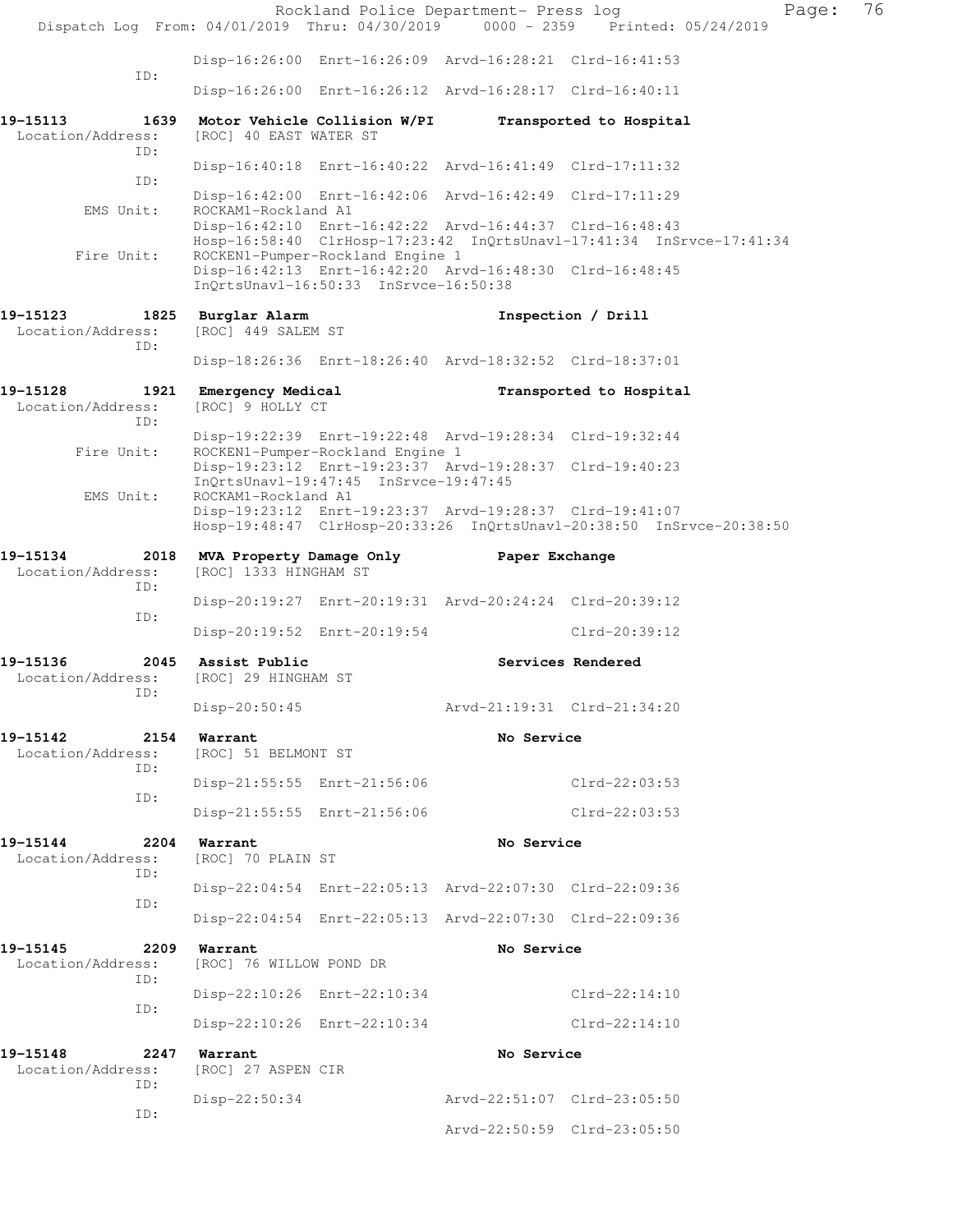| 19-15154<br>Location/Address:              | 0000        | SHIFT ASSIGNMENTS                            |                                                                           | [ROC P72] ROCKLAND POLICE DEPARTMENT - 490 MARKET ST    | Services Rendered        |
|--------------------------------------------|-------------|----------------------------------------------|---------------------------------------------------------------------------|---------------------------------------------------------|--------------------------|
|                                            | ID:         | Disp-00:04:23                                |                                                                           | Arvd-00:04:30 Clrd-00:04:33                             |                          |
| 19-15161<br>Location/Address:<br>EMS Unit: | 0042        | [ROC] 99 NORTH AVE<br>ROCKAM1-Rockland A1    | Motor Vehicle Collision W/PI                                              | No EMS                                                  |                          |
|                                            |             |                                              | InQrtsUnavl-01:00:31 InSrvce-01:00:31                                     | Disp-00:42:51 Enrt-00:45:40 Arvd-00:46:36 Clrd-00:58:10 |                          |
| Fire Unit:                                 |             |                                              | ROCKEN1-Pumper-Rockland Engine 1<br>InQrtsUnavl-01:01:08 InSrvce-01:01:08 | Disp-00:42:54 Enrt-00:45:40 Arvd-00:46:36               | Clrd-00:58:15            |
|                                            | ID:         |                                              |                                                                           | Disp-00:43:15 Enrt-00:43:20 Arvd-00:44:53               | Clrd-02:23:01            |
|                                            | ID:         |                                              |                                                                           | Disp-00:43:17 Enrt-00:43:21 Arvd-00:45:04 Clrd-03:32:15 |                          |
|                                            | ID:         |                                              |                                                                           | Disp-00:43:18 Enrt-00:43:23 Arvd-00:45:10 Clrd-02:23:04 |                          |
|                                            | ID:         | Disp-03:45:24                                |                                                                           | Arvd-03:45:27 Clrd-03:55:18                             |                          |
| 19-15170<br>Location/Address:              | 0331<br>ID: | Motor Vehicle Stop<br>[ROC] 99 NORTH AVE     |                                                                           | Arrest (s) Made                                         |                          |
|                                            | ID:         |                                              |                                                                           | Arvd-03:31:00 Clrd-03:45:17                             |                          |
|                                            |             | Disp-03:34:33                                |                                                                           | Arvd-03:34:35 Clrd-03:49:25                             |                          |
| 19-15173<br>Location/Address:              | 0442<br>ID: | 911 Accidental<br>[ROC] 800 HINGHAM ST       |                                                                           |                                                         | Building Checked/Secured |
|                                            | ID:         |                                              |                                                                           | Disp-04:43:36 Enrt-04:43:43 Arvd-04:47:44 Clrd-04:51:50 |                          |
|                                            |             |                                              |                                                                           | Disp-04:43:36 Enrt-04:43:42 Arvd-04:47:42 Clrd-04:51:48 |                          |
| 19–15175<br>Location/Address:              | 0543<br>ID: | <b>Building Check</b><br>[ROC] UNION ST      |                                                                           |                                                         | Building Checked/Secured |
|                                            |             |                                              |                                                                           | Arvd-05:44:26 Clrd-06:05:48                             |                          |
| 19-15180<br>Location/Address:              | 0702<br>ID: | 911 Accidental                               | [ROC] 296 HOWARD ST Apt. #C                                               |                                                         | Services Rendered        |
|                                            |             | $Disp-07:02:45$                              |                                                                           | Enrt-07:02:52 Arvd-07:07:56 Clrd-07:07:58               |                          |
| 19-15181<br>Location/Address:              | TD:         | 0738 Burglar Alarm<br>[ROC] 601 MARKET ST    |                                                                           |                                                         | Building Checked/Secured |
|                                            | ID:         |                                              |                                                                           | Disp-07:39:24 Enrt-07:39:31 Arvd-07:40:35 Clrd-07:42:54 |                          |
|                                            |             |                                              |                                                                           | Disp-07:39:24 Enrt-07:39:30 Arvd-07:40:17 Clrd-07:42:53 |                          |
| 19-15184<br>Location/Address:              | 0901<br>ID: | Assist Public                                | [ROC P92] BAVIS ICE ARENA - 180 VFW DR                                    |                                                         | Services Rendered        |
|                                            |             | Disp-09:04:58                                |                                                                           | Arvd-09:13:43 Clrd-09:14:54                             |                          |
| 19-15185<br>Location/Address:              | ID:         | 0915 Building Check                          |                                                                           | [ROC 65] ROGERS MIDDLE SCHOOL - 100 TAUNTON AVE         | Building Checked/Secured |
|                                            |             |                                              |                                                                           | Arvd-09:17:09 Clrd-09:18:00                             |                          |
| 19-15186<br>Location/Address:              | ID:         | 0918 General Incident<br>[ROC] 92 PACIFIC ST |                                                                           |                                                         | Services Rendered        |
|                                            |             | Disp-09:19:37                                |                                                                           | Arvd-09:19:42 Clrd-09:19:46                             |                          |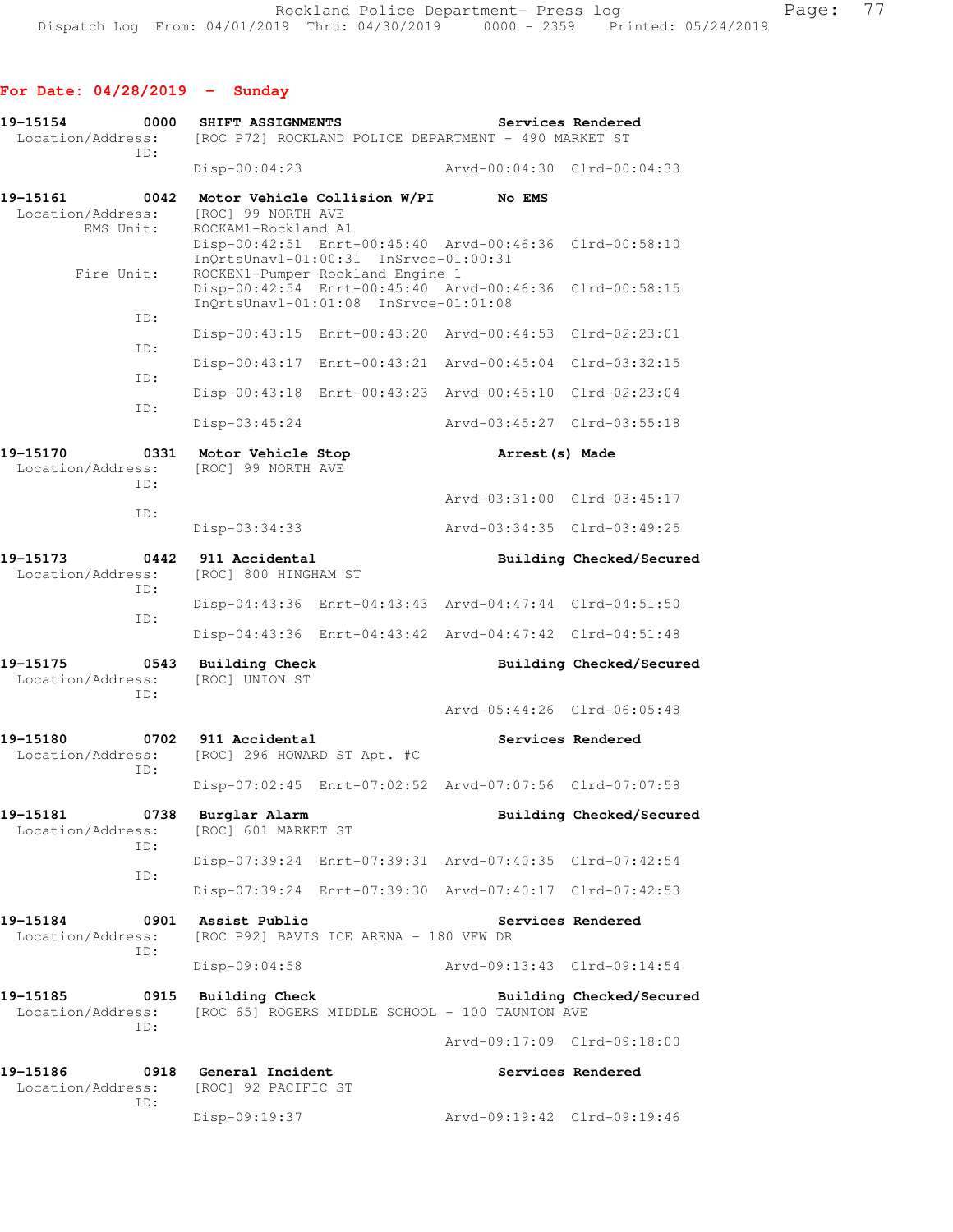Rockland Police Department- Press log Page: 78 Dispatch Log From: 04/01/2019 Thru: 04/30/2019 0000 - 2359 Printed: 05/24/2019

**19-15188 1004 Burglar Alarm Cancelled Enroute**  Location/Address: [ROC] 3 TIFFANY LN ID: Disp-10:06:03 Enrt-10:06:04 Arvd-10:06:05 Clrd-10:06:09 **19-15190 1014 Motor Vehicle Stop Citation/Warning Issued**  Location/Address: [ROC] 646 SUMMER ST ID: Arvd-10:14:00 Clrd-10:34:20 **19-15192 1043 Motor Vehicle Stop Citation/Warning Issued**  Location/Address: [ROC] 500 HINGHAM ST ID: Arvd-10:43:00 Clrd-10:45:12 **19-15193** 1047 Building Check **Building Check Building Checked/Secured** Location/Address: [ROC 65] ROGERS MIDDLE SCHOOL - 100 TAUNTON AVE ID: Arvd-10:48:48 Clrd-10:49:07 19-15194 1101 Building Check **Building Checked/Secured**  Location/Address: [ROC] SCHOOL ST ID: Arvd-11:02:28 Clrd-11:02:47 **19-15196 1114 Building Check Building Checked/Secured**  Location/Address: [ROC] BILL DELAHUNT PKWY ID: Arvd-11:15:24 Clrd-11:15:52 19-15203 1241 Animal Complaint **19-15203** Services Rendered Location/Address: [ROC] 45 CENTRAL ST @ 6 THAYER TER ID: Disp-12:44:40 Enrt-12:44:47 Arvd-13:35:27 Clrd-13:35:30 19-15210 1403 Building Check **Building Checked/Secured** Location/Address: [ROC 65] ROGERS MIDDLE SCHOOL - 100 TAUNTON AVE ID: Arvd-14:04:26 Clrd-14:06:47 **19-15212 1418 911 Accidental Services Rendered**  Location/Address: [ROC] 1 WILLOW POND DR ID: Disp-14:21:19 Enrt-14:21:23 Arvd-14:22:55 Clrd-14:22:58 19-15216 1524 911 Hang Up **Services Rendered**  Location/Address: [ROC] 20 WILLIAMS ST ID: Disp-15:25:23 Enrt-15:25:27 Arvd-15:28:44 Clrd-15:33:21 **19-15218 1604 SHIFT ASSIGNMENTS Services Rendered**  Location/Address: [ROC P72] ROCKLAND POLICE DEPARTMENT - 490 MARKET ST ID: Arvd-16:04:00 Clrd-16:06:27 **19-15222 1630 Burglar Alarm Appears Secure**  Location/Address: [ROC] 601 MARKET ST ID: Disp-16:30:55 Enrt-16:30:59 Clrd-16:33:09 ID: Disp-16:32:39 Enrt-16:33:05 Arvd-16:33:20 Clrd-16:52:07 ID: Disp-16:34:42 Enrt-16:34:50 Arvd-16:34:53 Clrd-16:51:29 **19-15233 1840 Motor Vehicle Stop Verbal Warning**  Vicinity of: [ROC] LIBERTY CT @ MARKET ST ID: Arvd-18:40:00 Clrd-18:43:30 19-15234 1912 Suspicious Activity **1912 Services Rendered** 

Location/Address: [ROC] 46 EXCHANGE ST

ID: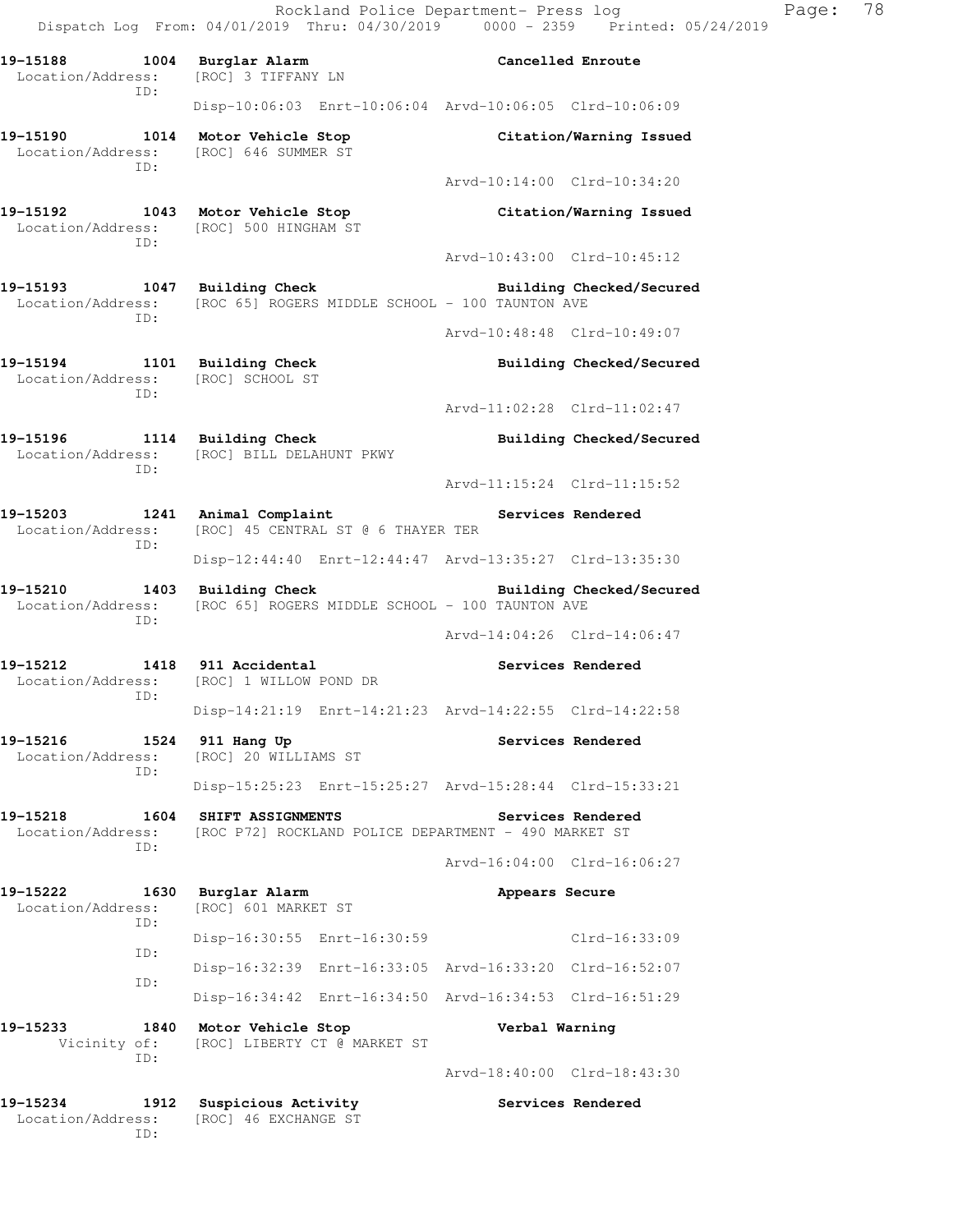|                                             |                                                  |                                       | Rockland Police Department- Press log                                                                              | Dispatch Log From: 04/01/2019 Thru: 04/30/2019 0000 - 2359 Printed: 05/24/2019 | Page: | 79 |
|---------------------------------------------|--------------------------------------------------|---------------------------------------|--------------------------------------------------------------------------------------------------------------------|--------------------------------------------------------------------------------|-------|----|
|                                             |                                                  |                                       | Disp-19:13:19 Enrt-19:13:25 Arvd-19:19:51 Clrd-19:20:12                                                            |                                                                                |       |    |
| ID:                                         |                                                  |                                       | Disp-19:13:19 Enrt-19:13:25 Arvd-19:19:55 Clrd-19:20:09                                                            |                                                                                |       |    |
| ID:                                         |                                                  |                                       | Disp-19:13:19 Enrt-19:13:25 Arvd-19:15:59 Clrd-19:20:06                                                            |                                                                                |       |    |
| 19-15235<br>Location/Address:<br>ID:        | 1933 Burglar Alarm<br>[ROC] 168 CONCORD ST       |                                       |                                                                                                                    | Building Checked/Secured                                                       |       |    |
| ID:                                         |                                                  | Disp-19:34:58 Enrt-19:35:01           |                                                                                                                    | Clrd-19:37:18                                                                  |       |    |
|                                             |                                                  |                                       | Disp-19:37:08 Enrt-19:37:12 Arvd-19:37:15 Clrd-19:51:55                                                            |                                                                                |       |    |
| 19–15237<br>Location/Address:<br>ID:        | 1955 Disturbance<br>[ROC] 92 CHURCH ST           |                                       | Peace Restored                                                                                                     |                                                                                |       |    |
| ID:                                         |                                                  |                                       | Disp-19:57:32 Enrt-19:58:05 Arvd-20:00:16 Clrd-20:22:05                                                            |                                                                                |       |    |
| ID:                                         |                                                  |                                       | Disp-19:57:57 Enrt-19:58:05 Arvd-20:00:16 Clrd-20:30:02                                                            |                                                                                |       |    |
|                                             |                                                  |                                       | Disp-19:58:02 Enrt-19:58:05 Arvd-20:00:16 Clrd-20:30:00                                                            |                                                                                |       |    |
| 19-15241<br>Location/Address:<br>ID:        | 2039 Disturbance<br>[ROC] 51 MAPLE ST Apt. #125  |                                       | Peace Restored                                                                                                     |                                                                                |       |    |
| ID:                                         |                                                  |                                       | Disp-20:40:33 Enrt-20:41:39 Arvd-20:43:54 Clrd-21:06:26                                                            |                                                                                |       |    |
|                                             |                                                  |                                       | Disp-20:43:45 Enrt-20:43:48 Arvd-20:43:49 Clrd-20:50:05                                                            |                                                                                |       |    |
| 19-15243<br>Location/Address:<br>ID:        | 2046 911 Accidental                              |                                       | Investigated<br>[ROC P47] BEST WESTERN - 909 HINGHAM ST Apt. #232                                                  |                                                                                |       |    |
|                                             |                                                  | Disp-20:50:13 Enrt-20:50:18           |                                                                                                                    | $Clrd-21:02:24$                                                                |       |    |
| 19-15252<br>Location/Address:<br>ID:        | 2221 Suspicious Activity<br>[ROC] 15 VON RHOR DR |                                       | Gone on arrival                                                                                                    |                                                                                |       |    |
|                                             |                                                  |                                       | Disp-22:22:45 Enrt-22:25:22 Arvd-22:27:52 Clrd-23:00:21                                                            |                                                                                |       |    |
| For Date: $04/29/2019$ - Monday             |                                                  |                                       |                                                                                                                    |                                                                                |       |    |
| 19-15256<br>Location/Address:<br>ID:        | 0001 SHIFT ASSIGNMENTS                           |                                       | Services Rendered<br>[ROC P72] ROCKLAND POLICE DEPARTMENT - 490 MARKET ST                                          |                                                                                |       |    |
|                                             | Disp-00:06:29                                    |                                       |                                                                                                                    | Clrd-00:06:39                                                                  |       |    |
| 19-15257<br>Location/Address:<br>ID:        | 0024 Building Check<br>[ROC] TAUNTON AVE         |                                       | Investigated                                                                                                       |                                                                                |       |    |
|                                             |                                                  |                                       |                                                                                                                    | Arvd-00:24:53 Clrd-00:25:01                                                    |       |    |
| 19-15259<br>Location/Address:<br>Fire Unit: | 0047 Emergency Medical<br>[ROC] 18 COLBY ST      | ROCKEN1-Pumper-Rockland Engine 1      |                                                                                                                    | Transported to Hospital                                                        |       |    |
| EMS Unit:                                   | ROCKAM1-Rockland A1                              | InQrtsUnavl-01:15:37 InSrvce-01:15:41 | Disp-00:48:37 Enrt-00:51:18 Arvd-00:56:19 Clrd-01:09:27<br>Disp-00:48:37 Enrt-00:51:18 Arvd-00:56:19 Clrd-01:08:53 |                                                                                |       |    |
| ID:                                         |                                                  |                                       |                                                                                                                    | Hosp-01:18:29 ClrHosp-02:02:44 InQrtsUnavl-02:07:08 InSrvce-02:07:14           |       |    |
|                                             |                                                  |                                       | Disp-00:48:58 Enrt-00:49:22 Arvd-00:55:37 Clrd-01:05:08                                                            |                                                                                |       |    |

| 19-15263          |     | 0314 Building Check | Investigated                |  |
|-------------------|-----|---------------------|-----------------------------|--|
| Location/Address: |     | [ROC] TAUNTON AVE   |                             |  |
|                   | TD: |                     |                             |  |
|                   |     |                     | Arvd-03:14:35 Clrd-03:14:47 |  |

| 19-15268          | 0557 | Building Check    | Investigated |
|-------------------|------|-------------------|--------------|
| Location/Address: |      | [ROC] TAUNTON AVE |              |
|                   | TD:  |                   |              |

Arvd-05:57:42 Clrd-05:57:56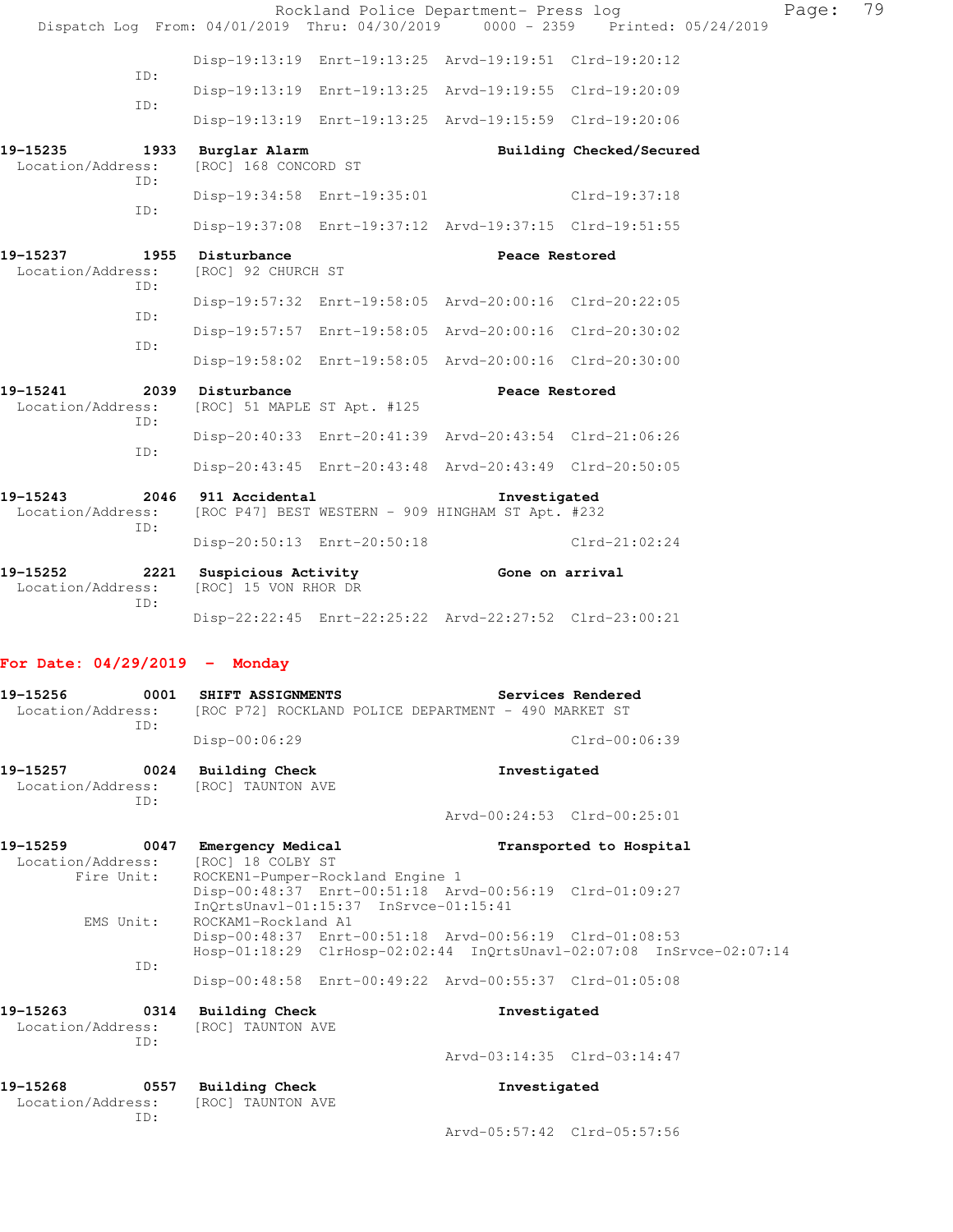| 19–15273<br>0621<br>Location/Address:               | Assist Other Agency<br>[ROC] 27 ASPEN CIR                                                                 | No Service                                                                                                         |
|-----------------------------------------------------|-----------------------------------------------------------------------------------------------------------|--------------------------------------------------------------------------------------------------------------------|
| TD:                                                 | $Disp-06:22:48$                                                                                           | Enrt-06:22:55 Arvd-06:23:04 Clrd-06:23:17                                                                          |
| ID:                                                 | $Enrt-06:22:55$<br>$Disp-06:22:48$                                                                        | Arvd-06:23:04<br>Clrd-06:23:30                                                                                     |
| ID:                                                 | $Disp-06:22:48$<br>Enrt-06:22:55                                                                          | Arvd-06:23:04 Clrd-06:23:23                                                                                        |
| 19–15274<br>0716<br>Location/Address:<br>Fire Unit: | Motor Vehicle Collision W/PI<br>[ROC] 54 BEAL ST @ 408 E WATER ST                                         | Paper Exchange                                                                                                     |
|                                                     | ROCKEN1-Pumper-Rockland Engine 1<br>InQrtsUnavl-07:27:00 InSrvce-07:27:00                                 | Disp-07:18:11 Enrt-07:18:37 Arvd-07:21:42 Clrd-07:23:50                                                            |
| EMS Unit:                                           | ROCKAM1-Rockland A1<br>Disp-07:18:29 Enrt-07:18:33 Arvd-07:21:44<br>InQrtsUnavl-07:35:04 InSrvce-07:35:04 | $Clrd-07:23:51$                                                                                                    |
| ID:                                                 | Enrt-07:18:30<br>$Disp-07:18:19$                                                                          | Arvd-07:22:55<br>$Clrd-07:31:23$                                                                                   |
| ID:                                                 | Enrt-07:18:30<br>$Disp-07:18:19$                                                                          | Arvd-07:22:55<br>$Clrd-07:31:23$                                                                                   |
| ID:                                                 | Disp-07:18:19                                                                                             | Enrt-07:18:30 Arvd-07:22:55 Clrd-07:31:23                                                                          |
| 19–15278<br>0800<br>Location/Address:               | General Info<br>[ROC P72] ROCKLAND POLICE DEPARTMENT - 490 MARKET ST                                      | Services Rendered                                                                                                  |
| 19-15279<br>0819<br>Location/Address:               | Motor Vehicle Complaint<br><b>[ROC] BEECH ST</b>                                                          | Gone on arrival                                                                                                    |
| ID:                                                 | $Disp-08:22:11$                                                                                           | Arvd-08:23:55 Clrd-08:38:24                                                                                        |
| 19–15282<br>0853<br>Location/Address:<br>ID:        | Motor Vehicle Stop<br>[ROC] BILL DELAHUNT PKWY                                                            | Citation/Warning Issued                                                                                            |
|                                                     | $Disp-08:57:15$                                                                                           | Arvd-08:57:40 Clrd-09:01:01                                                                                        |
| 19–15285<br>0914<br>Location/Address:<br>ID:        | Lockout<br>[ROC] 103 GROVE ST                                                                             | Services Rendered                                                                                                  |
| Fire Unit:                                          | ROCKEN1-Pumper-Rockland Engine 1                                                                          | Disp-09:15:53 Enrt-09:16:04 Arvd-09:17:44 Clrd-09:42:59<br>Disp-09:16:07 Enrt-09:16:10 Arvd-09:26:07 Clrd-09:45:11 |
|                                                     | InOrtsUnav1-09:49:15 InSrvce-09:49:15                                                                     |                                                                                                                    |
| 19–15286<br>0915<br>Location/Address:               | 911 Accidental<br>[ROC P64] CVS PHARMACY - 80 MARKET ST                                                   | Services Rendered                                                                                                  |
| ID:                                                 |                                                                                                           | Disp-09:18:44 Enrt-09:18:53 Arvd-09:27:09 Clrd-09:30:05                                                            |
| 19-15290<br>0917<br>Location/Address:               | General Info<br>[ROC P72] ROCKLAND POLICE DEPARTMENT - 490 MARKET ST                                      | Services Rendered                                                                                                  |
| 19–15289<br>0930<br>Location/Address:<br>ID:        | MVA Property Damage Only<br>[ROC] 15 BIGELOW AVE @ 529 UNION ST                                           | Paper Exchange                                                                                                     |
| ID:                                                 | $Disp-09:31:21$                                                                                           | Arvd-09:31:58 Clrd-09:45:42                                                                                        |
|                                                     | $Disp-09:31:46$                                                                                           | Arvd-09:31:51 Clrd-09:45:48                                                                                        |
| 19-15295<br>1014<br>Location/Address:<br>ID:        | Summons<br>[ROC] 292 MARKET ST Apt. #17                                                                   | No Service                                                                                                         |
| ID:                                                 |                                                                                                           | Arvd-10:14:00 Clrd-10:16:40                                                                                        |
|                                                     |                                                                                                           | Disp-10:22:25 Enrt-10:23:23 Arvd-10:23:27 Clrd-10:23:31                                                            |
| 19–15299<br>Location/Address:<br>ID:                | 1035 Motor Vehicle Stop<br>[ROC] 651 UNION ST @ 14 SUMMIT ST                                              | Verbal Warning                                                                                                     |

Arvd-10:35:00 Clrd-10:53:29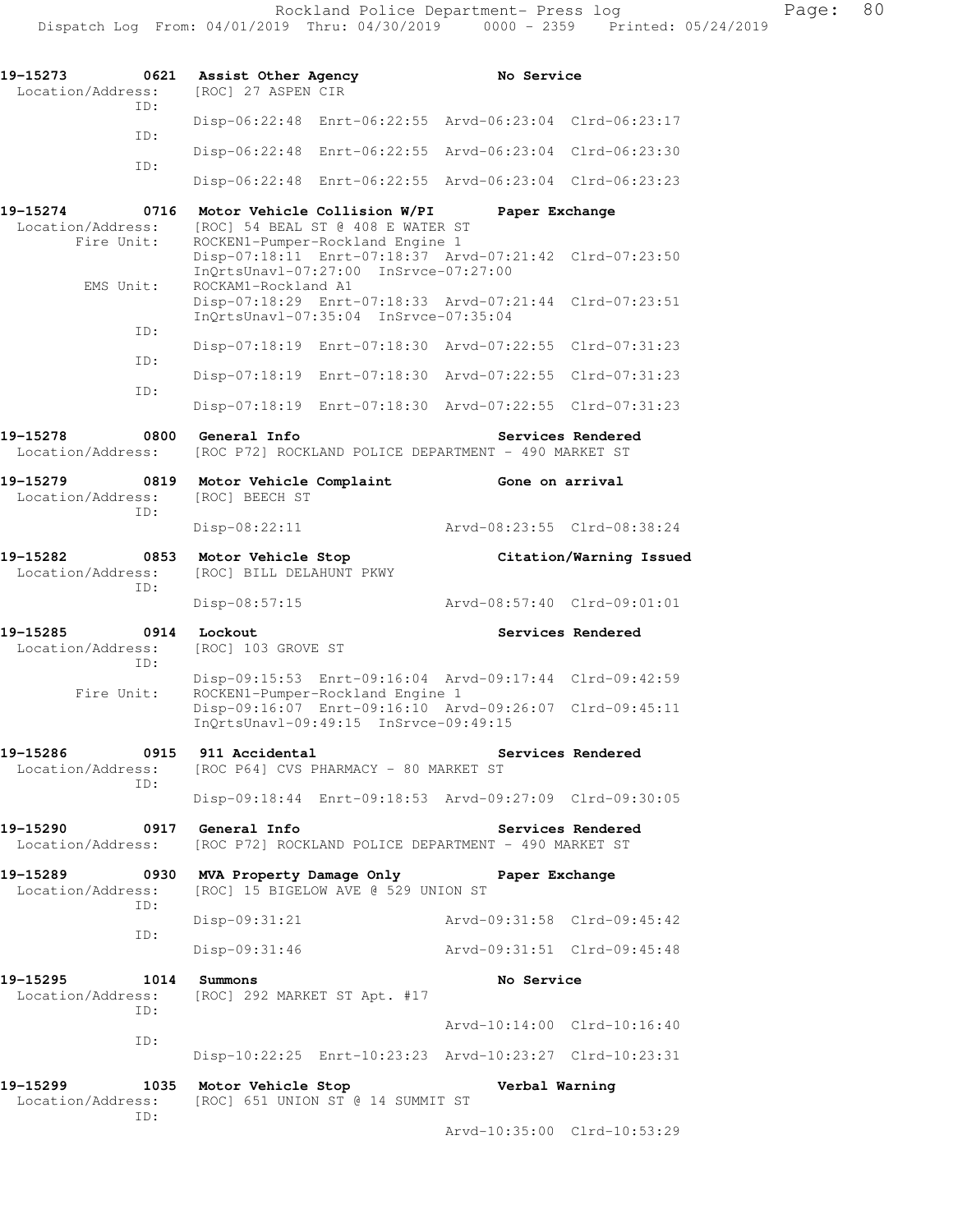| 19-15300<br>1035<br>Location/Address:               | Motor Vehicle Complaint<br>Unfounded<br>[ROC] 422 NORTH AVE @ 511 PLAIN ST                                                      |                             |                         |  |  |
|-----------------------------------------------------|---------------------------------------------------------------------------------------------------------------------------------|-----------------------------|-------------------------|--|--|
| ID:                                                 | $Disp-10:41:57$                                                                                                                 |                             | $Clrd-10:42:02$         |  |  |
| 1047<br>19-15301<br>Location/Address:<br>ID:        | Health & Welfare Check<br>[ROC] 628 MARKET ST                                                                                   | Services Rendered           |                         |  |  |
|                                                     | Disp-10:48:45 Enrt-10:49:03 Arvd-10:50:14 Clrd-10:50:18                                                                         |                             |                         |  |  |
| EMS Unit:                                           | ROCKAM1-Rockland A1<br>Disp-10:48:57 Enrt-10:49:12<br>InQrtsUnavl-10:50:02 InSrvce-10:50:02                                     | $Clrd-10:49:56$             |                         |  |  |
| Fire Unit:                                          | ROCKEN1-Pumper-Rockland Engine 1<br>Disp-10:49:00 Enrt-10:49:11<br>InQrtsUnavl-10:50:05 InSrvce-10:50:05                        |                             | $Clrd-10:49:58$         |  |  |
| ID:                                                 | $Disp-10:51:11$                                                                                                                 | Arvd-10:51:24 Clrd-10:52:18 |                         |  |  |
| ID:                                                 | $Disp-10:51:11$                                                                                                                 | Arvd-10:51:20 Clrd-11:36:42 |                         |  |  |
| 19-15305<br>1130<br>Location/Address:<br>ID:        | Motor Vehicle Complaint<br>[ROC] 27 ASPEN CIR                                                                                   | Gone on arrival             |                         |  |  |
| ID:                                                 | Disp-11:31:46 Enrt-11:32:05 Arvd-11:36:57 Clrd-12:03:03                                                                         |                             |                         |  |  |
|                                                     | Disp-11:32:57 Enrt-11:33:02 Arvd-11:39:30 Clrd-12:03:31                                                                         |                             |                         |  |  |
| 19-15306<br>1131<br>Location/Address:<br>ID:        | Threats<br>[ROC] 110 MARTHA DR Apt. #E                                                                                          | Advised to Court            |                         |  |  |
|                                                     | Disp-11:33:48 Enrt-11:33:50 Arvd-11:37:16 Clrd-11:44:54                                                                         |                             |                         |  |  |
| 19-16387<br>1145<br>Location/Address:               | Animal Complaint<br>[ROC] 10 ALPINE ST                                                                                          |                             | Services Rendered       |  |  |
| 19-15308<br>1149<br>Location/Address:<br>ID:        | Animal Complaint<br>[ROC] 3 CORN MILL LN                                                                                        |                             | Services Rendered       |  |  |
|                                                     |                                                                                                                                 | Arvd-11:49:00 Clrd-12:00:27 |                         |  |  |
| 19-15309<br>1150<br>Location/Address:<br>Fire Unit: | Emergency Medical<br>Transported to Hospital<br>[ROC] 140 MARTHA DR Apt. #B<br>ROCKEN1-Pumper-Rockland Engine 1                 |                             |                         |  |  |
| EMS Unit:                                           | Disp-11:51:33 Enrt-11:53:27 Arvd-12:00:21 Clrd-12:06:56<br>InQrtsUnavl-12:06:58 InSrvce-12:06:58<br>ROCKAM1-Rockland A1         |                             |                         |  |  |
| ID:                                                 | Disp-11:51:36 Enrt-11:53:26 Arvd-11:55:57 Clrd-12:01:22<br>Hosp-12:18:58 ClrHosp-12:58:15 InQrtsUnavl-13:51:39 InSrvce-13:51:39 |                             |                         |  |  |
| ID:                                                 | $Disp-11:53:40$                                                                                                                 | Arvd-11:53:45 Clrd-12:02:47 |                         |  |  |
|                                                     | Disp-11:54:45                                                                                                                   | Arvd-11:54:50 Clrd-12:02:23 |                         |  |  |
| 19-15311<br>1204<br>Location:<br>ID:                | Complaint<br>[ROC] LEISUREWOOD CLUBHOUSE                                                                                        |                             | Services Rendered       |  |  |
|                                                     |                                                                                                                                 | Arvd-12:04:00 Clrd-12:27:34 |                         |  |  |
| 19-15315<br>1229<br>Location/Address:<br>TD:        | Lost/Found Property<br>[ROC] 75 FOREST ST                                                                                       |                             | Services Rendered       |  |  |
|                                                     |                                                                                                                                 | Arvd-12:29:00 Clrd-12:29:59 |                         |  |  |
| 19-15320<br>1247<br>Location/Address:<br>Fire Unit: | Emergency Medical<br>[ROC] 18 DEXTER RD<br>ROCKEN1-Pumper-Rockland Engine 1                                                     |                             | Transported to Hospital |  |  |
| EMS Unit:                                           | Disp-12:48:15 Enrt-12:48:22 Arvd-12:49:25 Clrd-12:51:35<br>InQrtsUnavl-13:07:43 InSrvce-13:07:43<br>ROCKAM2-Rockland A2         |                             |                         |  |  |
|                                                     | Disp-12:48:19 Enrt-12:48:22 Arvd-12:49:27 Clrd-13:04:07<br>Hosp-13:21:36 ClrHosp-14:41:29 InQrtsUnavl-14:41:35 InSrvce-14:41:35 |                             |                         |  |  |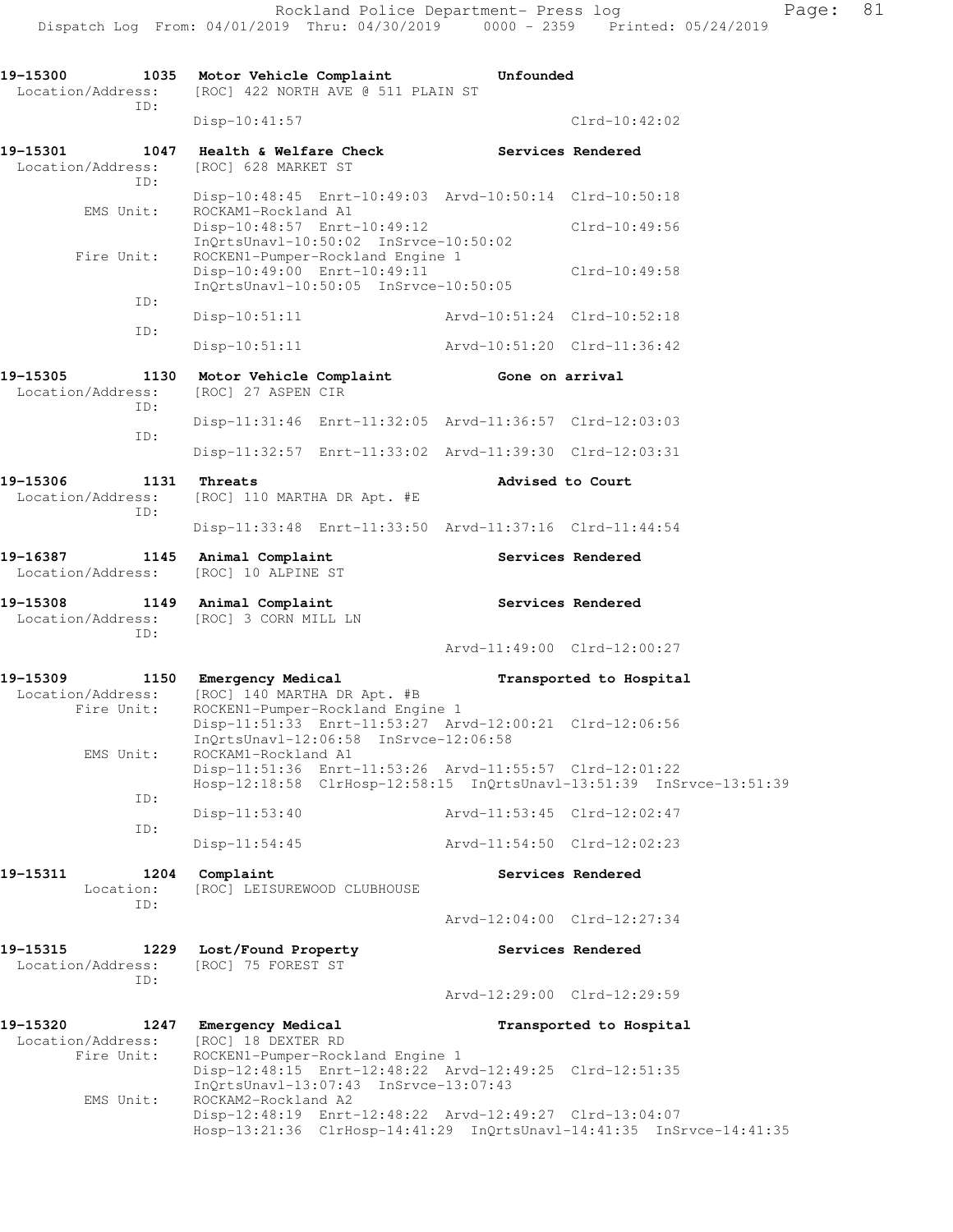Rockland Police Department- Press log Page: 82 Dispatch Log From: 04/01/2019 Thru: 04/30/2019 0000 - 2359 Printed: 05/24/2019 ID: Disp-12:49:26 Arvd-12:49:31 Clrd-12:57:46 ID: Disp-12:49:51 Arvd-12:49:55 Clrd-12:57:40 **19-15325 1331 Summons Summons To Court**  Location/Address: [ROC] 100 GEORGE ST ID: Arvd-13:31:00 Clrd-13:47:20 19-15419 1400 Animal Complaint **19-15419** Services Rendered Location/Address: [ROC] 292 MARKET ST Apt. #22 19-15332 1415 Building Check **Building Building Checked/Secured**  Location/Address: [ROC] EAST WATER ST ID: Arvd-14:15:47 Clrd-14:52:44 **19-15333 1418 MVA Property Damage Only Paper Exchange**  Location/Address: [ROC] 416 SUMMER ST @ 67 CONDON CIR ID: Arvd-14:18:00 Clrd-14:35:23 **19-15336 1457 Building Check Building Checked/Secured**  Location/Address: [ROC] TAUNTON AVE ID: Arvd-14:57:54 Clrd-14:58:19 19-15418 1500 Animal Complaint **19-15418** Services Rendered Location/Address: [ROC] 51 WEST WATER ST 19-16377 1530 Animal Complaint **19-16377** Services Rendered Location/Address: [ROC] 51 WEST WATER ST **19-15348 1618 General Info Services Not Required**  Location/Address: [ROC P72] ROCKLAND POLICE DEPARTMENT - 490 MARKET ST ID: Arvd-16:18:00 Clrd-16:22:15 **19-15351 1705 Motor Vehicle Stop Citation/Warning Issued**  Location/Address: [ROC] 805 HINGHAM ST ID: Arvd-17:05:00 Clrd-17:12:07 **19-15353 1712 Traffic Enforcement Services Rendered**  Location/Address: [ROC] POND ST ID: Arvd-17:13:51 Clrd-17:32:37 **19-15354 1717 Motor Vehicle Stop Verbal Warning**  Location/Address: [ROC] 372 SPRING ST @ 318 SUMMER ST ID: Disp-17:19:02 Arvd-17:19:13 Clrd-17:22:39 **19-15358 1723 Motor Vehicle Stop Citation/Warning Issued**  Location/Address: [ROC] 372 SPRING ST @ 318 SUMMER ST ID: Arvd-17:23:00 Clrd-17:32:10 **19-15361 1736 Motor Vehicle Stop Verbal Warning**  Location/Address: [ROC] 187 POND ST @ 285 TURNER RD ID: Arvd-17:36:00 Clrd-17:38:36 **19-15363 1743 Motor Vehicle Stop Citation/Warning Issued**  Location/Address: [ROC] 159 POND ST @ 9 COLBY ST ID: Arvd-17:43:00 Clrd-17:51:03 19-15365 1747 Suspicious Activity **19-15365** Services Rendered Location/Address: [ROC P84] PLAYERS SPORTS BAR - 86 VFW DR ID: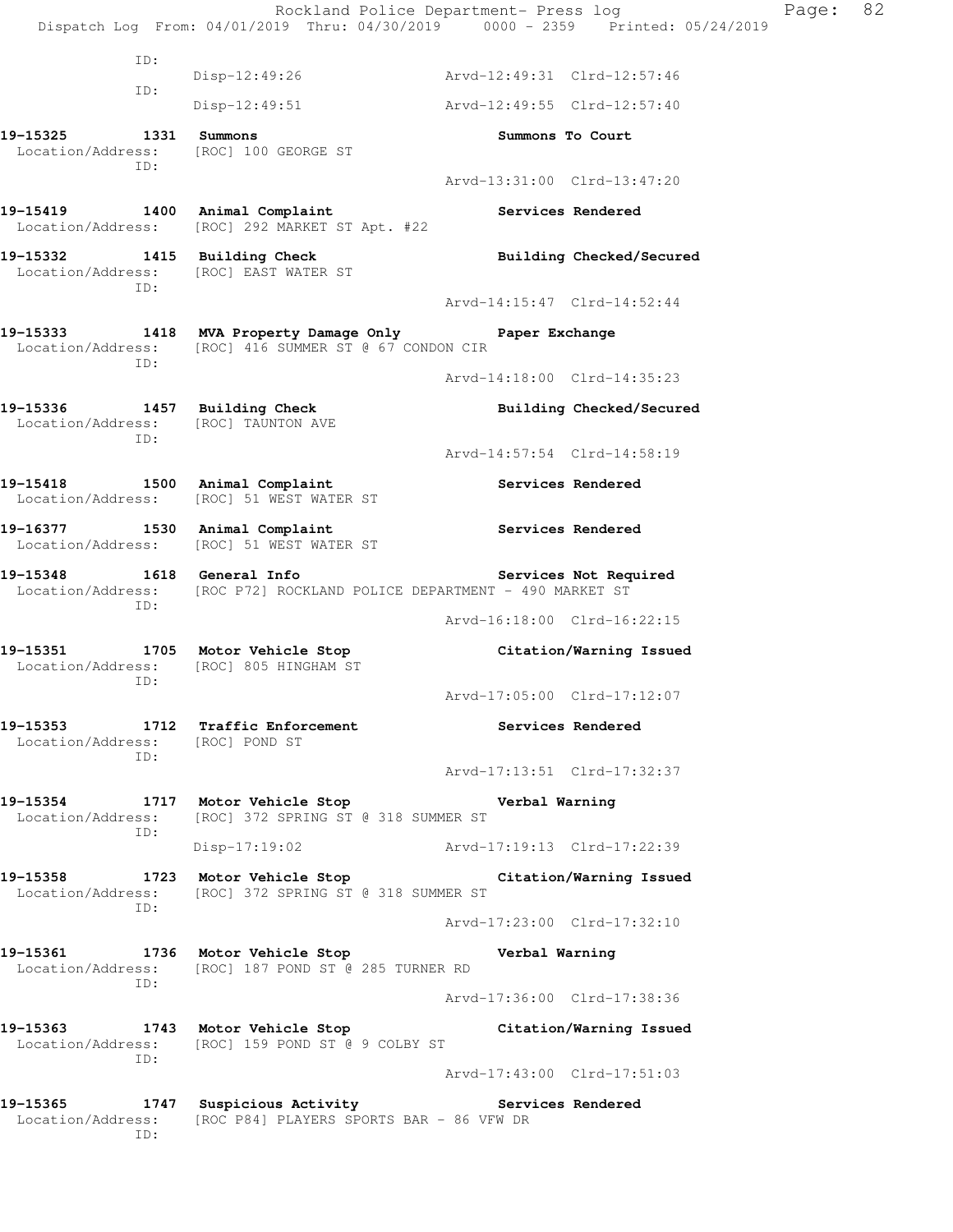|                                                     |      |                                                                                          |                                                                           | Rockland Police Department- Press log                   | Dispatch Log From: 04/01/2019 Thru: 04/30/2019 0000 - 2359 Printed: 05/24/2019 | Page: | 83 |
|-----------------------------------------------------|------|------------------------------------------------------------------------------------------|---------------------------------------------------------------------------|---------------------------------------------------------|--------------------------------------------------------------------------------|-------|----|
|                                                     |      |                                                                                          | Disp-17:49:05 Enrt-17:49:15                                               |                                                         | Clrd-17:57:00                                                                  |       |    |
| ID:                                                 |      |                                                                                          | Disp-17:51:32 Enrt-17:51:37                                               |                                                         | Clrd-17:57:00                                                                  |       |    |
| 19–15370<br>Location/Address:<br>TD:                | 1819 | [ROC] 493 LIBERTY ST                                                                     |                                                                           | Motor Vehicle Complaint Services Rendered               |                                                                                |       |    |
|                                                     |      |                                                                                          |                                                                           | Arvd-18:19:00 Clrd-18:20:58                             |                                                                                |       |    |
| 19–15373<br>Location/Address:<br>TD:                |      | 1827 Motor Vehicle Stop<br>[ROC] PLAIN ST                                                |                                                                           | Verbal Warning                                          |                                                                                |       |    |
|                                                     |      |                                                                                          |                                                                           | Arvd-18:27:00 Clrd-18:31:15                             |                                                                                |       |    |
| 19-15374<br>Location/Address:<br>ID:                |      | [ROC] WOODSBURY RD                                                                       | 1829 Suspicious Activity                                                  | Investigated                                            |                                                                                |       |    |
| ID:                                                 |      |                                                                                          | Disp-18:30:57 Enrt-18:31:00                                               |                                                         | Clrd-18:31:38                                                                  |       |    |
|                                                     |      |                                                                                          | Disp-18:31:31 Enrt-18:31:35                                               |                                                         | Clrd-18:40:08                                                                  |       |    |
| 19-15378<br>Location/Address:<br>ID:                |      | 1916 Burglar Alarm<br>Investigated<br>[ROC] ATLANTIC CLEANING PRODUCTS - 200 PLEASANT ST |                                                                           |                                                         |                                                                                |       |    |
| ID:                                                 |      |                                                                                          |                                                                           | Disp-19:18:45 Enrt-19:18:51 Arvd-19:22:33 Clrd-19:28:53 |                                                                                |       |    |
|                                                     |      | Disp-19:22:24                                                                            |                                                                           | Arvd-19:22:29 Clrd-19:25:53                             |                                                                                |       |    |
| 19-15384<br>2030<br>Location/Address:<br>ID:        |      | Motor Vehicle Complaint<br>[ROC] 77 OREGON AVE                                           |                                                                           | Investigated                                            |                                                                                |       |    |
|                                                     |      |                                                                                          | Disp-20:32:13 Enrt-20:32:16                                               |                                                         | Clrd-20:47:18                                                                  |       |    |
| 19-15387<br>2136<br>Location/Address:<br>Fire Unit: |      | 911 Hang Up<br>[ROC] 4 CHERRY CIR                                                        | ROCKEN1-Pumper-Rockland Engine 1<br>InQrtsUnavl-21:53:54 InSrvce-21:53:59 | Disp-21:37:40 Enrt-21:39:38 Arvd-21:41:31 Clrd-21:50:12 | Transported to Hospital                                                        |       |    |
| EMS Unit:                                           |      | ROCKAM1-Rockland A1                                                                      |                                                                           | Disp-21:37:45 Enrt-21:39:36 Arvd-21:41:28 Clrd-21:50:05 | Hosp-22:00:43 ClrHosp-22:30:24 InQrtsUnavl-22:34:32 InSrvce-22:34:35           |       |    |
| TD:                                                 |      |                                                                                          | Disp-21:37:57 Enrt-21:38:13                                               |                                                         | $Clrd-21:48:14$                                                                |       |    |
| ID:                                                 |      |                                                                                          | Disp-21:38:03 Enrt-21:38:10                                               |                                                         | Clrd-21:48:06                                                                  |       |    |
| ID:                                                 |      |                                                                                          | Disp-21:38:20 Enrt-21:38:25                                               |                                                         | $Clrd-21:48:10$                                                                |       |    |

## **For Date: 04/30/2019 - Tuesday**

| 19-15393<br>Location/Address:         | 0004        | Information Call<br>No Action Required<br>[ROC P72] ROCKLAND POLICE DEPARTMENT - 490 MARKET ST |                             |  |
|---------------------------------------|-------------|------------------------------------------------------------------------------------------------|-----------------------------|--|
| 19-15395<br>Location/Address:         | 0056<br>ID: | Building Check<br><b>[ROC] TAUNTON AVE</b>                                                     | Investigated                |  |
|                                       |             |                                                                                                | Arvd-00:56:52 Clrd-00:57:02 |  |
| 19–15399<br>Location/Address:         | 0546<br>ID: | MVA Property Damage Only<br>[ROC] WEST WATER ST                                                | Paper Exchange              |  |
|                                       |             |                                                                                                | Arvd-05:46:00 Clrd-05:57:10 |  |
|                                       | ID:         | $Disp-05:47:41$                                                                                | Arvd-05:47:45 Clrd-05:56:48 |  |
| 19-15400<br>0556<br>Location/Address: |             | Building Check<br>[ROC] TAUNTON AVE                                                            | Investigated                |  |
|                                       | ID:         |                                                                                                | Arvd-05:56:48 Clrd-05:57:00 |  |
| 19-15401                              | 0556        | Building Check                                                                                 | Appears Secure              |  |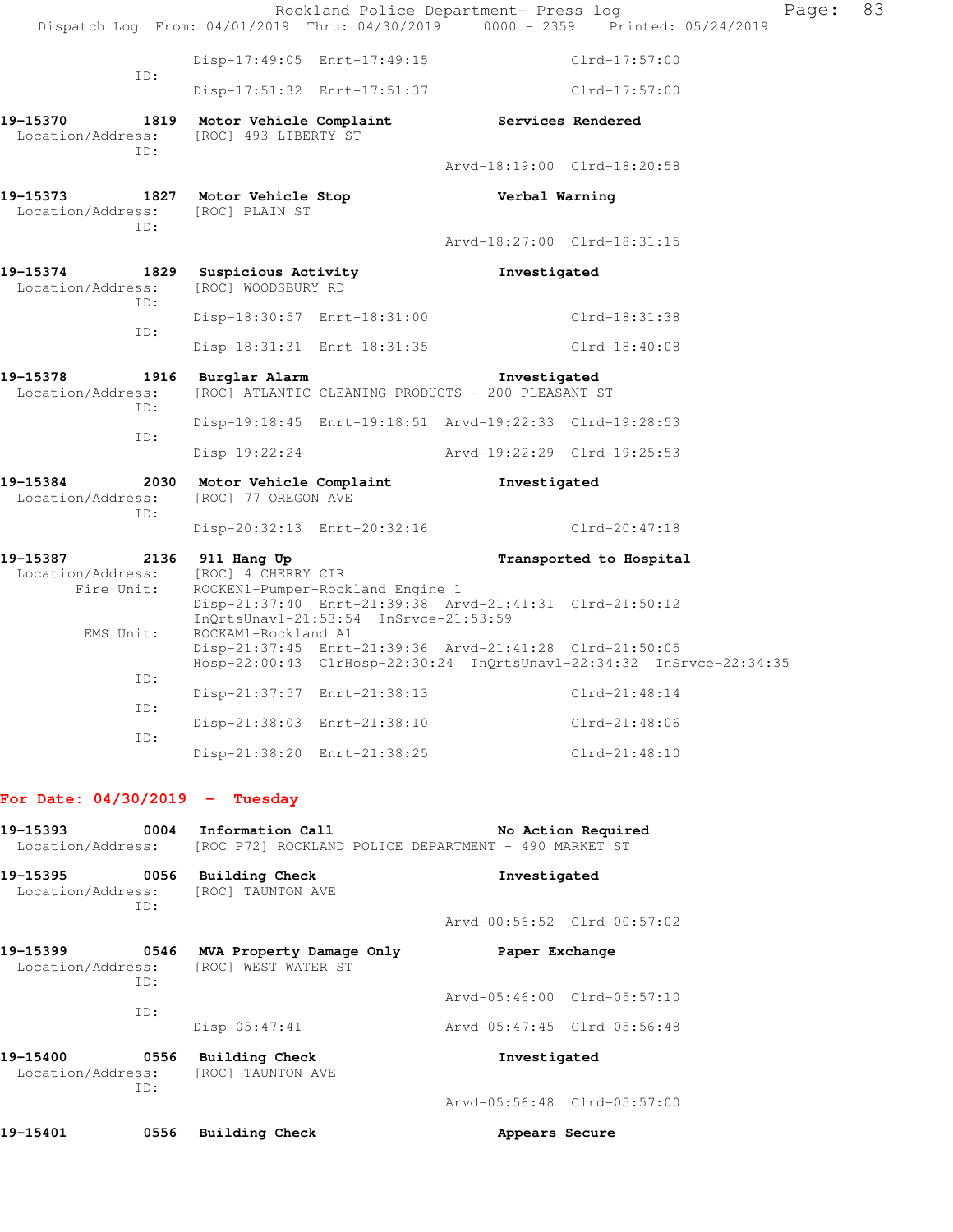|                               |             | Rockland Police Department- Press log<br>Dispatch Log From: 04/01/2019 Thru: 04/30/2019 0000 - 2359 Printed: 05/24/2019           |                             |                          | Page: | 84 |
|-------------------------------|-------------|-----------------------------------------------------------------------------------------------------------------------------------|-----------------------------|--------------------------|-------|----|
|                               |             | Location/Address: [ROC 61] UNION ST BUSINESS DISTRICT - UNION ST                                                                  |                             |                          |       |    |
| ID:                           |             |                                                                                                                                   | Arvd-05:57:33 Clrd-06:17:55 |                          |       |    |
|                               | ID:         | 19-15407 0750 911 Accidental<br>Location/Address: [ROC] 50 CONCORD ST                                                             |                             | Services Rendered        |       |    |
|                               |             | Disp-07:54:09 Enrt-07:54:11 Arvd-07:59:19 Clrd-07:59:22                                                                           |                             |                          |       |    |
|                               |             | 19-15410 0800 General Info<br>Location/Address: [ROC P72] ROCKLAND POLICE DEPARTMENT - 490 MARKET ST                              |                             | Services Rendered        |       |    |
|                               | ID:         | 19-15421 0856 Building Check Building Checked/Secured<br>Location/Address: [ROC P85] ROCKLAND FEDERAL CREDIT UNION - 241 UNION ST |                             |                          |       |    |
|                               |             |                                                                                                                                   | Arvd-08:58:17 Clrd-08:58:51 |                          |       |    |
|                               | Location:   | [ROC]                                                                                                                             |                             | No Action Required       |       |    |
|                               | ID:         | 19-15427 0921 Building Check<br>Location/Address: [ROC P75] UNION POINT - BILL DELAHUNT PKWY                                      |                             | Building Checked/Secured |       |    |
|                               |             |                                                                                                                                   | Arvd-09:22:58 Clrd-09:24:19 |                          |       |    |
| Location/Address:             |             | 19-15428 0932 Disabled Motor Vehicle<br>[ROC] 13 CONCORD ST @ 215 MARKET ST                                                       |                             | Services Rendered        |       |    |
|                               | ID:         | Disp-09:32:49 Arvd-09:33:55 Clrd-09:55:11                                                                                         |                             |                          |       |    |
|                               |             | 19-15429 0957 Motor Vehicle Stop<br>Location/Address: [ROC] 204 POND ST                                                           | Verbal Warning              |                          |       |    |
|                               | ID:         |                                                                                                                                   | Arvd-09:57:00 Clrd-09:58:55 |                          |       |    |
| 19-15432<br>Location/Address: | 1029<br>ID: | Threats<br>[ROC] AIRXCHANGE - 85 LONGWATER DR                                                                                     | Report Follows              |                          |       |    |
|                               | ID:         | Disp-10:29:56                                                                                                                     |                             | $Clrd-10:39:02$          |       |    |
|                               | ID:         | Disp-10:38:32                                                                                                                     | Arvd-10:38:46 Clrd-11:04:46 |                          |       |    |
|                               | ID:         | Disp-10:38:41                                                                                                                     | Arvd-10:39:08 Clrd-11:06:20 |                          |       |    |
|                               | ID:         | Disp-10:39:05                                                                                                                     | Arvd-10:39:15 Clrd-11:02:16 |                          |       |    |
|                               |             | $Disp-11:02:27$                                                                                                                   | Arvd-11:04:48 Clrd-11:23:29 |                          |       |    |
| 19-15434<br>Location/Address: | 1035<br>ID: | Emergency Medical<br>[ROC] 61 BELMONT ST                                                                                          |                             | Transported to Hospital  |       |    |
|                               | ID:         | Disp-10:37:15 Enrt-10:37:26 Arvd-10:41:53 Clrd-11:00:55                                                                           |                             |                          |       |    |
|                               | Fire Unit:  | Disp-10:37:20 Enrt-10:37:28 Arvd-10:40:05 Clrd-11:00:53<br>ROCKEN3-Pumper-Rockland Engine 3                                       |                             |                          |       |    |
| EMS Unit:                     |             | Disp-10:40:12 Enrt-10:41:46 Arvd-10:41:54 Clrd-11:02:04<br>$InQrtsUnav1-11:10:35$ $InSrvce-11:10:35$<br>ROCKAM1-Rockland A1       |                             |                          |       |    |
|                               |             | Disp-10:35:35 Enrt-10:38:41 Arvd-10:41:50 Clrd-11:01:31<br>Hosp-11:12:44 ClrHosp-11:47:30 InQrtsUnavl-11:47:30 InSrvce-11:47:30   |                             |                          |       |    |
| 19-15437<br>Location/Address: | 1101<br>ID: | 911 Accidental<br>[ROC] BUTTERFIELDS - 372 MARKET ST                                                                              |                             | Services Rendered        |       |    |
|                               |             | Disp-11:04:13 Enrt-11:04:16 Arvd-11:13:14 Clrd-11:17:31                                                                           |                             |                          |       |    |
| 19-15441<br>Location/Address: | 1239<br>ID: | <b>Building Check</b><br>[ROC] SCHOOL ST                                                                                          |                             | Building Checked/Secured |       |    |
|                               |             |                                                                                                                                   | Arvd-12:40:33 Clrd-12:40:57 |                          |       |    |
| 19-15442                      | 1242        | <b>Building Check</b>                                                                                                             |                             | Building Checked/Secured |       |    |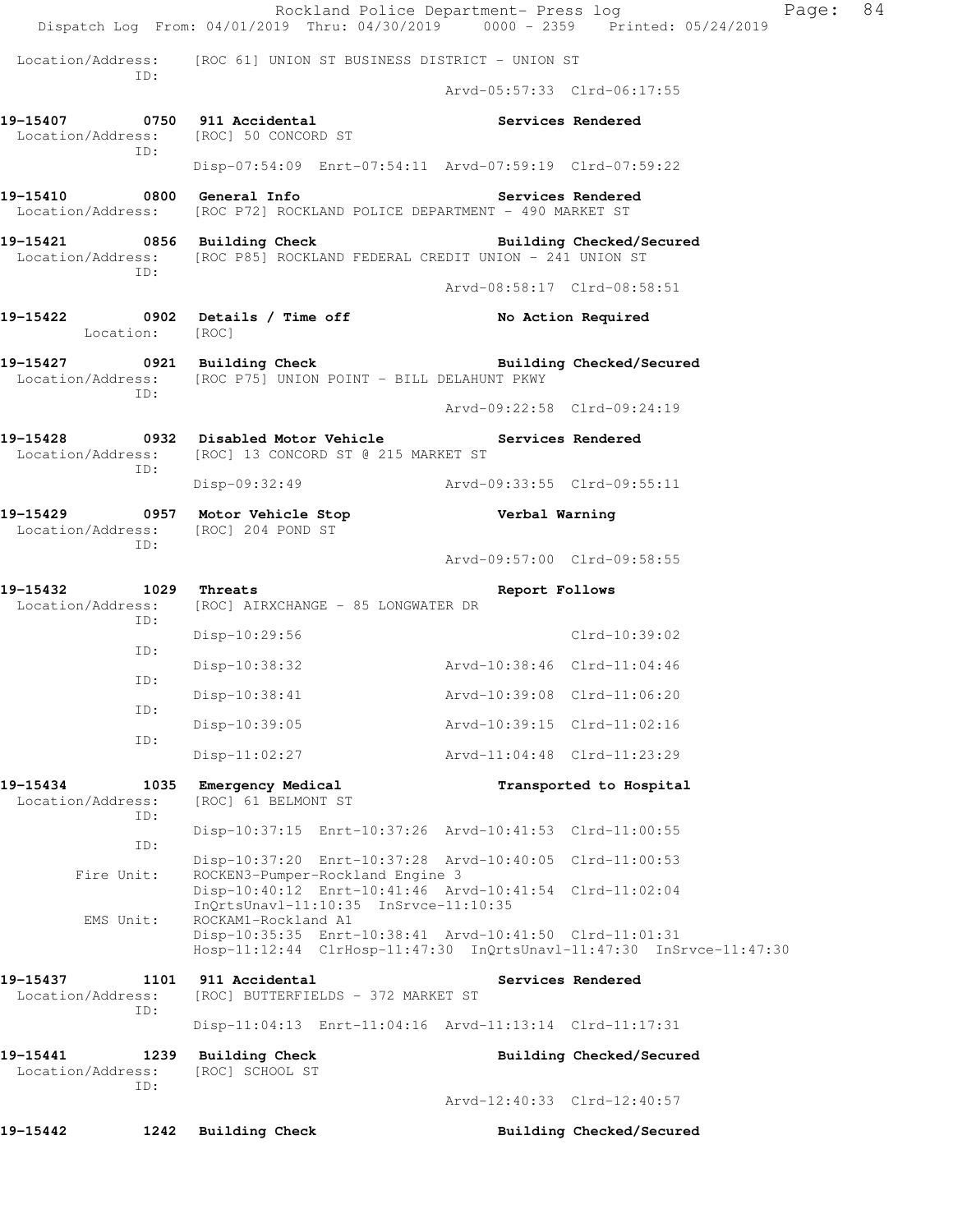Rockland Police Department- Press log Fage: 85 Dispatch Log From: 04/01/2019 Thru: 04/30/2019 0000 - 2359 Printed: 05/24/2019 Location/Address: [ROC] TAUNTON AVE ID: Arvd-12:43:11 Clrd-12:43:29 **19-15444 1329 Building Check Building Checked/Secured**  Location/Address: [ROC P85] ROCKLAND FEDERAL CREDIT UNION - 241 UNION ST ID: Arvd-13:30:51 Clrd-13:31:35 19-15446 1335 Traffic Enforcement **15-16 Services Rendered**  Location/Address: [ROC] EAST WATER ST ID: Disp-13:35:56 Arvd-13:36:00 Clrd-14:13:29 **19-15448 1418 911 Accidental Services Rendered**  Location/Address: [ROC P47] BEST WESTERN - 909 HINGHAM ST ID: Disp-14:19:53 Clrd-14:20:58 ID: Disp-14:21:02 Enrt-14:21:32 Arvd-14:23:48 Clrd-14:27:07 **19-15449 1438 Motor Vehicle Stop Citation/Warning Issued**  Location/Address: [ROC] 342 POND ST ID: Arvd-14:38:00 Clrd-14:43:27 **19-15452 1457 Suspicious Activity Advised to Court**  Location/Address: [ROC] 19 WEBSTER ST Apt. #2 ID: Disp-14:58:35 Enrt-14:58:37 Arvd-14:58:39 Clrd-15:36:35 **19-15454 1511 Traffic Enforcement Building Checked/Secured**  Location/Address: [ROC] POND ST ID: Disp-15:12:27 Arvd-15:12:31 Clrd-15:13:52 **19-15456 1511 Building Check Building Checked/Secured**  Location/Address: [ROC] POND ST ID: Arvd-15:13:52 Clrd-15:34:12 **19-15462 1609 Police Information WMS/ISSU Services Rendered**  Location/Address: [ROC P72] ROCKLAND POLICE DEPARTMENT - 490 MARKET ST ID: Disp-16:12:49 Clrd-16:13:07 **19-15464 1624 911 Hang Up Services Rendered**  Location/Address: [ROC] 1 TECHNOLOGY PL ID: Disp-16:24:56 Enrt-16:25:32 Arvd-16:35:35 Clrd-16:37:09 **19-15467 1646 Building Check Building Checked/Secured**  Location/Address: [ROC] BILL DELAHUNT PKWY ID: Arvd-16:47:13 Clrd-16:47:29 19-15470 **1708** Harassment **19-15470** Services Rendered Location/Address: [ROC] 51 REED ST ID: Disp-17:11:22 Clrd-17:11:37 **19-15475 1826 Harassment ANNOYING PHONE CALL Investigated**  Location/Address: [ROC] 159 LIBERTY ST ID: Disp-18:33:01 Clrd-18:33:11 **19-15477 1849 MVA Property Damage Only Paper Exchange**  Location/Address: [ROC] 12 CHURCH ST @ 279 UNION ST ID: Disp-18:51:37 Enrt-18:51:44 Arvd-18:53:03 Clrd-19:16:56 ID: Disp-18:53:19 Arvd-18:53:26 Clrd-19:16:56